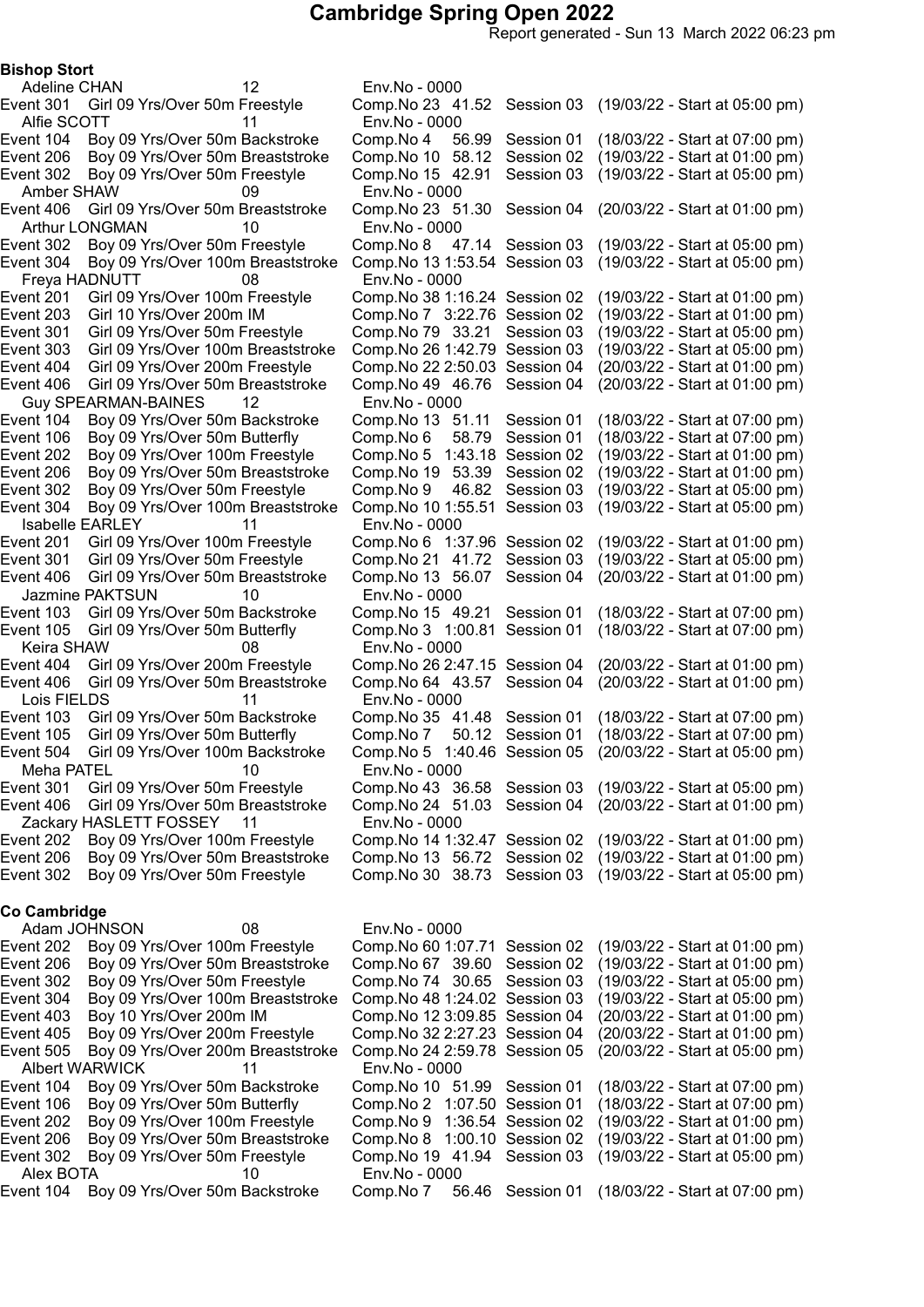Alex GOODACRE 95 Env.No - 0000 Alexander TATE 90 Env.No - 0000 Alfie PAGE 09 Env.No - 0000 Event 503 Boy 09 Yrs/Over 100m Backstroke Alice ROBINSON 09 Env.No - 0000 Event 201 Girl 09 Yrs/Over 100m Freestyle Comp.No 28 1:19.12 Session 02<br>Event 203 Girl 10 Yrs/Over 200m IM Comp.No 13 3:16.81 Session 02 Event 506 Girl 09 Yrs/Over 200m Breaststroke Alice WATTS 08 Env.No - 0000<br>ent 101 Girl 10 Yrs/Over 400m IM Comp.No 2 6:0 Event 105 Girl 09 Yrs/Over 50m Butterfly Comp.No 59 34.69 Session 01 Event 205 Girl 10 Yrs/Over 200m Butterfly Comp.No 1 3:11.82 Session 02 Alina TURCHYN 06 Env.No - 0000 Amelia SPEECHLEY 07 Env.No - 0000 Amélie SMITH 05 Env.No - 0000

Report generated - Sun 13 March 2022 06:23 pm Event 503 Boy 09 Yrs/Over 100m Backstroke Comp.No 3 1:49.17 Session 05 (20/03/22 - Start at 05:00 pm) Event 106 Boy 09 Yrs/Over 50m Butterfly Comp.No 80 26.84 Session 01 (18/03/22 - Start at 07:00 pm) Event 106 Boy 09 Yrs/Over 50m Butterfly Comp.No 64 30.44 Session 01 (18/03/22 - Start at 07:00 pm) Event 104 Boy 09 Yrs/Over 50m Backstroke Comp.No 32 42.52 Session 01 (18/03/22 - Start at 07:00 pm) Event 106 Boy 09 Yrs/Over 50m Butterfly Comp.No 26 43.50 Session 01 (18/03/22 - Start at 07:00 pm) Event 202 Boy 09 Yrs/Over 100m Freestyle Comp.No 381:17.50 Session 02 (19/03/22 - Start at 01:00 pm) Event 206 Boy 09 Yrs/Over 50m Breaststroke Comp.No 37 47.35 Session 02 (19/03/22 - Start at 01:00 pm) Event 302 Boy 09 Yrs/Over 50m Freestyle Comp.No 58 33.58 Session 03 (19/03/22 - Start at 05:00 pm) Event 304 Boy 09 Yrs/Over 100m Breaststroke Comp.No 231:43.68 Session 03 (19/03/22 - Start at 05:00 pm) Event 306 Boy 09 Yrs/Over 200m Backstroke Comp.No 5 3:03.92 Session 03 (19/03/22 - Start at 05:00 pm) Event 403 Boy 10 Yrs/Over 200m IM Comp.No 9 3:15.74 Session 04 (20/03/22 - Start at 01:00 pm)<br>Event 405 Boy 09 Yrs/Over 200m Freestyle Comp.No 16 2:51.54 Session 04 (20/03/22 - Start at 01:00 pm) Event 405 Boy 09 Yrs/Over 200m Freestyle Comp.No 16 2:51.54 Session 04 (20/03/22 - Start at 01:00 pm)<br>Event 503 Boy 09 Yrs/Over 100m Backstroke Comp.No 18 1:29.37 Session 05 (20/03/22 - Start at 05:00 pm) Event 103 Girl 09 Yrs/Over 50m Backstroke Comp.No 59 37.92 Session 01 (18/03/22 - Start at 07:00 pm) Event 105 Girl 09 Yrs/Over 50m Butterfly Comp.No 24  41.85 Session 01 (18/03/22 - Start at 07:00 pm)<br>Event 201 Girl 09 Yrs/Over 100m Freestyle Comp.No 28 1:19.12 Session 02 (19/03/22 - Start at 01:00 pm) Event 203 Girl 10 Yrs/Over 200m IM Comp.No 133:16.81 Session 02 (19/03/22 - Start at 01:00 pm) Event 301 Girl 09 Yrs/Over 50m Freestyle Comp.No 64 34.21 Session 03 (19/03/22 - Start at 05:00 pm) Event 303 Girl 09 Yrs/Over 100m Breaststroke Comp.No 311:39.72 Session 03 (19/03/22 - Start at 05:00 pm) Event 305 Girl 09 Yrs/Over 200m Backstroke Comp.No 11 3:03.76 Session 03 (19/03/22 - Start at 05:00 pm)<br>Event 404 Girl 09 Yrs/Over 200m Freestyle Comp.No 1 3:37.30 Session 04 (20/03/22 - Start at 01:00 pm) Event 404 Girl 09 Yrs/Over 200m Freestyle Comp.No 1 3:37.30 Session 04 (20/03/22 - Start at 01:00 pm) Event 406 Girl 09 Yrs/Over 50m Breaststroke Comp.No 61 44.40 Session 04 (20/03/22 - Start at 01:00 pm)<br>Event 504 Girl 09 Yrs/Over 100m Backstroke Comp.No 27 1:24.46 Session 05 (20/03/22 - Start at 05:00 pm) Girl 09 Yrs/Over 100m Backstroke Comp.No 27 1:24.46 Session 05 (20/03/22 - Start at 05:00 pm)<br>Girl 09 Yrs/Over 200m Breaststroke Comp.No 7 3:43.88 Session 05 (20/03/22 - Start at 05:00 pm) Event 101 Girl 10 Yrs/Over 400m IM Comp.No 2 6:07.51 Session 01 (18/03/22 - Start at 07:00 pm) Event 103 Girl 09 Yrs/Over 50m Backstroke Comp.No 76 35.25 Session 01 (18/03/22 - Start at 07:00 pm)<br>Event 105 Girl 09 Yrs/Over 50m Butterfly Comp.No 59 34.69 Session 01 (18/03/22 - Start at 07:00 pm) Event 201 Girl 09 Yrs/Over 100m Freestyle Comp.No 50 1:12.29 Session 02 (19/03/22 - Start at 01:00 pm)<br>Event 203 Girl 10 Yrs/Over 200m IM Comp.No 33 2:52.58 Session 02 (19/03/22 - Start at 01:00 pm) Event 203 Girl 10 Yrs/Over 200m IM Comp.No 332:52.58 Session 02 (19/03/22 - Start at 01:00 pm) Event 301 Girl 09 Yrs/Over 50m Freestyle Comp.No 88 32.64 Session 03 (19/03/22 - Start at 05:00 pm) Event 303 Girl 09 Yrs/Over 100m Breaststroke Comp.No 511:29.01 Session 03 (19/03/22 - Start at 05:00 pm) Event 305 Girl 09 Yrs/Over 200m Backstroke Comp.No 17 2:49.37 Session 03 (19/03/22 - Start at 05:00 pm)<br>Event 402 Girl 09 Yrs/Over 100m Butterfly Comp.No 18 1:20.82 Session 04 (20/03/22 - Start at 01:00 pm) Event 402 Girl 09 Yrs/Over 100m Butterfly Comp.No 181:20.82 Session 04 (20/03/22 - Start at 01:00 pm) Event 404 Girl 09 Yrs/Over 200m Freestyle Comp.No 322:42.17 Session 04 (20/03/22 - Start at 01:00 pm) Girl 09 Yrs/Over 50m Breaststroke Comp.No 82 40.61 Session 04 (20/03/22 - Start at 01:00 pm) Event 502 Girl 10 Yrs/Over 400m Freestyle Comp.No 105:38.90 Session 05 (20/03/22 - Start at 05:00 pm) Girl 09 Yrs/Over 100m Backstroke Comp.No 41 1:16.99 Session 05 (20/03/22 - Start at 05:00 pm) Event 506 Girl 09 Yrs/Over 200m Breaststroke Comp.No 253:12.46 Session 05 (20/03/22 - Start at 05:00 pm) Event 103 Girl 09 Yrs/Over 50m Backstroke Comp.No 71 35.75 Session 01 (18/03/22 - Start at 07:00 pm) Event 105 Girl 09 Yrs/Over 50m Butterfly Comp.No 52 35.86 Session 01 (18/03/22 - Start at 07:00 pm) Event 203 Girl 10 Yrs/Over 200m IM Comp.No 412:46.66 Session 02 (19/03/22 - Start at 01:00 pm) Event 301 Girl 09 Yrs/Over 50m Freestyle Comp.No 103 31.14 Session 03 (19/03/22 - Start at 05:00 pm) Event 303 Girl 09 Yrs/Over 100m Breaststroke Comp.No 611:23.50 Session 03 (19/03/22 - Start at 05:00 pm) Event 305 Girl 09 Yrs/Over 200m Backstroke Comp.No 242:37.45 Session 03 (19/03/22 - Start at 05:00 pm) Event 406 Girl 09 Yrs/Over 50m Breaststroke Comp.No 93 38.20 Session 04 (20/03/22 - Start at 01:00 pm) Event 504 Girl 09 Yrs/Over 100m Backstroke Comp.No 451:14.97 Session 05 (20/03/22 - Start at 05:00 pm) Event 506 Girl 09 Yrs/Over 200m Breaststroke Comp.No 312:59.83 Session 05 (20/03/22 - Start at 05:00 pm) Event 103 Girl 09 Yrs/Over 50m Backstroke Comp.No 80 34.54 Session 01 (18/03/22 - Start at 07:00 pm) Event 105 Girl 09 Yrs/Over 50m Butterfly Comp.No 69 33.05 Session 01 (18/03/22 - Start at 07:00 pm) Event 201 Girl 09 Yrs/Over 100m Freestyle Comp.No 831:05.43 Session 02 (19/03/22 - Start at 01:00 pm) Event 203 Girl 10 Yrs/Over 200m IM Comp.No 472:42.05 Session 02 (19/03/22 - Start at 01:00 pm) Event 301 Girl 09 Yrs/Over 50m Freestyle Comp.No 124 29.40 Session 03 (19/03/22 - Start at 05:00 pm) Event 305 Girl 09 Yrs/Over 200m Backstroke Comp.No 252:36.09 Session 03 (19/03/22 - Start at 05:00 pm) Event 504 Girl 09 Yrs/Over 100m Backstroke Comp.No 471:13.37 Session 05 (20/03/22 - Start at 05:00 pm) Event 103 Girl 09 Yrs/Over 50m Backstroke Comp.No 90 31.90 Session 01 (18/03/22 - Start at 07:00 pm) Event 105 Girl 09 Yrs/Over 50m Butterfly Comp.No 73 32.30 Session 01 (18/03/22 - Start at 07:00 pm) Event 201 Girl 09 Yrs/Over 100m Freestyle Comp.No 861:04.50 Session 02 (19/03/22 - Start at 01:00 pm)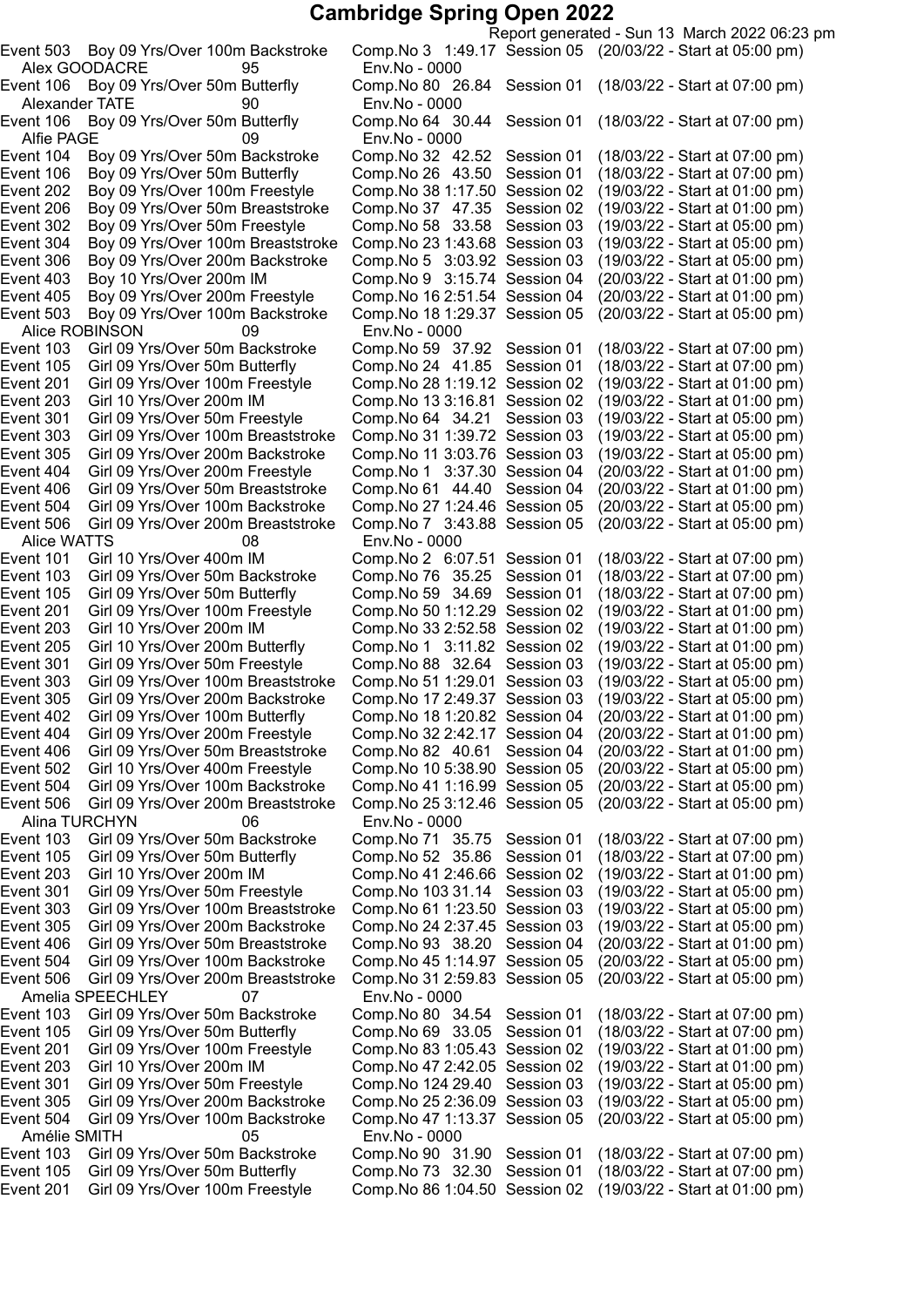Angela HAN 05 Env.No - 0000 Anna GUILLEN MONTANES 08 Env.No - 0000 Event 506 Girl 09 Yrs/Over 200m Breaststroke Anouk ZECCHINI 06 Env.No - 0000 Event 404 Girl 09 Yrs/Over 200m Freestyle Comp.No 42 2:30.40 Session 04 Event 504 Girl 09 Yrs/Over 100m Backstroke Comp.No 49 1:12.65 Session 05 Austen LAMACRAFT 76 Env.No - 0000 Event 405 Boy 09 Yrs/Over 200m Freestyle Comp.No 25 2:34.90 Session 04 Austin HARROP 06 Env.No - 0000 Ava KAY 07 Env.No - 0000 Batu SENTURK 06 Env.No - 0000 Carla CAMPOS ZANOTTI 07 Env.No - 0000 Catherine WHITE 79 Env.No - 0000 Celeste LAMACRAFT 07 Env.No - 0000

Report generated - Sun 13 March 2022 06:23 pm Event 301 Girl 09 Yrs/Over 50m Freestyle Comp.No 118 29.80 Session 03 (19/03/22 - Start at 05:00 pm) Event 305 Girl 09 Yrs/Over 200m Backstroke Comp.No 292:31.95 Session 03 (19/03/22 - Start at 05:00 pm) Event 504 Girl 09 Yrs/Over 100m Backstroke Comp.No 531:09.21 Session 05 (20/03/22 - Start at 05:00 pm) Event 103 Girl 09 Yrs/Over 50m Backstroke Comp.No 70 36.26 Session 01 (18/03/22 - Start at 07:00 pm) Event 105 Girl 09 Yrs/Over 50m Butterfly Comp.No 64 33.80 Session 01 (18/03/22 - Start at 07:00 pm) Event 201 Girl 09 Yrs/Over 100m Freestyle Comp.No 661:08.53 Session 02 (19/03/22 - Start at 01:00 pm) Event 301 Girl 09 Yrs/Over 50m Freestyle Comp.No 110 30.55 Session 03 (19/03/22 - Start at 05:00 pm) Event 303 Girl 09 Yrs/Over 100m Breaststroke Comp.No 561:27.33 Session 03 (19/03/22 - Start at 05:00 pm) Event 402 Girl 09 Yrs/Over 100m Butterfly Comp.No 201:18.95 Session 04 (20/03/22 - Start at 01:00 pm) Event 406 Girl 09 Yrs/Over 50m Breaststroke Comp.No 88 39.34 Session 04 (20/03/22 - Start at 01:00 pm) Event 103 Girl 09 Yrs/Over 50m Backstroke Comp.No 43 40.06 Session 01 (18/03/22 - Start at 07:00 pm)<br>Event 105 Girl 09 Yrs/Over 50m Butterfly Comp.No 36 38.54 Session 01 (18/03/22 - Start at 07:00 pm) Event 105 Girl 09 Yrs/Over 50m Butterfly Comp.No 36 38.54 Session 01 (18/03/22 - Start at 07:00 pm)<br>Event 201 Girl 09 Yrs/Over 100m Freestyle Comp.No 47 1:13.69 Session 02 (19/03/22 - Start at 01:00 pm) Event 201 Girl 09 Yrs/Over 100m Freestyle Comp.No 47 1:13.69 Session 02 (19/03/22 - Start at 01:00 pm)<br>Event 301 Girl 09 Yrs/Over 50m Freestyle Comp.No 77 33.24 Session 03 (19/03/22 - Start at 05:00 pm) Event 301 Girl 09 Yrs/Over 50m Freestyle Comp.No 77 33.24 Session 03 (19/03/22 - Start at 05:00 pm)<br>Event 303 Girl 09 Yrs/Over 100m Breaststroke Comp.No 38 1:36.91 Session 03 (19/03/22 - Start at 05:00 pm) Event 303 Girl 09 Yrs/Over 100m Breaststroke Comp.No 38 1:36.91 Session 03 (19/03/22 - Start at 05:00 pm)<br>Event 404 Girl 09 Yrs/Over 200m Freestyle Comp.No 35 2:37.22 Session 04 (20/03/22 - Start at 01:00 pm) Event 404 Girl 09 Yrs/Over 200m Freestyle Comp.No 352:37.22 Session 04 (20/03/22 - Start at 01:00 pm) Event 406 Girl 09 Yrs/Over 50m Breaststroke Comp.No 71 42.64 Session 04 (20/03/22 - Start at 01:00 pm) Event 502 Girl 10 Yrs/Over 400m Freestyle Comp.No 12 5:32.76 Session 05 (20/03/22 - Start at 05:00 pm)<br>Event 506 Girl 09 Yrs/Over 200m Breaststroke Comp.No 22 3:15.82 Session 05 (20/03/22 - Start at 05:00 pm) Event 103 Girl 09 Yrs/Over 50m Backstroke Comp.No 83 32.77 Session 01 (18/03/22 - Start at 07:00 pm) Event 105 Girl 09 Yrs/Over 50m Butterfly Comp.No 82 30.70 Session 01 (18/03/22 - Start at 07:00 pm)<br>Event 201 Girl 09 Yrs/Over 100m Freestyle Comp.No 61 1:09.20 Session 02 (19/03/22 - Start at 01:00 pm) Event 201 Girl 09 Yrs/Over 100m Freestyle Comp.No 61 1:09.20 Session 02 (19/03/22 - Start at 01:00 pm)<br>Event 203 Girl 10 Yrs/Over 200m IM Comp.No 45 2:44.04 Session 02 (19/03/22 - Start at 01:00 pm) Event 203 Girl 10 Yrs/Over 200m IM Comp.No 45 2:44.04 Session 02 (19/03/22 - Start at 01:00 pm)<br>Event 205 Girl 10 Yrs/Over 200m Butterfly Comp.No 7 2:44.79 Session 02 (19/03/22 - Start at 01:00 pm) Event 205 Girl 10 Yrs/Over 200m Butterfly Comp.No 7 2:44.79 Session 02 (19/03/22 - Start at 01:00 pm)<br>Event 301 Girl 09 Yrs/Over 50m Freestyle Comp.No 121 29.49 Session 03 (19/03/22 - Start at 05:00 pm) Event 301 Girl 09 Yrs/Over 50m Freestyle Comp.No 121 29.49 Session 03 (19/03/22 - Start at 05:00 pm)<br>Event 305 Girl 09 Yrs/Over 200m Backstroke Comp.No 22 2:42.04 Session 03 (19/03/22 - Start at 05:00 pm) Event 305 Girl 09 Yrs/Over 200m Backstroke Comp.No 22 2:42.04 Session 03 (19/03/22 - Start at 05:00 pm)<br>Event 402 Girl 09 Yrs/Over 100m Butterfly Comp.No 26 1:13.17 Session 04 (20/03/22 - Start at 01:00 pm) Event 402 Girl 09 Yrs/Over 100m Butterfly Comp.No 26 1:13.17 Session 04 (20/03/22 - Start at 01:00 pm)<br>Event 404 Girl 09 Yrs/Over 200m Freestyle Comp.No 42 2:30.40 Session 04 (20/03/22 - Start at 01:00 pm) Event 406 Girl 09 Yrs/Over 50m Breaststroke Comp.No 84 39.68 Session 04 (20/03/22 - Start at 01:00 pm) Event 206 Boy 09 Yrs/Over 50m Breaststroke Comp.No 76 36.76 Session 02 (19/03/22 - Start at 01:00 pm) Boy 09 Yrs/Over 50m Freestyle Comp.No 79 30.33 Session 03 (19/03/22 - Start at 05:00 pm)<br>Boy 09 Yrs/Over 200m Freestyle Comp.No 25 2:34.90 Session 04 (20/03/22 - Start at 01:00 pm) Event 104 Boy 09 Yrs/Over 50m Backstroke Comp.No 69 31.27 Session 01 (18/03/22 - Start at 07:00 pm) Event 106 Boy 09 Yrs/Over 50m Butterfly Comp.No 68 30.12 Session 01 (18/03/22 - Start at 07:00 pm) Event 202 Boy 09 Yrs/Over 100m Freestyle Comp.No 841:00.25 Session 02 (19/03/22 - Start at 01:00 pm) Event 302 Boy 09 Yrs/Over 50m Freestyle Comp.No 103 27.08 Session 03 (19/03/22 - Start at 05:00 pm) Event 403 Boy 10 Yrs/Over 200m IM Comp.No 342:29.00 Session 04 (20/03/22 - Start at 01:00 pm) Event 501 Boy 10 Yrs/Over 400m IM Comp.No 7 5:28.86 Session 05 (20/03/22 - Start at 05:00 pm) Event 103 Girl 09 Yrs/Over 50m Backstroke Comp.No 58 38.00 Session 01 (18/03/22 - Start at 07:00 pm) Event 105 Girl 09 Yrs/Over 50m Butterfly Comp.No 44 37.58 Session 01 (18/03/22 - Start at 07:00 pm) Event 301 Girl 09 Yrs/Over 50m Freestyle Comp.No 74 33.35 Session 03 (19/03/22 - Start at 05:00 pm) Event 106 Boy 09 Yrs/Over 50m Butterfly Comp.No 59 32.90 Session 01 (18/03/22 - Start at 07:00 pm) Event 204 Boy 10 Yrs/Over 200m Butterfly Comp.No 3 2:48.55 Session 02 (19/03/22 - Start at 01:00 pm) Event 206 Boy 09 Yrs/Over 50m Breaststroke Comp.No 75 36.95 Session 02 (19/03/22 - Start at 01:00 pm) Event 304 Boy 09 Yrs/Over 100m Breaststroke Comp.No 491:22.89 Session 03 (19/03/22 - Start at 05:00 pm) Event 401 Boy 09 Yrs/Over 100m Butterfly Comp.No 151:15.72 Session 04 (20/03/22 - Start at 01:00 pm) Event 501 Boy 10 Yrs/Over 400m IM Comp.No 6 5:30.47 Session 05 (20/03/22 - Start at 05:00 pm) Event 505 Boy 09 Yrs/Over 200m Breaststroke Comp.No 233:00.46 Session 05 (20/03/22 - Start at 05:00 pm) Event 203 Girl 10 Yrs/Over 200m IM Comp.No 163:14.31 Session 02 (19/03/22 - Start at 01:00 pm) Event 404 Girl 09 Yrs/Over 200m Freestyle Comp.No 452:28.20 Session 04 (20/03/22 - Start at 01:00 pm) Event 406 Girl 09 Yrs/Over 50m Breaststroke Comp.No 69 42.92 Session 04 (20/03/22 - Start at 01:00 pm) Event 103 Girl 09 Yrs/Over 50m Backstroke Comp.No 52 38.55 Session 01 (18/03/22 - Start at 07:00 pm) Event 105 Girl 09 Yrs/Over 50m Butterfly Comp.No 25 41.65 Session 01 (18/03/22 - Start at 07:00 pm) Event 201 Girl 09 Yrs/Over 100m Freestyle Comp.No 401:15.55 Session 02 (19/03/22 - Start at 01:00 pm) Event 203 Girl 10 Yrs/Over 200m IM Comp.No 302:59.05 Session 02 (19/03/22 - Start at 01:00 pm)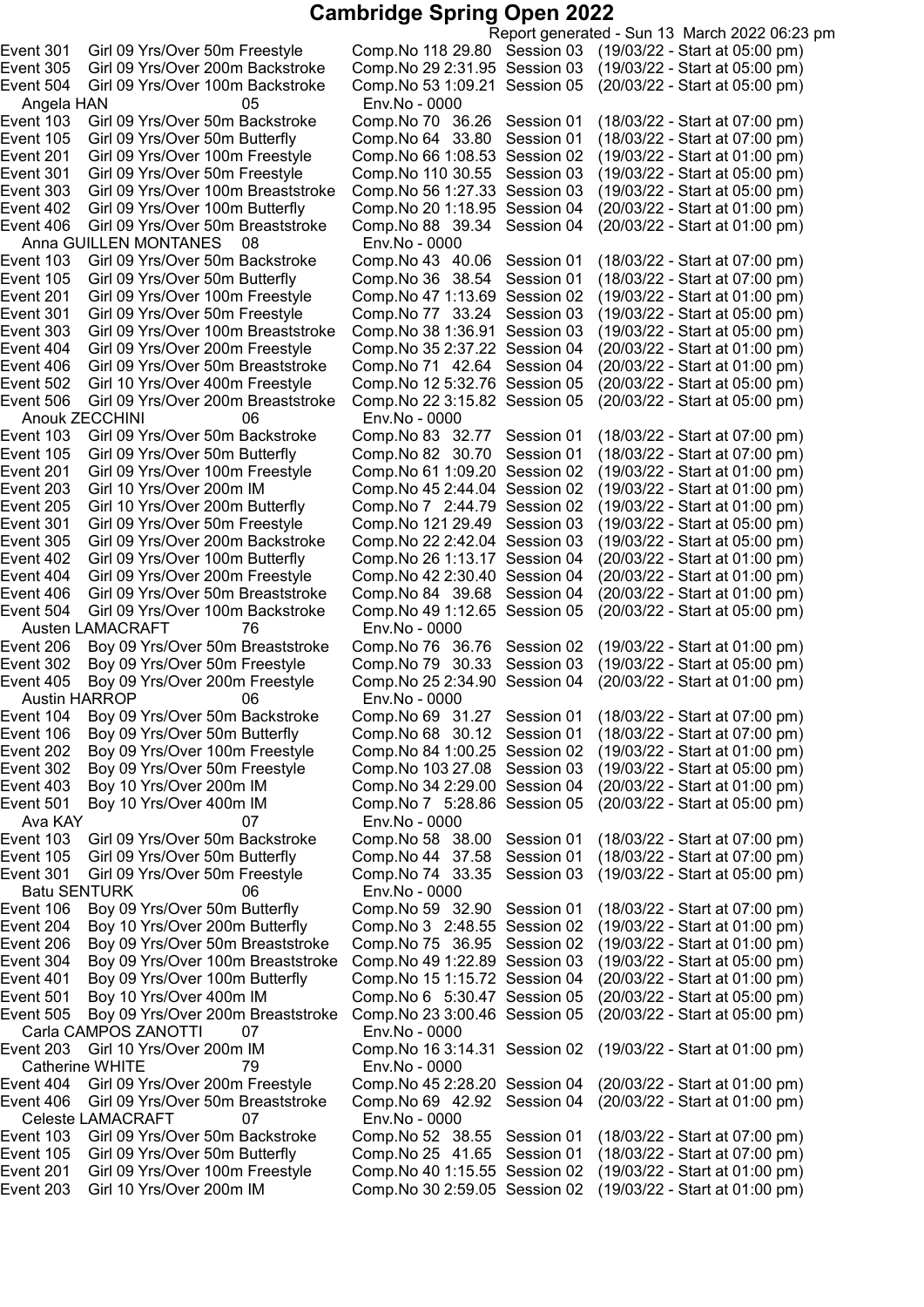Cerys WALL 12 Env.No - 0000 Chan KA CHUNG 03 Env.No - 0000<br>
ent 202 Boy 09 Yrs/Over 100m Freestyle Comp.No 90 57.91 Session 02 Charlie BIRDSALL 10 Env.No - 0000<br>ent 104 Boy 09 Yrs/Over 50m Backstroke Comp.No 59 35.30 Session 01 Event 405 Boy 09 Yrs/Over 200m Freestyle Comp.No 30 2:30.68 Session 04 Chloe ADDLEY 11 Env.No - 0000<br>Event 103 Girl 09 Yrs/Over 50m Backstroke Comp.No 2 1:0 Event 406 Girl 09 Yrs/Over 50m Breaststroke Comp.No 11 58.10 Session 04 Christopher HOWE 05 Env.No - 0000 Event 505 Boy 09 Yrs/Over 200m Breaststroke Comp.No 33 2:37.50 Session 05 Christopher WILLIAMSON 05 Env.No - 0000 Cleo MONIE 09 Env.No - 0000 Diego MODOLELL 05 Env.No - 0000<br>ent 106 Boy 09 Yrs/Over 50m Butterfly Comp.No 57 3 Dillan WIMALARATNE 11 Env.No - 0000 Eduardo CAMACHO 05 Env.No - 0000

Report generated - Sun 13 March 2022 06:23 pm Event 301 Girl 09 Yrs/Over 50m Freestyle Comp.No 87 32.71 Session 03 (19/03/22 - Start at 05:00 pm) Event 303 Girl 09 Yrs/Over 100m Breaststroke Comp.No 531:28.80 Session 03 (19/03/22 - Start at 05:00 pm) Event 404 Girl 09 Yrs/Over 200m Freestyle Comp.No 332:41.79 Session 04 (20/03/22 - Start at 01:00 pm) Event 406 Girl 09 Yrs/Over 50m Breaststroke Comp.No 80 40.88 Session 04 (20/03/22 - Start at 01:00 pm) Event 506 Girl 09 Yrs/Over 200m Breaststroke Comp.No 133:28.30 Session 05 (20/03/22 - Start at 05:00 pm) Event 103 Girl 09 Yrs/Over 50m Backstroke Comp.No 19 46.92 Session 01 (18/03/22 - Start at 07:00 pm) Event 105 Girl 09 Yrs/Over 50m Butterfly Comp.No 13 47.15 Session 01 (18/03/22 - Start at 07:00 pm) Event 301 Girl 09 Yrs/Over 50m Freestyle Comp.No 18 43.06 Session 03 (19/03/22 - Start at 05:00 pm) Event 303 Girl 09 Yrs/Over 100m Breaststroke Comp.No 181:45.34 Session 03 (19/03/22 - Start at 05:00 pm) Event 404 Girl 09 Yrs/Over 200m Freestyle Comp.No 4 3:19.93 Session 04 (20/03/22 - Start at 01:00 pm) Event 406 Girl 09 Yrs/Over 50m Breaststroke Comp.No 40 48.07 Session 04 (20/03/22 - Start at 01:00 pm) Comp.No 4 3:50.29 Session 05<br>Env.No - 0000 Event 202 Boy 09 Yrs/Over 100m Freestyle Comp.No 90 57.91 Session 02 (19/03/22 - Start at 01:00 pm) Event 104 Boy 09 Yrs/Over 50m Backstroke Comp.No 59 35.30 Session 01 (18/03/22 - Start at 07:00 pm)<br>Event 202 Boy 09 Yrs/Over 100m Freestyle Comp.No 58 1:07.93 Session 02 (19/03/22 - Start at 01:00 pm) Event 202 Boy 09 Yrs/Over 100m Freestyle Comp.No 581:07.93 Session 02 (19/03/22 - Start at 01:00 pm) Event 206 Boy 09 Yrs/Over 50m Breaststroke Comp.No 61 41.26 Session 02 (19/03/22 - Start at 01:00 pm) Event 302 Boy 09 Yrs/Over 50m Freestyle Comp.No 73 30.69 Session 03 (19/03/22 - Start at 05:00 pm)<br>Event 403 Boy 10 Yrs/Over 200m IM Comp.No 17 2:56.09 Session 04 (20/03/22 - Start at 01:00 pm) Event 403 Boy 10 Yrs/Over 200m IM Comp.No 172:56.09 Session 04 (20/03/22 - Start at 01:00 pm) Event 503 Boy 09 Yrs/Over 100m Backstroke Comp.No 281:20.46 Session 05 (20/03/22 - Start at 05:00 pm) Comp.No 2 1:07.00 Session 01 (18/03/22 - Start at 07:00 pm)<br>Comp.No 7 49.87 Session 03 (19/03/22 - Start at 05:00 pm) Event 301 Girl 09 Yrs/Over 50m Freestyle Comp.No 7 49.87 Session 03 (19/03/22 - Start at 05:00 pm)<br>Event 303 Girl 09 Yrs/Over 100m Breaststroke Comp.No 2 2:18.25 Session 03 (19/03/22 - Start at 05:00 pm) Event 303 Girl 09 Yrs/Over 100m Breaststroke Comp.No 2 2:18.25 Session 03 (19/03/22 - Start at 05:00 pm) Boy 09 Yrs/Over 50m Breaststroke Comp.No 88 31.30 Session 02 (19/03/22 - Start at 01:00 pm)<br>Boy 09 Yrs/Over 100m Breaststroke Comp.No 61 1:10.10 Session 03 (19/03/22 - Start at 05:00 pm) Event 304 Boy 09 Yrs/Over 100m Breaststroke Comp.No 61 1:10.10 Session 03 (19/03/22 - Start at 05:00 pm)<br>Event 403 Boy 10 Yrs/Over 200m IM Comp.No 31 2:32.12 Session 04 (20/03/22 - Start at 01:00 pm) Event 403 Boy 10 Yrs/Over 200m IM Comp.No 312:32.12 Session 04 (20/03/22 - Start at 01:00 pm) Event 104 Boy 09 Yrs/Over 50m Backstroke Comp.No 76 29.64 Session 01 (18/03/22 - Start at 07:00 pm) Event 106 Boy 09 Yrs/Over 50m Butterfly Comp.No 82 26.23 Session 01 (18/03/22 - Start at 07:00 pm) Event 202 Boy 09 Yrs/Over 100m Freestyle Comp.No 99 55.14 Session 02 (19/03/22 - Start at 01:00 pm) Event 206 Boy 09 Yrs/Over 50m Breaststroke Comp.No 87 33.16 Session 02 (19/03/22 - Start at 01:00 pm) Event 302 Boy 09 Yrs/Over 50m Freestyle Comp.No 110 25.22 Session 03 (19/03/22 - Start at 05:00 pm)<br>Event 401 Boy 09 Yrs/Over 100m Butterfly Comp.No 26 1:00.01 Session 04 (20/03/22 - Start at 01:00 pm) Boy 09 Yrs/Over 100m Butterfly Comp.No 26 1:00.01 Session 04 (20/03/22 - Start at 01:00 pm) Event 403 Boy 10 Yrs/Over 200m IM Comp.No 392:18.16 Session 04 (20/03/22 - Start at 01:00 pm) Event 103 Girl 09 Yrs/Over 50m Backstroke Comp.No 8 52.80 Session 01 (18/03/22 - Start at 07:00 pm) Event 105 Girl 09 Yrs/Over 50m Butterfly Comp.No 4 1:00.60 Session 01 (18/03/22 - Start at 07:00 pm) Event 201 Girl 09 Yrs/Over 100m Freestyle Comp.No 4 1:44.01 Session 02 (19/03/22 - Start at 01:00 pm) Event 301 Girl 09 Yrs/Over 50m Freestyle Comp.No 22 41.60 Session 03 (19/03/22 - Start at 05:00 pm) Event 303 Girl 09 Yrs/Over 100m Breaststroke Comp.No 3 2:10.86 Session 03 (19/03/22 - Start at 05:00 pm) Event 305 Girl 09 Yrs/Over 200m Backstroke Comp.No 1 3:52.22 Session 03 (19/03/22 - Start at 05:00 pm) Event 404 Girl 09 Yrs/Over 200m Freestyle Comp.No 2 3:31.95 Session 04 (20/03/22 - Start at 01:00 pm) Event 406 Girl 09 Yrs/Over 50m Breaststroke Comp.No 12 56.19 Session 04 (20/03/22 - Start at 01:00 pm) Event 504 Girl 09 Yrs/Over 100m Backstroke Comp.No 2 1:52.95 Session 05 (20/03/22 - Start at 05:00 pm) Event 506 Girl 09 Yrs/Over 200m Breaststroke Comp.No 1 4:28.05 Session 05 (20/03/22 - Start at 05:00 pm) Event 106 Boy 09 Yrs/Over 50m Butterfly Comp.No 57 33.12 Session 01 (18/03/22 - Start at 07:00 pm) Event 202 Boy 09 Yrs/Over 100m Freestyle Comp.No 771:03.03 Session 02 (19/03/22 - Start at 01:00 pm) Event 302 Boy 09 Yrs/Over 50m Freestyle Comp.No 88 28.84 Session 03 (19/03/22 - Start at 05:00 pm) Event 401 Boy 09 Yrs/Over 100m Butterfly Comp.No 131:17.30 Session 04 (20/03/22 - Start at 01:00 pm) Event 403 Boy 10 Yrs/Over 200m IM Comp.No 252:45.47 Session 04 (20/03/22 - Start at 01:00 pm) Event 405 Boy 09 Yrs/Over 200m Freestyle Comp.No 332:26.53 Session 04 (20/03/22 - Start at 01:00 pm) Event 503 Boy 09 Yrs/Over 100m Backstroke Comp.No 311:16.28 Session 05 (20/03/22 - Start at 05:00 pm) Event 106 Boy 09 Yrs/Over 50m Butterfly Comp.No 12 53.76 Session 01 (18/03/22 - Start at 07:00 pm) Event 302 Boy 09 Yrs/Over 50m Freestyle Comp.No 16 42.51 Session 03 (19/03/22 - Start at 05:00 pm) Event 104 Boy 09 Yrs/Over 50m Backstroke Comp.No 68 31.83 Session 01 (18/03/22 - Start at 07:00 pm) Event 106 Boy 09 Yrs/Over 50m Butterfly Comp.No 65 30.37 Session 01 (18/03/22 - Start at 07:00 pm)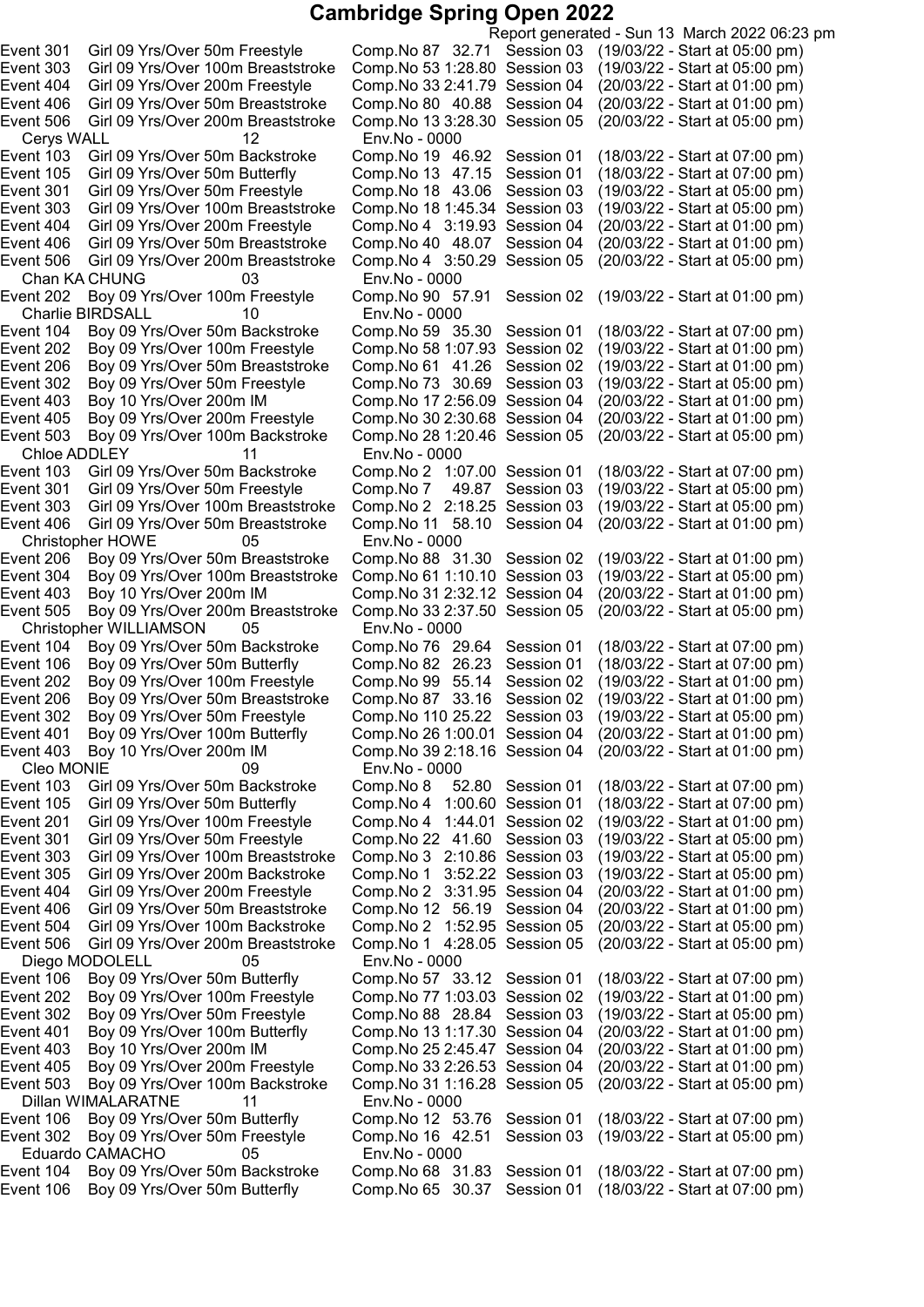Report generated - Sun 13 March 2022 06:23 pm Event 302 Boy 09 Yrs/Over 50m Freestyle Comp.No 84 29.11 Session 03 (19/03/22 - Start at 05:00 pm) Event 304 Boy 09 Yrs/Over 100m Breaststroke Comp.No 561:16.24 Session 03 (19/03/22 - Start at 05:00 pm) Event 306 Boy 09 Yrs/Over 200m Backstroke Comp.No 172:27.72 Session 03 (19/03/22 - Start at 05:00 pm) Event 503 Boy 09 Yrs/Over 100m Backstroke Comp.No 421:07.74 Session 05 (20/03/22 - Start at 05:00 pm) Event 505 Boy 09 Yrs/Over 200m Breaststroke Comp.No 302:48.75 Session 05 (20/03/22 - Start at 05:00 pm) Edward ORMSBY 07 Env.No - 0000 Event 102 Boy 10 Yrs/Over 400m Freestyle Comp.No 164:37.10 Session 01 (18/03/22 - Start at 07:00 pm) Event 104 Boy 09 Yrs/Over 50m Backstroke Comp.No 74 30.54 Session 01 (18/03/22 - Start at 07:00 pm) Event 106 Boy 09 Yrs/Over 50m Butterfly Comp.No 75 28.98 Session 01 (18/03/22 - Start at 07:00 pm) Event 202 Boy 09 Yrs/Over 100m Freestyle Comp.No 91 57.77 Session 02 (19/03/22 - Start at 01:00 pm) Event 204 Boy 10 Yrs/Over 200m Butterfly Comp.No 5 2:34.00 Session 02 (19/03/22 - Start at 01:00 pm) Event 206 Boy 09 Yrs/Over 50m Breaststroke Comp.No 89 30.67 Session 02 (19/03/22 - Start at 01:00 pm) Event 302 Boy 09 Yrs/Over 50m Freestyle Comp.No 108 25.90 Session 03 (19/03/22 - Start at 05:00 pm)<br>Event 306 Boy 09 Yrs/Over 200m Backstroke Comp.No 20 2:21.70 Session 03 (19/03/22 - Start at 05:00 pm) Event 306 Boy 09 Yrs/Over 200m Backstroke Comp.No 20 2:21.70 Session 03 (19/03/22 - Start at 05:00 pm)<br>Event 401 Boy 09 Yrs/Over 100m Butterfly Comp.No 22 1:06.83 Session 04 (20/03/22 - Start at 01:00 pm) Event 401 Boy 09 Yrs/Over 100m Butterfly Comp.No 22 1:06.83 Session 04 (20/03/22 - Start at 01:00 pm)<br>Event 405 Boy 09 Yrs/Over 200m Freestyle Comp.No 48 2:08.30 Session 04 (20/03/22 - Start at 01:00 pm) Event 405 Boy 09 Yrs/Over 200m Freestyle Comp.No 48 2:08.30 Session 04 (20/03/22 - Start at 01:00 pm)<br>Event 503 Boy 09 Yrs/Over 100m Backstroke Comp.No 45 1:03.80 Session 05 (20/03/22 - Start at 05:00 pm) Event 503 Boy 09 Yrs/Over 100m Backstroke Edward PAGE 11 Env.No - 0000<br>ent 104 Boy 09 Yrs/Over 50m Backstroke Comp.No 8 5 Event 104 Boy 09 Yrs/Over 50m Backstroke Comp.No 8 53.72 Session 01 (18/03/22 - Start at 07:00 pm)<br>Event 106 Boy 09 Yrs/Over 50m Butterfly Comp.No 15 51.44 Session 01 (18/03/22 - Start at 07:00 pm) Event 106 Boy 09 Yrs/Over 50m Butterfly Comp.No 15 51.44 Session 01 (18/03/22 - Start at 07:00 pm)<br>Event 202 Boy 09 Yrs/Over 100m Freestyle Comp.No 10 1:35.03 Session 02 (19/03/22 - Start at 01:00 pm) Event 202 Boy 09 Yrs/Over 100m Freestyle Comp.No 10 1:35.03 Session 02 (19/03/22 - Start at 01:00 pm)<br>Event 206 Boy 09 Yrs/Over 50m Breaststroke Comp.No 15  55.54 Session 02 (19/03/22 - Start at 01:00 pm) Event 206 Boy 09 Yrs/Over 50m Breaststroke Comp.No 15 55.54 Session 02 Event 302 Boy 09 Yrs/Over 50m Freestyle Comp.No 20 41.82 Session 03 (19/03/22 - Start at 05:00 pm) Event 304 Boy 09 Yrs/Over 100m Breaststroke Comp.No 3 2:03.15 Session 03 (19/03/22 - Start at 05:00 pm) Event 503 Boy 09 Yrs/Over 100m Backstroke Edward ROUSE 07 Env.No - 0000 Event 104 Boy 09 Yrs/Over 50m Backstroke Comp.No 63 34.73 Session 01 (18/03/22 - Start at 07:00 pm)<br>Event 106 Boy 09 Yrs/Over 50m Butterfly Comp.No 60 32.75 Session 01 (18/03/22 - Start at 07:00 pm) Event 106 Boy 09 Yrs/Over 50m Butterfly Comp.No 60 32.75 Session 01 Event 202 Boy 09 Yrs/Over 100m Freestyle Comp.No 641:06.81 Session 02 (19/03/22 - Start at 01:00 pm) Event 206 Boy 09 Yrs/Over 50m Breaststroke Comp.No 68 38.85 Session 02 (19/03/22 - Start at 01:00 pm) Event 302 Boy 09 Yrs/Over 50m Freestyle Comp.No 78 30.39 Session 03 (19/03/22 - Start at 05:00 pm) Event 306 Boy 09 Yrs/Over 200m Backstroke Comp.No 8 2:52.33 Session 03 (19/03/22 - Start at 05:00 pm) Event 403 Boy 10 Yrs/Over 200m IM Comp.No 282:41.39 Session 04 (20/03/22 - Start at 01:00 pm) Boy 09 Yrs/Over 100m Backstroke Comp.No 29 1:18.57 Session 05 (20/03/22 - Start at 05:00 pm)<br>Boy 09 Yrs/Over 200m Breaststroke Comp.No 21 3:01.58 Session 05 (20/03/22 - Start at 05:00 pm) Event 505 Boy 09 Yrs/Over 200m Breaststroke Comp.No 21 3:01.58 Session 05 Elena SIMMONS 11 Env.No - 0000 Event 103 Girl 09 Yrs/Over 50m Backstroke Comp.No 5 56.37 Session 01 (18/03/22 - Start at 07:00 pm)<br>Event 105 Girl 09 Yrs/Over 50m Butterfly Comp.No 2 1:02.15 Session 01 (18/03/22 - Start at 07:00 pm) Event 105 Girl 09 Yrs/Over 50m Butterfly Comp.No 2 1:02.15 Session 01 (18/03/22 - Start at 07:00 pm)<br>Event 301 Girl 09 Yrs/Over 50m Freestyle Comp.No 19 43.01 Session 03 (19/03/22 - Start at 05:00 pm) Girl 09 Yrs/Over 50m Freestyle Comp.No 19 43.01 Session 03 (19/03/22 - Start at 05:00 pm) Event 406 Girl 09 Yrs/Over 50m Breaststroke Comp.No 14 56.07 Session 04 (20/03/22 - Start at 01:00 pm) 19 Eliza ROBSON BROWN<br>Event 201 Girl 09 Yrs/Over 100m F Girl 09 Yrs/Over 100m Freestyle Comp.No 20 1:23.41 Session 02 (19/03/22 - Start at 01:00 pm) Event 301 Girl 09 Yrs/Over 50m Freestyle Comp.No 65 34.15 Session 03 (19/03/22 - Start at 05:00 pm) Event 303 Girl 09 Yrs/Over 100m Breaststroke Comp.No 201:45.27 Session 03 (19/03/22 - Start at 05:00 pm) Event 406 Girl 09 Yrs/Over 50m Breaststroke Comp.No 47 46.91 Session 04 (20/03/22 - Start at 01:00 pm) Ella HATCHETT 12 Env.No - 0000 Event 301 Girl 09 Yrs/Over 50m Freestyle Comp.No 6 50.24 Session 03 (19/03/22 - Start at 05:00 pm) Event 406 Girl 09 Yrs/Over 50m Breaststroke Comp.No 3 1:06.89 Session 04 (20/03/22 - Start at 01:00 pm) Elsa MONIE 12 Env.No - 0000 Event 103 Girl 09 Yrs/Over 50m Backstroke Comp.No 1 1:11.60 Session 01 (18/03/22 - Start at 07:00 pm) Event 201 Girl 09 Yrs/Over 100m Freestyle Comp.No 1 2:17.08 Session 02 (19/03/22 - Start at 01:00 pm) Event 301 Girl 09 Yrs/Over 50m Freestyle Comp.No 2 1:01.81 Session 03 (19/03/22 - Start at 05:00 pm) Event 303 Girl 09 Yrs/Over 100m Breaststroke Comp.No 1 2:48.30 Session 03 (19/03/22 - Start at 05:00 pm) Event 406 Girl 09 Yrs/Over 50m Breaststroke Comp.No 1 1:21.84 Session 04 (20/03/22 - Start at 01:00 pm) Emily HORNBY 08 Env.No - 0000 Event 103 Girl 09 Yrs/Over 50m Backstroke Comp.No 24 43.73 Session 01 (18/03/22 - Start at 07:00 pm) Event 105 Girl 09 Yrs/Over 50m Butterfly Comp.No 28 41.34 Session 01 (18/03/22 - Start at 07:00 pm) Event 301 Girl 09 Yrs/Over 50m Freestyle Comp.No 30 39.08 Session 03 (19/03/22 - Start at 05:00 pm) Event 406 Girl 09 Yrs/Over 50m Breaststroke Comp.No 21 51.51 Session 04 (20/03/22 - Start at 01:00 pm) Event 504 Girl 09 Yrs/Over 100m Backstroke Comp.No 141:31.76 Session 05 (20/03/22 - Start at 05:00 pm) Emily PARSONS 11 Env.No - 0000 Event 103 Girl 09 Yrs/Over 50m Backstroke Comp.No 9 51.72 Session 01 (18/03/22 - Start at 07:00 pm) Event 301 Girl 09 Yrs/Over 50m Freestyle Comp.No 12 44.80 Session 03 (19/03/22 - Start at 05:00 pm) Erica HAN 08 Env.No - 0000 Event 103 Girl 09 Yrs/Over 50m Backstroke Comp.No 66 36.77 Session 01 (18/03/22 - Start at 07:00 pm) Event 105 Girl 09 Yrs/Over 50m Butterfly Comp.No 54 35.44 Session 01 (18/03/22 - Start at 07:00 pm)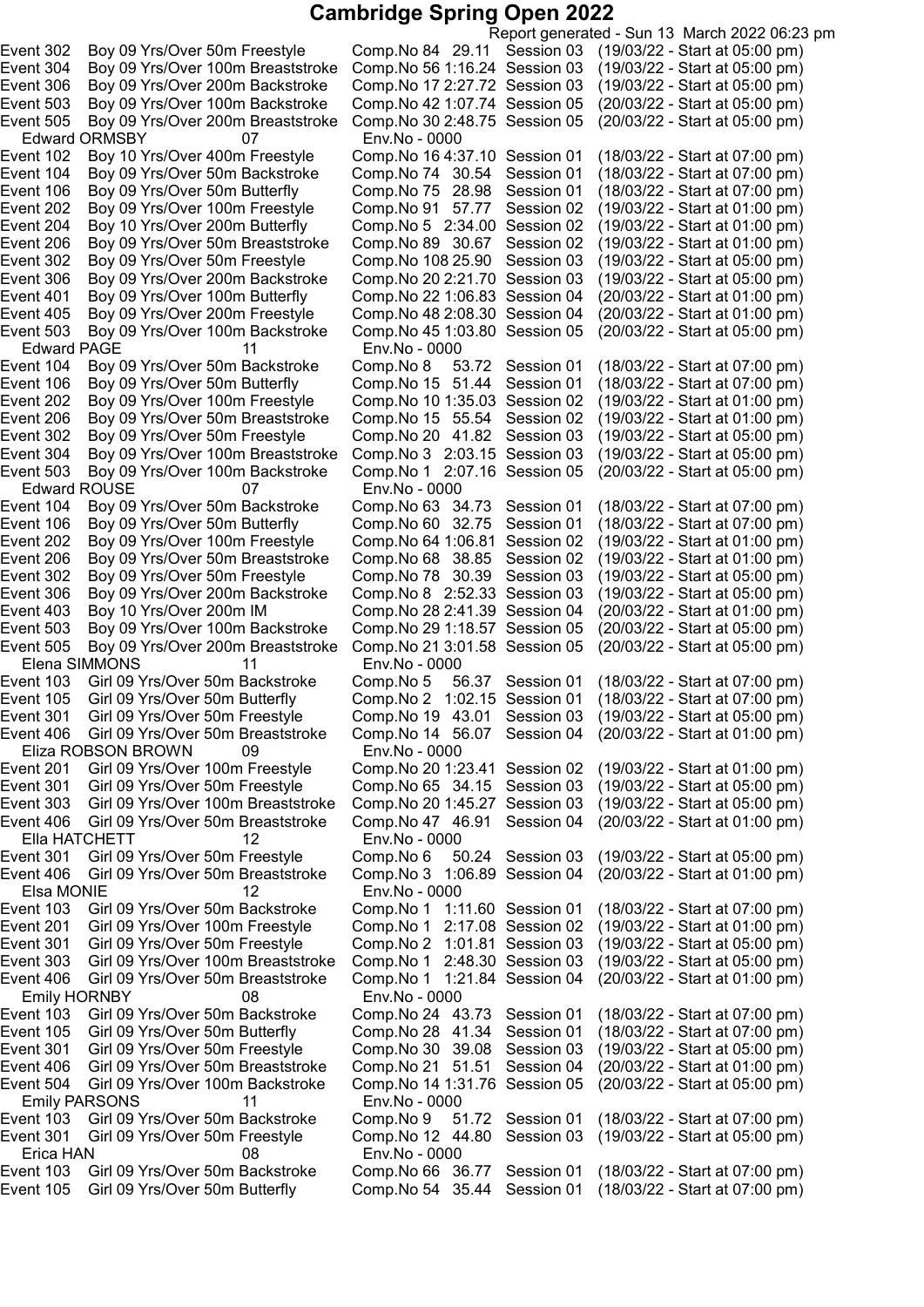Erik BIERNACKI-JABLONS 11 Env.No - 0000 Eszter KREITER 12 Env.No - 0000 Etienne BLOOMFIELD 09 Env.No - 0000 Event 302 Boy 09 Yrs/Over 50m Freestyle Comp.No 29 38.88 Session 03 Evie WILSON 09 Env.No - 0000 Event 305 Girl 09 Yrs/Over 200m Backstroke Comp.No 8 3:08.83 Session 03 Event 504 Girl 09 Yrs/Over 100m Backstroke Felicity LAMACRAFT 10 Env.No - 0000<br>14 ent 301 Girl 09 Yrs/Over 50m Freestyle Comp.No 27 Event 406 Girl 09 Yrs/Over 50m Breaststroke Filip CZUBAK 09 Env.No - 0000 Event 202 Boy 09 Yrs/Over 100m Freestyle Comp.No 22 1:25.82 Session 02 Event 505 Boy 09 Yrs/Over 200m Breaststroke Comp.No 8 3:41.50 Session 05 Florence KAPPERS 08 Env.No - 0000 Francesco CLELAND FERD 08 Env.No - 0000 Frank JACOB 09 Env.No - 0000 Event 405 Boy 09 Yrs/Over 200m Freestyle Comp.No 392:23.99 Session 04 (20/03/22 - Start at 01:00 pm)

Report generated - Sun 13 March 2022 06:23 pm Event 201 Girl 09 Yrs/Over 100m Freestyle Comp.No 751:06.48 Session 02 (19/03/22 - Start at 01:00 pm) Event 203 Girl 10 Yrs/Over 200m IM Comp.No 193:06.17 Session 02 (19/03/22 - Start at 01:00 pm) Event 301 Girl 09 Yrs/Over 50m Freestyle Comp.No 108 30.60 Session 03 (19/03/22 - Start at 05:00 pm) Event 404 Girl 09 Yrs/Over 200m Freestyle Comp.No 532:24.38 Session 04 (20/03/22 - Start at 01:00 pm) Event 202 Boy 09 Yrs/Over 100m Freestyle Comp.No 2 1:46.41 Session 02 (19/03/22 - Start at 01:00 pm) Event 206 Boy 09 Yrs/Over 50m Breaststroke Comp.No 12 57.05 Session 02 (19/03/22 - Start at 01:00 pm) Event 406 Girl 09 Yrs/Over 50m Breaststroke Comp.No 4 1:05.00 Session 04 (20/03/22 - Start at 01:00 pm) Event 104 Boy 09 Yrs/Over 50m Backstroke Comp.No 38 40.61 Session 01 (18/03/22 - Start at 07:00 pm) Event 106 Boy 09 Yrs/Over 50m Butterfly Comp.No 21 47.26 Session 01 (18/03/22 - Start at 07:00 pm)<br>Event 202 Boy 09 Yrs/Over 100m Freestyle Comp.No 21 1:25.84 Session 02 (19/03/22 - Start at 01:00 pm) Event 202 Boy 09 Yrs/Over 100m Freestyle Comp.No 21 1:25.84 Session 02 (19/03/22 - Start at 01:00 pm)<br>Event 302 Boy 09 Yrs/Over 50m Freestyle Comp.No 29 38.88 Session 03 (19/03/22 - Start at 05:00 pm) Event 103 Girl 09 Yrs/Over 50m Backstroke Comp.No 46 39.90 Session 01 (18/03/22 - Start at 07:00 pm) Girl 09 Yrs/Over 50m Butterfly Comp.No 34 38.59 Session 01 (18/03/22 - Start at 07:00 pm)<br>Girl 09 Yrs/Over 100m Freestyle Comp.No 32 1:17.92 Session 02 (19/03/22 - Start at 01:00 pm) Event 201 Girl 09 Yrs/Over 100m Freestyle Comp.No 321:17.92 Session 02 (19/03/22 - Start at 01:00 pm) Event 203 Girl 10 Yrs/Over 200m IM Comp.No 8 3:18.63 Session 02 (19/03/22 - Start at 01:00 pm) Event 301 Girl 09 Yrs/Over 50m Freestyle Comp.No 61 34.54 Session 03 (19/03/22 - Start at 05:00 pm)<br>Event 303 Girl 09 Yrs/Over 100m Breaststroke Comp.No 29 1:40.70 Session 03 (19/03/22 - Start at 05:00 pm) Event 303 Girl 09 Yrs/Over 100m Breaststroke Comp.No 29 1:40.70 Session 03 (19/03/22 - Start at 05:00 pm)<br>Event 305 Girl 09 Yrs/Over 200m Backstroke Comp.No 8 3:08.83 Session 03 (19/03/22 - Start at 05:00 pm) Event 402 Girl 09 Yrs/Over 100m Butterfly Comp.No 1 1:43.41 Session 04 (20/03/22 - Start at 01:00 pm) Event 404 Girl 09 Yrs/Over 200m Freestyle Comp.No 18 2:52.51 Session 04 (20/03/22 - Start at 01:00 pm)<br>Event 406 Girl 09 Yrs/Over 50m Breaststroke Comp.No 53 46.07 Session 04 (20/03/22 - Start at 01:00 pm) Event 406 Girl 09 Yrs/Over 50m Breaststroke Comp.No 53 46.07 Session 04 (20/03/22 - Start at 01:00 pm) Comp.No 4 6:14.93 Session 05 (20/03/22 - Start at 05:00 pm)<br>Comp.No 25 1:24.98 Session 05 (20/03/22 - Start at 05:00 pm) Event 301 Girl 09 Yrs/Over 50m Freestyle Comp.No 27 40.01 Session 03 (19/03/22 - Start at 05:00 pm)<br>Event 303 Girl 09 Yrs/Over 100m Breaststroke Comp.No 21 1:44.47 Session 03 (19/03/22 - Start at 05:00 pm) Girl 09 Yrs/Over 100m Breaststroke Comp.No 21 1:44.47 Session 03 (19/03/22 - Start at 05:00 pm)<br>Girl 09 Yrs/Over 50m Breaststroke Comp.No 42 47.45 Session 04 (20/03/22 - Start at 01:00 pm) Event 104 Boy 09 Yrs/Over 50m Backstroke Comp.No 27 43.70 Session 01 (18/03/22 - Start at 07:00 pm)<br>Event 106 Boy 09 Yrs/Over 50m Butterfly Comp.No 19 48.41 Session 01 (18/03/22 - Start at 07:00 pm) Event 106 Boy 09 Yrs/Over 50m Butterfly Comp.No 19 48.41 Session 01 (18/03/22 - Start at 07:00 pm)<br>Event 202 Boy 09 Yrs/Over 100m Freestyle Comp.No 22 1:25.82 Session 02 (19/03/22 - Start at 01:00 pm) Event 206 Boy 09 Yrs/Over 50m Breaststroke Comp.No 50 44.10 Session 02 (19/03/22 - Start at 01:00 pm) Event 302 Boy 09 Yrs/Over 50m Freestyle Comp.No 51 35.35 Session 03 (19/03/22 - Start at 05:00 pm)<br>Event 304 Boy 09 Yrs/Over 100m Breaststroke Comp.No 24 1:43.49 Session 03 (19/03/22 - Start at 05:00 pm) Boy 09 Yrs/Over 100m Breaststroke Comp.No 24 1:43.49 Session 03 (19/03/22 - Start at 05:00 pm)<br>Boy 09 Yrs/Over 200m Breaststroke Comp.No 8 3:41.50 Session 05 (20/03/22 - Start at 05:00 pm) Event 103 Girl 09 Yrs/Over 50m Backstroke Comp.No 48 39.56 Session 01 (18/03/22 - Start at 07:00 pm) Girl 09 Yrs/Over 50m Butterfly Comp.No 41 37.93 Session 01 (18/03/22 - Start at 07:00 pm) Event 201 Girl 09 Yrs/Over 100m Freestyle Comp.No 421:14.74 Session 02 (19/03/22 - Start at 01:00 pm) Event 203 Girl 10 Yrs/Over 200m IM Comp.No 283:01.31 Session 02 (19/03/22 - Start at 01:00 pm) Event 301 Girl 09 Yrs/Over 50m Freestyle Comp.No 67 33.99 Session 03 (19/03/22 - Start at 05:00 pm) Event 303 Girl 09 Yrs/Over 100m Breaststroke Comp.No 461:31.79 Session 03 (19/03/22 - Start at 05:00 pm) Event 102 Boy 10 Yrs/Over 400m Freestyle Comp.No 105:04.12 Session 01 (18/03/22 - Start at 07:00 pm) Event 104 Boy 09 Yrs/Over 50m Backstroke Comp.No 62 35.15 Session 01 (18/03/22 - Start at 07:00 pm) Event 106 Boy 09 Yrs/Over 50m Butterfly Comp.No 47 35.71 Session 01 (18/03/22 - Start at 07:00 pm) Event 202 Boy 09 Yrs/Over 100m Freestyle Comp.No 611:07.57 Session 02 (19/03/22 - Start at 01:00 pm) Event 204 Boy 10 Yrs/Over 200m Butterfly Comp.No 2 2:51.70 Session 02 (19/03/22 - Start at 01:00 pm) Event 302 Boy 09 Yrs/Over 50m Freestyle Comp.No 72 30.99 Session 03 (19/03/22 - Start at 05:00 pm) Event 306 Boy 09 Yrs/Over 200m Backstroke Comp.No 132:37.85 Session 03 (19/03/22 - Start at 05:00 pm) Event 401 Boy 09 Yrs/Over 100m Butterfly Comp.No 11 1:18.21 Session 04 (20/03/22 - Start at 01:00 pm) Event 405 Boy 09 Yrs/Over 200m Freestyle Comp.No 352:25.42 Session 04 (20/03/22 - Start at 01:00 pm) Event 503 Boy 09 Yrs/Over 100m Backstroke Comp.No 331:15.60 Session 05 (20/03/22 - Start at 05:00 pm) Event 202 Boy 09 Yrs/Over 100m Freestyle Comp.No 671:06.12 Session 02 (19/03/22 - Start at 01:00 pm) Event 206 Boy 09 Yrs/Over 50m Breaststroke Comp.No 63 40.43 Session 02 (19/03/22 - Start at 01:00 pm) Event 302 Boy 09 Yrs/Over 50m Freestyle Comp.No 82 29.70 Session 03 (19/03/22 - Start at 05:00 pm) Event 304 Boy 09 Yrs/Over 100m Breaststroke Comp.No 471:26.14 Session 03 (19/03/22 - Start at 05:00 pm) Event 306 Boy 09 Yrs/Over 200m Backstroke Comp.No 122:40.12 Session 03 (19/03/22 - Start at 05:00 pm) Event 401 Boy 09 Yrs/Over 100m Butterfly Comp.No 121:18.03 Session 04 (20/03/22 - Start at 01:00 pm) Event 403 Boy 10 Yrs/Over 200m IM Comp.No 292:40.60 Session 04 (20/03/22 - Start at 01:00 pm)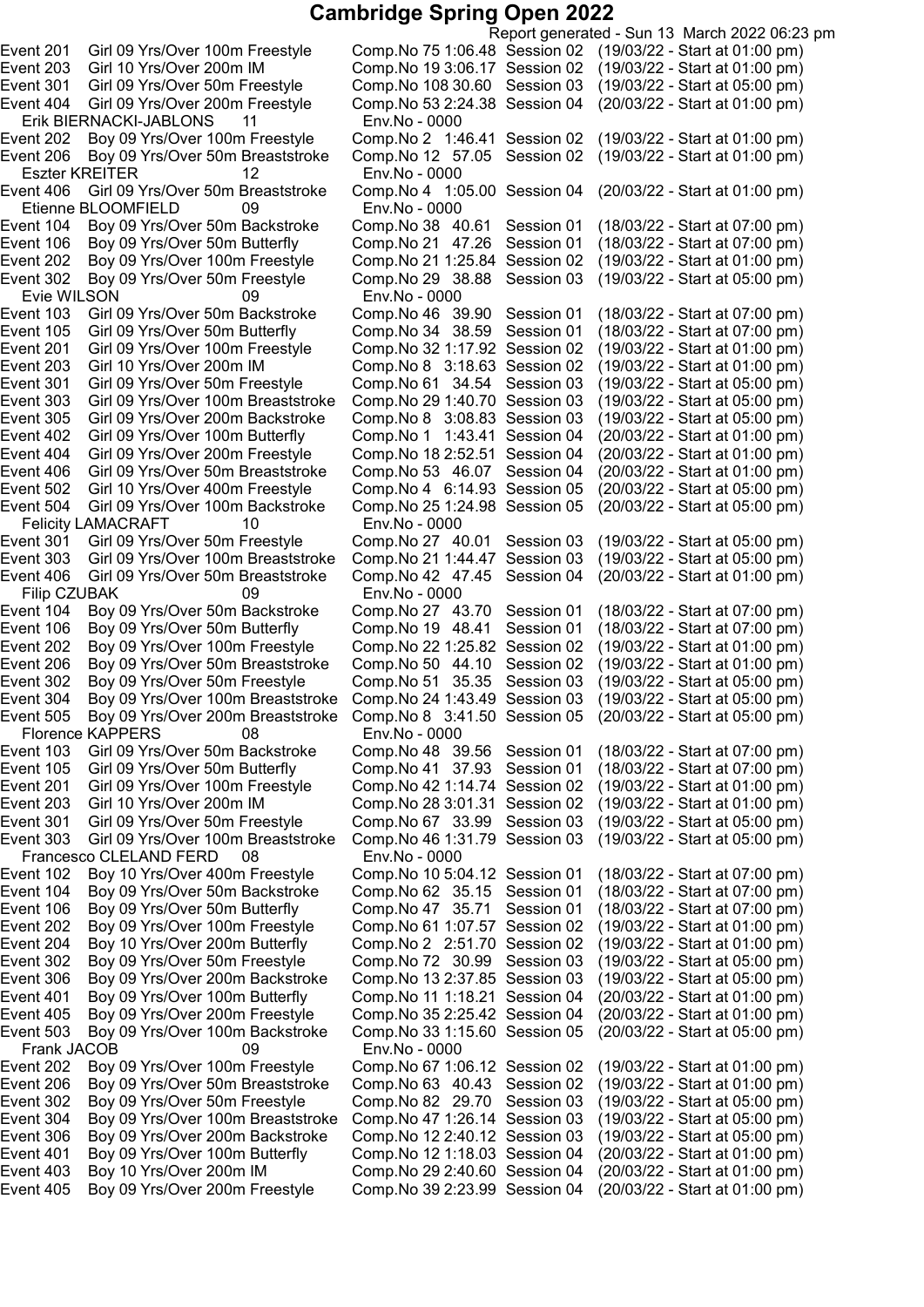Report generated - Sun 13 March 2022 06:23 pm

Gavin WHITE 78 Env.No - 0000 Genevieve WHITE 08 Env.No - 0000 George CARTER 08 Env.No - 0000<br>Event 102 Boy 10 Yrs/Over 400m Freestyle Comp.No 6 5:2 Event 501 Boy 10 Yrs/Over 400m IM Comp.No 4 5:53.74 Session 05 Georgia HOLGATE 07 Event 201 Girl 09 Yrs/Over 100m Freestyle Comp.No 97 58.62 Session 02 Event 502 Girl 10 Yrs/Over 400m Freestyle Comp.No 28 4:50.30 Session 05 Georgia MAGGS 05 Env.No - 0000 Giacomo CARNIATO 12 Env.No - 0000<br>1:C ent 206 Boy 09 Yrs/Over 50m Breaststroke Comp.No 5 1 Gracie KAY 03 Env.No - 0000<br>ent 103 Girl 09 Yrs/Over 50m Backstroke Comp.No 93 29.54 Event 105 Girl 09 Yrs/Over 50m Butterfly Comp.No 85 29.60 Haoning LIU 108 Env.No - 0000<br>14 ent 103 Girl 09 Yrs/Over 50m Backstroke Comp.No 41 Harriet FLACK 11 Env.No - 0000 Hayden SHAW 12 Env.No - 0000 Heidi BRUGGRABER 07 Env.No - 0000 Event 504 Girl 09 Yrs/Over 100m Backstroke Comp.No 321:20.59 Session 05 (20/03/22 - Start at 05:00 pm)

Event 102 Boy 10 Yrs/Over 400m Freestyle Comp.No 8 5:12.88 Session 01 (18/03/22 - Start at 07:00 pm) Event 105 Girl 09 Yrs/Over 50m Butterfly Comp.No 57 34.90 Session 01 (18/03/22 - Start at 07:00 pm) Event 201 Girl 09 Yrs/Over 100m Freestyle Comp.No 731:06.90 Session 02 (19/03/22 - Start at 01:00 pm) Event 301 Girl 09 Yrs/Over 50m Freestyle Comp.No 109 30.58 Session 03 (19/03/22 - Start at 05:00 pm) Event 305 Girl 09 Yrs/Over 200m Backstroke Comp.No 152:49.88 Session 03 (19/03/22 - Start at 05:00 pm) Event 402 Girl 09 Yrs/Over 100m Butterfly Comp.No 141:24.26 Session 04 (20/03/22 - Start at 01:00 pm) Event 404 Girl 09 Yrs/Over 200m Freestyle Comp.No 462:27.35 Session 04 (20/03/22 - Start at 01:00 pm) Event 406 Girl 09 Yrs/Over 50m Breaststroke Comp.No 33 48.55 Session 04 (20/03/22 - Start at 01:00 pm) Event 504 Girl 09 Yrs/Over 100m Backstroke Comp.No 361:20.17 Session 05 (20/03/22 - Start at 05:00 pm) Comp.No 6 5:21.84 Session 01 (18/03/22 - Start at 07:00 pm)<br>Comp.No 43 38.82 Session 01 (18/03/22 - Start at 07:00 pm) Event 104 Boy 09 Yrs/Over 50m Backstroke Comp.No 43 38.82 Session 01 (18/03/22 - Start at 07:00 pm)<br>Event 106 Boy 09 Yrs/Over 50m Butterfly Comp.No 48 35.56 Session 01 (18/03/22 - Start at 07:00 pm) Event 106 Boy 09 Yrs/Over 50m Butterfly Comp.No 48 35.56 Session 01 (18/03/22 - Start at 07:00 pm)<br>Event 202 Boy 09 Yrs/Over 100m Freestyle Comp.No 50 1:11.44 Session 02 (19/03/22 - Start at 01:00 pm) Event 202 Boy 09 Yrs/Over 100m Freestyle Comp.No 50 1:11.44 Session 02 (19/03/22 - Start at 01:00 pm)<br>Event 206 Boy 09 Yrs/Over 50m Breaststroke Comp.No 62 41.12 Session 02 (19/03/22 - Start at 01:00 pm) Event 206 Boy 09 Yrs/Over 50m Breaststroke Comp.No 62 41.12 Session 02 (19/03/22 - Start at 01:00 pm) Event 302 Boy 09 Yrs/Over 50m Freestyle Comp.No 63 32.88 Session 03 (19/03/22 - Start at 05:00 pm) Event 304 Boy 09 Yrs/Over 100m Breaststroke Comp.No 461:27.09 Session 03 (19/03/22 - Start at 05:00 pm) Event 403 Boy 10 Yrs/Over 200m IM Comp.No 21 2:50.72 Session 04 (20/03/22 - Start at 01:00 pm)<br>Event 405 Boy 09 Yrs/Over 200m Freestyle Comp.No 29 2:30.71 Session 04 (20/03/22 - Start at 01:00 pm) Event 405 Boy 09 Yrs/Over 200m Freestyle Comp.No 29 2:30.71 Session 04 (20/03/22 - Start at 01:00 pm)<br>Event 501 Boy 10 Yrs/Over 400m IM Comp.No 4 5:53.74 Session 05 (20/03/22 - Start at 05:00 pm) Event 505 Boy 09 Yrs/Over 200m Breaststroke Comp.No 173:09.31 Session 05 (20/03/22 - Start at 05:00 pm) Event 103 Girl 09 Yrs/Over 50m Backstroke Comp.No 92 30.42 Session 01 (18/03/22 - Start at 07:00 pm)<br>Event 105 Girl 09 Yrs/Over 50m Butterfly Comp.No 87 28.67 Session 01 (18/03/22 - Start at 07:00 pm) Event 105 Girl 09 Yrs/Over 50m Butterfly Comp.No 87 28.67 Session 01 (18/03/22 - Start at 07:00 pm)<br>Event 201 Girl 09 Yrs/Over 100m Freestyle Comp.No 97 58.62 Session 02 (19/03/22 - Start at 01:00 pm) Event 301 Girl 09 Yrs/Over 50m Freestyle Comp.No 133 27.18 Session 03 (19/03/22 - Start at 05:00 pm) Event 406 Girl 09 Yrs/Over 50m Breaststroke Comp.No 96 37.96 Session 04 (20/03/22 - Start at 01:00 pm) Event 502 Girl 10 Yrs/Over 400m Freestyle Comp.No 294:48.61 Session 05 (20/03/22 - Start at 05:00 pm) Event 206 Boy 09 Yrs/Over 50m Breaststroke Comp.No 5 1:05.63 Session 02 (19/03/22 - Start at 01:00 pm) Event 302 Boy 09 Yrs/Over 50m Freestyle Comp.No 6 49.89 Session 03 (19/03/22 - Start at 05:00 pm) Event 103 Girl 09 Yrs/Over 50m Backstroke Comp.No 93 29.54 Session 01 (18/03/22 - Start at 07:00 pm)<br>Event 105 Girl 09 Yrs/Over 50m Butterfly Comp.No 85 29.60 Session 01 (18/03/22 - Start at 07:00 pm) Event 103 Girl 09 Yrs/Over 50m Backstroke Comp.No 41 40.68 Session 01 (18/03/22 - Start at 07:00 pm) Event 201 Girl 09 Yrs/Over 100m Freestyle Comp.No 411:14.94 Session 02 (19/03/22 - Start at 01:00 pm) Event 203 Girl 10 Yrs/Over 200m IM Comp.No 223:03.82 Session 02 (19/03/22 - Start at 01:00 pm) Event 301 Girl 09 Yrs/Over 50m Freestyle Comp.No 66 34.01 Session 03 (19/03/22 - Start at 05:00 pm) Event 303 Girl 09 Yrs/Over 100m Breaststroke Comp.No 421:34.87 Session 03 (19/03/22 - Start at 05:00 pm) Event 305 Girl 09 Yrs/Over 200m Backstroke Comp.No 7 3:09.36 Session 03 (19/03/22 - Start at 05:00 pm) Event 406 Girl 09 Yrs/Over 50m Breaststroke Comp.No 62 44.20 Session 04 (20/03/22 - Start at 01:00 pm) Event 502 Girl 10 Yrs/Over 400m Freestyle Comp.No 9 5:40.93 Session 05 (20/03/22 - Start at 05:00 pm) Event 506 Girl 09 Yrs/Over 200m Breaststroke Comp.No 163:24.16 Session 05 (20/03/22 - Start at 05:00 pm) Event 103 Girl 09 Yrs/Over 50m Backstroke Comp.No 12 50.59 Session 01 (18/03/22 - Start at 07:00 pm) Event 301 Girl 09 Yrs/Over 50m Freestyle Comp.No 14 44.11 Session 03 (19/03/22 - Start at 05:00 pm) Event 406 Girl 09 Yrs/Over 50m Breaststroke Comp.No 9 59.19 Session 04 (20/03/22 - Start at 01:00 pm) Event 104 Boy 09 Yrs/Over 50m Backstroke Comp.No 11 51.87 Session 01 (18/03/22 - Start at 07:00 pm) Event 103 Girl 09 Yrs/Over 50m Backstroke Comp.No 61 37.46 Session 01 (18/03/22 - Start at 07:00 pm) Event 105 Girl 09 Yrs/Over 50m Butterfly Comp.No 43 37.82 Session 01 (18/03/22 - Start at 07:00 pm) Event 201 Girl 09 Yrs/Over 100m Freestyle Comp.No 671:08.34 Session 02 (19/03/22 - Start at 01:00 pm) Event 203 Girl 10 Yrs/Over 200m IM Comp.No 322:53.82 Session 02 (19/03/22 - Start at 01:00 pm) Event 301 Girl 09 Yrs/Over 50m Freestyle Comp.No 94 31.88 Session 03 (19/03/22 - Start at 05:00 pm) Event 303 Girl 09 Yrs/Over 100m Breaststroke Comp.No 481:30.94 Session 03 (19/03/22 - Start at 05:00 pm) Event 305 Girl 09 Yrs/Over 200m Backstroke Comp.No 192:48.03 Session 03 (19/03/22 - Start at 05:00 pm) Event 404 Girl 09 Yrs/Over 200m Freestyle Comp.No 512:25.28 Session 04 (20/03/22 - Start at 01:00 pm) Event 406 Girl 09 Yrs/Over 50m Breaststroke Comp.No 67 43.13 Session 04 (20/03/22 - Start at 01:00 pm) Event 502 Girl 10 Yrs/Over 400m Freestyle Comp.No 195:08.31 Session 05 (20/03/22 - Start at 05:00 pm)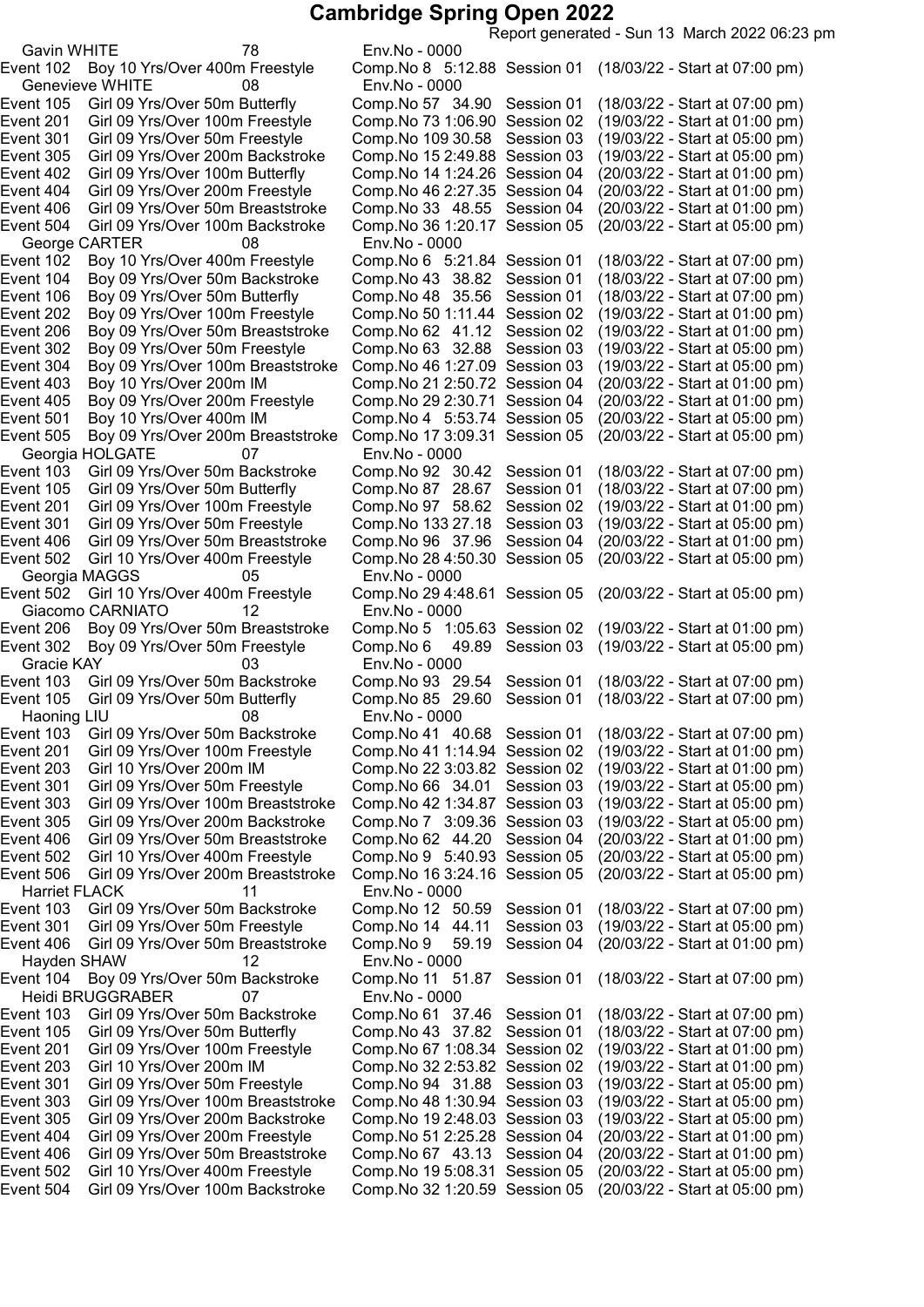Report generated - Sun 13 March 2022 06:23 pm Event 506 Girl 09 Yrs/Over 200m Breaststroke Comp.No 213:16.30 Session 05 (20/03/22 - Start at 05:00 pm) Heinrich KOTZENBERG 08 Env.No - 0000 Event 104 Boy 09 Yrs/Over 50m Backstroke Comp.No 53 36.06 Session 01 (18/03/22 - Start at 07:00 pm) Event 106 Boy 09 Yrs/Over 50m Butterfly Comp.No 45 36.46 Session 01 (18/03/22 - Start at 07:00 pm) Event 202 Boy 09 Yrs/Over 100m Freestyle Comp.No 56 1:09.65 Session 02 (19/03/22 - Start at 01:00 pm)<br>Event 206 Boy 09 Yrs/Over 50m Breaststroke Comp.No 46 44.68 Session 02 (19/03/22 - Start at 01:00 pm) Event 206 Boy 09 Yrs/Over 50m Breaststroke Comp.No 46 44.68 Session 02 (19/03/22 - Start at 01:00 pm) Event 302 Boy 09 Yrs/Over 50m Freestyle Comp.No 67 32.27 Session 03 (19/03/22 - Start at 05:00 pm) Event 304 Boy 09 Yrs/Over 100m Breaststroke Comp.No 201:46.40 Session 03 (19/03/22 - Start at 05:00 pm) Event 401 Boy 09 Yrs/Over 100m Butterfly Comp.No 7 1:25.78 Session 04 (20/03/22 - Start at 01:00 pm) Event 403 Boy 10 Yrs/Over 200m IM Comp.No 5 3:22.20 Session 04 (20/03/22 - Start at 01:00 pm) Event 503 Boy 09 Yrs/Over 100m Backstroke Comp.No 251:22.22 Session 05 (20/03/22 - Start at 05:00 pm) Henry CARTER 10 Env.No - 0000<br>16:3 ent 102 Boy 10 Yrs/Over 400m Freestyle Comp.No 1 Event 102 Boy 10 Yrs/Over 400m Freestyle Comp.No 1 6:30.50 Session 01 (18/03/22 - Start at 07:00 pm)<br>Event 104 Boy 09 Yrs/Over 50m Backstroke Comp.No 28 43.22 Session 01 (18/03/22 - Start at 07:00 pm) Event 104 Boy 09 Yrs/Over 50m Backstroke Comp.No 28 43.22 Session 01 (18/03/22 - Start at 07:00 pm)<br>Event 106 Boy 09 Yrs/Over 50m Butterfly Comp.No 25 43.61 Session 01 (18/03/22 - Start at 07:00 pm) Boy 09 Yrs/Over 50m Butterfly Comp.No 25 43.61 Session 01 (18/03/22 - Start at 07:00 pm)<br>Boy 09 Yrs/Over 100m Freestyle Comp.No 34 1:18.28 Session 02 (19/03/22 - Start at 01:00 pm) Event 202 Boy 09 Yrs/Over 100m Freestyle Comp.No 34 1:18.28 Session 02 (19/03/22 - Start at 01:00 pm)<br>Event 206 Boy 09 Yrs/Over 50m Breaststroke Comp.No 41 45.97 Session 02 (19/03/22 - Start at 01:00 pm) Event 206 Boy 09 Yrs/Over 50m Breaststroke Comp.No 41 45.97 Session 02 (19/03/22 - Start at 01:00 pm) Event 302 Boy 09 Yrs/Over 50m Freestyle Comp.No 52 34.90 Session 03 (19/03/22 - Start at 05:00 pm) Event 304 Boy 09 Yrs/Over 100m Breaststroke Comp.No 211:44.92 Session 03 (19/03/22 - Start at 05:00 pm) Event 403 Boy 10 Yrs/Over 200m IM Comp.No 4 3:26.30 Session 04 (20/03/22 - Start at 01:00 pm)<br>Event 405 Boy 09 Yrs/Over 200m Freestyle Comp.No 12 3:00.64 Session 04 (20/03/22 - Start at 01:00 pm) Event 405 Boy 09 Yrs/Over 200m Freestyle Comp.No 12 3:00.64 Session 04 (20/03/22 - Start at 01:00 pm)<br>Event 503 Boy 09 Yrs/Over 100m Backstroke Comp.No 11 1:36.20 Session 05 (20/03/22 - Start at 05:00 pm) Event 503 Boy 09 Yrs/Over 100m Backstroke Comp.No 11 1:36.20 Session 05 Event 505 Boy 09 Yrs/Over 200m Breaststroke Comp.No 7 3:42.95 Session 05 (20/03/22 - Start at 05:00 pm) Hoi Sin Abbie YUNG 07 Env.No - 0000 Comp.No 35 38.58 Session 01 (18/03/22 - Start at 07:00 pm)<br>Comp.No 57 45.00 Session 04 (20/03/22 - Start at 01:00 pm) Event 406 Girl 09 Yrs/Over 50m Breaststroke Comp.No 57 45.00 Session 04 Holly PRESTON 10 the Holly PRESTON 10<br>4 Event 103 Girl 09 Yrs/Over 50m Backstroke Comp.No 16 Girl 09 Yrs/Over 50m Backstroke Comp.No 16 48.54 Session 01 (18/03/22 - Start at 07:00 pm)<br>Girl 09 Yrs/Over 50m Freestyle Comp.No 20 42.61 Session 03 (19/03/22 - Start at 05:00 pm) Event 301 Girl 09 Yrs/Over 50m Freestyle Comp.No 20 42.61 Session 03 (19/03/22 - Start at 05:00 pm)<br>Event 406 Girl 09 Yrs/Over 50m Breaststroke Comp.No 10 58.93 Session 04 (20/03/22 - Start at 01:00 pm) Event 406 Girl 09 Yrs/Over 50m Breaststroke Comp.No 10 58.93 Session 04 Imogen ALCOCK 09 Env.No - 0000 Event 103 Girl 09 Yrs/Over 50m Backstroke Comp.No 45 39.92 Session 01 (18/03/22 - Start at 07:00 pm)<br>Event 105 Girl 09 Yrs/Over 50m Butterfly Comp.No 9 49.44 Session 01 (18/03/22 - Start at 07:00 pm) Event 105 Girl 09 Yrs/Over 50m Butterfly Comp.No 9 49.44 Session 01 (18/03/22 - Start at 07:00 pm)<br>Event 201 Girl 09 Yrs/Over 100m Freestyle Comp.No 12 1:29.47 Session 02 (19/03/22 - Start at 01:00 pm) Event 201 Girl 09 Yrs/Over 100m Freestyle Comp.No 12 1:29.47 Session 02 (19/03/22 - Start at 01:00 pm)<br>Event 203 Girl 10 Yrs/Over 200m IM Comp.No 1 3:48.74 Session 02 (19/03/22 - Start at 01:00 pm) Event 203 Girl 10 Yrs/Over 200m IM Comp.No 1 3:48.74 Session 02 (19/03/22 - Start at 01:00 pm) Event 301 Girl 09 Yrs/Over 50m Freestyle Comp.No 34 38.14 Session 03 (19/03/22 - Start at 05:00 pm)<br>Event 303 Girl 09 Yrs/Over 100m Breaststroke Comp.No 12 1:51.37 Session 03 (19/03/22 - Start at 05:00 pm) Event 303 Girl 09 Yrs/Over 100m Breaststroke Comp.No 12 1:51.37 Session 03 Event 305 Girl 09 Yrs/Over 200m Backstroke Comp.No 2 3:24.55 Session 03 (19/03/22 - Start at 05:00 pm)<br>Event 504 Girl 09 Yrs/Over 100m Backstroke Comp.No 4 1:45.41 Session 05 (20/03/22 - Start at 05:00 pm) Event 504 Girl 09 Yrs/Over 100m Backstroke Comp.No 4 1:45.41 Session 05 (20/03/22 - Start at 05:00 pm) Imogen BLOOMFIELD 03 Event 105 Girl 09 Yrs/Over 50m Butterfly Comp.No 76 31.86 Session 01 (18/03/22 - Start at 07:00 pm)<br>Event 203 Girl 10 Yrs/Over 200m IM Comp.No 54 2:30.71 Session 02 (19/03/22 - Start at 01:00 pm) Event 203 Girl 10 Yrs/Over 200m IM Comp.No 542:30.71 Session 02 (19/03/22 - Start at 01:00 pm) Girl 09 Yrs/Over 100m Breaststroke Comp.No 70 1:17.00 Session 03 Indy SCOTT 05 Env.No - 0000 Event 105 Girl 09 Yrs/Over 50m Butterfly Comp.No 75 31.90 Session 01 (18/03/22 - Start at 07:00 pm) Event 201 Girl 09 Yrs/Over 100m Freestyle Comp.No 931:03.52 Session 02 (19/03/22 - Start at 01:00 pm) Event 402 Girl 09 Yrs/Over 100m Butterfly Comp.No 331:08.51 Session 04 (20/03/22 - Start at 01:00 pm) Event 404 Girl 09 Yrs/Over 200m Freestyle Comp.No 632:13.77 Session 04 (20/03/22 - Start at 01:00 pm) Event 502 Girl 10 Yrs/Over 400m Freestyle Comp.No 304:43.48 Session 05 (20/03/22 - Start at 05:00 pm) Isabella DIXON 10 Env.No - 0000 Event 406 Girl 09 Yrs/Over 50m Breaststroke Comp.No 20 51.69 Session 04 (20/03/22 - Start at 01:00 pm) Isabelle HARROP 09 Env.No - 0000 Event 103 Girl 09 Yrs/Over 50m Backstroke Comp.No 25 43.73 Session 01 (18/03/22 - Start at 07:00 pm) Event 105 Girl 09 Yrs/Over 50m Butterfly Comp.No 8 49.56 Session 01 (18/03/22 - Start at 07:00 pm) Event 201 Girl 09 Yrs/Over 100m Freestyle Comp.No 181:25.22 Session 02 (19/03/22 - Start at 01:00 pm) Event 203 Girl 10 Yrs/Over 200m IM Comp.No 5 3:35.87 Session 02 (19/03/22 - Start at 01:00 pm) Event 301 Girl 09 Yrs/Over 50m Freestyle Comp.No 51 35.54 Session 03 (19/03/22 - Start at 05:00 pm) Event 303 Girl 09 Yrs/Over 100m Breaststroke Comp.No 7 1:56.40 Session 03 (19/03/22 - Start at 05:00 pm) Event 404 Girl 09 Yrs/Over 200m Freestyle Comp.No 8 3:08.00 Session 04 (20/03/22 - Start at 01:00 pm) Event 406 Girl 09 Yrs/Over 50m Breaststroke Comp.No 19 52.48 Session 04 (20/03/22 - Start at 01:00 pm) Isobel MATHER 07 Env.No - 0000 Event 103 Girl 09 Yrs/Over 50m Backstroke Comp.No 86 32.55 Session 01 (18/03/22 - Start at 07:00 pm) Event 105 Girl 09 Yrs/Over 50m Butterfly Comp.No 65 33.61 Session 01 (18/03/22 - Start at 07:00 pm) Event 201 Girl 09 Yrs/Over 100m Freestyle Comp.No 951:02.60 Session 02 (19/03/22 - Start at 01:00 pm) Event 301 Girl 09 Yrs/Over 50m Freestyle Comp.No 105 30.71 Session 03 (19/03/22 - Start at 05:00 pm) Event 504 Girl 09 Yrs/Over 100m Backstroke Comp.No 561:08.58 Session 05 (20/03/22 - Start at 05:00 pm)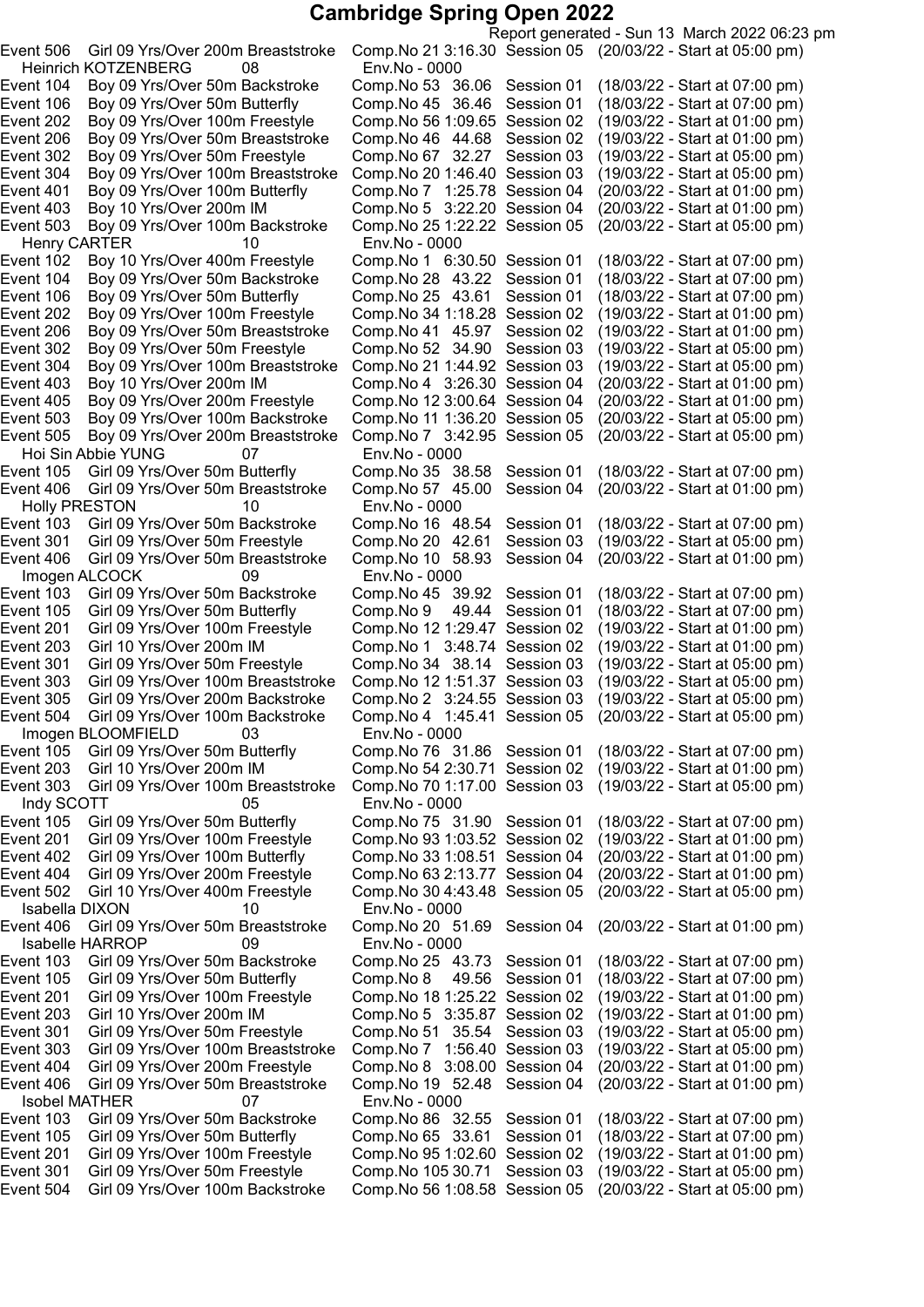Report generated - Sun 13 March 2022 06:23 pm Isobel TRACEY 10 Env.No - 0000 Event 301 Girl 09 Yrs/Over 50m Freestyle Comp.No 17 43.06 Session 03 (19/03/22 - Start at 05:00 pm) Event 406 Girl 09 Yrs/Over 50m Breaststroke Comp.No 7 1:00.55 Session 04 (20/03/22 - Start at 01:00 pm) Jack BANDY 12 Env.No - 0000 Event 302 Boy 09 Yrs/Over 50m Freestyle Comp.No 13 45.27 Session 03 (19/03/22 - Start at 05:00 pm) Jack MOSSOP 05 Env.No - 0000 Event 202 Boy 09 Yrs/Over 100m Freestyle Comp.No 75 1:04.00 Session 02 (19/03/22 - Start at 01:00 pm)<br>Event 206 Boy 09 Yrs/Over 50m Breaststroke Comp.No 72 38.10 Session 02 (19/03/22 - Start at 01:00 pm) Event 206 Boy 09 Yrs/Over 50m Breaststroke Comp.No 72 38.10 Session 02 Event 302 Boy 09 Yrs/Over 50m Freestyle Comp.No 91 28.57 Session 03 (19/03/22 - Start at 05:00 pm) Event 304 Boy 09 Yrs/Over 100m Breaststroke Comp.No 431:28.60 Session 03 (19/03/22 - Start at 05:00 pm) James WILLIAMSON 07 Env.No - 0000 Event 102 Boy 10 Yrs/Over 400m Freestyle Comp.No 154:37.78 Session 01 (18/03/22 - Start at 07:00 pm) Event 104 Boy 09 Yrs/Over 50m Backstroke Comp.No 71  31.18 Session 01 (18/03/22 - Start at 07:00 pm)<br>Event 106 Boy 09 Yrs/Over 50m Butterfly Comp.No 74 29.18 Session 01 (18/03/22 - Start at 07:00 pm) Event 106 Boy 09 Yrs/Over 50m Butterfly Comp.No 74 29.18 Session 01 (18/03/22 - Start at 07:00 pm)<br>Event 202 Boy 09 Yrs/Over 100m Freestyle Comp.No 98 55.60 Session 02 (19/03/22 - Start at 01:00 pm) Event 202 Boy 09 Yrs/Over 100m Freestyle Comp.No 98 55.60 Session 02 (19/03/22 - Start at 01:00 pm)<br>Event 206 Boy 09 Yrs/Over 50m Breaststroke Comp.No 82 34.20 Session 02 (19/03/22 - Start at 01:00 pm) Event 206 Boy 09 Yrs/Over 50m Breaststroke Comp.No 82 34.20 Session 02 (19/03/22 - Start at 01:00 pm) Event 302 Boy 09 Yrs/Over 50m Freestyle Comp.No 107 26.10 Session 03 (19/03/22 - Start at 05:00 pm)<br>Event 304 Boy 09 Yrs/Over 100m Breaststroke Comp.No 58 1:14.76 Session 03 (19/03/22 - Start at 05:00 pm) Event 304 Boy 09 Yrs/Over 100m Breaststroke Comp.No 581:14.76 Session 03 (19/03/22 - Start at 05:00 pm) Event 401 Boy 09 Yrs/Over 100m Butterfly Comp.No 17 1:07.99 Session 04<br>Event 403 Boy 10 Yrs/Over 200m IM Comp.No 36 2:25.49 Session 04 Event 403 Boy 10 Yrs/Over 200m IM Comp.No 362:25.49 Session 04 (20/03/22 - Start at 01:00 pm) Event 405 Boy 09 Yrs/Over 200m Freestyle Event 501 Boy 10 Yrs/Over 400m IM Comp.No 8 5:16.90 Session 05 (20/03/22 - Start at 05:00 pm) Boy 09 Yrs/Over 100m Backstroke Comp.No 43 1:06.58 Session 05 (20/03/22 - Start at 05:00 pm) Event 505 Boy 09 Yrs/Over 200m Breaststroke Comp.No 312:43.94 Session 05 (20/03/22 - Start at 05:00 pm) Janos KADAR 07 Env.No - 0000 Event 102 Boy 10 Yrs/Over 400m Freestyle Comp.No 14 4:46.63 Session 01 (18/03/22 - Start at 07:00 pm)<br>Event 104 Boy 09 Yrs/Over 50m Backstroke Comp.No 75 30.34 Session 01 (18/03/22 - Start at 07:00 pm) Event 104 Boy 09 Yrs/Over 50m Backstroke Comp.No 75 30.34 Session 01 Event 202 Boy 09 Yrs/Over 100m Freestyle Comp.No 831:00.53 Session 02 (19/03/22 - Start at 01:00 pm) Event 302 Boy 09 Yrs/Over 50m Freestyle Comp.No 101 27.20 Session 03 (19/03/22 - Start at 05:00 pm) Event 306 Boy 09 Yrs/Over 200m Backstroke Comp.No 192:22.57 Session 03 (19/03/22 - Start at 05:00 pm) Event 405 Boy 09 Yrs/Over 200m Freestyle Comp.No 40 2:20.50 Session 04 (20/03/22 - Start at 01:00 pm)<br>Event 503 Boy 09 Yrs/Over 100m Backstroke Comp.No 44 1:05.36 Session 05 (20/03/22 - Start at 05:00 pm) Event 503 Boy 09 Yrs/Over 100m Backstroke Comp.No 44 1:05.36 Session 05 Jasmine CHRISTMAS 09 Env.No - 0000 Event 201 Girl 09 Yrs/Over 100m Freestyle Comp.No 51 1:12.05 Session 02 (19/03/22 - Start at 01:00 pm) Event 203 Girl 10 Yrs/Over 200m IM Comp.No 312:54.93 Session 02 (19/03/22 - Start at 01:00 pm) Event 402 Girl 09 Yrs/Over 100m Butterfly Comp.No 7 1:31.53 Session 04 (20/03/22 - Start at 01:00 pm) Event 404 Girl 09 Yrs/Over 200m Freestyle Comp.No 362:36.76 Session 04 (20/03/22 - Start at 01:00 pm) Girl 10 Yrs/Over 400m Freestyle Comp.No 8 5:45.14 Session 05 (20/03/22 - Start at 05:00 pm) Event 506 Girl 09 Yrs/Over 200m Breaststroke Comp.No 193:20.97 Session 05 (20/03/22 - Start at 05:00 pm) Jonathon BELL 72 Env.No - 0000 Event 304 Boy 09 Yrs/Over 100m Breaststroke Comp.No 501:21.05 Session 03 (19/03/22 - Start at 05:00 pm) Event 505 Boy 09 Yrs/Over 200m Breaststroke Comp.No 252:58.78 Session 05 (20/03/22 - Start at 05:00 pm) Juan MODOLELL 08 Env.No - 0000 Event 104 Boy 09 Yrs/Over 50m Backstroke Comp.No 45 38.11 Session 01 (18/03/22 - Start at 07:00 pm) Event 106 Boy 09 Yrs/Over 50m Butterfly Comp.No 38 38.89 Session 01 (18/03/22 - Start at 07:00 pm) Event 202 Boy 09 Yrs/Over 100m Freestyle Comp.No 521:10.68 Session 02 (19/03/22 - Start at 01:00 pm) Event 206 Boy 09 Yrs/Over 50m Breaststroke Comp.No 71 38.18 Session 02 (19/03/22 - Start at 01:00 pm) Event 403 Boy 10 Yrs/Over 200m IM Comp.No 272:42.02 Session 04 (20/03/22 - Start at 01:00 pm) Event 405 Boy 09 Yrs/Over 200m Freestyle Comp.No 282:33.34 Session 04 (20/03/22 - Start at 01:00 pm) Event 501 Boy 10 Yrs/Over 400m IM Comp.No 3 5:55.65 Session 05 (20/03/22 - Start at 05:00 pm) Event 505 Boy 09 Yrs/Over 200m Breaststroke Comp.No 203:06.97 Session 05 (20/03/22 - Start at 05:00 pm) Juniper WINGATE 07 Env.No - 0000 Event 103 Girl 09 Yrs/Over 50m Backstroke Comp.No 50 39.46 Session 01 (18/03/22 - Start at 07:00 pm) Event 105 Girl 09 Yrs/Over 50m Butterfly Comp.No 51 35.90 Session 01 (18/03/22 - Start at 07:00 pm) Event 201 Girl 09 Yrs/Over 100m Freestyle Comp.No 431:14.62 Session 02 (19/03/22 - Start at 01:00 pm) Event 203 Girl 10 Yrs/Over 200m IM Comp.No 243:02.03 Session 02 (19/03/22 - Start at 01:00 pm) Event 301 Girl 09 Yrs/Over 50m Freestyle Comp.No 81 33.05 Session 03 (19/03/22 - Start at 05:00 pm) Event 402 Girl 09 Yrs/Over 100m Butterfly Comp.No 161:23.66 Session 04 (20/03/22 - Start at 01:00 pm) Event 404 Girl 09 Yrs/Over 200m Freestyle Comp.No 282:45.70 Session 04 (20/03/22 - Start at 01:00 pm) Event 502 Girl 10 Yrs/Over 400m Freestyle Comp.No 11 5:36.30 Session 05 (20/03/22 - Start at 05:00 pm) Kai MEEDS 10 Env.No - 0000 Event 206 Boy 09 Yrs/Over 50m Breaststroke Comp.No 9 58.48 Session 02 (19/03/22 - Start at 01:00 pm) Event 302 Boy 09 Yrs/Over 50m Freestyle Comp.No 10 46.49 Session 03 (19/03/22 - Start at 05:00 pm) Konstantinos BRILAKIS 10 Finv.No - 0000 Event 302 Boy 09 Yrs/Over 50m Freestyle Comp.No 12 46.00 Session 03 (19/03/22 - Start at 05:00 pm) Kuzey YAKICI 10 Env.No - 0000 Event 104 Boy 09 Yrs/Over 50m Backstroke Comp.No 14 50.04 Session 01 (18/03/22 - Start at 07:00 pm)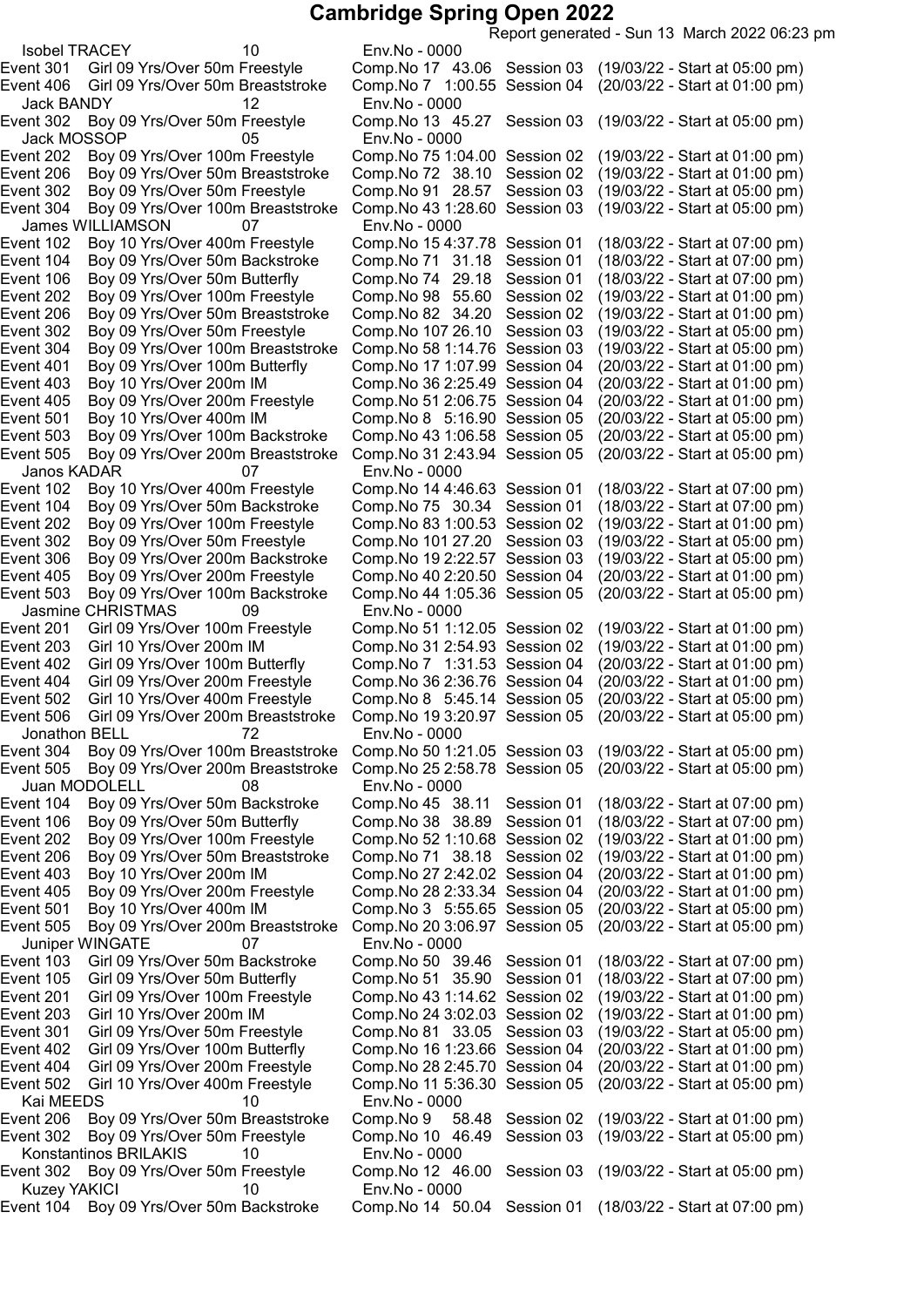Report generated - Sun 13 March 2022 06:23 pm Event 106 Boy 09 Yrs/Over 50m Butterfly Comp.No 9 56.16 Session 01 (18/03/22 - Start at 07:00 pm) Event 202 Boy 09 Yrs/Over 100m Freestyle Comp.No 121:34.14 Session 02 (19/03/22 - Start at 01:00 pm) Event 206 Boy 09 Yrs/Over 50m Breaststroke Comp.No 31 48.79 Session 02 (19/03/22 - Start at 01:00 pm) Event 302 Boy 09 Yrs/Over 50m Freestyle Comp.No 28 38.96 Session 03 (19/03/22 - Start at 05:00 pm) Event 304 Boy 09 Yrs/Over 100m Breaststroke Comp.No 141:53.35 Session 03 (19/03/22 - Start at 05:00 pm) Event 403 Boy 10 Yrs/Over 200m IM Comp.No 2 4:02.35 Session 04 (20/03/22 - Start at 01:00 pm) Event 503 Boy 09 Yrs/Over 100m Backstroke Comp.No 6 1:46.80 Session 05 (20/03/22 - Start at 05:00 pm) Event 505 Boy 09 Yrs/Over 200m Breaststroke Comp.No 2 3:53.12 Session 05 (20/03/22 - Start at 05:00 pm) Lauren HAMMOND 05 Env.No - 0000 Event 105 Girl 09 Yrs/Over 50m Butterfly Comp.No 81 30.70 Session 01 (18/03/22 - Start at 07:00 pm)<br>Event 201 Girl 09 Yrs/Over 100m Freestyle Comp.No 89 1:04.00 Session 02 (19/03/22 - Start at 01:00 pm) Event 201 Girl 09 Yrs/Over 100m Freestyle Comp.No 89 1:04.00 Session 02 Event 402 Girl 09 Yrs/Over 100m Butterfly Comp.No 29 1:10.57 Session 04 (20/03/22 - Start at 01:00 pm)<br>Event 404 Girl 09 Yrs/Over 200m Freestyle Comp.No 61 2:18.00 Session 04 (20/03/22 - Start at 01:00 pm) Event 404 Girl 09 Yrs/Over 200m Freestyle Comp.No 61 2:18.00 Session 04 (20/03/22 - Start at 01:00 pm)<br>Event 502 Girl 10 Yrs/Over 400m Freestyle Comp.No 25 4:57.24 Session 05 (20/03/22 - Start at 05:00 pm) Event 502 Girl 10 Yrs/Over 400m Freestyle Comp.No 25 4:57.24 Session 05 Leon CORNE 12 Env.No - 0000<br>
ent 206 Boy 09 Yrs/Over 50m Breaststroke Comp.No 1 1:12.69 Session 02 Event 206 Boy 09 Yrs/Over 50m Breaststroke Comp.No 1 1:12.69 Session 02 (19/03/22 - Start at 01:00 pm) Event 302 Boy 09 Yrs/Over 50m Freestyle Comp.No 2 58.89 Leonie AMMANN 06 Env.No - 0000 Event 103 Girl 09 Yrs/Over 50m Backstroke Comp.No 77 34.77 Session 01 (18/03/22 - Start at 07:00 pm)<br>Event 105 Girl 09 Yrs/Over 50m Butterfly Comp.No 78 31.12 Session 01 (18/03/22 - Start at 07:00 pm) Event 105 Girl 09 Yrs/Over 50m Butterfly Comp.No 78 31.12 Session 01 (18/03/22 - Start at 07:00 pm)<br>Event 201 Girl 09 Yrs/Over 100m Freestyle Comp.No 72 1:07.83 Session 02 (19/03/22 - Start at 01:00 pm) Event 201 Girl 09 Yrs/Over 100m Freestyle Comp.No 72 1:07.83 Session 02 (19/03/22 - Start at 01:00 pm)<br>Event 203 Girl 10 Yrs/Over 200m IM Comp.No 46 2:43.81 Session 02 (19/03/22 - Start at 01:00 pm) Event 203 Girl 10 Yrs/Over 200m IM Comp.No 46 2:43.81 Session 02 Event 205 Girl 10 Yrs/Over 200m Butterfly Comp.No 6 2:45.87 Session 02 (19/03/22 - Start at 01:00 pm) Event 301 Girl 09 Yrs/Over 50m Freestyle Comp.No 116 29.99 Session 03 (19/03/22 - Start at 05:00 pm)<br>Event 303 Girl 09 Yrs/Over 100m Breaststroke Comp.No 58 1:26.10 Session 03 (19/03/22 - Start at 05:00 pm) Event 303 Girl 09 Yrs/Over 100m Breaststroke Comp.No 58 1:26.10 Session 03 (19/03/22 - Start at 05:00 pm)<br>Event 402 Girl 09 Yrs/Over 100m Butterfly Comp.No 30 1:10.00 Session 04 (20/03/22 - Start at 01:00 pm) Event 402 Girl 09 Yrs/Over 100m Butterfly Comp.No 30 1:10.00 Session 04 (20/03/22 - Start at 01:00 pm)<br>Event 404 Girl 09 Yrs/Over 200m Freestyle Comp.No 43 2:29.90 Session 04 (20/03/22 - Start at 01:00 pm) Event 404 Girl 09 Yrs/Over 200m Freestyle Comp.No 43 2:29.90 Session 04 (20/03/22 - Start at 01:00 pm)<br>Event 406 Girl 09 Yrs/Over 50m Breaststroke Comp.No 85 39.61 Session 04 (20/03/22 - Start at 01:00 pm) Event 406 Girl 09 Yrs/Over 50m Breaststroke Comp.No 85 39.61 Session 04 (20/03/22 - Start at 01:00 pm) Event 506 Girl 09 Yrs/Over 200m Breaststroke Comp.No 27 3:07.48 Session 05 Liam CONWAY 07 Env.No - 0000 Event 405 Boy 09 Yrs/Over 200m Freestyle Comp.No 382:24.34 Session 04 (20/03/22 - Start at 01:00 pm) M VALENZUELA-NIEDBALSK 07 Env.No - 0000 Event 104 Boy 09 Yrs/Over 50m Backstroke Comp.No 57 35.48 Session 01 (18/03/22 - Start at 07:00 pm)<br>Event 106 Boy 09 Yrs/Over 50m Butterfly Comp.No 55 34.10 Session 01 (18/03/22 - Start at 07:00 pm) Boy 09 Yrs/Over 50m Butterfly Comp.No 55 34.10 Session 01 (18/03/22 - Start at 07:00 pm) Event 202 Boy 09 Yrs/Over 100m Freestyle Comp.No 731:04.55 Session 02 (19/03/22 - Start at 01:00 pm) Event 206 Boy 09 Yrs/Over 50m Breaststroke Comp.No 64 40.13 Session 02 (19/03/22 - Start at 01:00 pm) Event 302 Boy 09 Yrs/Over 50m Freestyle Comp.No 81 29.81 Session 03 (19/03/22 - Start at 05:00 pm) Event 304 Boy 09 Yrs/Over 100m Breaststroke Comp.No 42 1:28.67 Session 03 (19/03/22 - Start at 05:00 pm)<br>Event 503 Boy 09 Yrs/Over 100m Backstroke Comp.No 30 1:16.99 Session 05 (20/03/22 - Start at 05:00 pm) Boy 09 Yrs/Over 100m Backstroke Comp.No 30 1:16.99 Session 05 (20/03/22 - Start at 05:00 pm)<br>Boy 09 Yrs/Over 200m Breaststroke Comp.No 22 3:01.38 Session 05 (20/03/22 - Start at 05:00 pm) Event 505 Boy 09 Yrs/Over 200m Breaststroke Comp.No 22 3:01.38 Session 05 Macy DEXTER 06 Env.No - 0000 Girl 09 Yrs/Over 50m Breaststroke Comp.No 107 33.80 Session 04 (20/03/22 - Start at 01:00 pm) Margaret BEZNOSYUK 09 Env.No - 0000 Event 301 Girl 09 Yrs/Over 50m Freestyle Comp.No 28 39.73 Session 03 (19/03/22 - Start at 05:00 pm) Event 303 Girl 09 Yrs/Over 100m Breaststroke Comp.No 151:47.40 Session 03 (19/03/22 - Start at 05:00 pm) Event 406 Girl 09 Yrs/Over 50m Breaststroke Comp.No 48 46.86 Session 04 (20/03/22 - Start at 01:00 pm) Event 506 Girl 09 Yrs/Over 200m Breaststroke Comp.No 3 3:52.09 Session 05 (20/03/22 - Start at 05:00 pm) Maria FURTADO 12 Env.No - 0000 Event 301 Girl 09 Yrs/Over 50m Freestyle Comp.No 10 48.30 Session 03 (19/03/22 - Start at 05:00 pm) Event 406 Girl 09 Yrs/Over 50m Breaststroke Comp.No 6 1:01.76 Session 04 (20/03/22 - Start at 01:00 pm) Marton MOLNAR 09 Env.No - 0000 Event 102 Boy 10 Yrs/Over 400m Freestyle Comp.No 4 5:33.77 Session 01 (18/03/22 - Start at 07:00 pm) Event 104 Boy 09 Yrs/Over 50m Backstroke Comp.No 65 33.03 Session 01 (18/03/22 - Start at 07:00 pm) Event 202 Boy 09 Yrs/Over 100m Freestyle Comp.No 591:07.76 Session 02 (19/03/22 - Start at 01:00 pm) Event 206 Boy 09 Yrs/Over 50m Breaststroke Comp.No 58 42.02 Session 02 (19/03/22 - Start at 01:00 pm) Event 304 Boy 09 Yrs/Over 100m Breaststroke Comp.No 371:32.36 Session 03 (19/03/22 - Start at 05:00 pm) Event 401 Boy 09 Yrs/Over 100m Butterfly Comp.No 141:17.21 Session 04 (20/03/22 - Start at 01:00 pm) Event 405 Boy 09 Yrs/Over 200m Freestyle Comp.No 342:26.49 Session 04 (20/03/22 - Start at 01:00 pm) Event 505 Boy 09 Yrs/Over 200m Breaststroke Comp.No 153:17.96 Session 05 (20/03/22 - Start at 05:00 pm) Matilda MANNION 09 Env.No - 0000 Event 103 Girl 09 Yrs/Over 50m Backstroke Comp.No 36 41.32 Session 01 (18/03/22 - Start at 07:00 pm) Event 105 Girl 09 Yrs/Over 50m Butterfly Comp.No 20 42.84 Session 01 (18/03/22 - Start at 07:00 pm) Event 201 Girl 09 Yrs/Over 100m Freestyle Comp.No 311:18.07 Session 02 (19/03/22 - Start at 01:00 pm) Event 203 Girl 10 Yrs/Over 200m IM Comp.No 123:16.85 Session 02 (19/03/22 - Start at 01:00 pm) Event 301 Girl 09 Yrs/Over 50m Freestyle Comp.No 80 33.17 Session 03 (19/03/22 - Start at 05:00 pm) Event 303 Girl 09 Yrs/Over 100m Breaststroke Comp.No 191:45.29 Session 03 (19/03/22 - Start at 05:00 pm)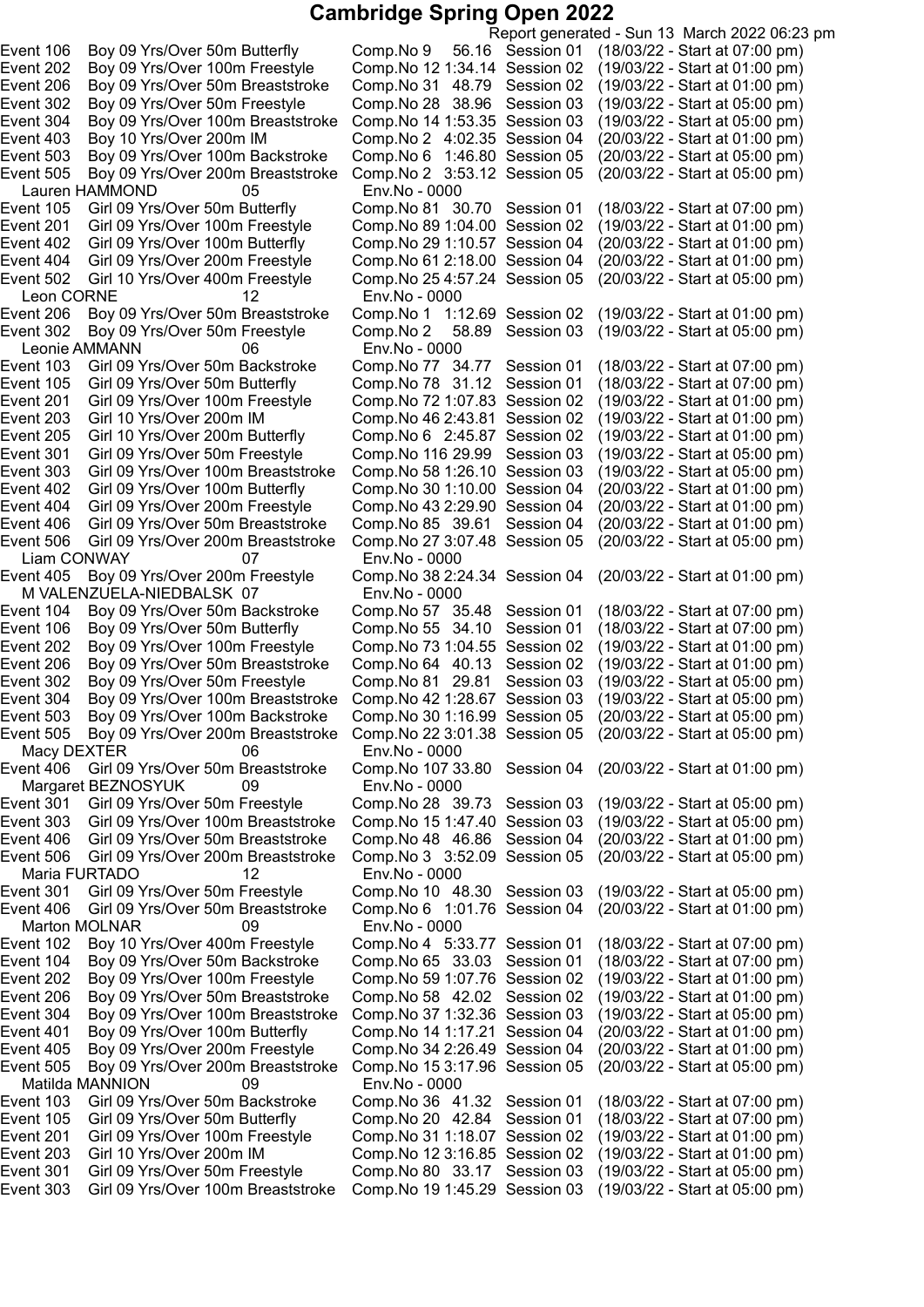Matilda WALTON 08 Env.No - 0000 Matthew MONIE 05<br>Event 102 Boy 10 Yrs/Over 400m Freestyle Event 503 Boy 09 Yrs/Over 100m Backstroke Mawulinam ITO 11 Env.No - 0000<br>Event 102 Boy 10 Yrs/Over 400m Freestyle Comp.No 2 6:1 Event 405 Boy 09 Yrs/Over 200m Freestyle Comp.No 18 2:45.70 Session 04 Event 505 Boy 09 Yrs/Over 200m Breaststroke Comp.No 9 3:32.81 Session 05 Milicent WELLS 06 Env.No - 0000 11 Molly PARSONS<br>Event 103 Girl 09 Yrs/Over 50m Ba Molly WALTON 10 Env.No - 0000 Naomi JOHNSON 08 Env.No - 0000 Nathan CRITCHLEY 11 Env.No - 0000 Event 106 Boy 09 Yrs/Over 50m Butterfly Comp.No 17 50.05 Session 01 (18/03/22 - Start at 07:00 pm)

Report generated - Sun 13 March 2022 06:23 pm Event 305 Girl 09 Yrs/Over 200m Backstroke Comp.No 9 3:07.86 Session 03 (19/03/22 - Start at 05:00 pm) Event 404 Girl 09 Yrs/Over 200m Freestyle Comp.No 202:51.13 Session 04 (20/03/22 - Start at 01:00 pm) Event 406 Girl 09 Yrs/Over 50m Breaststroke Comp.No 45 47.03 Session 04 (20/03/22 - Start at 01:00 pm) Event 504 Girl 09 Yrs/Over 100m Backstroke Comp.No 181:31.01 Session 05 (20/03/22 - Start at 05:00 pm) Event 506 Girl 09 Yrs/Over 200m Breaststroke Comp.No 8 3:42.65 Session 05 (20/03/22 - Start at 05:00 pm) Event 105 Girl 09 Yrs/Over 50m Butterfly Comp.No 26 41.50 Session 01 (18/03/22 - Start at 07:00 pm) Event 201 Girl 09 Yrs/Over 100m Freestyle Comp.No 451:14.30 Session 02 (19/03/22 - Start at 01:00 pm) Event 301 Girl 09 Yrs/Over 50m Freestyle Comp.No 60 34.92 Session 03 (19/03/22 - Start at 05:00 pm) Event 303 Girl 09 Yrs/Over 100m Breaststroke Comp.No 541:28.49 Session 03 (19/03/22 - Start at 05:00 pm) Event 406 Girl 09 Yrs/Over 50m Breaststroke Comp.No 81 40.83 Session 04 (20/03/22 - Start at 01:00 pm) Event 504 Girl 09 Yrs/Over 100m Backstroke Comp.No 221:26.76 Session 05 (20/03/22 - Start at 05:00 pm) Comp.No 20 4:18.90 Session 01 (18/03/22 - Start at 07:00 pm)<br>Comp.No 78 28.40 Session 01 (18/03/22 - Start at 07:00 pm) Event 104 Boy 09 Yrs/Over 50m Backstroke Comp.No 78 28.40 Session 01 (18/03/22 - Start at 07:00 pm)<br>Event 202 Boy 09 Yrs/Over 100m Freestyle Comp.No 96 56.15 Session 02 (19/03/22 - Start at 01:00 pm) Event 202 Boy 09 Yrs/Over 100m Freestyle Comp.No 96 56.15 Session 02 (19/03/22 - Start at 01:00 pm)<br>Event 302 Boy 09 Yrs/Over 50m Freestyle Comp.No 105 26.56 Session 03 (19/03/22 - Start at 05:00 pm) Event 302 Boy 09 Yrs/Over 50m Freestyle Comp.No 105 26.56 Session 03 (19/03/22 - Start at 05:00 pm)<br>Event 403 Boy 10 Yrs/Over 200m IM Comp.No 40 2:16.46 Session 04 (20/03/22 - Start at 01:00 pm) Event 403 Boy 10 Yrs/Over 200m IM Comp.No 402:16.46 Session 04 (20/03/22 - Start at 01:00 pm) Event 405 Boy 09 Yrs/Over 200m Freestyle Comp.No 52 2:03.30 Session 04 (20/03/22 - Start at 01:00 pm)<br>Event 503 Boy 09 Yrs/Over 100m Backstroke Comp.No 46 1:00.31 Session 05 (20/03/22 - Start at 05:00 pm) Event 102 Boy 10 Yrs/Over 400m Freestyle Comp.No 2 6:11.19 Session 01 (18/03/22 - Start at 07:00 pm) Event 104 Boy 09 Yrs/Over 50m Backstroke Comp.No 33 42.45 Session 01 (18/03/22 - Start at 07:00 pm) Event 106 Boy 09 Yrs/Over 50m Butterfly Comp.No 29  41.50 Session 01 (18/03/22 - Start at 07:00 pm)<br>Event 202 Boy 09 Yrs/Over 100m Freestyle Comp.No 31 1:18.94 Session 02 (19/03/22 - Start at 01:00 pm) Event 202 Boy 09 Yrs/Over 100m Freestyle Comp.No 31 1:18.94 Session 02 (19/03/22 - Start at 01:00 pm)<br>Event 206 Boy 09 Yrs/Over 50m Breaststroke Comp.No 53 44.04 Session 02 (19/03/22 - Start at 01:00 pm) Event 206 Boy 09 Yrs/Over 50m Breaststroke Comp.No 53 44.04 Session 02 (19/03/22 - Start at 01:00 pm) Event 302 Boy 09 Yrs/Over 50m Freestyle Comp.No 50 35.45 Session 03 (19/03/22 - Start at 05:00 pm)<br>Event 304 Boy 09 Yrs/Over 100m Breaststroke Comp.No 32 1:37.23 Session 03 (19/03/22 - Start at 05:00 pm) Event 304 Boy 09 Yrs/Over 100m Breaststroke Comp.No 32 1:37.23 Session 03 (19/03/22 - Start at 05:00 pm)<br>Event 306 Boy 09 Yrs/Over 200m Backstroke Comp.No 2 3:15.32 Session 03 (19/03/22 - Start at 05:00 pm) Event 306 Boy 09 Yrs/Over 200m Backstroke Comp.No 2 3:15.32 Session 03 (19/03/22 - Start at 05:00 pm) Event 403 Boy 10 Yrs/Over 200m IM Comp.No 14 3:05.92 Session 04 (20/03/22 - Start at 01:00 pm)<br>Event 405 Boy 09 Yrs/Over 200m Freestyle Comp.No 18 2:45.70 Session 04 (20/03/22 - Start at 01:00 pm) Event 501 Boy 10 Yrs/Over 400m IM Comp.No 1 6:41.47 Session 05 (20/03/22 - Start at 05:00 pm) Event 503 Boy 09 Yrs/Over 100m Backstroke  Comp.No 16 1:30.19 Session 05  (20/03/22 - Start at 05:00 pm)<br>Event 505 Boy 09 Yrs/Over 200m Breaststroke Comp.No 9 3:32.81 Session 05 (20/03/22 - Start at 05:00 pm) Event 103 Girl 09 Yrs/Over 50m Backstroke Comp.No 63 37.22 Session 01 (18/03/22 - Start at 07:00 pm)<br>Event 105 Girl 09 Yrs/Over 50m Butterfly Comp.No 39 38.33 Session 01 (18/03/22 - Start at 07:00 pm) Event 105 Girl 09 Yrs/Over 50m Butterfly Comp.No 39 38.33 Session 01 (18/03/22 - Start at 07:00 pm) Event 404 Girl 09 Yrs/Over 200m Freestyle Comp.No 29 2:45.23 Session 04 (20/03/22 - Start at 01:00 pm)<br>Event 406 Girl 09 Yrs/Over 50m Breaststroke Comp.No 56 45.08 Session 04 (20/03/22 - Start at 01:00 pm) Event 406 Girl 09 Yrs/Over 50m Breaststroke Comp.No 56 45.08 Session 04 (20/03/22 - Start at 01:00 pm) Event 103 Girl 09 Yrs/Over 50m Backstroke Comp.No 6 54.95 Session 01 (18/03/22 - Start at 07:00 pm)<br>Event 301 Girl 09 Yrs/Over 50m Freestyle Comp.No 9 48.33 Session 03 (19/03/22 - Start at 05:00 pm) Girl 09 Yrs/Over 50m Freestyle Comp.No 9 48.33 Session 03 (19/03/22 - Start at 05:00 pm) Event 103 Girl 09 Yrs/Over 50m Backstroke Comp.No 31 42.37 Session 01 (18/03/22 - Start at 07:00 pm) Event 105 Girl 09 Yrs/Over 50m Butterfly Comp.No 12 47.33 Session 01 (18/03/22 - Start at 07:00 pm) Event 201 Girl 09 Yrs/Over 100m Freestyle Comp.No 9 1:31.60 Session 02 (19/03/22 - Start at 01:00 pm) Event 203 Girl 10 Yrs/Over 200m IM Comp.No 6 3:35.69 Session 02 (19/03/22 - Start at 01:00 pm) Event 301 Girl 09 Yrs/Over 50m Freestyle Comp.No 42 36.66 Session 03 (19/03/22 - Start at 05:00 pm) Event 303 Girl 09 Yrs/Over 100m Breaststroke Comp.No 101:52.53 Session 03 (19/03/22 - Start at 05:00 pm) Event 305 Girl 09 Yrs/Over 200m Backstroke Comp.No 3 3:20.97 Session 03 (19/03/22 - Start at 05:00 pm) Event 404 Girl 09 Yrs/Over 200m Freestyle Comp.No 5 3:10.98 Session 04 (20/03/22 - Start at 01:00 pm) Event 406 Girl 09 Yrs/Over 50m Breaststroke Comp.No 30 49.39 Session 04 (20/03/22 - Start at 01:00 pm) Event 504 Girl 09 Yrs/Over 100m Backstroke Comp.No 11 1:35.35 Session 05 (20/03/22 - Start at 05:00 pm) Event 103 Girl 09 Yrs/Over 50m Backstroke Comp.No 38 41.14 Session 01 (18/03/22 - Start at 07:00 pm) Event 105 Girl 09 Yrs/Over 50m Butterfly Comp.No 19 43.83 Session 01 (18/03/22 - Start at 07:00 pm) Event 201 Girl 09 Yrs/Over 100m Freestyle Comp.No 211:23.02 Session 02 (19/03/22 - Start at 01:00 pm) Event 203 Girl 10 Yrs/Over 200m IM Comp.No 2 3:41.76 Session 02 (19/03/22 - Start at 01:00 pm) Event 301 Girl 09 Yrs/Over 50m Freestyle Comp.No 39 37.01 Session 03 (19/03/22 - Start at 05:00 pm) Event 303 Girl 09 Yrs/Over 100m Breaststroke Comp.No 391:36.80 Session 03 (19/03/22 - Start at 05:00 pm) Event 404 Girl 09 Yrs/Over 200m Freestyle Comp.No 103:03.04 Session 04 (20/03/22 - Start at 01:00 pm) Event 406 Girl 09 Yrs/Over 50m Breaststroke Comp.No 60 44.86 Session 04 (20/03/22 - Start at 01:00 pm) Event 506 Girl 09 Yrs/Over 200m Breaststroke Comp.No 143:28.22 Session 05 (20/03/22 - Start at 05:00 pm) Event 104 Boy 09 Yrs/Over 50m Backstroke Comp.No 21 47.32 Session 01 (18/03/22 - Start at 07:00 pm)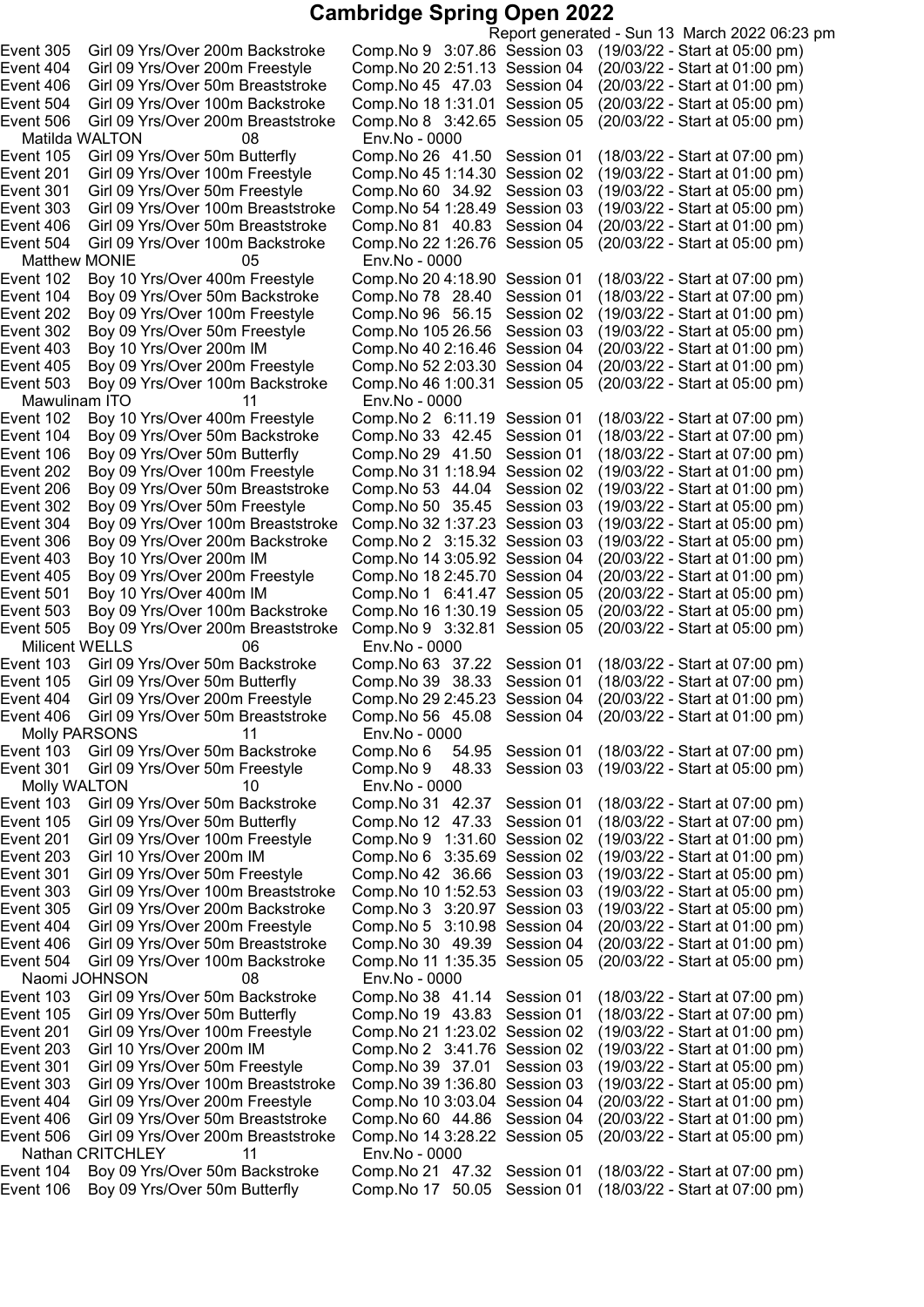Nathan ROJEE 12 Env.No - 0000 Event 106 Boy 09 Yrs/Over 50m Butterfly Comp.No 3 1:05.60 Session 01 Norbert KADAR 09 Env.No - 0000 Event 503 Boy 09 Yrs/Over 100m Backstroke Comp.No 22 1:25.58 Session 05 Oliver SHAYLE 10 Env.No - 0000<br>Event 104 Boy 09 Yrs/Over 50m Backstroke Comp.No 17 47.91 Event 206 Boy 09 Yrs/Over 50m Breaststroke Comp.No 20 52.25 Session 02<br>Event 302 Boy 09 Yrs/Over 50m Freestyle Comp.No 22 40.20 Session 03 Event 304 Boy 09 Yrs/Over 100m Breaststroke Comp.No 7 1:57.53 Session 03 Olivia WRATTEN 13 Env.No - 0000 Event 406 Girl 09 Yrs/Over 50m Breaststroke Oraphin VANDERMEER 09 Env.No - 0000 Event 201 Girl 09 Yrs/Over 100m Freestyle Comp.No 65 1:08.72 Session 02<br>Event 203 Girl 10 Yrs/Over 200m IM Comp.No 42 2:46.54 Session 02 Event 406 Girl 09 Yrs/Over 50m Breaststroke Comp.No 100 37.37 Session 04 Orla KENNY 05 Env.No - 0000 Event 404 Girl 09 Yrs/Over 200m Freestyle Comp.No 622:15.54 Session 04 (20/03/22 - Start at 01:00 pm) Philipp SHAMPANOV 10 Env.No - 0000 Rafael CORLIANO 10 Env.No - 0000

Report generated - Sun 13 March 2022 06:23 pm Event 202 Boy 09 Yrs/Over 100m Freestyle Comp.No 131:33.76 Session 02 (19/03/22 - Start at 01:00 pm) Event 206 Boy 09 Yrs/Over 50m Breaststroke Comp.No 22 52.15 Session 02 (19/03/22 - Start at 01:00 pm) Event 302 Boy 09 Yrs/Over 50m Freestyle Comp.No 24 39.95 Session 03 (19/03/22 - Start at 05:00 pm) Event 104 Boy 09 Yrs/Over 50m Backstroke Comp.No 3 1:02.59 Session 01 (18/03/22 - Start at 07:00 pm) Event 302 Boy 09 Yrs/Over 50m Freestyle Comp.No 11 46.19 Session 03 (19/03/22 - Start at 05:00 pm) Event 104 Boy 09 Yrs/Over 50m Backstroke Comp.No 52 36.75 Session 01 (18/03/22 - Start at 07:00 pm) Event 106 Boy 09 Yrs/Over 50m Butterfly Comp.No 49 35.30 Session 01 (18/03/22 - Start at 07:00 pm) Event 202 Boy 09 Yrs/Over 100m Freestyle Comp.No 531:10.62 Session 02 (19/03/22 - Start at 01:00 pm) Event 302 Boy 09 Yrs/Over 50m Freestyle Comp.No 65 32.65 Session 03 (19/03/22 - Start at 05:00 pm) Event 401 Boy 09 Yrs/Over 100m Butterfly Comp.No 5 1:26.19 Session 04 (20/03/22 - Start at 01:00 pm)<br>Event 503 Boy 09 Yrs/Over 100m Backstroke Comp.No 22 1:25.58 Session 05 (20/03/22 - Start at 05:00 pm) Boy 09 Yrs/Over 50m Backstroke Comp.No 17 47.91 Session 01 (18/03/22 - Start at 07:00 pm)<br>Boy 09 Yrs/Over 50m Butterfly Comp.No 7 57.40 Session 01 (18/03/22 - Start at 07:00 pm) Event 106 Boy 09 Yrs/Over 50m Butterfly Comp.No 7 57.40 Session 01 (18/03/22 - Start at 07:00 pm)<br>Event 202 Boy 09 Yrs/Over 100m Freestyle Comp.No 16 1:30.79 Session 02 (19/03/22 - Start at 01:00 pm) Event 202 Boy 09 Yrs/Over 100m Freestyle Comp.No 161:30.79 Session 02 (19/03/22 - Start at 01:00 pm) Event 302 Boy 09 Yrs/Over 50m Freestyle Comp.No 22 40.20 Session 03 (19/03/22 - Start at 05:00 pm) Event 103 Girl 09 Yrs/Over 50m Backstroke Comp.No 7 54.86 Session 01 (18/03/22 - Start at 07:00 pm)<br>Event 301 Girl 09 Yrs/Over 50m Freestyle Comp.No 3 57.05 Session 03 (19/03/22 - Start at 05:00 pm) Girl 09 Yrs/Over 50m Freestyle Comp.No 3 57.05 Session 03 (19/03/22 - Start at 05:00 pm)<br>Girl 09 Yrs/Over 50m Breaststroke Comp.No 2 1:19.46 Session 04 (20/03/22 - Start at 01:00 pm) Event 103 Girl 09 Yrs/Over 50m Backstroke Comp.No 67 36.74 Session 01 (18/03/22 - Start at 07:00 pm) Event 105 Girl 09 Yrs/Over 50m Butterfly Comp.No 58 34.90 Session 01 (18/03/22 - Start at 07:00 pm)<br>Event 201 Girl 09 Yrs/Over 100m Freestyle Comp.No 65 1:08.72 Session 02 (19/03/22 - Start at 01:00 pm) Event 203 Girl 10 Yrs/Over 200m IM Comp.No 422:46.54 Session 02 (19/03/22 - Start at 01:00 pm) Event 301 Girl 09 Yrs/Over 50m Freestyle Comp.No 101 31.22 Session 03 (19/03/22 - Start at 05:00 pm)<br>Event 406 Girl 09 Yrs/Over 50m Breaststroke Comp.No 100 37.37 Session 04 (20/03/22 - Start at 01:00 pm) Event 103 Girl 09 Yrs/Over 50m Backstroke Comp.No 88 32.38 Session 01 (18/03/22 - Start at 07:00 pm) Event 105 Girl 09 Yrs/Over 50m Butterfly Comp.No 79 31.10 Session 01 (18/03/22 - Start at 07:00 pm) Event 301 Girl 09 Yrs/Over 50m Freestyle Comp.No 127 29.26 Session 03 (19/03/22 - Start at 05:00 pm) Event 305 Girl 09 Yrs/Over 200m Backstroke Comp.No 312:29.99 Session 03 (19/03/22 - Start at 05:00 pm) Event 402 Girl 09 Yrs/Over 100m Butterfly Comp.No 32 1:09.30 Session 04 (20/03/22 - Start at 01:00 pm)<br>Event 404 Girl 09 Yrs/Over 200m Freestyle Comp.No 62 2:15.54 Session 04 (20/03/22 - Start at 01:00 pm) 07 Env.No - 0000 Event 103 Girl 09 Yrs/Over 50m Backstroke Comp.No 29 42.94 Session 01 (18/03/22 - Start at 07:00 pm)<br>Event 105 Girl 09 Yrs/Over 50m Butterfly Comp.No 27 41.39 Session 01 (18/03/22 - Start at 07:00 pm) Girl 09 Yrs/Over 50m Butterfly Comp.No 27 41.39 Session 01 (18/03/22 - Start at 07:00 pm) Event 201 Girl 09 Yrs/Over 100m Freestyle Comp.No 231:20.96 Session 02 (19/03/22 - Start at 01:00 pm) Event 203 Girl 10 Yrs/Over 200m IM Comp.No 143:16.19 Session 02 (19/03/22 - Start at 01:00 pm) Event 301 Girl 09 Yrs/Over 50m Freestyle Comp.No 53 35.48 Session 03 (19/03/22 - Start at 05:00 pm) Event 303 Girl 09 Yrs/Over 100m Breaststroke Comp.No 441:34.18 Session 03 (19/03/22 - Start at 05:00 pm) Event 404 Girl 09 Yrs/Over 200m Freestyle Comp.No 6 3:10.20 Session 04 (20/03/22 - Start at 01:00 pm) Event 406 Girl 09 Yrs/Over 50m Breaststroke Comp.No 76 41.70 Session 04 (20/03/22 - Start at 01:00 pm) Event 504 Girl 09 Yrs/Over 100m Backstroke Comp.No 8 1:36.36 Session 05 (20/03/22 - Start at 05:00 pm) Event 506 Girl 09 Yrs/Over 200m Breaststroke Comp.No 173:22.54 Session 05 (20/03/22 - Start at 05:00 pm) Event 104 Boy 09 Yrs/Over 50m Backstroke Comp.No 42 39.28 Session 01 (18/03/22 - Start at 07:00 pm) Event 202 Boy 09 Yrs/Over 100m Freestyle Comp.No 421:16.59 Session 02 (19/03/22 - Start at 01:00 pm) Event 206 Boy 09 Yrs/Over 50m Breaststroke Comp.No 38 47.25 Session 02 (19/03/22 - Start at 01:00 pm) Event 302 Boy 09 Yrs/Over 50m Freestyle Comp.No 59 33.54 Session 03 (19/03/22 - Start at 05:00 pm) Event 405 Boy 09 Yrs/Over 200m Freestyle Comp.No 9 3:10.78 Session 04 (20/03/22 - Start at 01:00 pm) Event 503 Boy 09 Yrs/Over 100m Backstroke Comp.No 171:30.11 Session 05 (20/03/22 - Start at 05:00 pm) Event 104 Boy 09 Yrs/Over 50m Backstroke Comp.No 29 43.21 Session 01 (18/03/22 - Start at 07:00 pm) Event 106 Boy 09 Yrs/Over 50m Butterfly Comp.No 40 38.17 Session 01 (18/03/22 - Start at 07:00 pm) Event 202 Boy 09 Yrs/Over 100m Freestyle Comp.No 301:19.59 Session 02 (19/03/22 - Start at 01:00 pm) Event 206 Boy 09 Yrs/Over 50m Breaststroke Comp.No 48 44.43 Session 02 (19/03/22 - Start at 01:00 pm) Event 302 Boy 09 Yrs/Over 50m Freestyle Comp.No 57 33.73 Session 03 (19/03/22 - Start at 05:00 pm) Event 304 Boy 09 Yrs/Over 100m Breaststroke Comp.No 301:37.59 Session 03 (19/03/22 - Start at 05:00 pm) Event 306 Boy 09 Yrs/Over 200m Backstroke Comp.No 4 3:10.29 Session 03 (19/03/22 - Start at 05:00 pm) Event 401 Boy 09 Yrs/Over 100m Butterfly Comp.No 2 1:42.10 Session 04 (20/03/22 - Start at 01:00 pm)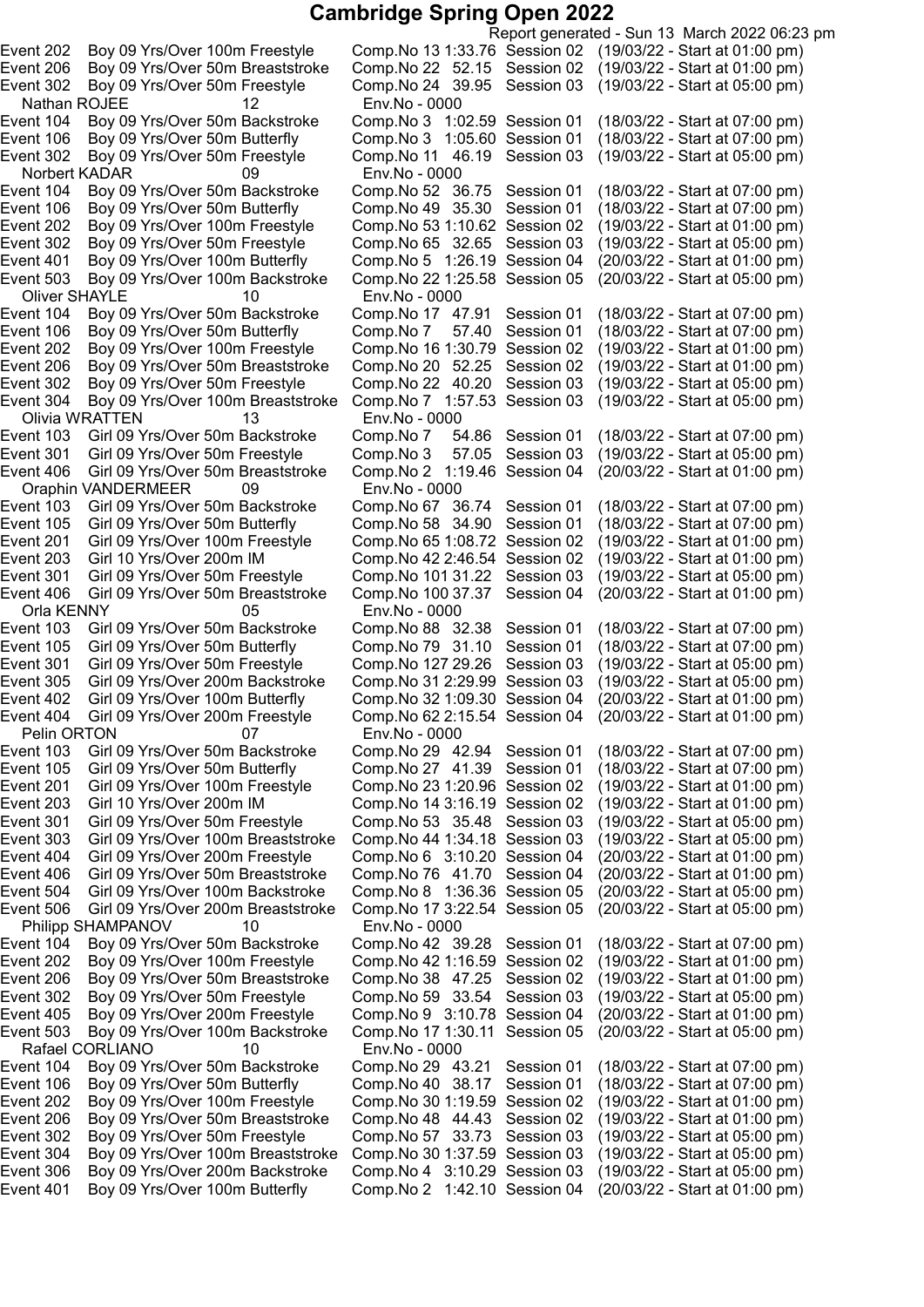Raphael MCMAHON 01 Env.No - 0000 Riley HALL 07 Env.No - 0000 Event 405 Boy 09 Yrs/Over 200m Freestyle Comp.No 44 2:10.10 Session 04 Robert STOICA 12 Env.No - 0000 Event 302 Boy 09 Yrs/Over 50m Freestyle Comp.No 4 51.13 Session 03 Robert TRACEY 12 Env.No - 0000 Event 206 Boy 09 Yrs/Over 50m Breaststroke Comp.No 2 1:09.42 Session 02<br>Event 302 Boy 09 Yrs/Over 50m Freestyle Comp.No 1 59.02 Session 03 Roland KREITER 09 Env.No - 0000 Event 503 Boy 09 Yrs/Over 100m Backstroke Comp.No 14 1:33.81 Session 05 Ross DE WILDT 08 Env.No - 0000<br>ent 401 Boy 09 Yrs/Over 100m Butterfly Comp.No 18 1:0 Event 405 Boy 09 Yrs/Over 200m Freestyle Comp.No 43 2:11.28 Session 04 Ryan WALL 07 Env.No - 0000 Event 304 Boy 09 Yrs/Over 100m Breaststroke Comp. No 55 1:16.99 Session 03 Samrahn SANDHU 02 Env.No - 0000 Samuel ARTINGSTALL 08 Env.No - 0000 Samuel PECK 00 Env.No - 0000 Samuel ROUSE 10 Env.No - 0000

Report generated - Sun 13 March 2022 06:23 pm Event 405 Boy 09 Yrs/Over 200m Freestyle Comp.No 152:53.98 Session 04 (20/03/22 - Start at 01:00 pm) Event 503 Boy 09 Yrs/Over 100m Backstroke Comp.No 151:32.28 Session 05 (20/03/22 - Start at 05:00 pm) Event 505 Boy 09 Yrs/Over 200m Breaststroke Comp.No 11 3:29.60 Session 05 (20/03/22 - Start at 05:00 pm) Event 106 Boy 09 Yrs/Over 50m Butterfly Comp.No 71 29.40 Session 01 (18/03/22 - Start at 07:00 pm) Event 202 Boy 09 Yrs/Over 100m Freestyle Comp.No 811:01.83 Session 02 (19/03/22 - Start at 01:00 pm) Event 302 Boy 09 Yrs/Over 50m Freestyle Comp.No 100 27.50 Session 03 (19/03/22 - Start at 05:00 pm) Event 401 Boy 09 Yrs/Over 100m Butterfly Comp.No 161:10.20 Session 04 (20/03/22 - Start at 01:00 pm) Event 104 Boy 09 Yrs/Over 50m Backstroke Comp.No 58 35.46 Session 01 (18/03/22 - Start at 07:00 pm) Event 106 Boy 09 Yrs/Over 50m Butterfly Comp.No 78 28.30 Session 01 (18/03/22 - Start at 07:00 pm) Event 202 Boy 09 Yrs/Over 100m Freestyle Comp.No 92 57.60 Session 02 (19/03/22 - Start at 01:00 pm) Event 204 Boy 10 Yrs/Over 200m Butterfly Comp.No 4 2:34.59 Session 02 (19/03/22 - Start at 01:00 pm)<br>Event 206 Boy 09 Yrs/Over 50m Breaststroke Comp.No 81 34.20 Session 02 (19/03/22 - Start at 01:00 pm) Event 206 Boy 09 Yrs/Over 50m Breaststroke Comp.No 81 34.20 Session 02 (19/03/22 - Start at 01:00 pm) Event 302 Boy 09 Yrs/Over 50m Freestyle Comp.No 106 26.40 Session 03 (19/03/22 - Start at 05:00 pm)<br>Event 401 Boy 09 Yrs/Over 100m Butterfly Comp.No 25 1:04.70 Session 04 (20/03/22 - Start at 01:00 pm) Event 401 Boy 09 Yrs/Over 100m Butterfly Comp.No 25 1:04.70 Session 04 (20/03/22 - Start at 01:00 pm)<br>Event 403 Boy 10 Yrs/Over 200m IM Comp.No 33 2:29.21 Session 04 (20/03/22 - Start at 01:00 pm) Event 403 Boy 10 Yrs/Over 200m IM Comp.No 332:29.21 Session 04 (20/03/22 - Start at 01:00 pm) Event 104 Boy 09 Yrs/Over 50m Backstroke Comp.No 6 56.82 Session 01 (18/03/22 - Start at 07:00 pm) Event 206 Boy 09 Yrs/Over 50m Breaststroke Comp.No 3 1:07.66 Session 02 (19/03/22 - Start at 01:00 pm) Event 104 Boy 09 Yrs/Over 50m Backstroke Comp.No 1 1:03.51 Session 01 (18/03/22 - Start at 07:00 pm)<br>Event 206 Boy 09 Yrs/Over 50m Breaststroke Comp.No 2 1:09.42 Session 02 (19/03/22 - Start at 01:00 pm) Event 302 Boy 09 Yrs/Over 50m Freestyle Comp.No 1 59.02 Session 03 (19/03/22 - Start at 05:00 pm) Event 202 Boy 09 Yrs/Over 100m Freestyle Comp.No 24 1:23.65 Session 02 (19/03/22 - Start at 01:00 pm)<br>Event 302 Boy 09 Yrs/Over 50m Freestyle Comp.No 47 35.75 Session 03 (19/03/22 - Start at 05:00 pm) Event 302 Boy 09 Yrs/Over 50m Freestyle Comp.No 47 35.75 Session 03 (19/03/22 - Start at 05:00 pm)<br>Event 503 Boy 09 Yrs/Over 100m Backstroke Comp.No 14 1:33.81 Session 05 (20/03/22 - Start at 05:00 pm) Event 401 Boy 09 Yrs/Over 100m Butterfly Comp.No 18 1:07.65 Session 04 (20/03/22 - Start at 01:00 pm)<br>Event 405 Boy 09 Yrs/Over 200m Freestyle Comp.No 43 2:11.28 Session 04 (20/03/22 - Start at 01:00 pm) Event 104 Boy 09 Yrs/Over 50m Backstroke Comp.No 77 29.51 Session 01 (18/03/22 - Start at 07:00 pm)<br>Event 106 Boy 09 Yrs/Over 50m Butterfly Comp.No 72 29.39 Session 01 (18/03/22 - Start at 07:00 pm) Event 106 Boy 09 Yrs/Over 50m Butterfly Comp.No 72 29.39 Session 01 (18/03/22 - Start at 07:00 pm)<br>Event 202 Boy 09 Yrs/Over 100m Freestyle Comp.No 95 56.37 Session 02 (19/03/22 - Start at 01:00 pm) Event 202 Boy 09 Yrs/Over 100m Freestyle Comp.No 95 56.37 Session 02 (19/03/22 - Start at 01:00 pm)<br>Event 206 Boy 09 Yrs/Over 50m Breaststroke Comp.No 80 35.66 Session 02 (19/03/22 - Start at 01:00 pm) Boy 09 Yrs/Over 50m Breaststroke Comp.No 80 35.66 Session 02 (19/03/22 - Start at 01:00 pm) Event 302 Boy 09 Yrs/Over 50m Freestyle Comp.No 102 27.10 Session 03 (19/03/22 - Start at 05:00 pm)<br>Event 304 Boy 09 Yrs/Over 100m Breaststroke Comp.No 55 1:16.99 Session 03 (19/03/22 - Start at 05:00 pm) Event 304 Boy 09 Yrs/Over 100m Breaststroke Comp.No 601:13.53 Session 03 (19/03/22 - Start at 05:00 pm) Event 104 Boy 09 Yrs/Over 50m Backstroke Comp.No 54 35.78 Session 01 (18/03/22 - Start at 07:00 pm) Event 106 Boy 09 Yrs/Over 50m Butterfly Comp.No 43 36.77 Session 01 (18/03/22 - Start at 07:00 pm) Event 202 Boy 09 Yrs/Over 100m Freestyle Comp.No 681:05.79 Session 02 (19/03/22 - Start at 01:00 pm) Event 206 Boy 09 Yrs/Over 50m Breaststroke Comp.No 52 44.04 Session 02 (19/03/22 - Start at 01:00 pm) Event 302 Boy 09 Yrs/Over 50m Freestyle Comp.No 76 30.42 Session 03 (19/03/22 - Start at 05:00 pm) Event 306 Boy 09 Yrs/Over 200m Backstroke Comp.No 11 2:41.84 Session 03 (19/03/22 - Start at 05:00 pm) Event 403 Boy 10 Yrs/Over 200m IM Comp.No 242:46.82 Session 04 (20/03/22 - Start at 01:00 pm) Event 405 Boy 09 Yrs/Over 200m Freestyle Comp.No 372:25.02 Session 04 (20/03/22 - Start at 01:00 pm) Event 503 Boy 09 Yrs/Over 100m Backstroke Comp.No 321:16.26 Session 05 (20/03/22 - Start at 05:00 pm) Event 104 Boy 09 Yrs/Over 50m Backstroke Comp.No 79 28.19 Session 01 (18/03/22 - Start at 07:00 pm) Event 106 Boy 09 Yrs/Over 50m Butterfly Comp.No 81 26.50 Session 01 (18/03/22 - Start at 07:00 pm) Event 202 Boy 09 Yrs/Over 100m Freestyle Comp.No 100 53.96 Session 02 (19/03/22 - Start at 01:00 pm) Event 206 Boy 09 Yrs/Over 50m Breaststroke Comp.No 91 30.47 Session 02 (19/03/22 - Start at 01:00 pm) Event 302 Boy 09 Yrs/Over 50m Freestyle Comp.No 109 25.70 Session 03 (19/03/22 - Start at 05:00 pm) Event 306 Boy 09 Yrs/Over 200m Backstroke Comp.No 182:25.17 Session 03 (19/03/22 - Start at 05:00 pm) Event 401 Boy 09 Yrs/Over 100m Butterfly Comp.No 28 59.10 Session 04 (20/03/22 - Start at 01:00 pm) Event 104 Boy 09 Yrs/Over 50m Backstroke Comp.No 23 45.60 Session 01 (18/03/22 - Start at 07:00 pm) Event 106 Boy 09 Yrs/Over 50m Butterfly Comp.No 8 56.97 Session 01 (18/03/22 - Start at 07:00 pm) Event 202 Boy 09 Yrs/Over 100m Freestyle Comp.No 191:26.54 Session 02 (19/03/22 - Start at 01:00 pm) Event 206 Boy 09 Yrs/Over 50m Breaststroke Comp.No 17 54.54 Session 02 (19/03/22 - Start at 01:00 pm) Event 302 Boy 09 Yrs/Over 50m Freestyle Comp.No 23 40.04 Session 03 (19/03/22 - Start at 05:00 pm)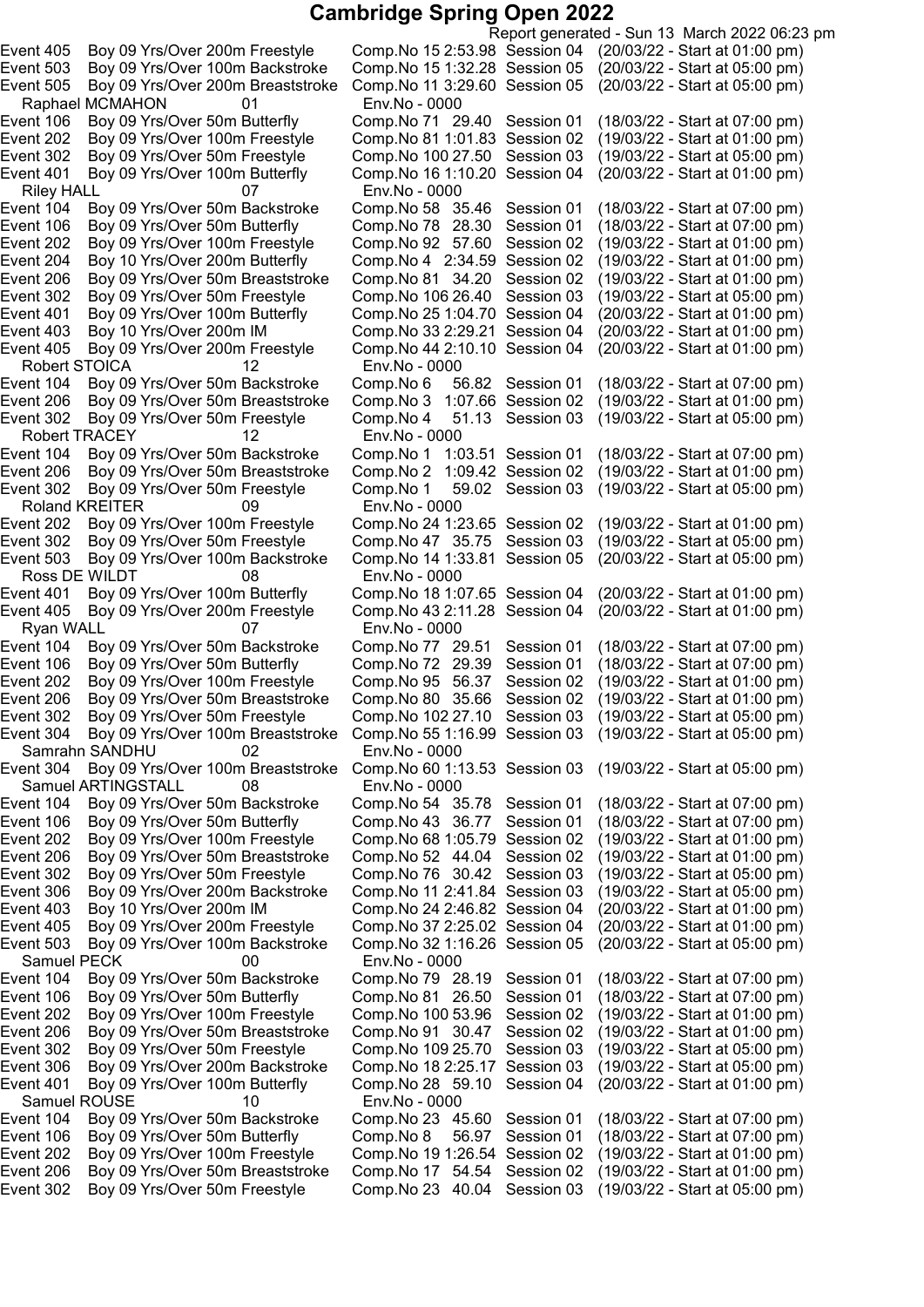Report generated - Sun 13 March 2022 06:23 pm Event 304 Boy 09 Yrs/Over 100m Breaststroke Comp.No 5 2:01.01 Session 03 (19/03/22 - Start at 05:00 pm) Event 503 Boy 09 Yrs/Over 100m Backstroke Comp.No 8 1:44.00 Session 05 (20/03/22 - Start at 05:00 pm) Samuel WINSLOW 07 Env.No - 0000 Event 104 Boy 09 Yrs/Over 50m Backstroke Comp.No 67 32.30 Session 01 (18/03/22 - Start at 07:00 pm) Event 106 Boy 09 Yrs/Over 50m Butterfly Comp.No 61 32.44 Session 01 (18/03/22 - Start at 07:00 pm) Event 202 Boy 09 Yrs/Over 100m Freestyle Comp.No 781:02.96 Session 02 (19/03/22 - Start at 01:00 pm) Event 206 Boy 09 Yrs/Over 50m Breaststroke Comp.No 85 33.80 Session 02 (19/03/22 - Start at 01:00 pm) Event 302 Boy 09 Yrs/Over 50m Freestyle Comp.No 98 27.60 Session 03 (19/03/22 - Start at 05:00 pm) Event 304 Boy 09 Yrs/Over 100m Breaststroke Comp.No 591:13.77 Session 03 (19/03/22 - Start at 05:00 pm) Event 403 Boy 10 Yrs/Over 200m IM Comp.No 352:28.20 Session 04 (20/03/22 - Start at 01:00 pm) Event 501 Boy 10 Yrs/Over 400m IM Comp.No 5 5:33.30 Session 05 (20/03/22 - Start at 05:00 pm) Event 503 Boy 09 Yrs/Over 100m Backstroke Comp.No 381:10.20 Session 05 (20/03/22 - Start at 05:00 pm) San CHOI 12 Env.No - 0000<br>ent 104 Boy 09 Yrs/Over 50m Backstroke Comp.No 18 47.70 Event 104 Boy 09 Yrs/Over 50m Backstroke Comp.No 18 47.70 Session 01 (18/03/22 - Start at 07:00 pm)<br>Event 106 Boy 09 Yrs/Over 50m Butterfly Comp.No 22 46.60 Session 01 (18/03/22 - Start at 07:00 pm) Event 106 Boy 09 Yrs/Over 50m Butterfly Comp.No 22 46.60 Session 01 (18/03/22 - Start at 07:00 pm)<br>Event 206 Boy 09 Yrs/Over 50m Breaststroke Comp.No 33 48.26 Session 02 (19/03/22 - Start at 01:00 pm) Event 206 Boy 09 Yrs/Over 50m Breaststroke Comp.No 33 48.26 Session 02 (19/03/22 - Start at 01:00 pm) Event 302 Boy 09 Yrs/Over 50m Freestyle Comp.No 48 35.57 Session 03 Santiago FLETCHER 10 Env.No - 0000 Event 104 Boy 09 Yrs/Over 50m Backstroke Comp.No 16 48.54 Session 01 (18/03/22 - Start at 07:00 pm) Event 106 Boy 09 Yrs/Over 50m Butterfly Comp.No 11 53.89 Session 01 (18/03/22 - Start at 07:00 pm)<br>Event 202 Boy 09 Yrs/Over 100m Freestyle Comp.No 15 1:31.22 Session 02 (19/03/22 - Start at 01:00 pm) Event 202 Boy 09 Yrs/Over 100m Freestyle Comp.No 15 1:31.22 Session 02 (19/03/22 - Start at 01:00 pm)<br>Event 206 Boy 09 Yrs/Over 50m Breaststroke Comp.No 16 54.62 Session 02 (19/03/22 - Start at 01:00 pm) Event 206 Boy 09 Yrs/Over 50m Breaststroke Comp.No 16 54.62 Session 02 Event 302 Boy 09 Yrs/Over 50m Freestyle Comp.No 26 39.54 Session 03 (19/03/22 - Start at 05:00 pm)<br>Event 304 Boy 09 Yrs/Over 100m Breaststroke Comp.No 4 2:01.44 Session 03 (19/03/22 - Start at 05:00 pm) Event 304 Boy 09 Yrs/Over 100m Breaststroke Comp.No 4 2:01.44 Session 03 Scarlett JOSLIN 07 Env.No - 0000 Girl 10 Yrs/Over 400m IM Comp.No 3 6:05.15 Session 01 (18/03/22 - Start at 07:00 pm)<br>Girl 09 Yrs/Over 50m Butterfly Comp.No 68 33.25 Session 01 (18/03/22 - Start at 07:00 pm) Event 105 Girl 09 Yrs/Over 50m Butterfly Comp.No 68 33.25 Session 01 (18/03/22 - Start at 07:00 pm)<br>Event 201 Girl 09 Yrs/Over 100m Freestyle Comp.No 63 1:08.77 Session 02 (19/03/22 - Start at 01:00 pm) Event 201 Girl 09 Yrs/Over 100m Freestyle Comp.No 63 1:08.77 Session 02 Event 203 Girl 10 Yrs/Over 200m IM Comp.No 442:45.70 Session 02 (19/03/22 - Start at 01:00 pm) Event 301 Girl 09 Yrs/Over 50m Freestyle Comp.No 95 31.83 Session 03 (19/03/22 - Start at 05:00 pm) Event 303 Girl 09 Yrs/Over 100m Breaststroke Comp.No 571:26.58 Session 03 (19/03/22 - Start at 05:00 pm) Event 402 Girl 09 Yrs/Over 100m Butterfly Comp.No 211:17.74 Session 04 (20/03/22 - Start at 01:00 pm) Event 406 Girl 09 Yrs/Over 50m Breaststroke Comp.No 94 38.11 Session 04 (20/03/22 - Start at 01:00 pm) Event 502 Girl 10 Yrs/Over 400m Freestyle Comp.No 18 5:11.75 Session 05 (20/03/22 - Start at 05:00 pm)<br>Event 506 Girl 09 Yrs/Over 200m Breaststroke Comp.No 28 3:04.77 Session 05 (20/03/22 - Start at 05:00 pm) Event 506 Girl 09 Yrs/Over 200m Breaststroke Comp.No 28 3:04.77 Session 05 Sebastian VANDERMEER 03 Env.No - 0000 Event 106 Boy 09 Yrs/Over 50m Butterfly Comp.No 83 25.90 Session 01 (18/03/22 - Start at 07:00 pm) Event 202 Boy 09 Yrs/Over 100m Freestyle Comp.No 101 51.80 Session 02 (19/03/22 - Start at 01:00 pm)<br>Event 302 Boy 09 Yrs/Over 50m Freestyle Comp.No 112 23.50 Session 03 (19/03/22 - Start at 05:00 pm) Event 302 Boy 09 Yrs/Over 50m Freestyle Comp.No 112 23.50 Session 03 (19/03/22 - Start at 05:00 pm)<br>Boy 09 Yrs/Over 100m Butterfly Comp.No 27 59.39 Session 04 (20/03/22 - Start at 01:00 pm) Event 401 Boy 09 Yrs/Over 100m Butterfly Comp.No 27 59.39 Session 04 (20/03/22 - Start at 01:00 pm) Sebastian WHITE 10 Event 104 Boy 09 Yrs/Over 50m Backstroke Comp.No 5 56.84 Session 01 (18/03/22 - Start at 07:00 pm) Event 106 Boy 09 Yrs/Over 50m Butterfly Comp.No 1 1:07.77 Session 01 (18/03/22 - Start at 07:00 pm) Event 202 Boy 09 Yrs/Over 100m Freestyle Comp.No 1 1:56.75 Session 02 (19/03/22 - Start at 01:00 pm) Event 206 Boy 09 Yrs/Over 50m Breaststroke Comp.No 7 1:00.49 Session 02 (19/03/22 - Start at 01:00 pm) Event 302 Boy 09 Yrs/Over 50m Freestyle Comp.No 7 47.95 Session 03 (19/03/22 - Start at 05:00 pm) Event 304 Boy 09 Yrs/Over 100m Breaststroke Comp.No 1 2:10.11 Session 03 (19/03/22 - Start at 05:00 pm) Sian JONES 99 Env.No - 0000 Event 201 Girl 09 Yrs/Over 100m Freestyle Comp.No 821:05.46 Session 02 (19/03/22 - Start at 01:00 pm) Event 402 Girl 09 Yrs/Over 100m Butterfly Comp.No 271:13.15 Session 04 (20/03/22 - Start at 01:00 pm) Event 404 Girl 09 Yrs/Over 200m Freestyle Comp.No 562:20.78 Session 04 (20/03/22 - Start at 01:00 pm) Sofia ANDRE-BARRETT 09 Env.No - 0000 Event 101 Girl 10 Yrs/Over 400m IM Comp.No 1 6:14.93 Session 01 (18/03/22 - Start at 07:00 pm) Event 103 Girl 09 Yrs/Over 50m Backstroke Comp.No 68 36.60 Session 01 (18/03/22 - Start at 07:00 pm) Event 105 Girl 09 Yrs/Over 50m Butterfly Comp.No 38 38.41 Session 01 (18/03/22 - Start at 07:00 pm) Event 201 Girl 09 Yrs/Over 100m Freestyle Comp.No 241:20.56 Session 02 (19/03/22 - Start at 01:00 pm) Event 203 Girl 10 Yrs/Over 200m IM Comp.No 292:59.57 Session 02 (19/03/22 - Start at 01:00 pm) Event 301 Girl 09 Yrs/Over 50m Freestyle Comp.No 76 33.30 Session 03 (19/03/22 - Start at 05:00 pm) Event 303 Girl 09 Yrs/Over 100m Breaststroke Comp.No 411:35.00 Session 03 (19/03/22 - Start at 05:00 pm) Event 305 Girl 09 Yrs/Over 200m Backstroke Comp.No 212:44.80 Session 03 (19/03/22 - Start at 05:00 pm) Event 402 Girl 09 Yrs/Over 100m Butterfly Comp.No 5 1:34.11 Session 04 (20/03/22 - Start at 01:00 pm) Event 404 Girl 09 Yrs/Over 200m Freestyle Comp.No 123:00.50 Session 04 (20/03/22 - Start at 01:00 pm) Event 406 Girl 09 Yrs/Over 50m Breaststroke Comp.No 63 43.70 Session 04 (20/03/22 - Start at 01:00 pm) Event 504 Girl 09 Yrs/Over 100m Backstroke Comp.No 381:17.78 Session 05 (20/03/22 - Start at 05:00 pm) Event 506 Girl 09 Yrs/Over 200m Breaststroke Comp.No 183:21.72 Session 05 (20/03/22 - Start at 05:00 pm) Sydney SMITH 06 Env.No - 0000 Event 105 Girl 09 Yrs/Over 50m Butterfly Comp.No 56 34.93 Session 01 (18/03/22 - Start at 07:00 pm)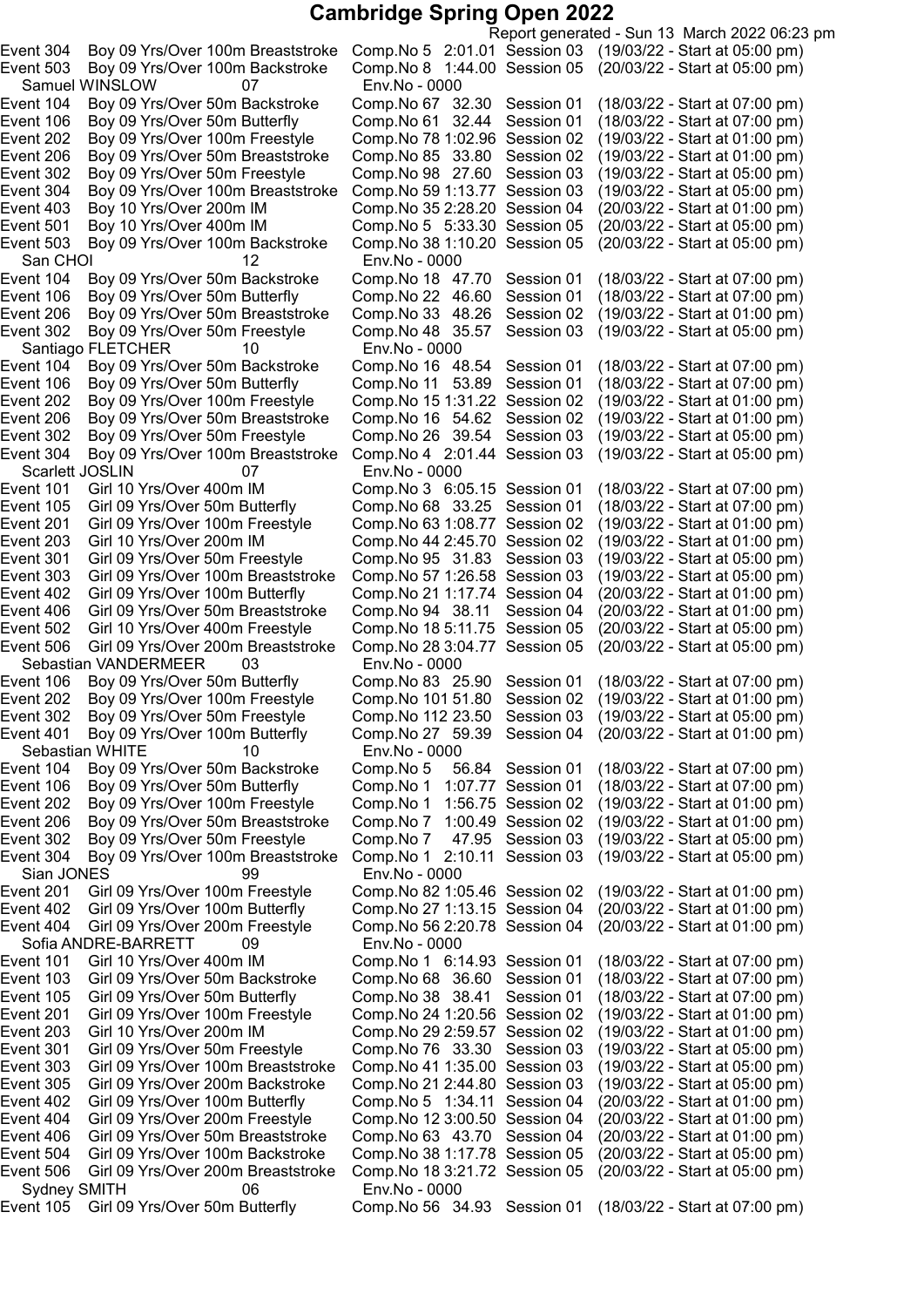Report generated - Sun 13 March 2022 06:23 pm Event 201 Girl 09 Yrs/Over 100m Freestyle Comp.No 771:06.15 Session 02 (19/03/22 - Start at 01:00 pm) Event 203 Girl 10 Yrs/Over 200m IM Comp.No 402:46.77 Session 02 (19/03/22 - Start at 01:00 pm) Event 301 Girl 09 Yrs/Over 50m Freestyle Comp.No 106 30.69 Session 03 (19/03/22 - Start at 05:00 pm) Event 303 Girl 09 Yrs/Over 100m Breaststroke Comp.No 601:24.39 Session 03 (19/03/22 - Start at 05:00 pm) Event 404 Girl 09 Yrs/Over 200m Freestyle Comp.No 542:22.10 Session 04 (20/03/22 - Start at 01:00 pm) Event 406 Girl 09 Yrs/Over 50m Breaststroke Comp.No 86 39.49 Session 04 (20/03/22 - Start at 01:00 pm) Event 506 Girl 09 Yrs/Over 200m Breaststroke Comp.No 322:58.86 Session 05 (20/03/22 - Start at 05:00 pm) Theodore MONK 08 Env.No - 0000 Event 104 Boy 09 Yrs/Over 50m Backstroke Comp.No 49 37.18 Session 01 (18/03/22 - Start at 07:00 pm) Event 106 Boy 09 Yrs/Over 50m Butterfly Comp.No 51 34.59 Session 01 (18/03/22 - Start at 07:00 pm) Event 202 Boy 09 Yrs/Over 100m Freestyle Comp.No 741:04.01 Session 02 (19/03/22 - Start at 01:00 pm) Event 206 Boy 09 Yrs/Over 50m Breaststroke Comp.No 78 36.25 Session 02 (19/03/22 - Start at 01:00 pm) Event 302 Boy 09 Yrs/Over 50m Freestyle Comp.No 83 29.46 Session 03 (19/03/22 - Start at 05:00 pm)<br>Event 401 Boy 09 Yrs/Over 100m Butterfly Comp.No 10 1:19.29 Session 04 (20/03/22 - Start at 01:00 pm) Event 401 Boy 09 Yrs/Over 100m Butterfly Comp.No 10 1:19.29 Session 04 (20/03/22 - Start at 01:00 pm)<br>Event 405 Boy 09 Yrs/Over 200m Freestyle Comp.No 36 2:25.34 Session 04 (20/03/22 - Start at 01:00 pm) Comp.No 36 2:25.34 Session 04 Thomas LOTHIAN 06 Env.No - 0000<br>ent 202 Boy 09 Yrs/Over 100m Freestyle Comp.No 55 1:09.94 Session 02 Event 202 Boy 09 Yrs/Over 100m Freestyle Comp.No 55 1:09.94 Session 02 (19/03/22 - Start at 01:00 pm)<br>Event 304 Boy 09 Yrs/Over 100m Breaststroke Comp.No 44 1:27.27 Session 03 (19/03/22 - Start at 05:00 pm) Event 304 Boy 09 Yrs/Over 100m Breaststroke Comp.No 441:27.27 Session 03 (19/03/22 - Start at 05:00 pm) Event 403 Boy 10 Yrs/Over 200m IM Comp.No 202:55.72 Session 04 (20/03/22 - Start at 01:00 pm) Event 503 Boy 09 Yrs/Over 100m Backstroke Comp.No 261:22.19 Session 05 (20/03/22 - Start at 05:00 pm) Event 505 Boy 09 Yrs/Over 200m Breaststroke Comp.No 18 3:08.90 Session 05 Timo DE WILDT 04 Env.No - 0000 Event 405 Boy 09 Yrs/Over 200m Freestyle Comp.No 452:09.66 Session 04 (20/03/22 - Start at 01:00 pm) Torin JONES 11 Env.No - 0000<br>ent 104 Boy 09 Yrs/Over 50m Backstroke Comp.No 2 1:02.78 Session 01 Event 104 Boy 09 Yrs/Over 50m Backstroke Comp.No 2 1:02.78 Session 01 (18/03/22 - Start at 07:00 pm)<br>Event 106 Boy 09 Yrs/Over 50m Butterfly Comp.No 5 59.29 Session 01 (18/03/22 - Start at 07:00 pm) Event 106 Boy 09 Yrs/Over 50m Butterfly Comp.No 5 59.29 Session 01 (18/03/22 - Start at 07:00 pm)<br>Event 202 Boy 09 Yrs/Over 100m Freestyle Comp.No 8 1:37.27 Session 02 (19/03/22 - Start at 01:00 pm) Event 202 Boy 09 Yrs/Over 100m Freestyle Comp.No 8 1:37.27 Session 02 (19/03/22 - Start at 01:00 pm)<br>Event 206 Boy 09 Yrs/Over 50m Breaststroke Comp.No 11 57.25 Session 02 (19/03/22 - Start at 01:00 pm) Event 206 Boy 09 Yrs/Over 50m Breaststroke Comp.No 11 57.25 Session 02 (19/03/22 - Start at 01:00 pm) Event 302 Boy 09 Yrs/Over 50m Freestyle Comp.No 17 42.37 Session 03 (19/03/22 - Start at 05:00 pm)<br>Event 304 Boy 09 Yrs/Over 100m Breaststroke Comp.No 2 2:06.15 Session 03 (19/03/22 - Start at 05:00 pm) Event 304 Boy 09 Yrs/Over 100m Breaststroke Comp.No 2 2:06.15 Session 03 (19/03/22 - Start at 05:00 pm) Event 503 Boy 09 Yrs/Over 100m Backstroke Tyra SAJUDEEN 10 Env.No - 0000 Event 103 Girl 09 Yrs/Over 50m Backstroke Comp.No 53 38.43 Session 01 (18/03/22 - Start at 07:00 pm) Event 402 Girl 09 Yrs/Over 100m Butterfly Comp.No 3 1:36.17 Session 04 (20/03/22 - Start at 01:00 pm) Event 404 Girl 09 Yrs/Over 200m Freestyle Comp.No 382:32.76 Session 04 (20/03/22 - Start at 01:00 pm) Event 406 Girl 09 Yrs/Over 50m Breaststroke Comp.No 83 40.19 Session 04 (20/03/22 - Start at 01:00 pm) Event 502 Girl 10 Yrs/Over 400m Freestyle Comp.No 13 5:31.25 Session 05 (20/03/22 - Start at 05:00 pm)<br>Event 504 Girl 09 Yrs/Over 100m Backstroke Comp.No 33 1:20.47 Session 05 (20/03/22 - Start at 05:00 pm) Event 504 Girl 09 Yrs/Over 100m Backstroke Comp.No 33 1:20.47 Session 05 Vasilisa SHAMPANOVA 07 Env.No - 0000 Event 103 Girl 09 Yrs/Over 50m Backstroke Comp.No 79 34.67 Session 01 (18/03/22 - Start at 07:00 pm) Event 105 Girl 09 Yrs/Over 50m Butterfly Comp.No 60 34.27 Session 01 (18/03/22 - Start at 07:00 pm) Event 203 Girl 10 Yrs/Over 200m IM Comp.No 432:45.70 Session 02 (19/03/22 - Start at 01:00 pm) Event 305 Girl 09 Yrs/Over 200m Backstroke Comp.No 232:41.32 Session 03 (19/03/22 - Start at 05:00 pm) Event 402 Girl 09 Yrs/Over 100m Butterfly Comp.No 131:25.35 Session 04 (20/03/22 - Start at 01:00 pm) Event 406 Girl 09 Yrs/Over 50m Breaststroke Comp.No 92 38.70 Session 04 (20/03/22 - Start at 01:00 pm) Event 504 Girl 09 Yrs/Over 100m Backstroke Comp.No 461:14.42 Session 05 (20/03/22 - Start at 05:00 pm) Vlad STOICA  $08$  Env.No - 0000 Event 104 Boy 09 Yrs/Over 50m Backstroke Comp.No 51 37.06 Session 01 (18/03/22 - Start at 07:00 pm) Event 106 Boy 09 Yrs/Over 50m Butterfly Comp.No 52 34.41 Session 01 (18/03/22 - Start at 07:00 pm) Event 202 Boy 09 Yrs/Over 100m Freestyle Comp.No 511:10.69 Session 02 (19/03/22 - Start at 01:00 pm) Event 206 Boy 09 Yrs/Over 50m Breaststroke Comp.No 60 41.72 Session 02 (19/03/22 - Start at 01:00 pm) Event 302 Boy 09 Yrs/Over 50m Freestyle Comp.No 71 31.06 Session 03 (19/03/22 - Start at 05:00 pm) Event 304 Boy 09 Yrs/Over 100m Breaststroke Comp.No 401:30.53 Session 03 (19/03/22 - Start at 05:00 pm) Event 403 Boy 10 Yrs/Over 200m IM Comp.No 192:56.04 Session 04 (20/03/22 - Start at 01:00 pm) Wai Hin Angus YUNG 07 Env.No - 0000 Event 202 Boy 09 Yrs/Over 100m Freestyle Comp.No 571:09.61 Session 02 (19/03/22 - Start at 01:00 pm) Event 405 Boy 09 Yrs/Over 200m Freestyle Comp.No 262:34.49 Session 04 (20/03/22 - Start at 01:00 pm) Wilfred WARWICK 10 Env.No - 0000 Event 104 Boy 09 Yrs/Over 50m Backstroke Comp.No 40 39.96 Session 01 (18/03/22 - Start at 07:00 pm) Event 106 Boy 09 Yrs/Over 50m Butterfly Comp.No 33 41.01 Session 01 (18/03/22 - Start at 07:00 pm) Event 202 Boy 09 Yrs/Over 100m Freestyle Comp.No 361:17.68 Session 02 (19/03/22 - Start at 01:00 pm) Event 206 Boy 09 Yrs/Over 50m Breaststroke Comp.No 49 44.22 Session 02 (19/03/22 - Start at 01:00 pm) Event 302 Boy 09 Yrs/Over 50m Freestyle Comp.No 66 32.56 Session 03 (19/03/22 - Start at 05:00 pm) Event 403 Boy 10 Yrs/Over 200m IM Comp.No 103:13.92 Session 04 (20/03/22 - Start at 01:00 pm) William WRATTEN 09 Env.No - 0000 Event 102 Boy 10 Yrs/Over 400m Freestyle Comp.No 5 5:29.16 Session 01 (18/03/22 - Start at 07:00 pm)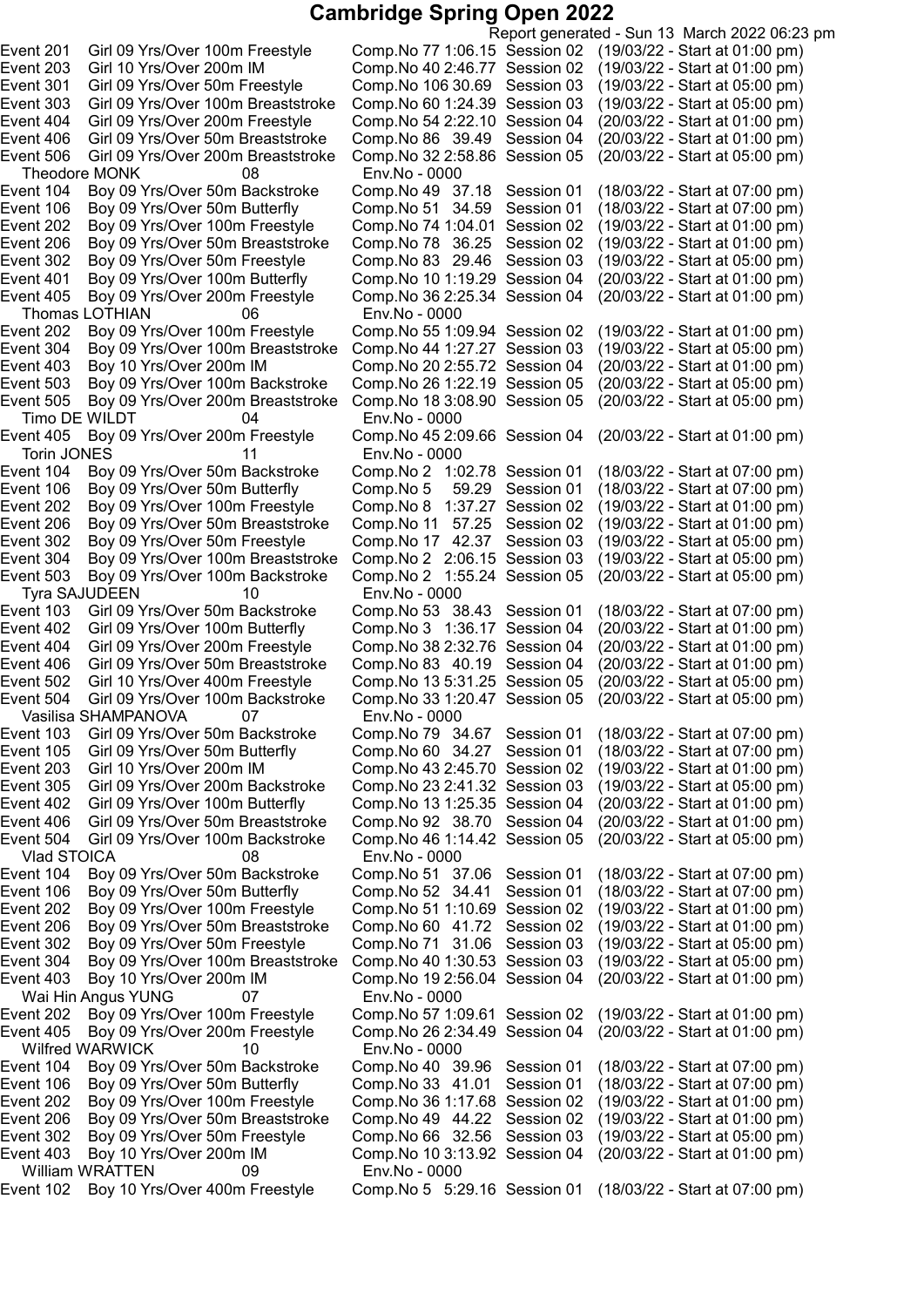|                     |                                 |                                    |                                |                  | Report generated - Sun 13 March 2022 06:23 pm |
|---------------------|---------------------------------|------------------------------------|--------------------------------|------------------|-----------------------------------------------|
| Event 106           | Boy 09 Yrs/Over 50m Butterfly   |                                    | Comp. No 39 38.41 Session 01   |                  | (18/03/22 - Start at 07:00 pm)                |
| Event 202           | Boy 09 Yrs/Over 100m Freestyle  |                                    | Comp. No 41 1:17.16 Session 02 |                  | (19/03/22 - Start at 01:00 pm)                |
| Event 206           |                                 | Boy 09 Yrs/Over 50m Breaststroke   | Comp. No 55 43.92 Session 02   |                  | (19/03/22 - Start at 01:00 pm)                |
| Event 302           | Boy 09 Yrs/Over 50m Freestyle   |                                    | Comp.No 53 34.66               | Session 03       | (19/03/22 - Start at 05:00 pm)                |
| Event 304           |                                 | Boy 09 Yrs/Over 100m Breaststroke  | Comp. No 35 1:33.70 Session 03 |                  | (19/03/22 - Start at 05:00 pm)                |
| Event 403           | Boy 10 Yrs/Over 200m IM         |                                    | Comp. No 15 3:02.98 Session 04 |                  | (20/03/22 - Start at 01:00 pm)                |
| Event 405           | Boy 09 Yrs/Over 200m Freestyle  |                                    | Comp. No 23 2:39.32 Session 04 |                  | (20/03/22 - Start at 01:00 pm)                |
| Event 501           | Boy 10 Yrs/Over 400m IM         |                                    | Comp.No 2 6:15.37 Session 05   |                  | (20/03/22 - Start at 05:00 pm)                |
| Event 505           |                                 | Boy 09 Yrs/Over 200m Breaststroke  | Comp. No 16 3:14.70 Session 05 |                  | (20/03/22 - Start at 05:00 pm)                |
|                     | Yan Ting Emily PAK              | 09                                 | Env.No - 0000                  |                  |                                               |
| Event 103           | Girl 09 Yrs/Over 50m Backstroke |                                    | Comp. No 62 37.31 Session 01   |                  | (18/03/22 - Start at 07:00 pm)                |
| Event 105           | Girl 09 Yrs/Over 50m Butterfly  |                                    | Comp.No 50 35.97               | Session 01       | (18/03/22 - Start at 07:00 pm)                |
| Event 201           | Girl 09 Yrs/Over 100m Freestyle |                                    | Comp. No 56 1:10.42 Session 02 |                  | (19/03/22 - Start at 01:00 pm)                |
| Event 203           | Girl 10 Yrs/Over 200m IM        |                                    | Comp. No 34 2:51.96 Session 02 |                  | (19/03/22 - Start at 01:00 pm)                |
| Event 301           | Girl 09 Yrs/Over 50m Freestyle  |                                    | Comp.No 97 31.44               | Session 03       | (19/03/22 - Start at 05:00 pm)                |
| Event 406           |                                 | Girl 09 Yrs/Over 50m Breaststroke  | Comp. No 104 36.16             | Session 04       | (20/03/22 - Start at 01:00 pm)                |
| Event 504           |                                 | Girl 09 Yrs/Over 100m Backstroke   | Comp. No 30 1:21.25 Session 05 |                  | (20/03/22 - Start at 05:00 pm)                |
| Yibo LIU            |                                 | 11                                 | Env.No - 0000                  |                  |                                               |
| Event 302           | Boy 09 Yrs/Over 50m Freestyle   |                                    | 54.53<br>Comp.No 3             | Session 03       | (19/03/22 - Start at 05:00 pm)                |
| Yuk Kak WONG        |                                 | 10                                 | Env.No - 0000                  |                  |                                               |
| Event 103           | Girl 09 Yrs/Over 50m Backstroke |                                    | Comp. No 30 42.43 Session 01   |                  | (18/03/22 - Start at 07:00 pm)                |
| Event 105           | Girl 09 Yrs/Over 50m Butterfly  |                                    | Comp.No 5                      | 52.13 Session 01 | (18/03/22 - Start at 07:00 pm)                |
| Event 201           | Girl 09 Yrs/Over 100m Freestyle |                                    | Comp. No 11 1:30.72 Session 02 |                  | (19/03/22 - Start at 01:00 pm)                |
| Event 301           | Girl 09 Yrs/Over 50m Freestyle  |                                    | Comp. No 44 36.32 Session 03   |                  | (19/03/22 - Start at 05:00 pm)                |
| Event 406           |                                 | Girl 09 Yrs/Over 50m Breaststroke  | Comp.No 15 55.44               | Session 04       | (20/03/22 - Start at 01:00 pm)                |
| Event 504           |                                 | Girl 09 Yrs/Over 100m Backstroke   | Comp.No 10 1:35.58 Session 05  |                  | (20/03/22 - Start at 05:00 pm)                |
| Zac JOSLIN          |                                 | 09                                 | Env.No - 0000                  |                  |                                               |
| Event 104           |                                 | Boy 09 Yrs/Over 50m Backstroke     | Comp. No 37 41.49 Session 01   |                  | (18/03/22 - Start at 07:00 pm)                |
| Event 106           | Boy 09 Yrs/Over 50m Butterfly   |                                    | Comp. No 31 41.12 Session 01   |                  | (18/03/22 - Start at 07:00 pm)                |
| Event 202           | Boy 09 Yrs/Over 100m Freestyle  |                                    | Comp. No 17 1:28.08 Session 02 |                  | (19/03/22 - Start at 01:00 pm)                |
| Event 206           |                                 | Boy 09 Yrs/Over 50m Breaststroke   | Comp.No 51 44.05               | Session 02       | (19/03/22 - Start at 01:00 pm)                |
| Event 302           | Boy 09 Yrs/Over 50m Freestyle   |                                    | Comp.No 43 35.97               | Session 03       | (19/03/22 - Start at 05:00 pm)                |
| Event 304           |                                 | Boy 09 Yrs/Over 100m Breaststroke  | Comp.No 27 1:38.81             | Session 03       | (19/03/22 - Start at 05:00 pm)                |
| Event 306           |                                 | Boy 09 Yrs/Over 200m Backstroke    | Comp. No 1 3:17.91 Session 03  |                  | (19/03/22 - Start at 05:00 pm)                |
| Event 505           |                                 | Boy 09 Yrs/Over 200m Breaststroke  | Comp. No 12 3:28.59 Session 05 |                  | (20/03/22 - Start at 05:00 pm)                |
| Zahra CORNE         |                                 | 10                                 | Env.No - 0000                  |                  |                                               |
| Event 103           | Girl 09 Yrs/Over 50m Backstroke |                                    | Comp. No 23 43.85 Session 01   |                  | (18/03/22 - Start at 07:00 pm)                |
| Event 105           | Girl 09 Yrs/Over 50m Butterfly  |                                    | Comp.No 17 44.80 Session 01    |                  | (18/03/22 - Start at 07:00 pm)                |
| Event 201           | Girl 09 Yrs/Over 100m Freestyle |                                    | Comp. No 14 1:28.55 Session 02 |                  | (19/03/22 - Start at 01:00 pm)                |
| Event 301           | Girl 09 Yrs/Over 50m Freestyle  |                                    | Comp. No 41 36.82 Session 03   |                  | (19/03/22 - Start at 05:00 pm)                |
| Event 303           |                                 | Girl 09 Yrs/Over 100m Breaststroke | Comp. No 11 1:52.37 Session 03 |                  | (19/03/22 - Start at 05:00 pm)                |
| Event 404           | Girl 09 Yrs/Over 200m Freestyle |                                    | Comp. No 3 3:20.90 Session 04  |                  | (20/03/22 - Start at 01:00 pm)                |
| Event 406           |                                 | Girl 09 Yrs/Over 50m Breaststroke  | Comp. No 51 46.23 Session 04   |                  | (20/03/22 - Start at 01:00 pm)                |
| Zara RICHARDS       |                                 | 07                                 | Env.No - 0000                  |                  |                                               |
| Event 201           | Girl 09 Yrs/Over 100m Freestyle |                                    | Comp. No 60 1:09.21 Session 02 |                  | (19/03/22 - Start at 01:00 pm)                |
| Event 203           | Girl 10 Yrs/Over 200m IM        |                                    | Comp. No 37 2:51.48 Session 02 |                  | (19/03/22 - Start at 01:00 pm)                |
| Event 402           | Girl 09 Yrs/Over 100m Butterfly |                                    | Comp. No 15 1:23.84 Session 04 |                  | (20/03/22 - Start at 01:00 pm)                |
| Event 404           | Girl 09 Yrs/Over 200m Freestyle |                                    | Comp. No 37 2:36.50 Session 04 |                  | (20/03/22 - Start at 01:00 pm)                |
| Event 406           |                                 | Girl 09 Yrs/Over 50m Breaststroke  | Comp. No 68 43.08 Session 04   |                  | (20/03/22 - Start at 01:00 pm)                |
| Event 502           | Girl 10 Yrs/Over 400m Freestyle |                                    | Comp. No 17 5:28.34 Session 05 |                  | (20/03/22 - Start at 05:00 pm)                |
| Event 504           |                                 | Girl 09 Yrs/Over 100m Backstroke   | Comp. No 28 1:23.95 Session 05 |                  | (20/03/22 - Start at 05:00 pm)                |
|                     |                                 |                                    |                                |                  |                                               |
| Co Ely              |                                 |                                    |                                |                  |                                               |
| Tia HILL            |                                 | 06                                 | Env.No - 0000                  |                  |                                               |
| Event 103           | Girl 09 Yrs/Over 50m Backstroke |                                    | Comp. No 81 33.57              | Session 01       | (18/03/22 - Start at 07:00 pm)                |
| Event 105           | Girl 09 Yrs/Over 50m Butterfly  |                                    | Comp. No 80 30.90              | Session 01       | (18/03/22 - Start at 07:00 pm)                |
|                     |                                 |                                    |                                |                  |                                               |
| <b>Co Peterboro</b> |                                 |                                    |                                |                  |                                               |
| Alan LAUCIS         |                                 | 10                                 | Env.No - 0000                  |                  |                                               |
| Event 302           | Boy 09 Yrs/Over 50m Freestyle   |                                    | Comp. No 32 38.24              | Session 03       | (19/03/22 - Start at 05:00 pm)                |
| Event 304           |                                 | Boy 09 Yrs/Over 100m Breaststroke  | Comp. No 11 1:54.41            | Session 03       | (19/03/22 - Start at 05:00 pm)                |
|                     | Alexander BRUNTON               | 11                                 | Env.No - 0000                  |                  |                                               |
| Event 104           |                                 | Boy 09 Yrs/Over 50m Backstroke     | Comp. No 15 49.36              | Session 01       | (18/03/22 - Start at 07:00 pm)                |
| Event 106           | Boy 09 Yrs/Over 50m Butterfly   |                                    | Comp. No 10 55.26              | Session 01       | (18/03/22 - Start at 07:00 pm)                |
| Event 202           | Boy 09 Yrs/Over 100m Freestyle  |                                    | Comp.No 6 1:42.01              | Session 02       | (19/03/22 - Start at 01:00 pm)                |
|                     |                                 |                                    |                                |                  |                                               |
| Event 206           |                                 | Boy 09 Yrs/Over 50m Breaststroke   | Comp. No 6 1:03.81 Session 02  |                  | (19/03/22 - Start at 01:00 pm)                |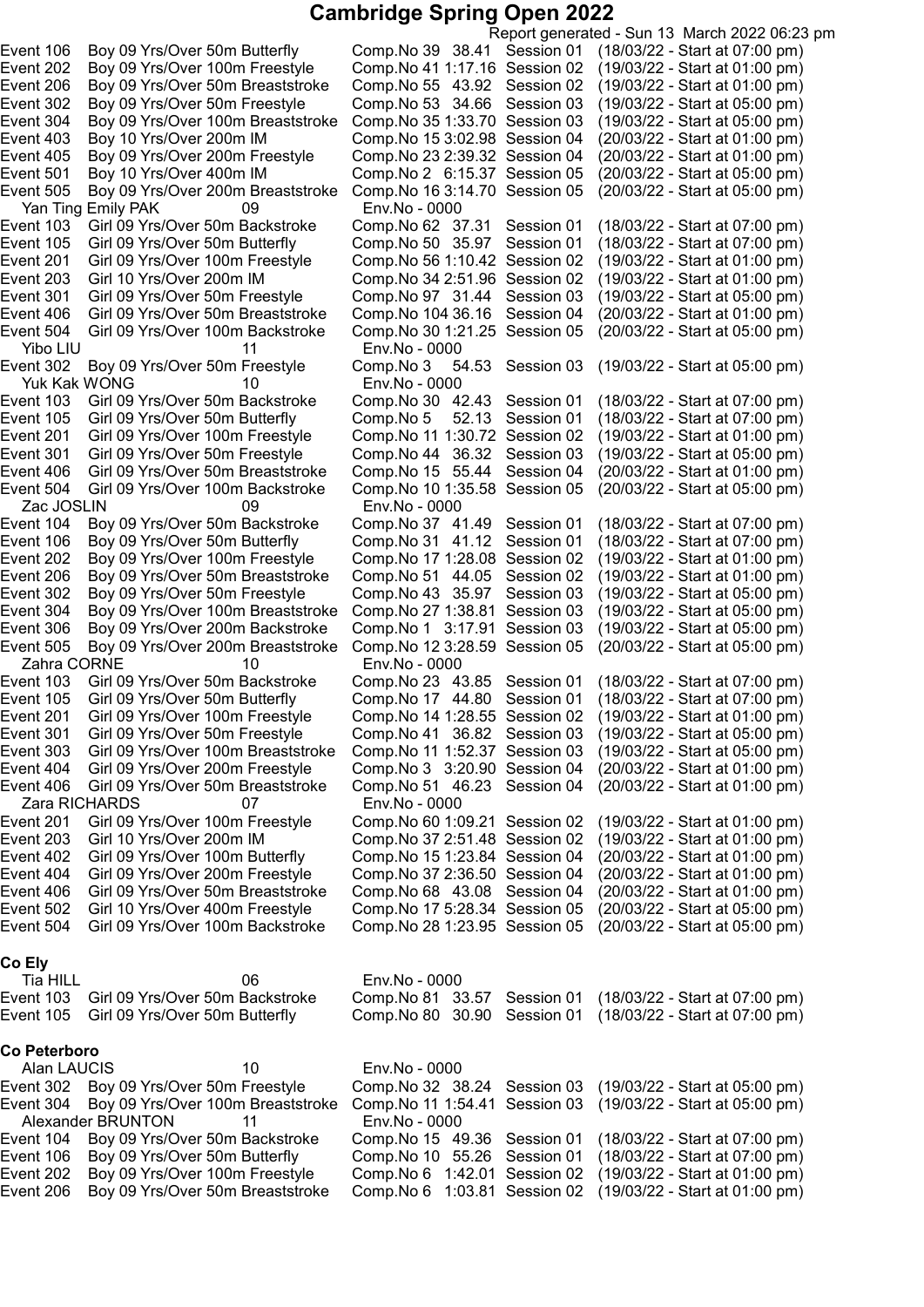Alexander DOUGALL 07 Env.No - 0000 Alexis JOHNSON 10 Env.No - 0000 Alfie LARHAM 12 Env.No - 0000 Event 503 Boy 09 Yrs/Over 100m Backstroke Comp.No 7 1:44.49 Session 05 Amelie STEVENSON 11 Env.No - 0000 Event 201 Girl 09 Yrs/Over 100m Freestyle Comp.No 7 1:36.76 Session 02 Anabelle KETT 09 Env.No - 0000 Event 404 Girl 09 Yrs/Over 200m Freestyle Comp.No 55 2:22.01 Session 04 Event 502 Girl 10 Yrs/Over 400m Freestyle Comp.No 22 5:05.44 Session 05 Annika GHARPURE 12 Env.No - 0000 Ashlee MCCARTHY 09 Bartosz BARANOWICZ 06 Env.No - 0000 Caitlin COLES 08 Env.No - 0000 Charlotte SHAW 07 Env.No - 0000 Chloe MONAGHAN 08 Env.No - 0000 Csanad REHUS 09 Env.No - 0000

Report generated - Sun 13 March 2022 06:23 pm Event 302 Boy 09 Yrs/Over 50m Freestyle Comp.No 14 44.20 Session 03 (19/03/22 - Start at 05:00 pm) Event 503 Boy 09 Yrs/Over 100m Backstroke Comp.No 5 1:48.81 Session 05 (20/03/22 - Start at 05:00 pm) Event 202 Boy 09 Yrs/Over 100m Freestyle Comp.No 46 1:14.86 Session 02 (19/03/22 - Start at 01:00 pm)<br>Event 206 Boy 09 Yrs/Over 50m Breaststroke Comp.No 44 45.43 Session 02 (19/03/22 - Start at 01:00 pm) Event 206 Boy 09 Yrs/Over 50m Breaststroke Comp.No 44 45.43 Session 02 (19/03/22 - Start at 01:00 pm) Event 302 Boy 09 Yrs/Over 50m Freestyle Comp.No 60 33.30 Session 03 (19/03/22 - Start at 05:00 pm) Event 304 Boy 09 Yrs/Over 100m Breaststroke Comp.No 281:38.06 Session 03 (19/03/22 - Start at 05:00 pm) Event 103 Girl 09 Yrs/Over 50m Backstroke Comp.No 10 50.88 Session 01 (18/03/22 - Start at 07:00 pm) Event 301 Girl 09 Yrs/Over 50m Freestyle Comp.No 11 45.54 Session 03 (19/03/22 - Start at 05:00 pm) Event 406 Girl 09 Yrs/Over 50m Breaststroke Comp.No 8 59.28 Session 04 (20/03/22 - Start at 01:00 pm) Event 202 Boy 09 Yrs/Over 100m Freestyle Comp.No 7 1:38.30 Session 02 (19/03/22 - Start at 01:00 pm)<br>Event 206 Boy 09 Yrs/Over 50m Breaststroke Comp.No 36 47.45 Session 02 (19/03/22 - Start at 01:00 pm) Event 206 Boy 09 Yrs/Over 50m Breaststroke Comp.No 36 47.45 Session 02 (19/03/22 - Start at 01:00 pm) Event 302 Boy 09 Yrs/Over 50m Freestyle Comp.No 21 41.49 Session 03 (19/03/22 - Start at 05:00 pm)<br>Event 304 Boy 09 Yrs/Over 100m Breaststroke Comp.No 6 2:00.23 Session 03 (19/03/22 - Start at 05:00 pm) Event 304 Boy 09 Yrs/Over 100m Breaststroke Comp.No 6 2:00.23 Session 03 (19/03/22 - Start at 05:00 pm) Event 405 Boy 09 Yrs/Over 200m Freestyle Comp.No 3 3:35.66 Session 04 (20/03/22 - Start at 01:00 pm)<br>Event 503 Boy 09 Yrs/Over 100m Backstroke Comp.No 7 1:44.49 Session 05 (20/03/22 - Start at 05:00 pm) Event 103 Girl 09 Yrs/Over 50m Backstroke Comp.No 13 49.55 Session 01 (18/03/22 - Start at 07:00 pm) Event 105 Girl 09 Yrs/Over 50m Butterfly Comp.No 29 40.97 Session 01 (18/03/22 - Start at 07:00 pm)<br>Event 201 Girl 09 Yrs/Over 100m Freestyle Comp.No 7 1:36.76 Session 02 (19/03/22 - Start at 01:00 pm) Event 301 Girl 09 Yrs/Over 50m Freestyle Comp.No 26 40.61 Session 03 (19/03/22 - Start at 05:00 pm) Event 201 Girl 09 Yrs/Over 100m Freestyle Comp.No 85 1:05.01 Session 02 (19/03/22 - Start at 01:00 pm)<br>Event 203 Girl 10 Yrs/Over 200m IM Comp.No 39 2:47.40 Session 02 (19/03/22 - Start at 01:00 pm) Event 203 Girl 10 Yrs/Over 200m IM Comp.No 39 2:47.40 Session 02 (19/03/22 - Start at 01:00 pm)<br>Event 301 Girl 09 Yrs/Over 50m Freestyle Comp.No 122 29.48 Session 03 (19/03/22 - Start at 05:00 pm) Event 301 Girl 09 Yrs/Over 50m Freestyle Comp.No 122 29.48 Session 03 (19/03/22 - Start at 05:00 pm)<br>Event 305 Girl 09 Yrs/Over 200m Backstroke Comp.No 16 2:49.86 Session 03 (19/03/22 - Start at 05:00 pm) Event 305 Girl 09 Yrs/Over 200m Backstroke Comp.No 16 2:49.86 Session 03 (19/03/22 - Start at 05:00 pm)<br>Event 404 Girl 09 Yrs/Over 200m Freestyle Comp.No 55 2:22.01 Session 04 (20/03/22 - Start at 01:00 pm) Event 406 Girl 09 Yrs/Over 50m Breaststroke Comp.No 72 42.50 Session 04 (20/03/22 - Start at 01:00 pm) Event 103 Girl 09 Yrs/Over 50m Backstroke Comp.No 3 1:00.87 Session 01 (18/03/22 - Start at 07:00 pm) Event 105 Girl 09 Yrs/Over 50m Butterfly Comp.No 1 1:03.44 Session 01 (18/03/22 - Start at 07:00 pm) Event 301 Girl 09 Yrs/Over 50m Freestyle Comp.No 5 51.85 Session 03 (19/03/22 - Start at 05:00 pm) Event 201 Girl 09 Yrs/Over 100m Freestyle Comp.No 39 1:16.01 Session 02 (19/03/22 - Start at 01:00 pm)<br>Event 203 Girl 10 Yrs/Over 200m IM Comp.No 21 3:04.42 Session 02 (19/03/22 - Start at 01:00 pm) Event 203 Girl 10 Yrs/Over 200m IM Comp.No 21 3:04.42 Session 02 (19/03/22 - Start at 01:00 pm)<br>Event 301 Girl 09 Yrs/Over 50m Freestyle Comp.No 99 31.32 Session 03 (19/03/22 - Start at 05:00 pm) Girl 09 Yrs/Over 50m Freestyle Comp.No 99 31.32 Session 03 (19/03/22 - Start at 05:00 pm) Event 303 Girl 09 Yrs/Over 100m Breaststroke Comp.No 521:28.92 Session 03 (19/03/22 - Start at 05:00 pm) Event 402 Girl 09 Yrs/Over 100m Butterfly Comp.No 101:28.19 Session 04 (20/03/22 - Start at 01:00 pm) Event 404 Girl 09 Yrs/Over 200m Freestyle Comp.No 192:51.40 Session 04 (20/03/22 - Start at 01:00 pm) Girl 09 Yrs/Over 50m Breaststroke Comp.No 79 41.27 Session 04 (20/03/22 - Start at 01:00 pm) Event 506 Girl 09 Yrs/Over 200m Breaststroke Comp.No 263:10.00 Session 05 (20/03/22 - Start at 05:00 pm) Event 202 Boy 09 Yrs/Over 100m Freestyle Comp.No 471:12.81 Session 02 (19/03/22 - Start at 01:00 pm) Event 206 Boy 09 Yrs/Over 50m Breaststroke Comp.No 42 45.75 Session 02 (19/03/22 - Start at 01:00 pm) Event 302 Boy 09 Yrs/Over 50m Freestyle Comp.No 68 31.74 Session 03 (19/03/22 - Start at 05:00 pm) Event 306 Boy 09 Yrs/Over 200m Backstroke Comp.No 9 2:50.29 Session 03 (19/03/22 - Start at 05:00 pm) Event 401 Boy 09 Yrs/Over 100m Butterfly Comp.No 6 1:25.96 Session 04 (20/03/22 - Start at 01:00 pm) Event 403 Boy 10 Yrs/Over 200m IM Comp.No 162:57.66 Session 04 (20/03/22 - Start at 01:00 pm) Event 103 Girl 09 Yrs/Over 50m Backstroke Comp.No 44 39.98 Session 01 (18/03/22 - Start at 07:00 pm) Event 105 Girl 09 Yrs/Over 50m Butterfly Comp.No 45 37.24 Session 01 (18/03/22 - Start at 07:00 pm) Event 201 Girl 09 Yrs/Over 100m Freestyle Comp.No 941:03.32 Session 02 (19/03/22 - Start at 01:00 pm) Event 301 Girl 09 Yrs/Over 50m Freestyle Comp.No 120 29.49 Session 03 (19/03/22 - Start at 05:00 pm) Event 502 Girl 10 Yrs/Over 400m Freestyle Comp.No 274:53.81 Session 05 (20/03/22 - Start at 05:00 pm) Event 201 Girl 09 Yrs/Over 100m Freestyle Comp.No 331:17.75 Session 02 (19/03/22 - Start at 01:00 pm) Event 203 Girl 10 Yrs/Over 200m IM Comp.No 9 3:18.62 Session 02 (19/03/22 - Start at 01:00 pm) Event 301 Girl 09 Yrs/Over 50m Freestyle Comp.No 63 34.50 Session 03 (19/03/22 - Start at 05:00 pm) Event 303 Girl 09 Yrs/Over 100m Breaststroke Comp.No 401:35.19 Session 03 (19/03/22 - Start at 05:00 pm) Event 102 Boy 10 Yrs/Over 400m Freestyle Comp.No 11 5:02.52 Session 01 (18/03/22 - Start at 07:00 pm) Event 106 Boy 09 Yrs/Over 50m Butterfly Comp.No 46 35.83 Session 01 (18/03/22 - Start at 07:00 pm)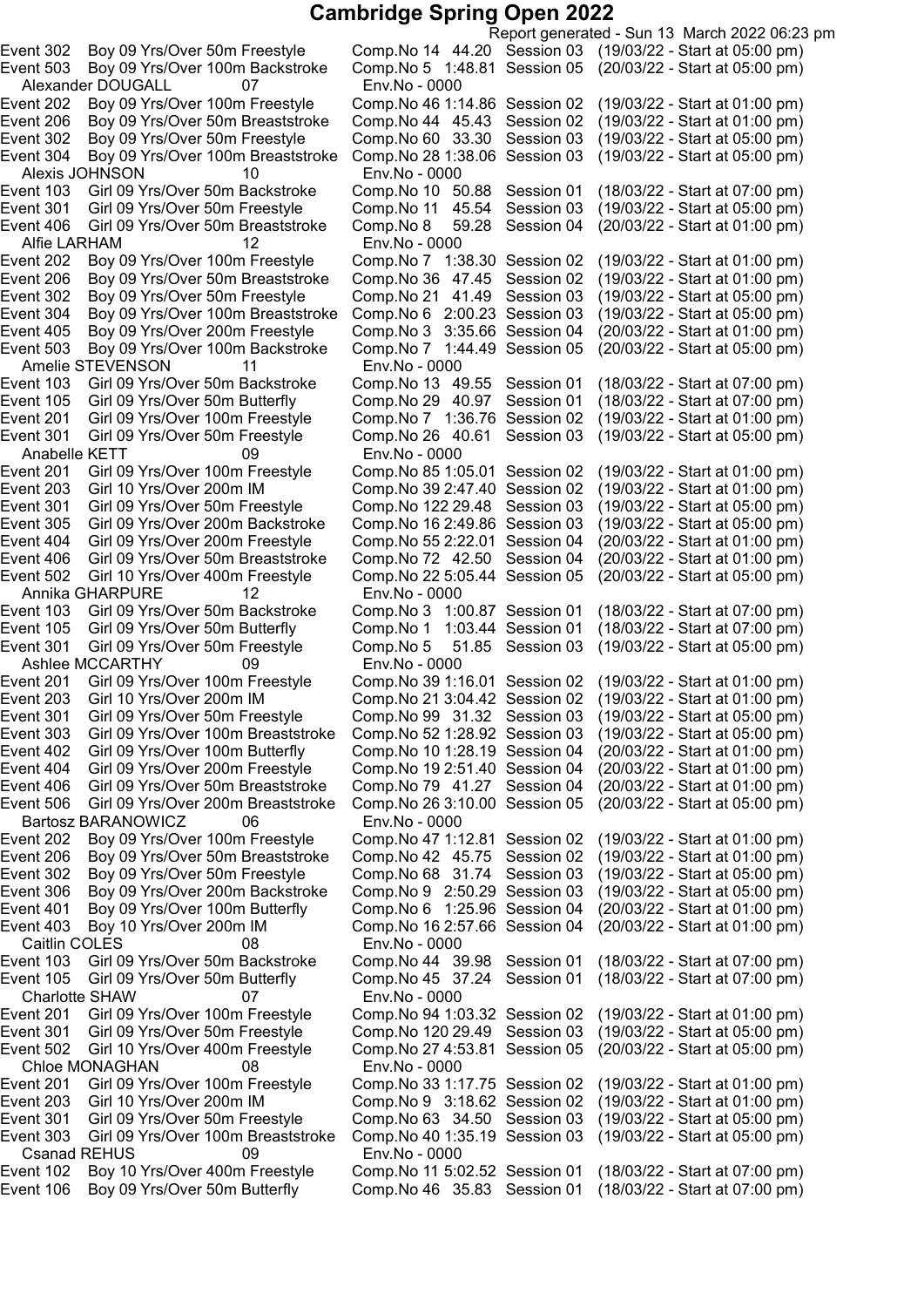Report generated - Sun 13 March 2022 06:23 pm Event 202 Boy 09 Yrs/Over 100m Freestyle Comp.No 621:07.31 Session 02 (19/03/22 - Start at 01:00 pm) Event 206 Boy 09 Yrs/Over 50m Breaststroke Comp.No 47 44.59 Session 02 (19/03/22 - Start at 01:00 pm) Event 302 Boy 09 Yrs/Over 50m Freestyle Comp.No 75 30.60 Session 03 (19/03/22 - Start at 05:00 pm) Event 304 Boy 09 Yrs/Over 100m Breaststroke Comp.No 311:37.46 Session 03 (19/03/22 - Start at 05:00 pm) Event 401 Boy 09 Yrs/Over 100m Butterfly Comp.No 8 1:25.70 Session 04 (20/03/22 - Start at 01:00 pm) Event 403 Boy 10 Yrs/Over 200m IM Comp.No 222:48.70 Session 04 (20/03/22 - Start at 01:00 pm) Event 503 Boy 09 Yrs/Over 100m Backstroke Comp.No 271:21.53 Session 05 (20/03/22 - Start at 05:00 pm) Event 505 Boy 09 Yrs/Over 200m Breaststroke Comp.No 143:18.40 Session 05 (20/03/22 - Start at 05:00 pm) Daniel MOYSES 06 Env.No - 0000 Event 102 Boy 10 Yrs/Over 400m Freestyle Comp.No 184:30.21 Session 01 (18/03/22 - Start at 07:00 pm) Event 202 Boy 09 Yrs/Over 100m Freestyle Comp.No 88 58.70 Session 02 (19/03/22 - Start at 01:00 pm) Event 204 Boy 10 Yrs/Over 200m Butterfly Comp.No 6 2:28.84 Session 02 (19/03/22 - Start at 01:00 pm)<br>Event 302 Boy 09 Yrs/Over 50m Freestyle Comp.No 97 27.64 Session 03 (19/03/22 - Start at 05:00 pm) Event 302 Boy 09 Yrs/Over 50m Freestyle Comp.No 97 27.64 Session 03 (19/03/22 - Start at 05:00 pm)<br>Event 306 Boy 09 Yrs/Over 200m Backstroke Comp.No 21 2:21.67 Session 03 (19/03/22 - Start at 05:00 pm) Event 306 Boy 09 Yrs/Over 200m Backstroke Comp.No 212:21.67 Session 03 (19/03/22 - Start at 05:00 pm) Event 403 Boy 10 Yrs/Over 200m IM Comp.No 38 2:22.71 Session 04 (20/03/22 - Start at 01:00 pm)<br>Event 405 Boy 09 Yrs/Over 200m Freestyle Comp.No 49 2:07.92 Session 04 (20/03/22 - Start at 01:00 pm) Event 405 Boy 09 Yrs/Over 200m Freestyle Comp.No 49 2:07.92 Session 04 (20/03/22 - Start at 01:00 pm)<br>Event 503 Boy 09 Yrs/Over 100m Backstroke Comp.No 41 1:08.25 Session 05 (20/03/22 - Start at 05:00 pm) Boy 09 Yrs/Over 100m Backstroke Comp.No 41 1:08.25 Session 05 (20/03/22 - Start at 05:00 pm)<br>Boy 09 Yrs/Over 200m Breaststroke Comp.No 32 2:41.24 Session 05 (20/03/22 - Start at 05:00 pm) Event 505 Boy 09 Yrs/Over 200m Breaststroke Daria Nicole DONCILA 08 Env.No - 0000 Girl 09 Yrs/Over 50m Backstroke Comp.No 72 35.59 Session 01 (18/03/22 - Start at 07:00 pm)<br>Girl 09 Yrs/Over 50m Butterfly Comp.No 62 34.13 Session 01 (18/03/22 - Start at 07:00 pm) Event 105 Girl 09 Yrs/Over 50m Butterfly Comp.No 62 34.13 Session 01 (18/03/22 - Start at 07:00 pm)<br>Event 303 Girl 09 Yrs/Over 100m Breaststroke Comp.No 66 1:22.17 Session 03 (19/03/22 - Start at 05:00 pm) Event 303 Girl 09 Yrs/Over 100m Breaststroke Comp.No 66 1:22.17 Session 03 Event 406 Girl 09 Yrs/Over 50m Breaststroke Comp.No 99 37.60 Session 04 (20/03/22 - Start at 01:00 pm) Event 504 Girl 09 Yrs/Over 100m Backstroke Comp.No 42 1:16.43 Session 05 (20/03/22 - Start at 05:00 pm)<br>Event 506 Girl 09 Yrs/Over 200m Breaststroke Comp.No 35 2:53.49 Session 05 (20/03/22 - Start at 05:00 pm) Event 506 Girl 09 Yrs/Over 200m Breaststroke Dominykas LAPAS 07 Env.No - 0000 Event 202 Boy 09 Yrs/Over 100m Freestyle Comp.No 40 1:17.34 Session 02 (19/03/22 - Start at 01:00 pm)<br>Event 206 Boy 09 Yrs/Over 50m Breaststroke Comp.No 30 48.93 Session 02 (19/03/22 - Start at 01:00 pm) Event 206 Boy 09 Yrs/Over 50m Breaststroke Comp.No 30 48.93 Session 02 (19/03/22 - Start at 01:00 pm)<br>Event 302 Boy 09 Yrs/Over 50m Freestyle Comp.No 64 32.68 Session 03 (19/03/22 - Start at 05:00 pm) Event 302 Boy 09 Yrs/Over 50m Freestyle Edith DAVIS 12 Env.No - 0000<br>ent 301 Girl 09 Yrs/Over 50m Freestyle Comp.No 15 43.54 Event 301 Girl 09 Yrs/Over 50m Freestyle Comp.No 15 43.54 Session 03 (19/03/22 - Start at 05:00 pm)<br>Event 406 Girl 09 Yrs/Over 50m Breaststroke Comp.No 41 48.01 Session 04 (20/03/22 - Start at 01:00 pm) Event 406 Girl 09 Yrs/Over 50m Breaststroke Comp.No 41 48.01 Session 04 Ella GERRARD 07 Env.No - 0000 Event 201 Girl 09 Yrs/Over 100m Freestyle Comp.No 84 1:05.10 Session 02 (19/03/22 - Start at 01:00 pm)<br>Event 301 Girl 09 Yrs/Over 50m Freestyle Comp.No 114 30.20 Session 03 (19/03/22 - Start at 05:00 pm) Event 301 Girl 09 Yrs/Over 50m Freestyle Comp.No 114 30.20 Session 03 Event 404 Girl 09 Yrs/Over 200m Freestyle Comp.No 572:20.64 Session 04 (20/03/22 - Start at 01:00 pm) Event 406 Girl 09 Yrs/Over 50m Breaststroke Comp.No 74 42.19 Session 04 Emily BRIDGES 11 Env.No - 0000 Event 404 Girl 09 Yrs/Over 200m Freestyle Comp.No 7 3:09.99 Session 04 (20/03/22 - Start at 01:00 pm) Event 406 Girl 09 Yrs/Over 50m Breaststroke Comp.No 22 51.46 Session 04 (20/03/22 - Start at 01:00 pm) Girl 10 Yrs/Over 400m Freestyle Comp.No 1 6:44.90 Session 05 (20/03/22 - Start at 05:00 pm) Event 504 Girl 09 Yrs/Over 100m Backstroke Comp.No 3 1:48.11 Session 05 (20/03/22 - Start at 05:00 pm) Emma CUSHION 10 Env.No - 0000<br>Event 301 Girl 09 Yrs/Over 50m Freestyle Comp.No 58 39 Girl 09 Yrs/Over 50m Freestyle Comp.No 58 35.05 Session 03 (19/03/22 - Start at 05:00 pm) Event 303 Girl 09 Yrs/Over 100m Breaststroke Comp.No 331:37.78 Session 03 (19/03/22 - Start at 05:00 pm) Event 402 Girl 09 Yrs/Over 100m Butterfly Comp.No 11 1:28.08 Session 04 (20/03/22 - Start at 01:00 pm) Event 406 Girl 09 Yrs/Over 50m Breaststroke Comp.No 52 46.19 Session 04 (20/03/22 - Start at 01:00 pm) Event 504 Girl 09 Yrs/Over 100m Backstroke Comp.No 261:24.90 Session 05 (20/03/22 - Start at 05:00 pm) Esme GILBERT 07 Env.No - 0000<br>ent 201 Girl 09 Yrs/Over 100m Freestyle Comp.No 74 1:0 Event 201 Girl 09 Yrs/Over 100m Freestyle Comp.No 741:06.79 Session 02 (19/03/22 - Start at 01:00 pm) Event 301 Girl 09 Yrs/Over 50m Freestyle Comp.No 115 30.05 Session 03 (19/03/22 - Start at 05:00 pm) Event 305 Girl 09 Yrs/Over 200m Backstroke Comp.No 272:35.81 Session 03 (19/03/22 - Start at 05:00 pm) Freya GYSELINGS 10 Env.No - 0000 Event 201 Girl 09 Yrs/Over 100m Freestyle Comp.No 481:13.47 Session 02 (19/03/22 - Start at 01:00 pm) Event 203 Girl 10 Yrs/Over 200m IM Comp.No 263:01.63 Session 02 (19/03/22 - Start at 01:00 pm) Event 301 Girl 09 Yrs/Over 50m Freestyle Comp.No 68 33.86 Session 03 (19/03/22 - Start at 05:00 pm) Event 303 Girl 09 Yrs/Over 100m Breaststroke Comp.No 431:34.49 Session 03 (19/03/22 - Start at 05:00 pm) Event 305 Girl 09 Yrs/Over 200m Backstroke Comp.No 6 3:10.50 Session 03 (19/03/22 - Start at 05:00 pm) George HEATHER 10 Env.No - 0000 Event 104 Boy 09 Yrs/Over 50m Backstroke Comp.No 20 47.45 Session 01 (18/03/22 - Start at 07:00 pm) Event 106 Boy 09 Yrs/Over 50m Butterfly Comp.No 23 44.90 Session 01 (18/03/22 - Start at 07:00 pm) Event 202 Boy 09 Yrs/Over 100m Freestyle Comp.No 271:21.95 Session 02 (19/03/22 - Start at 01:00 pm) Event 302 Boy 09 Yrs/Over 50m Freestyle Comp.No 39 36.53 Session 03 (19/03/22 - Start at 05:00 pm) Event 304 Boy 09 Yrs/Over 100m Breaststroke Comp.No 121:54.16 Session 03 (19/03/22 - Start at 05:00 pm) Event 403 Boy 10 Yrs/Over 200m IM Comp.No 1 4:02.66 Session 04 (20/03/22 - Start at 01:00 pm) Event 405 Boy 09 Yrs/Over 200m Freestyle Comp.No 8 3:16.15 Session 04 (20/03/22 - Start at 01:00 pm)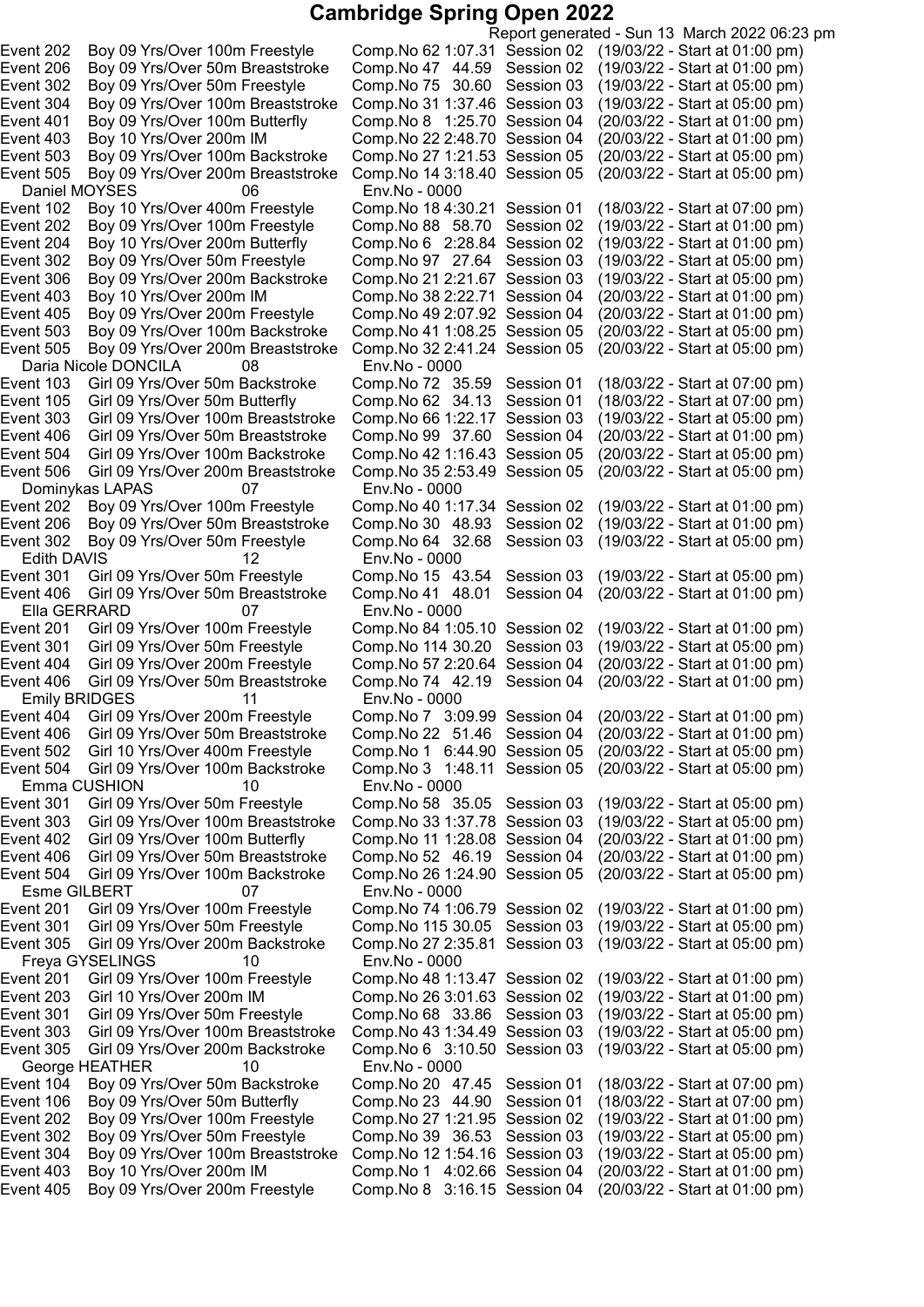Report generated - Sun 13 March 2022 06:23 pm Georgi STAVROV 08 Env.No - 0000 Event 104 Boy 09 Yrs/Over 50m Backstroke Comp.No 50 37.07 Session 01 (18/03/22 - Start at 07:00 pm) Event 106 Boy 09 Yrs/Over 50m Butterfly Comp.No 41 37.66 Session 01 (18/03/22 - Start at 07:00 pm) Event 202 Boy 09 Yrs/Over 100m Freestyle Comp.No 371:17.64 Session 02 (19/03/22 - Start at 01:00 pm) Event 206 Boy 09 Yrs/Over 50m Breaststroke Comp.No 40 46.10 Session 02 (19/03/22 - Start at 01:00 pm) Event 302 Boy 09 Yrs/Over 50m Freestyle Comp.No 61 33.29 Session 03 (19/03/22 - Start at 05:00 pm) Event 306 Boy 09 Yrs/Over 200m Backstroke Comp.No 7 2:54.21 Session 03 (19/03/22 - Start at 05:00 pm) Event 405 Boy 09 Yrs/Over 200m Freestyle Comp.No 242:38.53 Session 04 (20/03/22 - Start at 01:00 pm) Iona TRAINER 03 Env.No - 0000 Event 103 Girl 09 Yrs/Over 50m Backstroke Comp.No 87 32.48 Session 01 (18/03/22 - Start at 07:00 pm) Event 105 Girl 09 Yrs/Over 50m Butterfly Comp.No 84 29.60 Session 01 (18/03/22 - Start at 07:00 pm) Event 203 Girl 10 Yrs/Over 200m IM Comp.No 522:34.92 Session 02 (19/03/22 - Start at 01:00 pm) Event 301 Girl 09 Yrs/Over 50m Freestyle Comp.No 126 29.30 Session 03 (19/03/22 - Start at 05:00 pm)<br>Event 303 Girl 09 Yrs/Over 100m Breaststroke Comp.No 68 1:18.01 Session 03 (19/03/22 - Start at 05:00 pm) Event 303 Girl 09 Yrs/Over 100m Breaststroke Comp.No 68 1:18.01 Session 03 (19/03/22 - Start at 05:00 pm)<br>Event 406 Girl 09 Yrs/Over 50m Breaststroke Comp.No 108 33.79 Session 04 (20/03/22 - Start at 01:00 pm) Event 406 Girl 09 Yrs/Over 50m Breaststroke Comp.No 108 33.79 Session 04<br>Isabella HOWSER 09 - Start at 0000 Isabella HOWSER 09<br>ent 103 Girl 09 Yrs/Over 50m Backstroke Event 103 Girl 09 Yrs/Over 50m Backstroke Comp.No 32 41.99 Session 01 (18/03/22 - Start at 07:00 pm)<br>Event 201 Girl 09 Yrs/Over 100m Freestyle Comp.No 27 1:19.98 Session 02 (19/03/22 - Start at 01:00 pm) Event 201 Girl 09 Yrs/Over 100m Freestyle Comp.No 271:19.98 Session 02 (19/03/22 - Start at 01:00 pm) Event 301 Girl 09 Yrs/Over 50m Freestyle Comp.No 38 37.06 Session 03 Isabella MAHONEY 09 Env.No - 0000 Event 103 Girl 09 Yrs/Over 50m Backstroke Comp.No 65 37.13 Session 01 (18/03/22 - Start at 07:00 pm) Event 105 Girl 09 Yrs/Over 50m Butterfly Comp.No 53 35.81 Session 01 (18/03/22 - Start at 07:00 pm) Event 201 Girl 09 Yrs/Over 100m Freestyle Comp.No 171:25.72 Session 02 (19/03/22 - Start at 01:00 pm) Event 301 Girl 09 Yrs/Over 50m Freestyle Comp.No 84 32.89 Session 03 (19/03/22 - Start at 05:00 pm)<br>Event 303 Girl 09 Yrs/Over 100m Breaststroke Comp.No 27 1:42.41 Session 03 (19/03/22 - Start at 05:00 pm) Event 303 Girl 09 Yrs/Over 100m Breaststroke Comp.No 27 1:42.41 Session 03 (19/03/22 - Start at 05:00 pm)<br>Event 305 Girl 09 Yrs/Over 200m Backstroke Comp.No 4 3:18.95 Session 03 (19/03/22 - Start at 05:00 pm) Event 305 Girl 09 Yrs/Over 200m Backstroke Comp.No 4 3:18.95 Session 03 (19/03/22 - Start at 05:00 pm) Event 404 Girl 09 Yrs/Over 200m Freestyle Comp.No 31 2:44.09 Session 04 (20/03/22 - Start at 01:00 pm)<br>Event 406 Girl 09 Yrs/Over 50m Breaststroke Comp.No 77 41.35 Session 04 (20/03/22 - Start at 01:00 pm) Event 406 Girl 09 Yrs/Over 50m Breaststroke Comp.No 77 41.35 Session 04 (20/03/22 - Start at 01:00 pm) Event 502 Girl 10 Yrs/Over 400m Freestyle Comp.No 2 6:23.93 Session 05 (20/03/22 - Start at 05:00 pm)<br>Event 506 Girl 09 Yrs/Over 200m Breaststroke Comp.No 12 3:29.54 Session 05 (20/03/22 - Start at 05:00 pm) Event 506 Girl 09 Yrs/Over 200m Breaststroke Isabella MCMULLON 10 Env.No - 0000 Event 301 Girl 09 Yrs/Over 50m Freestyle Comp.No 8 49.16 Session 03 (19/03/22 - Start at 05:00 pm) Isabelle CAMERON 07 Env.No - 0000 Event 105 Girl 09 Yrs/Over 50m Butterfly Comp.No 77  31.34 Session 01 (18/03/22 - Start at 07:00 pm)<br>Event 201 Girl 09 Yrs/Over 100m Freestyle Comp.No 62 1:09.04 Session 02 (19/03/22 - Start at 01:00 pm) Girl 09 Yrs/Over 100m Freestyle Comp.No 62 1:09.04 Session 02 Event 301 Girl 09 Yrs/Over 50m Freestyle Comp.No 130 29.14 Session 03 (19/03/22 - Start at 05:00 pm) Event 305 Girl 09 Yrs/Over 200m Backstroke Comp.No 142:49.90 Session 03 (19/03/22 - Start at 05:00 pm) Event 406 Girl 09 Yrs/Over 50m Breaststroke Comp.No 106 34.86 Session 04 (20/03/22 - Start at 01:00 pm)<br>Event 504 Girl 09 Yrs/Over 100m Backstroke Comp.No 44 1:15.36 Session 05 (20/03/22 - Start at 05:00 pm) Event 504 Girl 09 Yrs/Over 100m Backstroke Comp.No 44 1:15.36 Session 05 Isla FULLUCK-HOLMES 07 Env.No - 0000 Event 201 Girl 09 Yrs/Over 100m Freestyle Comp.No 901:03.96 Session 02 (19/03/22 - Start at 01:00 pm) Event 301 Girl 09 Yrs/Over 50m Freestyle Comp.No 123 29.40 Session 03 (19/03/22 - Start at 05:00 pm) Event 305 Girl 09 Yrs/Over 200m Backstroke Comp.No 322:29.70 Session 03 (19/03/22 - Start at 05:00 pm) Event 402 Girl 09 Yrs/Over 100m Butterfly Comp.No 311:09.72 Session 04 (20/03/22 - Start at 01:00 pm) Event 404 Girl 09 Yrs/Over 200m Freestyle Comp.No 592:19.12 Session 04 (20/03/22 - Start at 01:00 pm) Event 502 Girl 10 Yrs/Over 400m Freestyle Comp.No 264:55.64 Session 05 (20/03/22 - Start at 05:00 pm) Event 504 Girl 09 Yrs/Over 100m Backstroke Comp.No 551:08.60 Session 05 (20/03/22 - Start at 05:00 pm) Isla STEWART 10 Env.No - 0000 Event 301 Girl 09 Yrs/Over 50m Freestyle Comp.No 49 35.69 Session 03 (19/03/22 - Start at 05:00 pm) Event 303 Girl 09 Yrs/Over 100m Breaststroke Comp.No 361:37.25 Session 03 (19/03/22 - Start at 05:00 pm) Event 402 Girl 09 Yrs/Over 100m Butterfly Comp.No 8 1:28.53 Session 04 (20/03/22 - Start at 01:00 pm) Event 404 Girl 09 Yrs/Over 200m Freestyle Comp.No 162:55.39 Session 04 (20/03/22 - Start at 01:00 pm) Event 406 Girl 09 Yrs/Over 50m Breaststroke Comp.No 59 44.95 Session 04 (20/03/22 - Start at 01:00 pm) Isobel FRASER 08 Env.No - 0000 Event 103 Girl 09 Yrs/Over 50m Backstroke Comp.No 40 40.69 Session 01 (18/03/22 - Start at 07:00 pm) Event 105 Girl 09 Yrs/Over 50m Butterfly Comp.No 6 52.09 Session 01 (18/03/22 - Start at 07:00 pm) Event 404 Girl 09 Yrs/Over 200m Freestyle Comp.No 11 3:02.79 Session 04 (20/03/22 - Start at 01:00 pm) Event 406 Girl 09 Yrs/Over 50m Breaststroke Comp.No 43 47.38 Session 04 (20/03/22 - Start at 01:00 pm) Event 504 Girl 09 Yrs/Over 100m Backstroke Comp.No 171:31.08 Session 05 (20/03/22 - Start at 05:00 pm) Jack STAPLETON 07 Env.No - 0000 Event 104 Boy 09 Yrs/Over 50m Backstroke Comp.No 64 34.47 Session 01 (18/03/22 - Start at 07:00 pm) Event 106 Boy 09 Yrs/Over 50m Butterfly Comp.No 50 35.23 Session 01 (18/03/22 - Start at 07:00 pm) Event 202 Boy 09 Yrs/Over 100m Freestyle Comp.No 821:01.81 Session 02 (19/03/22 - Start at 01:00 pm) Event 206 Boy 09 Yrs/Over 50m Breaststroke Comp.No 79 35.75 Session 02 (19/03/22 - Start at 01:00 pm) Event 302 Boy 09 Yrs/Over 50m Freestyle Comp.No 92 28.45 Session 03 (19/03/22 - Start at 05:00 pm) Event 304 Boy 09 Yrs/Over 100m Breaststroke Comp.No 541:17.41 Session 03 (19/03/22 - Start at 05:00 pm)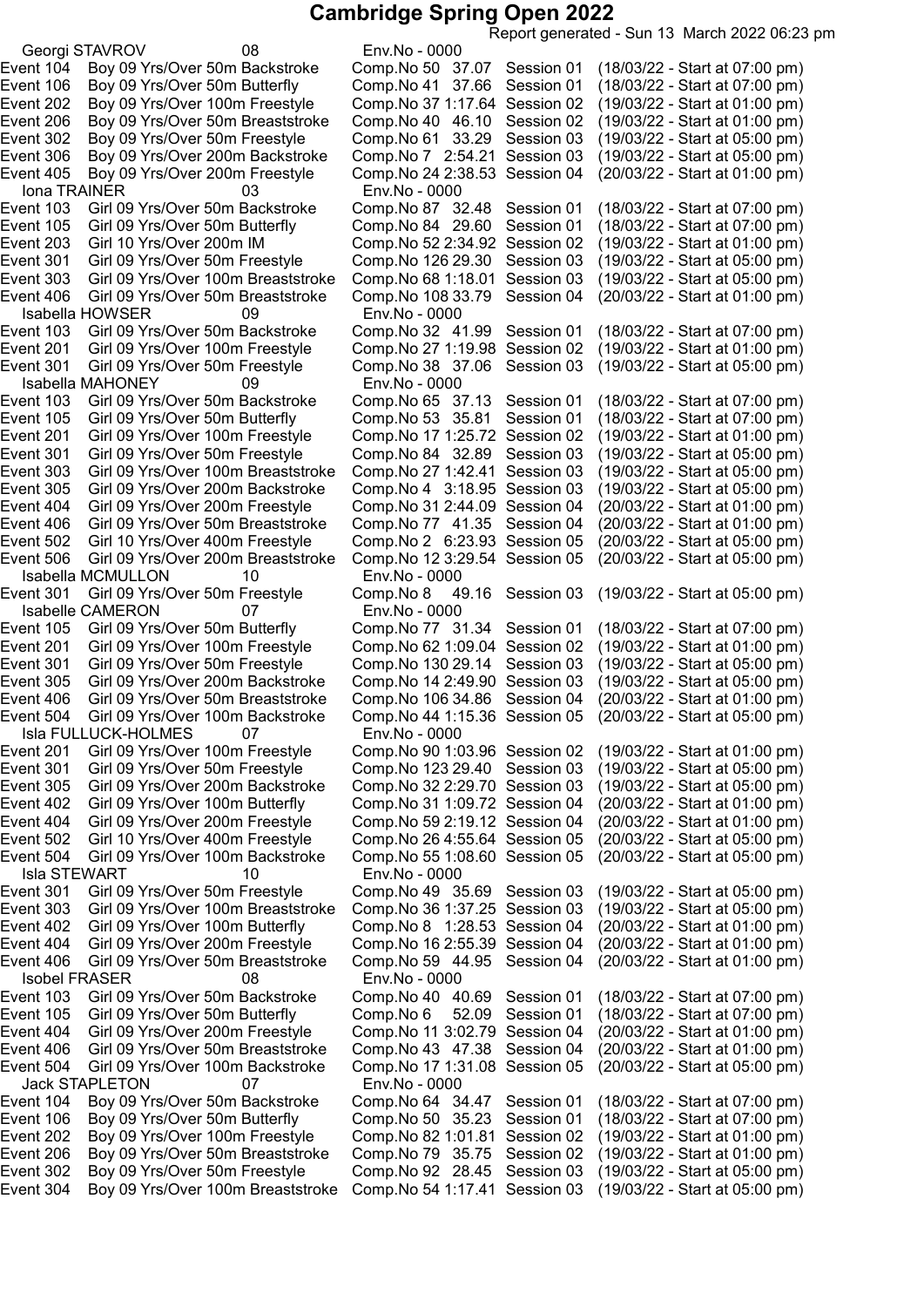Report generated - Sun 13 March 2022 06:23 pm Event 401 Boy 09 Yrs/Over 100m Butterfly Comp.No 9 1:21.70 Session 04 (20/03/22 - Start at 01:00 pm) Event 403 Boy 10 Yrs/Over 200m IM Comp.No 262:45.15 Session 04 (20/03/22 - Start at 01:00 pm) Event 405 Boy 09 Yrs/Over 200m Freestyle Comp.No 312:28.43 Session 04 (20/03/22 - Start at 01:00 pm) Event 503 Boy 09 Yrs/Over 100m Backstroke Comp.No 341:14.97 Session 05 (20/03/22 - Start at 05:00 pm) Event 505 Boy 09 Yrs/Over 200m Breaststroke Comp.No 193:08.72 Session 05 (20/03/22 - Start at 05:00 pm) Jack SWINDALE 08 Env.No - 0000 Event 202 Boy 09 Yrs/Over 100m Freestyle Comp.No 85 1:00.18 Session 02 (19/03/22 - Start at 01:00 pm)<br>Event 206 Boy 09 Yrs/Over 50m Breaststroke Comp.No 73 37.85 Session 02 (19/03/22 - Start at 01:00 pm) Event 206 Boy 09 Yrs/Over 50m Breaststroke Comp.No 73 37.85 Session 02 Event 403 Boy 10 Yrs/Over 200m IM Comp.No 322:32.06 Session 04 (20/03/22 - Start at 01:00 pm) Event 405 Boy 09 Yrs/Over 200m Freestyle Comp.No 412:13.70 Session 04 (20/03/22 - Start at 01:00 pm) Event 503 Boy 09 Yrs/Over 100m Backstroke Comp.No 361:10.89 Session 05 (20/03/22 - Start at 05:00 pm) Event 505 Boy 09 Yrs/Over 200m Breaststroke Comp.No 292:52.78 Session 05 (20/03/22 - Start at 05:00 pm) Jaia BULL 106 Env.No - 0000<br>1:1 ent 201 Girl 09 Yrs/Over 100m Freestyle 100mp.No 46 Event 201 Girl 09 Yrs/Over 100m Freestyle Comp.No 46 1:13.81 Session 02 (19/03/22 - Start at 01:00 pm)<br>Event 203 Girl 10 Yrs/Over 200m IM Comp.No 25 3:01.94 Session 02 (19/03/22 - Start at 01:00 pm) Event 203 Girl 10 Yrs/Over 200m IM Comp.No 253:01.94 Session 02 (19/03/22 - Start at 01:00 pm) Event 301 Girl 09 Yrs/Over 50m Freestyle Comp.No 71 33.69 Session 03 (19/03/22 - Start at 05:00 pm)<br>Event 303 Girl 09 Yrs/Over 100m Breaststroke Comp.No 37 1:37.05 Session 03 (19/03/22 - Start at 05:00 pm) Event 303 Girl 09 Yrs/Over 100m Breaststroke Comp.No 37 1:37.05 Session 03 (19/03/22 - Start at 05:00 pm)<br>Event 404 Girl 09 Yrs/Over 200m Freestyle Comp.No 34 2:41.18 Session 04 (20/03/22 - Start at 01:00 pm) Event 404 Girl 09 Yrs/Over 200m Freestyle Jake ELDERKIN 09 Env.No - 0000 Event 104 Boy 09 Yrs/Over 50m Backstroke Comp.No 30 43.07 Session 01 (18/03/22 - Start at 07:00 pm) Event 106 Boy 09 Yrs/Over 50m Butterfly Comp.No 35 39.25 Session 01 (18/03/22 - Start at 07:00 pm)<br>Event 202 Boy 09 Yrs/Over 100m Freestyle Comp.No 26 1:22.90 Session 02 (19/03/22 - Start at 01:00 pm) Event 202 Boy 09 Yrs/Over 100m Freestyle Comp.No 26 1:22.90 Session 02 Event 206 Boy 09 Yrs/Over 50m Breaststroke Comp.No 26 50.90 Session 02 (19/03/22 - Start at 01:00 pm) Event 302 Boy 09 Yrs/Over 50m Freestyle Comp.No 44 35.94 Session 03 (19/03/22 - Start at 05:00 pm)<br>Event 304 Boy 09 Yrs/Over 100m Breaststroke Comp.No 22 1:44.07 Session 03 (19/03/22 - Start at 05:00 pm) Event 304 Boy 09 Yrs/Over 100m Breaststroke Comp.No 221:44.07 Session 03 (19/03/22 - Start at 05:00 pm) Event 403 Boy 10 Yrs/Over 200m IM Comp.No 8 3:17.09 Session 04 (20/03/22 - Start at 01:00 pm)<br>Event 405 Boy 09 Yrs/Over 200m Freestyle Comp.No 14 2:54.92 Session 04 (20/03/22 - Start at 01:00 pm) Event 405 Boy 09 Yrs/Over 200m Freestyle Comp.No 142:54.92 Session 04 (20/03/22 - Start at 01:00 pm) James PEACOCK 06 Env.No - 0000<br>ent 102 Boy 10 Yrs/Over 400m Freestyle Comp.No 19 4:2 Event 102 Boy 10 Yrs/Over 400m Freestyle Comp.No 19 4:29.07 Session 01 (18/03/22 - Start at 07:00 pm)<br>Event 106 Boy 09 Yrs/Over 50m Butterfly Comp.No 73 29.19 Session 01 (18/03/22 - Start at 07:00 pm) Event 106 Boy 09 Yrs/Over 50m Butterfly Comp.No 73 29.19 Session 01 (18/03/22 - Start at 07:00 pm)<br>Event 204 Boy 10 Yrs/Over 200m Butterfly Comp.No 7 2:26.21 Session 02 (19/03/22 - Start at 01:00 pm) Event 204 Boy 10 Yrs/Over 200m Butterfly Comp.No 7 2:26.21 Session 02 Event 302 Boy 09 Yrs/Over 50m Freestyle Comp.No 90 28.58 Session 03 (19/03/22 - Start at 05:00 pm)<br>Event 306 Boy 09 Yrs/Over 200m Backstroke Comp.No 16 2:28.09 Session 03 (19/03/22 - Start at 05:00 pm) Event 306 Boy 09 Yrs/Over 200m Backstroke Comp.No 16 2:28.09 Session 03<br>Event 401 Boy 09 Yrs/Over 100m Butterfly Comp.No 24 1:05.27 Session 04 Boy 09 Yrs/Over 100m Butterfly Comp.No 24 1:05.27 Session 04 (20/03/22 - Start at 01:00 pm)<br>Boy 09 Yrs/Over 200m Freestyle Comp.No 47 2:08.30 Session 04 (20/03/22 - Start at 01:00 pm) Event 405 Boy 09 Yrs/Over 200m Freestyle Comp.No 47 2:08.30 Session 04 Jana MOHAMED 09 Env.No - 0000 Event 103 Girl 09 Yrs/Over 50m Backstroke Comp.No 49 39.55 Session 01 (18/03/22 - Start at 07:00 pm)<br>Event 201 Girl 09 Yrs/Over 100m Freestyle Comp.No 58 1:10.08 Session 02 (19/03/22 - Start at 01:00 pm) Event 201 Girl 09 Yrs/Over 100m Freestyle Comp.No 58 1:10.08 Session 02 (19/03/22 - Start at 01:00 pm)<br>Event 301 Girl 09 Yrs/Over 50m Freestyle Comp.No 93 31.90 Session 03 (19/03/22 - Start at 05:00 pm) Event 301 Girl 09 Yrs/Over 50m Freestyle Comp.No 93 31.90 Session 03 (19/03/22 - Start at 05:00 pm) Event 305 Girl 09 Yrs/Over 200m Backstroke Comp.No 133:01.34 Session 03 (19/03/22 - Start at 05:00 pm) Event 404 Girl 09 Yrs/Over 200m Freestyle Comp.No 402:31.93 Session 04 (20/03/22 - Start at 01:00 pm) Girl 09 Yrs/Over 50m Breaststroke Comp.No 58 44.99 Session 04 (20/03/22 - Start at 01:00 pm) Event 506 Girl 09 Yrs/Over 200m Breaststroke Comp.No 153:24.88 Session 05 (20/03/22 - Start at 05:00 pm) Jemima TUFFNELL 05 Env.No - 0000 Event 101 Girl 10 Yrs/Over 400m IM Comp.No 4 5:49.02 Session 01 (18/03/22 - Start at 07:00 pm) Event 105 Girl 09 Yrs/Over 50m Butterfly Comp.No 31 39.97 Session 01 (18/03/22 - Start at 07:00 pm) Event 201 Girl 09 Yrs/Over 100m Freestyle Comp.No 541:11.53 Session 02 (19/03/22 - Start at 01:00 pm) Event 203 Girl 10 Yrs/Over 200m IM Comp.No 352:51.82 Session 02 (19/03/22 - Start at 01:00 pm) Event 205 Girl 10 Yrs/Over 200m Butterfly Comp.No 2 3:10.50 Session 02 (19/03/22 - Start at 01:00 pm) Event 301 Girl 09 Yrs/Over 50m Freestyle Comp.No 72 33.58 Session 03 (19/03/22 - Start at 05:00 pm) Event 303 Girl 09 Yrs/Over 100m Breaststroke Comp.No 501:29.51 Session 03 (19/03/22 - Start at 05:00 pm) Joshua COLES 08 Env.No - 0000 Event 104 Boy 09 Yrs/Over 50m Backstroke Comp.No 31 42.52 Session 01 (18/03/22 - Start at 07:00 pm) Event 106 Boy 09 Yrs/Over 50m Butterfly Comp.No 34 40.40 Session 01 (18/03/22 - Start at 07:00 pm) Joshua SACKREE 08 Env.No - 0000 Event 106 Boy 09 Yrs/Over 50m Butterfly Comp.No 77 28.79 Session 01 (18/03/22 - Start at 07:00 pm) Event 202 Boy 09 Yrs/Over 100m Freestyle Comp.No 93 56.89 Session 02 (19/03/22 - Start at 01:00 pm) Event 206 Boy 09 Yrs/Over 50m Breaststroke Comp.No 90 30.65 Session 02 (19/03/22 - Start at 01:00 pm) Event 405 Boy 09 Yrs/Over 200m Freestyle Comp.No 502:07.30 Session 04 (20/03/22 - Start at 01:00 pm) Kameron BAKER 11 Env.No - 0000 Event 104 Boy 09 Yrs/Over 50m Backstroke Comp.No 25 45.17 Session 01 (18/03/22 - Start at 07:00 pm) Event 106 Boy 09 Yrs/Over 50m Butterfly Comp.No 24 43.63 Session 01 (18/03/22 - Start at 07:00 pm) Event 202 Boy 09 Yrs/Over 100m Freestyle Comp.No 251:23.15 Session 02 (19/03/22 - Start at 01:00 pm) Event 206 Boy 09 Yrs/Over 50m Breaststroke Comp.No 34 48.01 Session 02 (19/03/22 - Start at 01:00 pm) Event 302 Boy 09 Yrs/Over 50m Freestyle Comp.No 31 38.35 Session 03 (19/03/22 - Start at 05:00 pm) Event 304 Boy 09 Yrs/Over 100m Breaststroke Comp.No 251:42.81 Session 03 (19/03/22 - Start at 05:00 pm)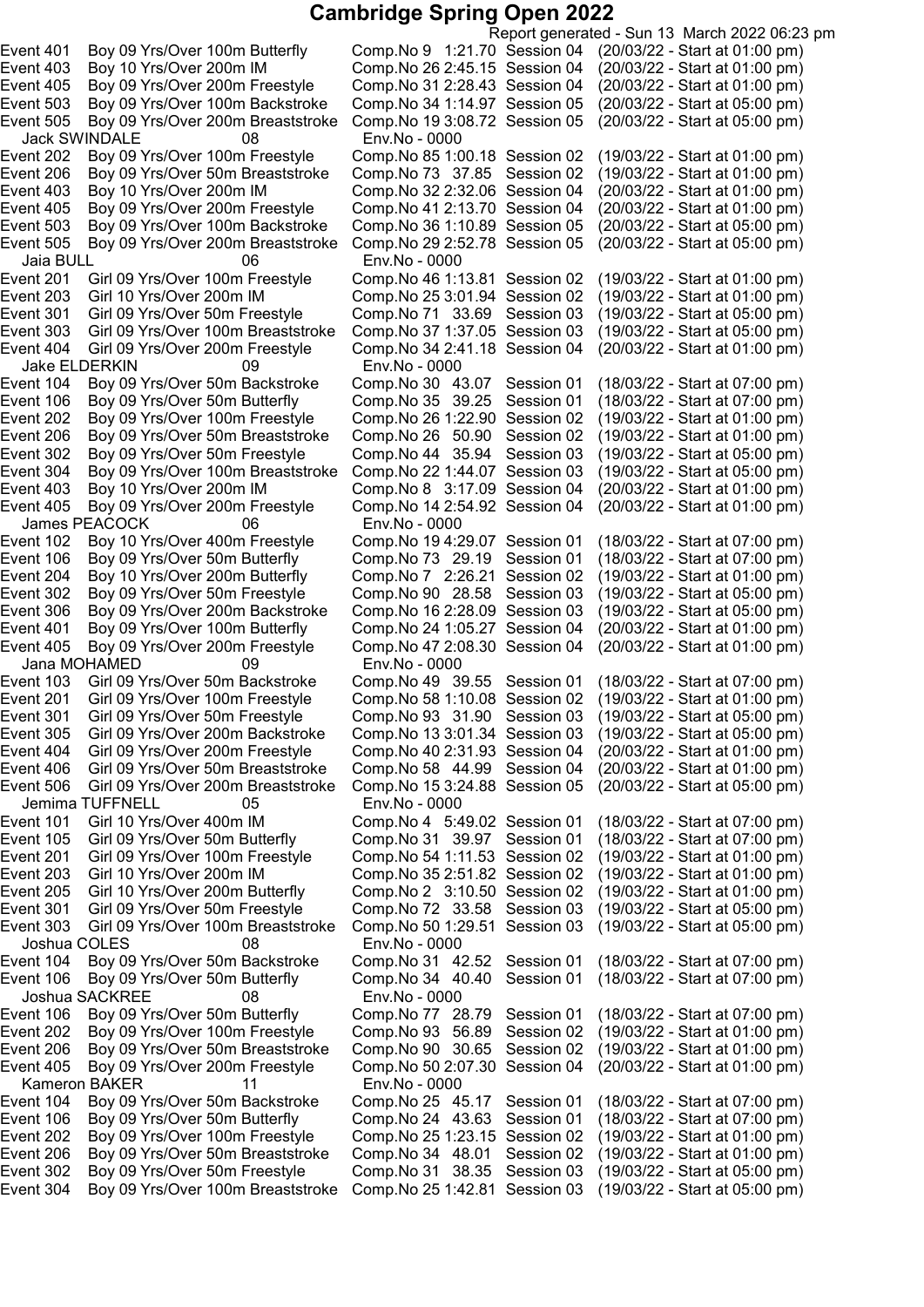Keiran GRIFFIN 06 Env.No - 0000 Event 505 Boy 09 Yrs/Over 200m Breaststroke Kian LEE 69 MB 1008 Mian LEE 66 MB 102 Boy 10 Yrs/Over 400m Freestyle 66 Comp. No 13 4:51.96 Session 01 Event 104 Boy 09 Yrs/Over 50m Backstroke Comp.No 66 32.50 Session 01<br>Event 106 Boy 09 Yrs/Over 50m Butterfly Comp.No 67 30.29 Session 01 Event 206 Boy 09 Yrs/Over 50m Breaststroke Comp.No 74 37.41 Session 02<br>Event 302 Boy 09 Yrs/Over 50m Freestyle Comp.No 94 28.00 Session 03 Event 304 Boy 09 Yrs/Over 100m Breaststroke Comp.No 51 1:21.04 Session 03 Event 505 Boy 09 Yrs/Over 200m Breaststroke Kirtan UTTARKAR 07 Env.No - 0000 Event 106 Boy 09 Yrs/Over 50m Butterfly Comp.No 62 31.61 Session 01 Lewis BORGOGNONI 11 Env.No - 0000 Event 503 Boy 09 Yrs/Over 100m Backstroke Comp.No 4 1:49.05 Session 05 (20/03/22 - Start at 05:00 pm) 07 Env.No - 0000 Lleyton MILLER 11 Env.No - 0000 Mark KROLIK 07 Env.No - 0000 Maryam MOHAMED 05 Env.No - 0000 Maya SANGIORGIO 09 Env.No - 0000 Event 205 Girl 10 Yrs/Over 200m Butterfly Comp.No 4 2:49.93 Session 02 (19/03/22 - Start at 01:00 pm)

Report generated - Sun 13 March 2022 06:23 pm Event 401 Boy 09 Yrs/Over 100m Butterfly Comp.No 1 1:50.32 Session 04 (20/03/22 - Start at 01:00 pm) Event 403 Boy 10 Yrs/Over 200m IM Comp.No 6 3:21.77 Session 04 (20/03/22 - Start at 01:00 pm) Event 405 Boy 09 Yrs/Over 200m Freestyle Comp.No 11 3:02.66 Session 04 (20/03/22 - Start at 01:00 pm) Event 503 Boy 09 Yrs/Over 100m Backstroke Comp.No 9 1:37.07 Session 05 (20/03/22 - Start at 05:00 pm) Event 505 Boy 09 Yrs/Over 200m Breaststroke Comp.No 5 3:47.43 Session 05 (20/03/22 - Start at 05:00 pm) Event 104 Boy 09 Yrs/Over 50m Backstroke Comp.No 73 30.74 Session 01 (18/03/22 - Start at 07:00 pm) Event 106 Boy 09 Yrs/Over 50m Butterfly Comp.No 70 29.46 Session 01 (18/03/22 - Start at 07:00 pm) Event 202 Boy 09 Yrs/Over 100m Freestyle Comp.No 66 1:06.56 Session 02 (19/03/22 - Start at 01:00 pm)<br>Event 206 Boy 09 Yrs/Over 50m Breaststroke Comp.No 86 33.73 Session 02 (19/03/22 - Start at Event 206 Boy 09 Yrs/Over 50m Breaststroke Comp.No 86 33.73 Session 02 (19/03/22 - Start at 01:00 pm)<br>Event 302 Boy 09 Yrs/Over 50m Freestyle Comp.No 87 28.87 Session 03 (19/03/22 - Start at 05:00 pm) Event 302 Boy 09 Yrs/Over 50m Freestyle Comp.No 87 28.87 Session 03 (19/03/22 - Start at 05:00 pm) Event 304 Boy 09 Yrs/Over 100m Breaststroke Comp.No 571:15.74 Session 03 (19/03/22 - Start at 05:00 pm) Event 401 Boy 09 Yrs/Over 100m Butterfly Comp.No 20 1:07.19 Session 04 (20/03/22 - Start at 01:00 pm)<br>Event 503 Boy 09 Yrs/Over 100m Backstroke Comp.No 37 1:10.21 Session 05 (20/03/22 - Start at 05:00 pm) Comp.No 37 1:10.21 Session 05 (20/03/22 - Start at 05:00 pm)<br>Comp.No 27 2:53.66 Session 05 (20/03/22 - Start at 05:00 pm) Event 102 Boy 10 Yrs/Over 400m Freestyle Comp.No 13 4:51.96 Session 01 (18/03/22 - Start at 07:00 pm)<br>Event 104 Boy 09 Yrs/Over 50m Backstroke Comp.No 66 32.50 Session 01 (18/03/22 - Start at 07:00 pm) Event 106 Boy 09 Yrs/Over 50m Butterfly Comp.No 67 30.29 Session 01 (18/03/22 - Start at 07:00 pm)<br>Event 206 Boy 09 Yrs/Over 50m Breaststroke Comp.No 74 37.41 Session 02 (19/03/22 - Start at 01:00 pm) Event 302 Boy 09 Yrs/Over 50m Freestyle Comp.No 94 28.00 Session 03 (19/03/22 - Start at 05:00 pm)<br>Event 304 Boy 09 Yrs/Over 100m Breaststroke Comp.No 51 1:21.04 Session 03 (19/03/22 - Start at 05:00 pm) Event 306 Boy 09 Yrs/Over 200m Backstroke Comp.No 152:28.24 Session 03 (19/03/22 - Start at 05:00 pm) Event 401 Boy 09 Yrs/Over 100m Butterfly Comp.No 21 1:07.11 Session 04 (20/03/22 - Start at 01:00 pm)<br>Event 503 Boy 09 Yrs/Over 100m Backstroke Comp.No 39 1:09.13 Session 05 (20/03/22 - Start at 05:00 pm) Event 503 Boy 09 Yrs/Over 100m Backstroke Comp.No 39 1:09.13 Session 05 (20/03/22 - Start at 05:00 pm)<br>Event 505 Boy 09 Yrs/Over 200m Breaststroke Comp.No 28 2:52.99 Session 05 (20/03/22 - Start at 05:00 pm) Boy 10 Yrs/Over 400m Freestyle Comp.No 9 5:08.88 Session 01 (18/03/22 - Start at 07:00 pm)<br>Boy 09 Yrs/Over 50m Backstroke Comp.No 48 37.24 Session 01 (18/03/22 - Start at 07:00 pm) Event 104 Boy 09 Yrs/Over 50m Backstroke Comp.No 48 37.24 Session 01 (18/03/22 - Start at 07:00 pm)<br>Event 106 Boy 09 Yrs/Over 50m Butterfly Comp.No 62 31.61 Session 01 (18/03/22 - Start at 07:00 pm) Event 104 Boy 09 Yrs/Over 50m Backstroke Comp.No 12 51.57 Session 01 (18/03/22 - Start at 07:00 pm)<br>Event 106 Boy 09 Yrs/Over 50m Butterfly Comp.No 4 1:01.02 Session 01 (18/03/22 - Start at 07:00 pm) Comp.No 4 1:01.02 Session 01 (18/03/22 - Start at 07:00 pm) Event 202 Boy 09 Yrs/Over 100m Freestyle Comp.No 3 1:44.11 Session 02 (19/03/22 - Start at 01:00 pm) Event 206 Boy 09 Yrs/Over 50m Breaststroke Comp.No 4 1:06.61 Session 02 (19/03/22 - Start at 01:00 pm) Event 302 Boy 09 Yrs/Over 50m Freestyle Comp.No 5 50.76 Session 03 (19/03/22 - Start at 05:00 pm) Boy 09 Yrs/Over 200m Freestyle Comp.No 2 3:43.64 Session 04 (20/03/22 - Start at 01:00 pm)<br>Boy 09 Yrs/Over 100m Backstroke Comp.No 4 1:49.05 Session 05 (20/03/22 - Start at 05:00 pm) Event 105 Girl 09 Yrs/Over 50m Butterfly Comp.No 61 34.14 Session 01 (18/03/22 - Start at 07:00 pm) Event 201 Girl 09 Yrs/Over 100m Freestyle Comp.No 911:03.68 Session 02 (19/03/22 - Start at 01:00 pm) Event 203 Girl 10 Yrs/Over 200m IM Comp.No 532:32.48 Session 02 (19/03/22 - Start at 01:00 pm) Event 301 Girl 09 Yrs/Over 50m Freestyle Comp.No 125 29.36 Session 03 (19/03/22 - Start at 05:00 pm) Event 303 Girl 09 Yrs/Over 100m Breaststroke Comp.No 691:17.59 Session 03 (19/03/22 - Start at 05:00 pm) Event 406 Girl 09 Yrs/Over 50m Breaststroke Comp.No 105 35.10 Session 04 (20/03/22 - Start at 01:00 pm) Event 504 Girl 09 Yrs/Over 100m Backstroke Comp.No 481:12.84 Session 05 (20/03/22 - Start at 05:00 pm) Event 302 Boy 09 Yrs/Over 50m Freestyle Comp.No 54 34.36 Session 03 (19/03/22 - Start at 05:00 pm) Event 304 Boy 09 Yrs/Over 100m Breaststroke Comp.No 161:51.77 Session 03 (19/03/22 - Start at 05:00 pm) Event 401 Boy 09 Yrs/Over 100m Butterfly Comp.No 3 1:40.08 Session 04 (20/03/22 - Start at 01:00 pm) Event 403 Boy 10 Yrs/Over 200m IM Comp.No 133:06.24 Session 04 (20/03/22 - Start at 01:00 pm) Event 405 Boy 09 Yrs/Over 200m Freestyle Comp.No 202:43.24 Session 04 (20/03/22 - Start at 01:00 pm) Event 503 Boy 09 Yrs/Over 100m Backstroke Comp.No 211:25.86 Session 05 (20/03/22 - Start at 05:00 pm) Event 102 Boy 10 Yrs/Over 400m Freestyle Comp.No 7 5:14.57 Session 01 (18/03/22 - Start at 07:00 pm) Event 104 Boy 09 Yrs/Over 50m Backstroke Comp.No 60 35.17 Session 01 (18/03/22 - Start at 07:00 pm) Event 106 Boy 09 Yrs/Over 50m Butterfly Comp.No 56 33.13 Session 01 (18/03/22 - Start at 07:00 pm) Event 202 Boy 09 Yrs/Over 100m Freestyle Comp.No 701:05.61 Session 02 (19/03/22 - Start at 01:00 pm) Event 302 Boy 09 Yrs/Over 50m Freestyle Comp.No 86 28.96 Session 03 (19/03/22 - Start at 05:00 pm) Event 306 Boy 09 Yrs/Over 200m Backstroke Comp.No 102:45.31 Session 03 (19/03/22 - Start at 05:00 pm) Event 201 Girl 09 Yrs/Over 100m Freestyle Comp.No 531:11.71 Session 02 (19/03/22 - Start at 01:00 pm) Event 301 Girl 09 Yrs/Over 50m Freestyle Comp.No 85 32.80 Session 03 (19/03/22 - Start at 05:00 pm) Event 201 Girl 09 Yrs/Over 100m Freestyle Comp.No 711:07.85 Session 02 (19/03/22 - Start at 01:00 pm)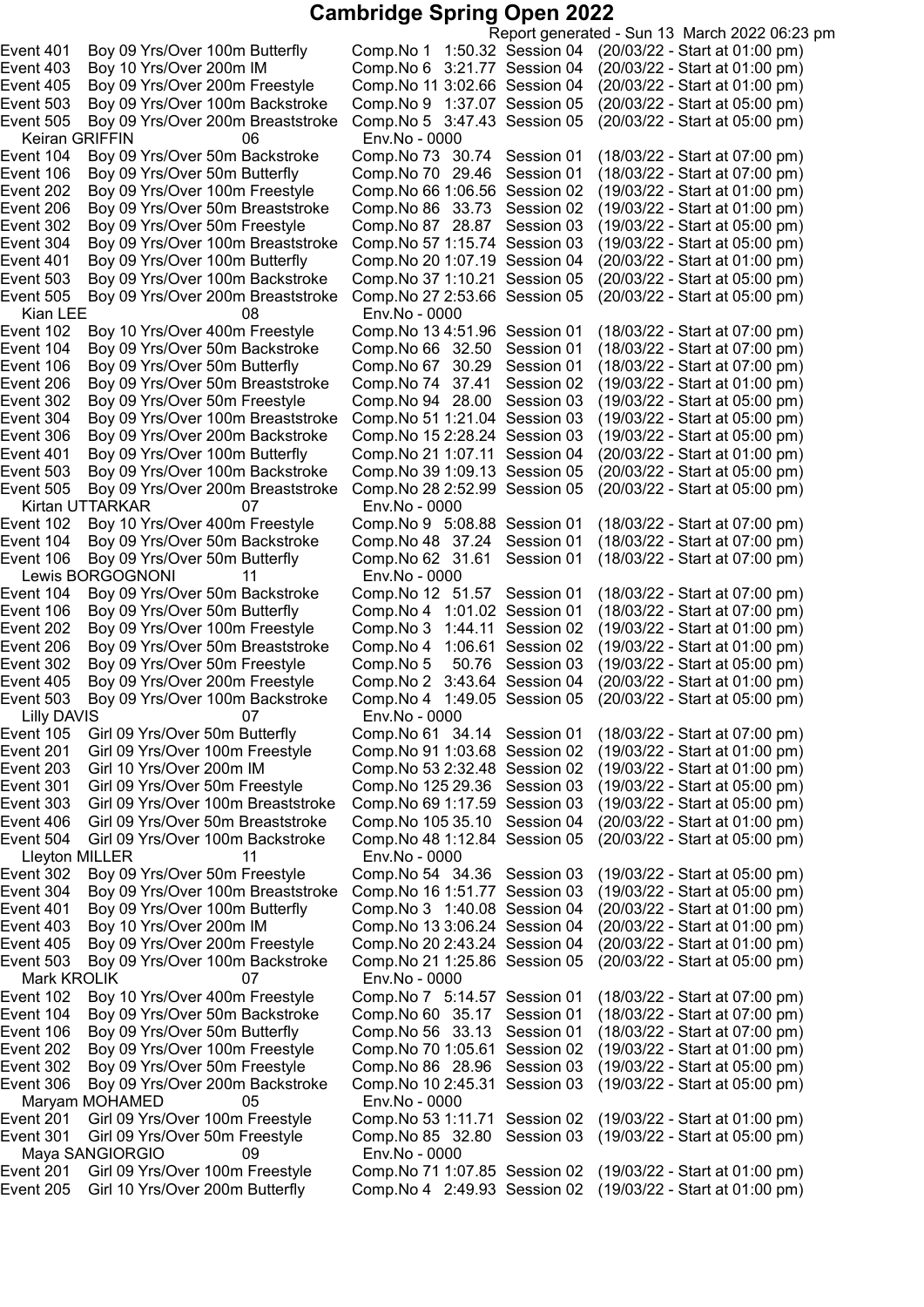Megan BARTLETT 10 Env.No - 0000 Migle GAIZAUSKAITE 09 Env.No - 0000 Event 406 Girl 09 Yrs/Over 50m Breaststroke Comp.No 26 5<br>Molly BURROWS 09 Env.No - 0000 Molly BURROWS 09<br>Event 301 Girl 09 Yrs/Over 50m Freestyle Event 402 Girl 09 Yrs/Over 100m Butterfly Comp.No 19 1:19.70 Session 04<br>Event 404 Girl 09 Yrs/Over 200m Freestyle Comp.No 23 2:49.99 Session 04 Event 502 Girl 10 Yrs/Over 400m Freestyle Comp.No 6 5:57.49 Session 05 (20/03/22 - Start at 05:00 pm) Oliver PROFITT 09 Orlando DEARING 08 Env.No - 0000<br>ent 102 Boy 10 Yrs/Over 400m Freestyle Comp.No 17 4:31.02 Session 01 Event 106 Boy 09 Yrs/Over 50m Butterfly Comp.No 69 29.50 Session 01 Event 401 Boy 09 Yrs/Over 100m Butterfly Comp.No 23 1:05.53 Session 04<br>Event 403 Boy 10 Yrs/Over 200m IM Comp.No 37 2:24.40 Session 04 Event 405 Boy 09 Yrs/Over 200m Freestyle P GUREV-MARKOVACHEV 06 Env.No - 0000 Event 206 Boy 09 Yrs/Over 50m Breaststroke Comp.No 83 33.<br>Patryk NOWAK 10 10 Env.No - 0000 10 Patryk NOWAK 10<br>Event 403 Boy 10 Yrs/Over 200m IM Penelope CROWSON 10 Env.No - 0000<br>ent 201 Girl 09 Yrs/Over 100m Freestyle Comp.No 8 1:3 Poppy GARROD 09 Env.No - 0000 Robyn GERRARD 05 Env.No - 0000<br>ent 201 Girl 09 Yrs/Over 100m Freestyle Comp.No 25 1:2 Ruben MINNS 10 Env.No - 0000 Ruby BRACE 08 Env.No - 0000

Report generated - Sun 13 March 2022 06:23 pm Event 402 Girl 09 Yrs/Over 100m Butterfly Comp.No 221:16.50 Session 04 (20/03/22 - Start at 01:00 pm) Event 404 Girl 09 Yrs/Over 200m Freestyle Comp.No 482:26.50 Session 04 (20/03/22 - Start at 01:00 pm) Event 502 Girl 10 Yrs/Over 400m Freestyle Comp.No 165:28.50 Session 05 (20/03/22 - Start at 05:00 pm) Event 504 Girl 09 Yrs/Over 100m Backstroke Comp.No 341:20.33 Session 05 (20/03/22 - Start at 05:00 pm) Event 201 Girl 09 Yrs/Over 100m Freestyle Comp.No 2 2:14.88 Session 02 (19/03/22 - Start at 01:00 pm) Event 301 Girl 09 Yrs/Over 50m Freestyle Comp.No 1 1:06.02 Session 03 (19/03/22 - Start at 05:00 pm) Event 103 Girl 09 Yrs/Over 50m Backstroke Comp.No 18 47.69 Session 01 (18/03/22 - Start at 07:00 pm) Event 105 Girl 09 Yrs/Over 50m Butterfly Comp.No 15 45.42 Session 01 (18/03/22 - Start at 07:00 pm) Event 201 Girl 09 Yrs/Over 100m Freestyle Comp.No 161:26.73 Session 02 (19/03/22 - Start at 01:00 pm) Event 301 Girl 09 Yrs/Over 50m Freestyle Comp.No 40 36.85 Session 03 (19/03/22 - Start at 05:00 pm) Event 303 Girl 09 Yrs/Over 100m Breaststroke Comp.No 13 1:48.46 Session 03 (19/03/22 - Start at 05:00 pm)<br>Event 406 Girl 09 Yrs/Over 50m Breaststroke Comp.No 26 50.44 Session 04 (20/03/22 - Start at 01:00 pm) Comp.No 92 32.01 Session 03 (19/03/22 - Start at 05:00 pm)<br>Comp.No 32 1:38.88 Session 03 (19/03/22 - Start at 05:00 pm) Event 303 Girl 09 Yrs/Over 100m Breaststroke Comp.No 32 1:38.88 Session 03 (19/03/22 - Start at 05:00 pm)<br>Event 402 Girl 09 Yrs/Over 100m Butterfly Comp.No 19 1:19.70 Session 04 (20/03/22 - Start at 01:00 pm) Event 404 Girl 09 Yrs/Over 200m Freestyle Comp.No 232:49.99 Session 04 (20/03/22 - Start at 01:00 pm) Event 106 Boy 09 Yrs/Over 50m Butterfly Comp.No 32 41.01 Session 01 (18/03/22 - Start at 07:00 pm) Event 102 Boy 10 Yrs/Over 400m Freestyle Comp.No 17 4:31.02 Session 01 (18/03/22 - Start at 07:00 pm)<br>Event 104 Boy 09 Yrs/Over 50m Backstroke Comp.No 72 31.01 Session 01 (18/03/22 - Start at 07:00 pm) Event 104 Boy 09 Yrs/Over 50m Backstroke Comp.No 72 31.01 Session 01 (18/03/22 - Start at 07:00 pm)<br>Event 106 Boy 09 Yrs/Over 50m Butterfly Comp.No 69 29.50 Session 01 (18/03/22 - Start at 07:00 pm) Event 202 Boy 09 Yrs/Over 100m Freestyle Comp.No 89 58.40 Session 02 (19/03/22 - Start at 01:00 pm)<br>Event 302 Boy 09 Yrs/Over 50m Freestyle Comp.No 104 26.70 Session 03 (19/03/22 - Start at 05:00 pm) Event 302 Boy 09 Yrs/Over 50m Freestyle Comp.No 104 26.70 Session 03 (19/03/22 - Start at 05:00 pm)<br>Event 306 Boy 09 Yrs/Over 200m Backstroke Comp.No 22 2:21.44 Session 03 (19/03/22 - Start at 05:00 pm) Event 306 Boy 09 Yrs/Over 200m Backstroke Comp.No 222:21.44 Session 03 (19/03/22 - Start at 05:00 pm) Comp.No 37 2:24.40 Session 04 (20/03/22 - Start at 01:00 pm)<br>Comp.No 46 2:08.90 Session 04 (20/03/22 - Start at 01:00 pm) Event 202 Boy 09 Yrs/Over 100m Freestyle Comp.No 87 59.30 Session 02 (19/03/22 - Start at 01:00 pm)<br>Event 206 Boy 09 Yrs/Over 50m Breaststroke Comp.No 83 33.92 Session 02 (19/03/22 - Start at 01:00 pm) Comp.No 7 3:18.66 Session 04 (20/03/22 - Start at 01:00 pm) Event 201 Girl 09 Yrs/Over 100m Freestyle Comp.No 8 1:35.81 Session 02 (19/03/22 - Start at 01:00 pm) Girl 09 Yrs/Over 50m Freestyle Comp.No 24 41.38 Session 03 (19/03/22 - Start at 05:00 pm) Event 303 Girl 09 Yrs/Over 100m Breaststroke Comp.No 4 2:04.94 Session 03 (19/03/22 - Start at 05:00 pm) Event 201 Girl 09 Yrs/Over 100m Freestyle Comp.No 361:16.66 Session 02 (19/03/22 - Start at 01:00 pm) Event 203 Girl 10 Yrs/Over 200m IM Comp.No 233:03.27 Session 02 (19/03/22 - Start at 01:00 pm) Event 301 Girl 09 Yrs/Over 50m Freestyle Comp.No 73 33.48 Session 03 (19/03/22 - Start at 05:00 pm) Event 303 Girl 09 Yrs/Over 100m Breaststroke Comp.No 351:37.54 Session 03 (19/03/22 - Start at 05:00 pm) Event 305 Girl 09 Yrs/Over 200m Backstroke Comp.No 123:03.62 Session 03 (19/03/22 - Start at 05:00 pm) Event 402 Girl 09 Yrs/Over 100m Butterfly Comp.No 121:27.11 Session 04 (20/03/22 - Start at 01:00 pm) Event 404 Girl 09 Yrs/Over 200m Freestyle Comp.No 252:47.88 Session 04 (20/03/22 - Start at 01:00 pm) Event 406 Girl 09 Yrs/Over 50m Breaststroke Comp.No 44 47.12 Session 04 (20/03/22 - Start at 01:00 pm) Event 504 Girl 09 Yrs/Over 100m Backstroke Comp.No 211:27.39 Session 05 (20/03/22 - Start at 05:00 pm) Event 506 Girl 09 Yrs/Over 200m Breaststroke Comp.No 203:17.53 Session 05 (20/03/22 - Start at 05:00 pm) Event 201 Girl 09 Yrs/Over 100m Freestyle Comp.No 251:20.21 Session 02 (19/03/22 - Start at 01:00 pm) Event 301 Girl 09 Yrs/Over 50m Freestyle Comp.No 55 35.29 Session 03 (19/03/22 - Start at 05:00 pm) Event 504 Girl 09 Yrs/Over 100m Backstroke Comp.No 191:30.23 Session 05 (20/03/22 - Start at 05:00 pm) Event 206 Boy 09 Yrs/Over 50m Breaststroke Comp.No 21 52.21 Session 02 (19/03/22 - Start at 01:00 pm) Event 302 Boy 09 Yrs/Over 50m Freestyle Comp.No 27 39.37 Session 03 (19/03/22 - Start at 05:00 pm) Event 304 Boy 09 Yrs/Over 100m Breaststroke Comp.No 151:52.40 Session 03 (19/03/22 - Start at 05:00 pm) Event 301 Girl 09 Yrs/Over 50m Freestyle Comp.No 75 33.33 Session 03 (19/03/22 - Start at 05:00 pm) Event 303 Girl 09 Yrs/Over 100m Breaststroke Comp.No 591:24.71 Session 03 (19/03/22 - Start at 05:00 pm) Event 402 Girl 09 Yrs/Over 100m Butterfly Comp.No 171:22.15 Session 04 (20/03/22 - Start at 01:00 pm) Event 502 Girl 10 Yrs/Over 400m Freestyle Comp.No 155:28.55 Session 05 (20/03/22 - Start at 05:00 pm) Event 506 Girl 09 Yrs/Over 200m Breaststroke Comp.No 293:03.65 Session 05 (20/03/22 - Start at 05:00 pm)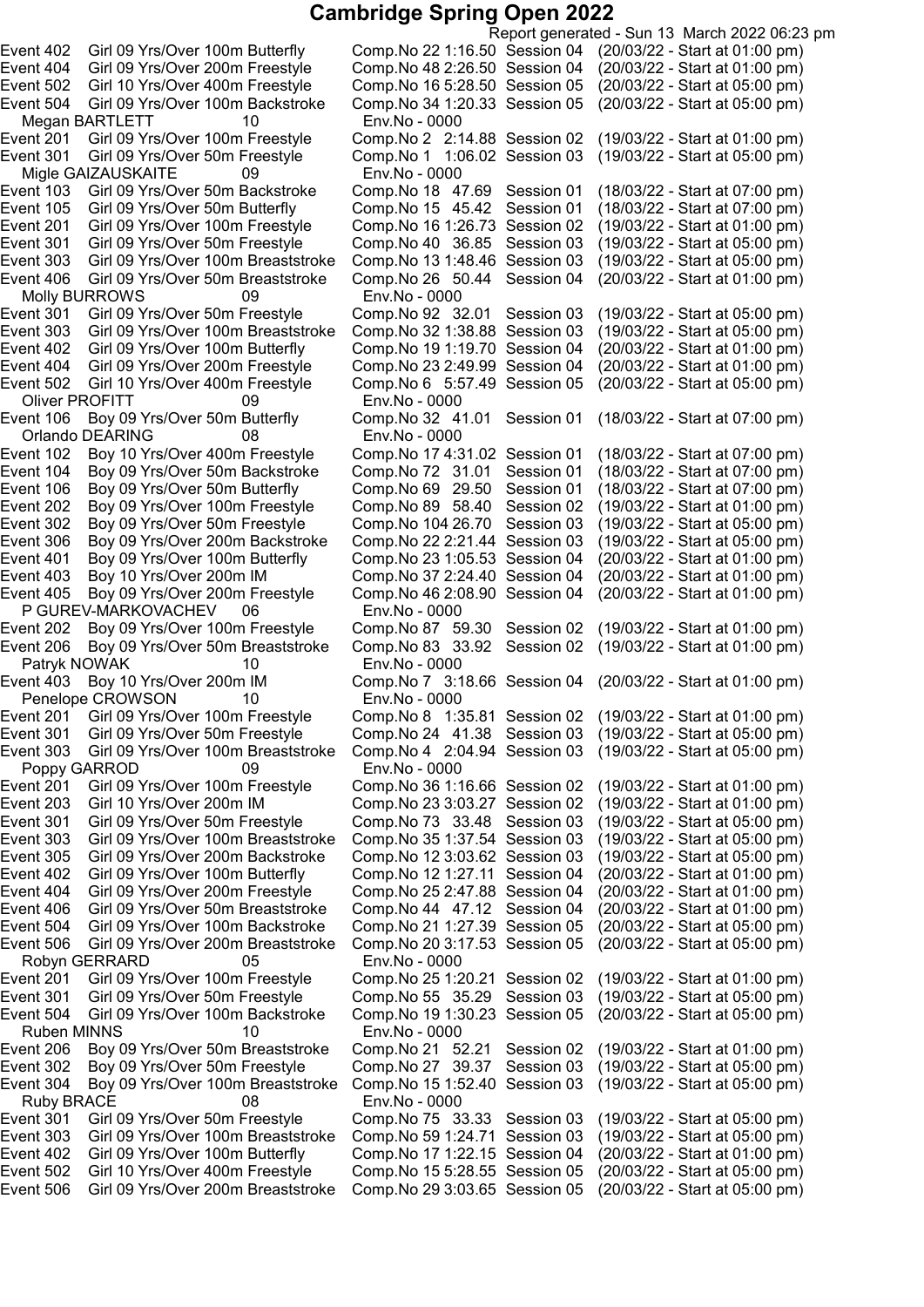Report generated - Sun 13 March 2022 06:23 pm

| <b>Rufus BENNETT</b>   |                                 | 08                                 | Env.No - 0000                  | sopont gonoratou commo maron zozz oo.zw |                                |  |  |
|------------------------|---------------------------------|------------------------------------|--------------------------------|-----------------------------------------|--------------------------------|--|--|
| Event 104              |                                 | Boy 09 Yrs/Over 50m Backstroke     | Comp. No 70 31.20              | Session 01                              | (18/03/22 - Start at 07:00 pm) |  |  |
| Event 106              | Boy 09 Yrs/Over 50m Butterfly   |                                    | Comp.No 76 28.90               | Session 01                              | (18/03/22 - Start at 07:00 pm) |  |  |
| Event 202              | Boy 09 Yrs/Over 100m Freestyle  |                                    | Comp. No 86 1:00.10            | Session 02                              | (19/03/22 - Start at 01:00 pm) |  |  |
| Event 206              |                                 | Boy 09 Yrs/Over 50m Breaststroke   | Comp.No 70 38.37               | Session 02                              | (19/03/22 - Start at 01:00 pm) |  |  |
| Event 302              | Boy 09 Yrs/Over 50m Freestyle   |                                    | Comp. No 96 27.75              | Session 03                              | (19/03/22 - Start at 05:00 pm) |  |  |
| Event 401              | Boy 09 Yrs/Over 100m Butterfly  |                                    | Comp.No 19 1:07.60             | Session 04                              | (20/03/22 - Start at 01:00 pm) |  |  |
| Event 405              | Boy 09 Yrs/Over 200m Freestyle  |                                    | Comp. No 42 2:13.57            | Session 04                              | (20/03/22 - Start at 01:00 pm) |  |  |
| Event 503              |                                 | Boy 09 Yrs/Over 100m Backstroke    | Comp.No 40 1:08.86             | Session 05                              | (20/03/22 - Start at 05:00 pm) |  |  |
| Sebastian LEWIS        |                                 | 05                                 | Env.No - 0000                  |                                         |                                |  |  |
| Event 202              | Boy 09 Yrs/Over 100m Freestyle  |                                    | Comp. No 94 56.60              | Session 02                              | (19/03/22 - Start at 01:00 pm) |  |  |
| Event 302              | Boy 09 Yrs/Over 50m Freestyle   |                                    | Comp. No 111 25.00             | Session 03                              | (19/03/22 - Start at 05:00 pm) |  |  |
| Event 403              | Boy 10 Yrs/Over 200m IM         |                                    | Comp.No 30 2:37.91             | Session 04                              | (20/03/22 - Start at 01:00 pm) |  |  |
|                        | Shahd MOHAMED                   | 07                                 | Env.No - 0000                  |                                         |                                |  |  |
| Event 201              | Girl 09 Yrs/Over 100m Freestyle |                                    | Comp.No 92 1:03.54             | Session 02                              | (19/03/22 - Start at 01:00 pm) |  |  |
| Event 203              | Girl 10 Yrs/Over 200m IM        |                                    | Comp. No 48 2:38.45            | Session 02                              | (19/03/22 - Start at 01:00 pm) |  |  |
| Event 301              | Girl 09 Yrs/Over 50m Freestyle  |                                    | Comp.No 128 29.21              | Session 03                              | (19/03/22 - Start at 05:00 pm) |  |  |
| Event 303              |                                 | Girl 09 Yrs/Over 100m Breaststroke | Comp.No 67 1:19.76             | Session 03                              | (19/03/22 - Start at 05:00 pm) |  |  |
| Event 406              |                                 | Girl 09 Yrs/Over 50m Breaststroke  | Comp.No 102 36.66              | Session 04                              | (20/03/22 - Start at 01:00 pm) |  |  |
|                        | Weronika MIKOLAJEWSKA           | 08                                 | Env.No - 0000                  |                                         |                                |  |  |
| Event 404              | Girl 09 Yrs/Over 200m Freestyle |                                    | Comp. No 39 2:32.21 Session 04 |                                         | (20/03/22 - Start at 01:00 pm) |  |  |
| Event 504              |                                 | Girl 09 Yrs/Over 100m Backstroke   | Comp. No 43 1:15.37 Session 05 |                                         | (20/03/22 - Start at 05:00 pm) |  |  |
|                        | Zachary PISCOPO                 | 11                                 | Env.No - 0000                  |                                         |                                |  |  |
| Event 302              |                                 |                                    |                                |                                         |                                |  |  |
|                        | Boy 09 Yrs/Over 50m Freestyle   |                                    | Comp.No 25 39.95               | Session 03                              | (19/03/22 - Start at 05:00 pm) |  |  |
| Event 304              |                                 | Boy 09 Yrs/Over 100m Breaststroke  | Comp. No 18 1:49.81            | Session 03                              | (19/03/22 - Start at 05:00 pm) |  |  |
| Event 306              |                                 | Boy 09 Yrs/Over 200m Backstroke    | Comp. No 6 3:01.80 Session 03  |                                         | (19/03/22 - Start at 05:00 pm) |  |  |
| Event 403              | Boy 10 Yrs/Over 200m IM         |                                    | Comp. No 11 3:12.83 Session 04 |                                         | (20/03/22 - Start at 01:00 pm) |  |  |
| Event 503              |                                 | Boy 09 Yrs/Over 100m Backstroke    | Comp.No 23 1:25.27             | Session 05                              | (20/03/22 - Start at 05:00 pm) |  |  |
| Event 505              |                                 | Boy 09 Yrs/Over 200m Breaststroke  | Comp. No 10 3:32.46 Session 05 |                                         | (20/03/22 - Start at 05:00 pm) |  |  |
| Zack TREHARNE          |                                 | 04                                 | Env.No - 0000                  |                                         |                                |  |  |
| Event 202              | Boy 09 Yrs/Over 100m Freestyle  |                                    | Comp. No 97 55.60 Session 02   |                                         | (19/03/22 - Start at 01:00 pm) |  |  |
| Event 204              | Boy 10 Yrs/Over 200m Butterfly  |                                    | Comp. No 8 2:15.60 Session 02  |                                         | (19/03/22 - Start at 01:00 pm) |  |  |
| <b>Zilvinas SIMKUS</b> |                                 | 08                                 | Env.No - 0000                  |                                         |                                |  |  |
| Event 104              |                                 | Boy 09 Yrs/Over 50m Backstroke     | Comp. No 36 41.50              | Session 01                              | (18/03/22 - Start at 07:00 pm) |  |  |
| Event 106              | Boy 09 Yrs/Over 50m Butterfly   |                                    | Comp. No 42 36.84              | Session 01                              | (18/03/22 - Start at 07:00 pm) |  |  |
| Event 202              | Boy 09 Yrs/Over 100m Freestyle  |                                    | Comp. No 39 1:17.37            | Session 02                              | (19/03/22 - Start at 01:00 pm) |  |  |
| Event 206              |                                 | Boy 09 Yrs/Over 50m Breaststroke   | Comp. No 54 44.03              | Session 02                              | (19/03/22 - Start at 01:00 pm) |  |  |
| Event 302              | Boy 09 Yrs/Over 50m Freestyle   |                                    | Comp. No 62 33.25              | Session 03                              | (19/03/22 - Start at 05:00 pm) |  |  |
|                        |                                 |                                    |                                |                                         |                                |  |  |
| <b>Huntingdon</b>      |                                 |                                    |                                |                                         |                                |  |  |
| <b>Alistair GERMAN</b> |                                 | 08                                 | Env.No - 0000                  |                                         |                                |  |  |
| Event 104              | Boy 09 Yrs/Over 50m Backstroke  |                                    | Comp.No 26 44.24               | Session 01                              | (18/03/22 - Start at 07:00 pm) |  |  |
| Event 106              | Boy 09 Yrs/Over 50m Butterfly   |                                    | Comp. No 44 36.65              | Session 01                              | (18/03/22 - Start at 07:00 pm) |  |  |
| Event 202              | Boy 09 Yrs/Over 100m Freestyle  |                                    | Comp. No 45 1:15.10 Session 02 |                                         | (19/03/22 - Start at 01:00 pm) |  |  |
| Event 204              | Boy 10 Yrs/Over 200m Butterfly  |                                    | Comp. No 1 3:17.53 Session 02  |                                         | (19/03/22 - Start at 01:00 pm) |  |  |
| Event 206              |                                 | Boy 09 Yrs/Over 50m Breaststroke   | Comp. No 29 49.16              | Session 02                              | (19/03/22 - Start at 01:00 pm) |  |  |
| Event 302              | Boy 09 Yrs/Over 50m Freestyle   |                                    | Comp. No 38 37.42              | Session 03                              | (19/03/22 - Start at 05:00 pm) |  |  |
| <b>Dixie SWALES</b>    |                                 | 13                                 | Env.No - 0000                  |                                         |                                |  |  |
| Event 301              | Girl 09 Yrs/Over 50m Freestyle  |                                    | Comp.No 4                      | 56.93 Session 03                        | (19/03/22 - Start at 05:00 pm) |  |  |
| Event 504              |                                 | Girl 09 Yrs/Over 100m Backstroke   | Comp. No 1 2:09.93 Session 05  |                                         | (20/03/22 - Start at 05:00 pm) |  |  |
| Kavyam BHAGAT          |                                 | 07                                 | Env.No - 0000                  |                                         |                                |  |  |
| Event 104              |                                 | Boy 09 Yrs/Over 50m Backstroke     | Comp. No 22 46.01              | Session 01                              | (18/03/22 - Start at 07:00 pm) |  |  |
| Event 206              |                                 | Boy 09 Yrs/Over 50m Breaststroke   | Comp. No 24 51.90              | Session 02                              | (19/03/22 - Start at 01:00 pm) |  |  |
| Event 302              | Boy 09 Yrs/Over 50m Freestyle   |                                    | Comp. No 42 36.11              | Session 03                              | (19/03/22 - Start at 05:00 pm) |  |  |
| Event 405              | Boy 09 Yrs/Over 200m Freestyle  |                                    | Comp. No 7 3:20.33 Session 04  |                                         | (20/03/22 - Start at 01:00 pm) |  |  |
| Max ATKINSON           |                                 | 06                                 | Env.No - 0000                  |                                         |                                |  |  |
| Event 202              | Boy 09 Yrs/Over 100m Freestyle  |                                    | Comp. No 54 1:10.46 Session 02 |                                         | (19/03/22 - Start at 01:00 pm) |  |  |
| Event 302              | Boy 09 Yrs/Over 50m Freestyle   |                                    | Comp. No 69 31.20 Session 03   |                                         | (19/03/22 - Start at 05:00 pm) |  |  |
| Event 405              | Boy 09 Yrs/Over 200m Freestyle  |                                    | Comp. No 22 2:40.66 Session 04 |                                         | (20/03/22 - Start at 01:00 pm) |  |  |
| Noah TAYLOR            |                                 | 10                                 | Env.No - 0000                  |                                         |                                |  |  |
| Event 206              |                                 | Boy 09 Yrs/Over 50m Breaststroke   | Comp.No 25 51.01               | Session 02                              | (19/03/22 - Start at 01:00 pm) |  |  |
| Event 304              |                                 | Boy 09 Yrs/Over 100m Breaststroke  | Comp. No 17 1:50.48 Session 03 |                                         | (19/03/22 - Start at 05:00 pm) |  |  |
| Event 505              |                                 | Boy 09 Yrs/Over 200m Breaststroke  | Comp. No 3 3:50.81 Session 05  |                                         | (20/03/22 - Start at 05:00 pm) |  |  |
| <b>Oliver DAVIES</b>   |                                 | 08                                 | Env.No - 0000                  |                                         |                                |  |  |
| Event 106              | Boy 09 Yrs/Over 50m Butterfly   |                                    | Comp. No 20 47.53              | Session 01                              | (18/03/22 - Start at 07:00 pm) |  |  |
| Event 206              |                                 | Boy 09 Yrs/Over 50m Breaststroke   | Comp. No 32 48.57              | Session 02                              | (19/03/22 - Start at 01:00 pm) |  |  |
|                        |                                 |                                    |                                |                                         |                                |  |  |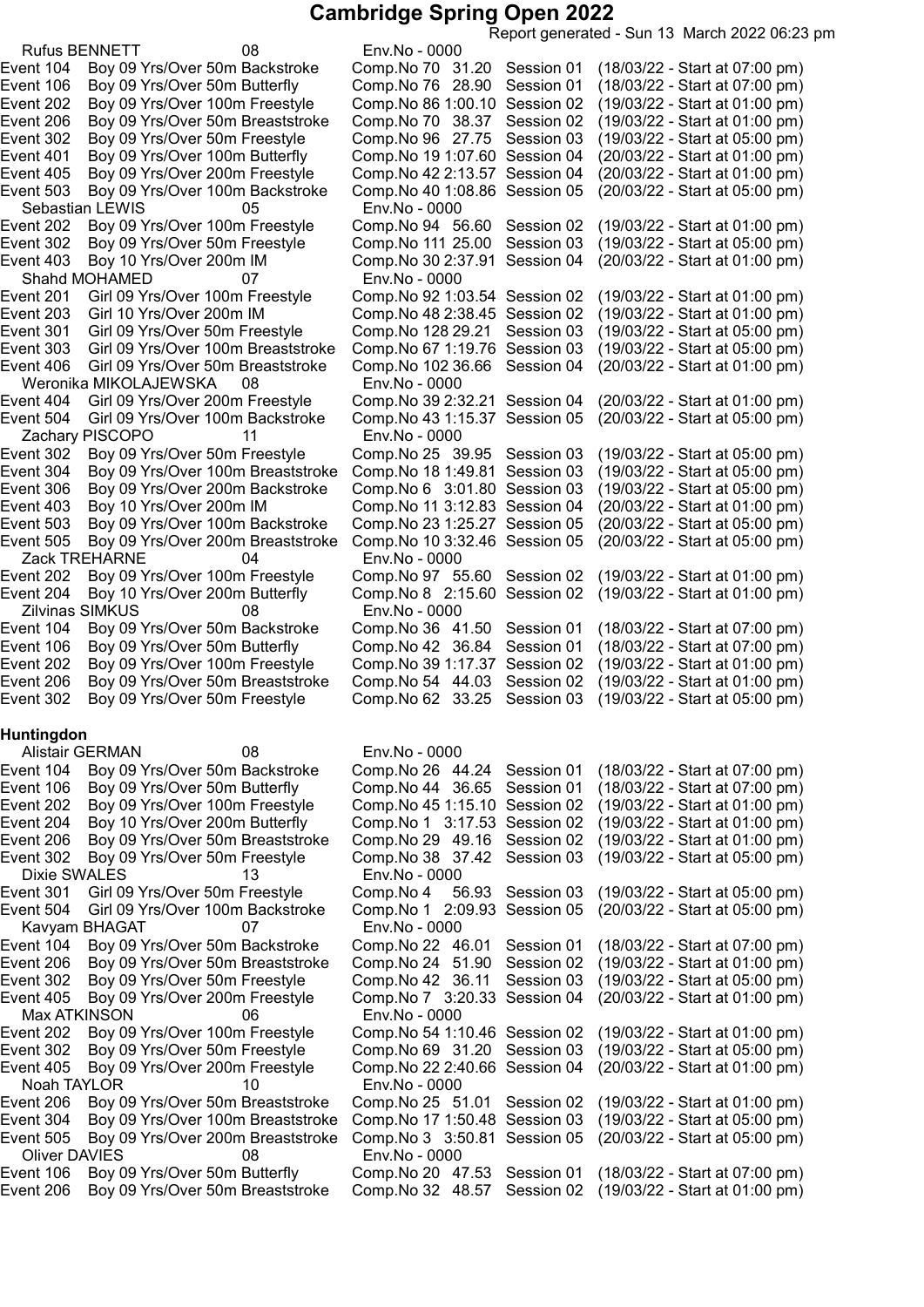|                                     |                                                                     |                                                   |                  | Report generated - Sun 13 March 2022 06:23 pm                    |
|-------------------------------------|---------------------------------------------------------------------|---------------------------------------------------|------------------|------------------------------------------------------------------|
| Event 302                           | Boy 09 Yrs/Over 50m Freestyle                                       | Comp. No 35 37.70 Session 03                      |                  | (19/03/22 - Start at 05:00 pm)                                   |
| Event 405<br><b>Oliver PORTIERI</b> | Boy 09 Yrs/Over 200m Freestyle<br>10                                | Comp. No 10 3:07.47 Session 04<br>Env.No - 0000   |                  | (20/03/22 - Start at 01:00 pm)                                   |
| Event 106                           | Boy 09 Yrs/Over 50m Butterfly                                       | Comp. No 14 52.09 Session 01                      |                  | (18/03/22 - Start at 07:00 pm)                                   |
| Event 202                           | Boy 09 Yrs/Over 100m Freestyle                                      | Comp. No 18 1:26.69 Session 02                    |                  | (19/03/22 - Start at 01:00 pm)                                   |
| Event 302                           | Boy 09 Yrs/Over 50m Freestyle                                       | Comp. No 37 37.66 Session 03                      |                  | (19/03/22 - Start at 05:00 pm)                                   |
|                                     |                                                                     |                                                   |                  |                                                                  |
| Event 304                           | Boy 09 Yrs/Over 100m Breaststroke                                   | Comp. No 8 1:57.38 Session 03                     |                  | (19/03/22 - Start at 05:00 pm)                                   |
| Event 405                           | Boy 09 Yrs/Over 200m Freestyle                                      | Comp. No 6 3:29.14 Session 04                     |                  | (20/03/22 - Start at 01:00 pm)                                   |
| Poppy RAILTON                       | 09                                                                  | Env.No - 0000                                     |                  |                                                                  |
| Event 103                           | Girl 09 Yrs/Over 50m Backstroke                                     | Comp. No 28 43.05 Session 01                      |                  | (18/03/22 - Start at 07:00 pm)                                   |
| Event 201                           | Girl 09 Yrs/Over 100m Freestyle                                     | Comp. No 19 1:24.02 Session 02                    |                  | (19/03/22 - Start at 01:00 pm)                                   |
| Event 203                           | Girl 10 Yrs/Over 200m IM                                            | Comp.No 4 3:39.26 Session 02                      |                  | (19/03/22 - Start at 01:00 pm)                                   |
| Event 301                           | Girl 09 Yrs/Over 50m Freestyle                                      | Comp. No 36 37.88 Session 03                      |                  | (19/03/22 - Start at 05:00 pm)                                   |
|                                     | Taylor MCCARTHY<br>12                                               | Env.No - 0000                                     |                  |                                                                  |
| Event 103                           | Girl 09 Yrs/Over 50m Backstroke                                     | Comp.No 4                                         | 57.35 Session 01 | (18/03/22 - Start at 07:00 pm)                                   |
| Event 201                           | Girl 09 Yrs/Over 100m Freestyle                                     | Comp. No 3 1:46.81 Session 02                     |                  | (19/03/22 - Start at 01:00 pm)                                   |
| Event 406                           | Girl 09 Yrs/Over 50m Breaststroke                                   | Comp. No 5 1:02.53 Session 04                     |                  | (20/03/22 - Start at 01:00 pm)                                   |
|                                     | <b>Thomas PORTIERI</b><br>08                                        | Env.No - 0000                                     |                  |                                                                  |
| Event 104                           | Boy 09 Yrs/Over 50m Backstroke                                      | 53.34<br>Comp.No 9                                | Session 01       | (18/03/22 - Start at 07:00 pm)                                   |
| Event 202                           | Boy 09 Yrs/Over 100m Freestyle                                      | Comp. No 4 1:43.31 Session 02                     |                  | (19/03/22 - Start at 01:00 pm)                                   |
| Event 302                           | Boy 09 Yrs/Over 50m Freestyle                                       | Comp.No 18 42.01                                  | Session 03       | (19/03/22 - Start at 05:00 pm)                                   |
| Event 405                           | Boy 09 Yrs/Over 200m Freestyle                                      | Comp. No 1 3:56.28 Session 04                     |                  | (20/03/22 - Start at 01:00 pm)                                   |
|                                     |                                                                     |                                                   |                  |                                                                  |
| Kettering                           |                                                                     |                                                   |                  |                                                                  |
|                                     | Finlay UNDERWOOD<br>09                                              | Env.No - 0000                                     |                  |                                                                  |
| Event 202                           | Boy 09 Yrs/Over 100m Freestyle                                      | Comp. No 63 1:07.30 Session 02                    |                  | (19/03/22 - Start at 01:00 pm)                                   |
| Event 206                           | Boy 09 Yrs/Over 50m Breaststroke                                    | Comp.No 69 38.60 Session 02                       |                  | (19/03/22 - Start at 01:00 pm)                                   |
| Event 304                           | Boy 09 Yrs/Over 100m Breaststroke                                   | Comp. No 45 1:27.11 Session 03                    |                  | (19/03/22 - Start at 05:00 pm)                                   |
|                                     |                                                                     |                                                   |                  |                                                                  |
| Littleh'pton                        |                                                                     |                                                   |                  |                                                                  |
|                                     | <b>Isabel CHARNOCK</b><br>04                                        | Env.No - 0000                                     |                  |                                                                  |
| Event 105                           | Girl 09 Yrs/Over 50m Butterfly                                      | Comp. No 86 29.50 Session 01                      |                  | (18/03/22 - Start at 07:00 pm)                                   |
|                                     | Girl 09 Yrs/Over 200m Freestyle                                     |                                                   |                  |                                                                  |
| Event 404                           |                                                                     | Comp. No 58 2:19.92 Session 04                    |                  | (20/03/22 - Start at 01:00 pm)                                   |
| Event 406                           | Girl 09 Yrs/Over 50m Breaststroke                                   | Comp. No 101 37.32 Session 04                     |                  | (20/03/22 - Start at 01:00 pm)                                   |
| Putteridge                          |                                                                     |                                                   |                  |                                                                  |
| Ellie COX                           | 08                                                                  | Env.No - 0000                                     |                  |                                                                  |
| Event 305                           | Girl 09 Yrs/Over 200m Backstroke                                    |                                                   |                  | Comp. No 20 2:47.20 Session 03 (19/03/22 - Start at 05:00 pm)    |
| Event 502                           | Girl 10 Yrs/Over 400m Freestyle                                     |                                                   |                  | Comp. No 24 5:02.60 Session 05 (20/03/22 - Start at 05:00 pm)    |
| Lucy CALVER                         | 08                                                                  | Env.No - 0000                                     |                  |                                                                  |
| Event 303                           | Girl 09 Yrs/Over 100m Breaststroke                                  | Comp. No 55 1:27.84 Session 03                    |                  | (19/03/22 - Start at 05:00 pm)                                   |
| Event 404                           | Girl 09 Yrs/Over 200m Freestyle                                     | Comp. No 49 2:26.30 Session 04                    |                  | (20/03/22 - Start at 01:00 pm)                                   |
|                                     |                                                                     |                                                   |                  |                                                                  |
| <b>Royston</b>                      |                                                                     |                                                   |                  |                                                                  |
| Alice O'TOOLE                       | 07                                                                  |                                                   |                  |                                                                  |
|                                     |                                                                     | Env.No - 0000                                     |                  |                                                                  |
|                                     |                                                                     |                                                   |                  |                                                                  |
| Event 103                           | Girl 09 Yrs/Over 50m Backstroke                                     | Comp. No 73 35.45 Session 01                      |                  | (18/03/22 - Start at 07:00 pm)                                   |
| Event 105                           | Girl 09 Yrs/Over 50m Butterfly                                      | Comp.No 70 33.05                                  | Session 01       | (18/03/22 - Start at 07:00 pm)                                   |
| Event 201                           | Girl 09 Yrs/Over 100m Freestyle                                     | Comp. No 68 1:08.25 Session 02                    |                  | (19/03/22 - Start at 01:00 pm)                                   |
| Event 301                           | Girl 09 Yrs/Over 50m Freestyle                                      | Comp.No 100 31.30                                 | Session 03       | (19/03/22 - Start at 05:00 pm)                                   |
| Event 402                           | Girl 09 Yrs/Over 100m Butterfly                                     | Comp. No 23 1:15.23 Session 04                    |                  | (20/03/22 - Start at 01:00 pm)                                   |
| Anya AGRAWAL                        | 07                                                                  | Env.No - 0000                                     |                  |                                                                  |
| Event 301                           | Girl 09 Yrs/Over 50m Freestyle                                      | Comp. No 35 37.90 Session 03                      |                  | (19/03/22 - Start at 05:00 pm)                                   |
| <b>Bea GRANT</b>                    | 08                                                                  | Env.No - 0000                                     |                  |                                                                  |
| Event 103                           | Girl 09 Yrs/Over 50m Backstroke                                     | Comp.No 57 38.30                                  | Session 01       | (18/03/22 - Start at 07:00 pm)                                   |
| Event 201                           | Girl 09 Yrs/Over 100m Freestyle                                     | Comp. No 49 1:12.97 Session 02                    |                  | (19/03/22 - Start at 01:00 pm)                                   |
| Event 301                           | Girl 09 Yrs/Over 50m Freestyle                                      | Comp. No 82 32.98                                 | Session 03       | (19/03/22 - Start at 05:00 pm)                                   |
| Event 406                           | Girl 09 Yrs/Over 50m Breaststroke                                   | Comp. No 54 45.84                                 | Session 04       | (20/03/22 - Start at 01:00 pm)                                   |
| Event 504                           | Girl 09 Yrs/Over 100m Backstroke                                    | Comp. No 23 1:26.58 Session 05                    |                  | (20/03/22 - Start at 05:00 pm)                                   |
| Georgia D'ARCY                      | 06                                                                  | Env.No - 0000                                     |                  |                                                                  |
| Event 301                           | Girl 09 Yrs/Over 50m Freestyle                                      | Comp. No 112 30.43                                | Session 03       | (19/03/22 - Start at 05:00 pm)                                   |
| Event 406                           | Girl 09 Yrs/Over 50m Breaststroke                                   | Comp. No 90 39.10                                 | Session 04       | (20/03/22 - Start at 01:00 pm)                                   |
| Hamish HARVEY                       | 09                                                                  | Env.No - 0000                                     |                  |                                                                  |
| Event 104                           | Boy 09 Yrs/Over 50m Backstroke                                      | Comp. No 46 37.88 Session 01                      |                  | (18/03/22 - Start at 07:00 pm)                                   |
| Event 106                           | Boy 09 Yrs/Over 50m Butterfly                                       | Comp.No 30 41.43 Session 01                       |                  | (18/03/22 - Start at 07:00 pm)                                   |
| Event 206<br>Event 306              | Boy 09 Yrs/Over 50m Breaststroke<br>Boy 09 Yrs/Over 200m Backstroke | Comp.No 39 46.85<br>Comp. No 3 3:10.82 Session 03 | Session 02       | (19/03/22 - Start at 01:00 pm)<br>(19/03/22 - Start at 05:00 pm) |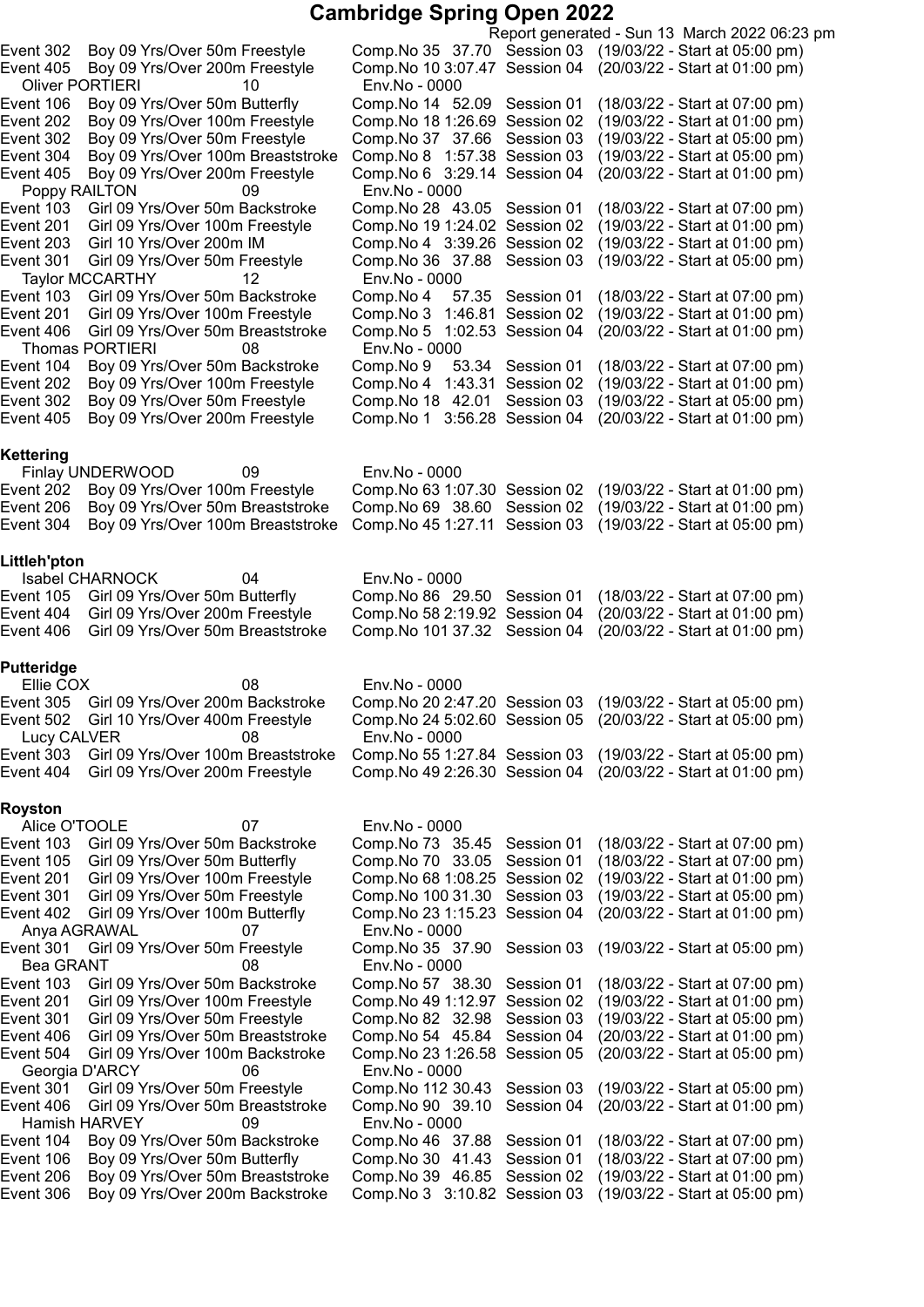Hannah LADBROOK 07 Env.No - 0000 Harry ARNOLD-PEPPER 08 Env.No - 0000 Henry THOMAS 08 Env.No - 0000 Imogen BYGRAVE 10 Env.No - 0000 Event 506 Girl 09 Yrs/Over 200m Breaststroke Comp.No 5 3:50.28 Session 05 Josh BEECROFT 05 Env.No - 0000 Event 302 Boy 09 Yrs/Over 50m Freestyle Comp.No 85 28.98 Session 03 Lauren KING 08 Env.No - 0000<br>ent 201 Girl 09 Yrs/Over 100m Freestyle Comp.No 34 1:1 Event 406 Girl 09 Yrs/Over 50m Breaststroke Lucy RANDALL 08 Env.No - 0000<br>14 ent 103 Girl 09 Yrs/Over 50m Backstroke Comp.No 21 Event 301 Girl 09 Yrs/Over 50m Freestyle Comp.No 37 37.64 Session 03 Event 504 Girl 09 Yrs/Over 100m Backstroke Comp.No 12 1:33.51 Session 05 Matilda WALTER 09 Env.No - 0000 Event 203 Girl 10 Yrs/Over 200m IM Comp.No 3 3:39.99 Session 02 Girl 09 Yrs/Over 50m Breaststroke Megan RANDALL 11 Env.No - 0000 Event 504 Girl 09 Yrs/Over 100m Backstroke Comp.No 6 1:39.90 Session 05 Olivia LYDON 05 Env.No - 0000 Olivia PARR 07 Env.No - 0000 Samuel KING 07 Env.No - 0000 Sophie HARVEY 12 Env.No - 0000

Report generated - Sun 13 March 2022 06:23 pm Event 503 Boy 09 Yrs/Over 100m Backstroke Comp.No 191:27.35 Session 05 (20/03/22 - Start at 05:00 pm) Event 103 Girl 09 Yrs/Over 50m Backstroke Comp.No 26 43.60 Session 01 (18/03/22 - Start at 07:00 pm) Event 105 Girl 09 Yrs/Over 50m Butterfly Comp.No 32 39.72 Session 01 (18/03/22 - Start at 07:00 pm) Event 202 Boy 09 Yrs/Over 100m Freestyle Comp.No 201:26.48 Session 02 (19/03/22 - Start at 01:00 pm) Event 302 Boy 09 Yrs/Over 50m Freestyle Comp.No 34 37.89 Session 03 (19/03/22 - Start at 05:00 pm) Event 304 Boy 09 Yrs/Over 100m Breaststroke Comp.No 331:36.71 Session 03 (19/03/22 - Start at 05:00 pm) Event 503 Boy 09 Yrs/Over 100m Backstroke Comp.No 131:35.40 Session 05 (20/03/22 - Start at 05:00 pm) Event 206 Boy 09 Yrs/Over 50m Breaststroke Comp.No 18 54.26 Session 02 (19/03/22 - Start at 01:00 pm) Event 302 Boy 09 Yrs/Over 50m Freestyle Comp.No 41 36.19 Session 03 (19/03/22 - Start at 05:00 pm) Event 301 Girl 09 Yrs/Over 50m Freestyle Comp.No 29 39.72 Session 03 (19/03/22 - Start at 05:00 pm)<br>Event 303 Girl 09 Yrs/Over 100m Breaststroke Comp.No 22 1:44.11 Session 03 (19/03/22 - Start at 05:00 pm) Event 303 Girl 09 Yrs/Over 100m Breaststroke Comp.No 22 1:44.11 Session 03 (19/03/22 - Start at 05:00 pm)<br>Event 406 Girl 09 Yrs/Over 50m Breaststroke Comp.No 37 48.23 Session 04 (20/03/22 - Start at 01:00 pm) Girl 09 Yrs/Over 50m Breaststroke Comp.No 37 48.23 Session 04 (20/03/22 - Start at 01:00 pm)<br>Girl 09 Yrs/Over 200m Breaststroke Comp.No 5 3:50.28 Session 05 (20/03/22 - Start at 05:00 pm) Event 202 Boy 09 Yrs/Over 100m Freestyle Comp.No 69 1:05.63 Session 02 (19/03/22 - Start at 01:00 pm)<br>Event 302 Boy 09 Yrs/Over 50m Freestyle Comp.No 85 28.98 Session 03 (19/03/22 - Start at 05:00 pm) Event 201 Girl 09 Yrs/Over 100m Freestyle Comp.No 341:17.00 Session 02 (19/03/22 - Start at 01:00 pm) Event 203 Girl 10 Yrs/Over 200m IM Comp.No 183:06.35 Session 02 (19/03/22 - Start at 01:00 pm) Event 301 Girl 09 Yrs/Over 50m Freestyle Comp.No 86 32.75 Session 03 (19/03/22 - Start at 05:00 pm)<br>Event 406 Girl 09 Yrs/Over 50m Breaststroke Comp.No 34 48.40 Session 04 (20/03/22 - Start at 01:00 pm) Event 103 Girl 09 Yrs/Over 50m Backstroke Comp.No 21 45.27 Session 01 (18/03/22 - Start at 07:00 pm)<br>Event 301 Girl 09 Yrs/Over 50m Freestyle Comp.No 37 37.64 Session 03 (19/03/22 - Start at 05:00 pm) Event 406 Girl 09 Yrs/Over 50m Breaststroke Comp.No 17 53.70 Session 04 (20/03/22 - Start at 01:00 pm) Event 201 Girl 09 Yrs/Over 100m Freestyle Comp.No 26 1:20.11 Session 02 (19/03/22 - Start at 01:00 pm)<br>Event 203 Girl 10 Yrs/Over 200m IM Comp.No 3 3:39.99 Session 02 (19/03/22 - Start at 01:00 pm) Event 301 Girl 09 Yrs/Over 50m Freestyle Comp.No 50 35.57 Session 03 (19/03/22 - Start at 05:00 pm) Event 303 Girl 09 Yrs/Over 100m Breaststroke Comp.No 23 1:44.02 Session 03 (19/03/22 - Start at 05:00 pm)<br>Event 406 Girl 09 Yrs/Over 50m Breaststroke Comp.No 46 46.98 Session 04 (20/03/22 - Start at 01:00 pm) Event 103 Girl 09 Yrs/Over 50m Backstroke Comp.No 20 46.06 Session 01 (18/03/22 - Start at 07:00 pm)<br>Event 105 Girl 09 Yrs/Over 50m Butterfly Comp.No 11 47.51 Session 01 (18/03/22 - Start at 07:00 pm) Event 105 Girl 09 Yrs/Over 50m Butterfly Comp.No 11 47.51 Session 01 (18/03/22 - Start at 07:00 pm)<br>Event 201 Girl 09 Yrs/Over 100m Freestyle Comp.No 10 1:31.50 Session 02 (19/03/22 - Start at 01:00 pm) Event 201 Girl 09 Yrs/Over 100m Freestyle Comp.No 101:31.50 Session 02 (19/03/22 - Start at 01:00 pm) Girl 09 Yrs/Over 50m Freestyle Comp.No 31 38.52 Session 03 (19/03/22 - Start at 05:00 pm)<br>Girl 09 Yrs/Over 100m Backstroke Comp.No 6 1:39.90 Session 05 (20/03/22 - Start at 05:00 pm) Event 103 Girl 09 Yrs/Over 50m Backstroke Comp.No 84 32.73 Session 01 (18/03/22 - Start at 07:00 pm) Event 105 Girl 09 Yrs/Over 50m Butterfly Comp.No 74 31.90 Session 01 (18/03/22 - Start at 07:00 pm) Event 201 Girl 09 Yrs/Over 100m Freestyle Comp.No 791:06.04 Session 02 (19/03/22 - Start at 01:00 pm) Event 203 Girl 10 Yrs/Over 200m IM Comp.No 382:48.17 Session 02 (19/03/22 - Start at 01:00 pm) Event 301 Girl 09 Yrs/Over 50m Freestyle Comp.No 113 30.38 Session 03 (19/03/22 - Start at 05:00 pm) Event 305 Girl 09 Yrs/Over 200m Backstroke Comp.No 262:35.82 Session 03 (19/03/22 - Start at 05:00 pm) Event 404 Girl 09 Yrs/Over 200m Freestyle Comp.No 472:26.76 Session 04 (20/03/22 - Start at 01:00 pm) Event 502 Girl 10 Yrs/Over 400m Freestyle Comp.No 235:03.66 Session 05 (20/03/22 - Start at 05:00 pm) Event 504 Girl 09 Yrs/Over 100m Backstroke Comp.No 511:11.85 Session 05 (20/03/22 - Start at 05:00 pm) Event 301 Girl 09 Yrs/Over 50m Freestyle Comp.No 56 35.13 Session 03 (19/03/22 - Start at 05:00 pm) Event 406 Girl 09 Yrs/Over 50m Breaststroke Comp.No 38 48.16 Session 04 (20/03/22 - Start at 01:00 pm) Event 104 Boy 09 Yrs/Over 50m Backstroke Comp.No 41 39.90 Session 01 (18/03/22 - Start at 07:00 pm) Event 202 Boy 09 Yrs/Over 100m Freestyle Comp.No 491:12.00 Session 02 (19/03/22 - Start at 01:00 pm) Event 206 Boy 09 Yrs/Over 50m Breaststroke Comp.No 66 39.75 Session 02 (19/03/22 - Start at 01:00 pm) Event 302 Boy 09 Yrs/Over 50m Freestyle Comp.No 77 30.40 Session 03 (19/03/22 - Start at 05:00 pm) Event 304 Boy 09 Yrs/Over 100m Breaststroke Comp.No 361:33.59 Session 03 (19/03/22 - Start at 05:00 pm) Event 103 Girl 09 Yrs/Over 50m Backstroke Comp.No 17 47.95 Session 01 (18/03/22 - Start at 07:00 pm) Event 201 Girl 09 Yrs/Over 100m Freestyle Comp.No 5 1:40.32 Session 02 (19/03/22 - Start at 01:00 pm) Event 301 Girl 09 Yrs/Over 50m Freestyle Comp.No 25 40.76 Session 03 (19/03/22 - Start at 05:00 pm) Event 406 Girl 09 Yrs/Over 50m Breaststroke Comp.No 16 54.58 Session 04 (20/03/22 - Start at 01:00 pm)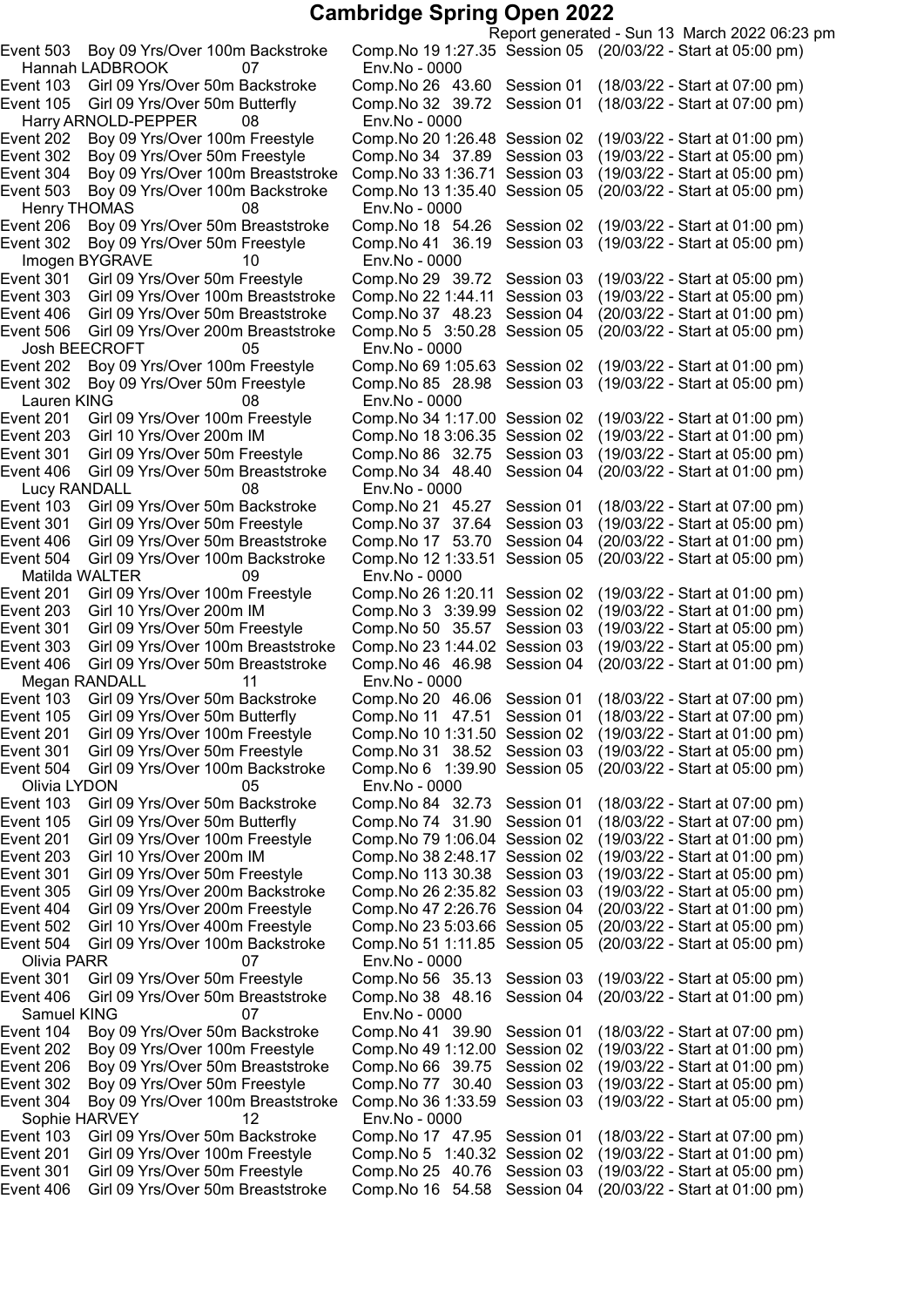Report generated - Sun 13 March 2022 06:23 pm Sophie WILLIAMS 09 Env.No - 0000 Event 103 Girl 09 Yrs/Over 50m Backstroke Comp.No 42 40.31 Session 01 (18/03/22 - Start at 07:00 pm) Event 105 Girl 09 Yrs/Over 50m Butterfly Comp.No 47 36.96 Session 01 (18/03/22 - Start at 07:00 pm) Event 301 Girl 09 Yrs/Over 50m Freestyle Comp.No 70 33.72 Session 03 (19/03/22 - Start at 05:00 pm) Event 406 Girl 09 Yrs/Over 50m Breaststroke Comp.No 55 45.72 Session 04 (20/03/22 - Start at 01:00 pm) William ANDREW 09 Env.No - 0000 Event 104 Boy 09 Yrs/Over 50m Backstroke Comp.No 39 40.28 Session 01 (18/03/22 - Start at 07:00 pm) Event 106 Boy 09 Yrs/Over 50m Butterfly Comp.No 16 51.15 Session 01 (18/03/22 - Start at 07:00 pm) Event 302 Boy 09 Yrs/Over 50m Freestyle Comp.No 49 35.48 Session 03 (19/03/22 - Start at 05:00 pm) William BARR 08 Env.No - 0000 Event 102 Boy 10 Yrs/Over 400m Freestyle Comp.No 3 5:54.22 Session 01 (18/03/22 - Start at 07:00 pm) Event 106 Boy 09 Yrs/Over 50m Butterfly Comp.No 37 39.08 Session 01 (18/03/22 - Start at 07:00 pm)<br>Event 202 Boy 09 Yrs/Over 100m Freestyle Comp.No 44 1:15.75 Session 02 (19/03/22 - Start at 01:00 pm) Event 202 Boy 09 Yrs/Over 100m Freestyle Comp.No 44 1:15.75 Session 02 (19/03/22 - Start at 01:00 pm)<br>Event 405 Boy 09 Yrs/Over 200m Freestyle Comp.No 21 2:42.78 Session 04 (20/03/22 - Start at 01:00 pm) Event 405 Boy 09 Yrs/Over 200m Freestyle Comp.No 21 2:42.78 Session 04 (20/03/22 - Start at 01:00 pm)<br>Event 503 Boy 09 Yrs/Over 100m Backstroke Comp.No 20 1:26.09 Session 05 (20/03/22 - Start at 05:00 pm) Boy 09 Yrs/Over 100m Backstroke William LEESE 08 Env.No - 0000 Event 104 Boy 09 Yrs/Over 50m Backstroke Comp.No 56 35.52 Session 01 (18/03/22 - Start at 07:00 pm)<br>Event 106 Boy 09 Yrs/Over 50m Butterfly Comp.No 27  42.76 Session 01 (18/03/22 - Start at 07:00 pm) Event 106 Boy 09 Yrs/Over 50m Butterfly Comp.No 27  42.76 Session 01 (18/03/22 - Start at 07:00 pm)<br>Event 202 Boy 09 Yrs/Over 100m Freestyle Comp.No 48 1:12.03 Session 02 (19/03/22 - Start at 01:00 pm) Event 202 Boy 09 Yrs/Over 100m Freestyle Comp.No 48 1:12.03 Session 02 (19/03/22 - Start at 01:00 pm)<br>Event 302 Boy 09 Yrs/Over 50m Freestyle Comp.No 56 33.77 Session 03 (19/03/22 - Start at 05:00 pm) Event 302 Boy 09 Yrs/Over 50m Freestyle Comp.No 56 33.77 Session 03 (19/03/22 - Start at 05:00 pm) Event 304 Boy 09 Yrs/Over 100m Breaststroke Comp.No 41 1:29.65 Session 03 (19/03/22 - Start at 05:00 pm)<br>Event 306 Boy 09 Yrs/Over 200m Backstroke Comp.No 14 2:36.58 Session 03 (19/03/22 - Start at 05:00 pm) Event 306 Boy 09 Yrs/Over 200m Backstroke Comp.No 14 2:36.58 Session 03 Event 401 Boy 09 Yrs/Over 100m Butterfly Comp.No 4 1:27.69 Session 04 (20/03/22 - Start at 01:00 pm) Event 403 Boy 10 Yrs/Over 200m IM Comp.No 23 2:47.16 Session 04 (20/03/22 - Start at 01:00 pm)<br>Event 405 Boy 09 Yrs/Over 200m Freestyle Comp.No 27 2:34.25 Session 04 (20/03/22 - Start at 01:00 pm) Event 405 Boy 09 Yrs/Over 200m Freestyle Comp.No 27 2:34.25 Session 04 (20/03/22 - Start at 01:00 pm)<br>Event 503 Boy 09 Yrs/Over 100m Backstroke Comp.No 35 1:14.92 Session 05 (20/03/22 - Start at 05:00 pm) Boy 09 Yrs/Over 100m Backstroke St Neot Swan Amelia OSTROWSKA 08 Env.No - 0000 Event 402 Girl 09 Yrs/Over 100m Butterfly Comp.No 2 1:39.71 Session 04 (20/03/22 - Start at 01:00 pm) Event 404 Girl 09 Yrs/Over 200m Freestyle Comp.No 9 3:06.78 Session 04 (20/03/22 - Start at 01:00 pm) Event 406 Girl 09 Yrs/Over 50m Breaststroke Comp.No 35 48.40 Session 04 (20/03/22 - Start at 01:00 pm) Bertie TITHERIDGE 11 Env.No - 0000 Event 104 Boy 09 Yrs/Over 50m Backstroke Comp.No 19 47.53 Session 01 (18/03/22 - Start at 07:00 pm) Event 106 Boy 09 Yrs/Over 50m Butterfly Comp.No 18 48.60 Session 01 (18/03/22 - Start at 07:00 pm) Event 202 Boy 09 Yrs/Over 100m Freestyle Comp.No 231:25.82 Session 02 (19/03/22 - Start at 01:00 pm) Event 206 Boy 09 Yrs/Over 50m Breaststroke Comp.No 23 51.91 Session 02 (19/03/22 - Start at 01:00 pm) Event 302 Boy 09 Yrs/Over 50m Freestyle Comp.No 40 36.28 Session 03 (19/03/22 - Start at 05:00 pm) Ellenor THOMPSON 03 Env.No - 0000 Event 201 Girl 09 Yrs/Over 100m Freestyle Comp.No 701:07.92 Session 02 (19/03/22 - Start at 01:00 pm) Event 301 Girl 09 Yrs/Over 50m Freestyle Comp.No 96 31.63 Session 03 (19/03/22 - Start at 05:00 pm) Event 404 Girl 09 Yrs/Over 200m Freestyle Comp.No 442:28.42 Session 04 (20/03/22 - Start at 01:00 pm) Emily HARPER 10 Env.No - 0000 Event 103 Girl 09 Yrs/Over 50m Backstroke Comp.No 11 50.64 Session 01 (18/03/22 - Start at 07:00 pm) Event 301 Girl 09 Yrs/Over 50m Freestyle Comp.No 13 44.40 Session 03 (19/03/22 - Start at 05:00 pm) Event 303 Girl 09 Yrs/Over 100m Breaststroke Comp.No 8 1:55.04 Session 03 (19/03/22 - Start at 05:00 pm) Event 406 Girl 09 Yrs/Over 50m Breaststroke Comp.No 18 52.99 Session 04 (20/03/22 - Start at 01:00 pm) Ethan WOOLSEY 11 Env.No - 0000<br>4 Event 104 Boy 09 Yrs/Over 50m Backstroke Comp.No 24 Boy 09 Yrs/Over 50m Backstroke Comp.No 24 45.31 Session 01 (18/03/22 - Start at 07:00 pm)<br>Boy 09 Yrs/Over 100m Freestyle Comp.No 29 1:20.39 Session 02 (19/03/22 - Start at 01:00 pm) Event 202 Boy 09 Yrs/Over 100m Freestyle Comp.No 29 1:20.39 Session 02 (19/03/22 - Start at 01:00 pm)<br>Event 206 Boy 09 Yrs/Over 50m Breaststroke Comp.No 27 49.35 Session 02 (19/03/22 - Start at 01:00 pm) Event 206 Boy 09 Yrs/Over 50m Breaststroke Comp.No 27 49.35 Session 02 (19/03/22 - Start at 01:00 pm) Event 302 Boy 09 Yrs/Over 50m Freestyle Comp.No 33 38.22 Session 03 (19/03/22 - Start at 05:00 pm)<br>Event 304 Boy 09 Yrs/Over 100m Breaststroke Comp.No 19 1:46.77 Session 03 (19/03/22 - Start at 05:00 pm) Event 304 Boy 09 Yrs/Over 100m Breaststroke Comp.No 191:46.77 Session 03 (19/03/22 - Start at 05:00 pm) Event 405 Boy 09 Yrs/Over 200m Freestyle Comp.No 132:55.59 Session 04 (20/03/22 - Start at 01:00 pm) Event 503 Boy 09 Yrs/Over 100m Backstroke Comp.No 121:35.81 Session 05 (20/03/22 - Start at 05:00 pm) Event 505 Boy 09 Yrs/Over 200m Breaststroke Comp.No 6 3:46.94 Session 05 (20/03/22 - Start at 05:00 pm) Harrison PEARSON 09 Event 104 Boy 09 Yrs/Over 50m Backstroke Comp.No 44 38.47 Session 01 (18/03/22 - Start at 07:00 pm) Event 106 Boy 09 Yrs/Over 50m Butterfly Comp.No 36 39.13 Session 01 (18/03/22 - Start at 07:00 pm)<br>Event 202 Boy 09 Yrs/Over 100m Freestyle Comp.No 33 1:18.62 Session 02 (19/03/22 - Start at 01:00 pm) Event 202 Boy 09 Yrs/Over 100m Freestyle Comp.No 331:18.62 Session 02 (19/03/22 - Start at 01:00 pm) Event 206 Boy 09 Yrs/Over 50m Breaststroke Comp.No 45 44.72 Session 02 (19/03/22 - Start at 01:00 pm) Event 302 Boy 09 Yrs/Over 50m Freestyle Comp.No 55 34.27 Session 03 (19/03/22 - Start at 05:00 pm) Event 304 Boy 09 Yrs/Over 100m Breaststroke Comp.No 291:37.61 Session 03 (19/03/22 - Start at 05:00 pm) Event 405 Boy 09 Yrs/Over 200m Freestyle Comp.No 172:49.93 Session 04 (20/03/22 - Start at 01:00 pm) Event 503 Boy 09 Yrs/Over 100m Backstroke Comp.No 241:23.02 Session 05 (20/03/22 - Start at 05:00 pm) Boy 09 Yrs/Over 200m Breaststroke Comp.No 13 3:24.73 Session 05 (20/03/22 - Start at 05:00 pm)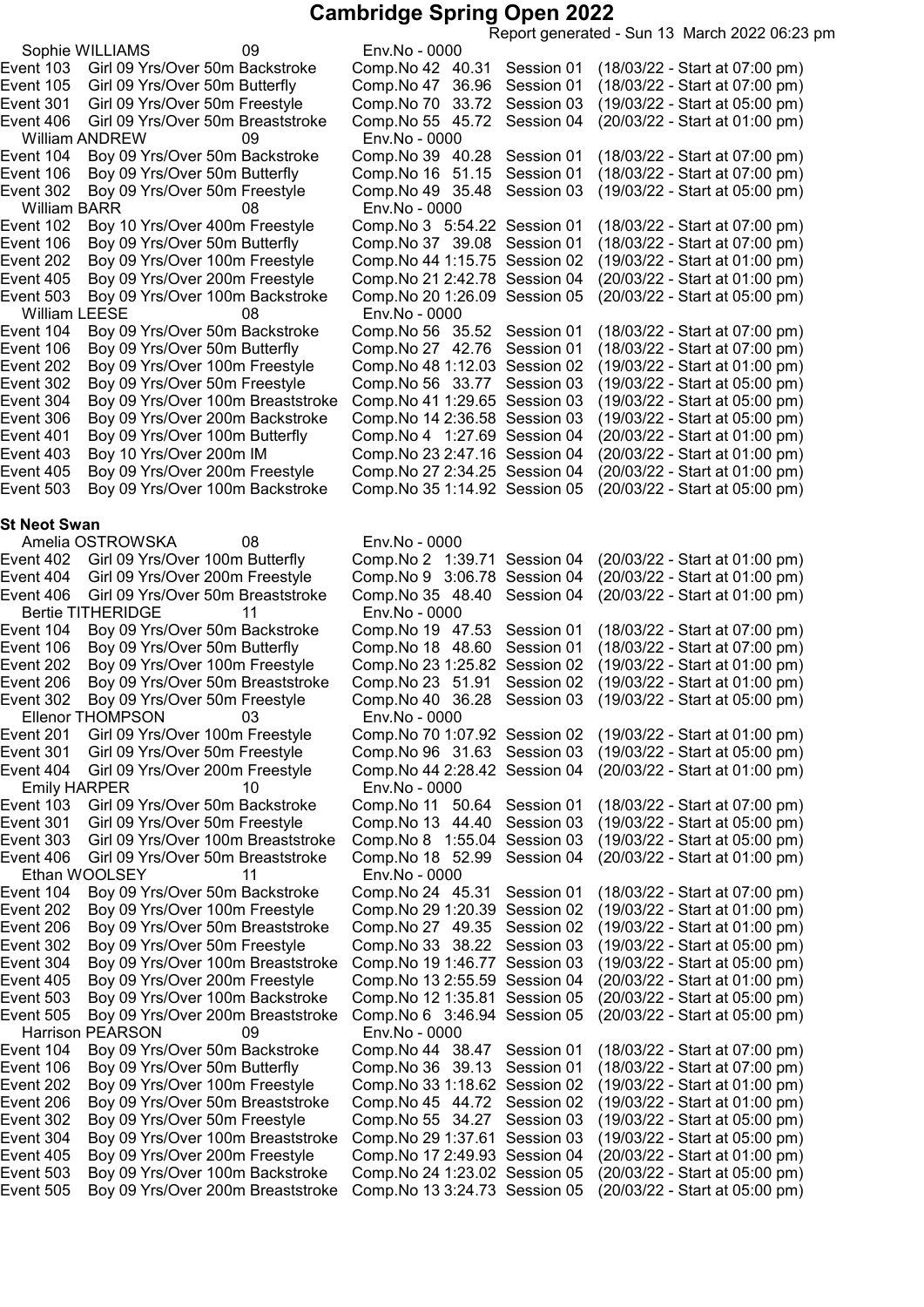Isabel COUCH 08 Env.No - 0000 Event 103 Girl 09 Yrs/Over 50m Backstroke Comp.No 69 36.40 Session 01 (18/03/22 - Start at 07:00 pm) Jasmine COUCH 05 Env.No - 0000 Joshua NEEDHAM 07 Env.No - 0000 Event 505 Boy 09 Yrs/Over 200m Breaststroke Comp.No 26 2:56.46 Session 05 Lewis CUMMINS 08 Env.No - 0000<br>ent 202 Boy 09 Yrs/Over 100m Freestyle Comp.No 35 1:1 Event 505 Boy 09 Yrs/Over 200m Breaststroke Leyla FISHER 10 Env.No - 0000<br>14 ent 103 Girl 09 Yrs/Over 50m Backstroke Comp.No 14 Event 406 Girl 09 Yrs/Over 50m Breaststroke Luca STRAZZULLO 06 Env.No - 0000 Event 304 Boy 09 Yrs/Over 100m Breaststroke Mathilda HALES 08 Env.No - 0000<br>ent 105 Girl 09 Yrs/Over 50m Butterfly Comp.No 22 4 Event 201 Girl 09 Yrs/Over 100m Freestyle Comp.No 15 1:27.27 Session 02 Event 406 Girl 09 Yrs/Over 50m Breaststroke Comp.No 39 48.12 Session 04 Natalie ORMSTON 08 Env.No - 0000<br>ent 105 Girl 09 Yrs/Over 50m Butterfly Comp.No 48 3 Oliver HIGGINS 07 Env.No - 0000 Rowan HASELWIMMER 09 Env.No - 0000 Tilda CLEMENTS 08 Env.No - 0000

#### West Suffolk

Alexander CHERNYAVSKIY 06 Env.No - 0000 Event 304 Boy 09 Yrs/Over 100m Breaststroke Comp.No 261:39.43 Session 03 (19/03/22 - Start at 05:00 pm) Alice CLARK 05 Env.No - 0000 Event 201 Girl 09 Yrs/Over 100m Freestyle Comp.No 881:04.24 Session 02 (19/03/22 - Start at 01:00 pm) Event 301 Girl 09 Yrs/Over 50m Freestyle Comp.No 131 29.13 Session 03 (19/03/22 - Start at 05:00 pm) Event 303 Girl 09 Yrs/Over 100m Breaststroke Comp.No 621:23.04 Session 03 (19/03/22 - Start at 05:00 pm) Event 404 Girl 09 Yrs/Over 200m Freestyle Comp.No 602:18.84 Session 04 (20/03/22 - Start at 01:00 pm) Event 406 Girl 09 Yrs/Over 50m Breaststroke Comp.No 95 38.02 Session 04 (20/03/22 - Start at 01:00 pm)

Event 201 Girl 09 Yrs/Over 100m Freestyle Comp.No 521:12.04 Session 02 (19/03/22 - Start at 01:00 pm) Event 301 Girl 09 Yrs/Over 50m Freestyle Comp.No 90 32.33 Session 03 (19/03/22 - Start at 05:00 pm) Event 504 Girl 09 Yrs/Over 100m Backstroke Comp.No 351:20.30 Session 05 (20/03/22 - Start at 05:00 pm) Event 201 Girl 09 Yrs/Over 100m Freestyle Comp.No 371:16.26 Session 02 (19/03/22 - Start at 01:00 pm) Event 301 Girl 09 Yrs/Over 50m Freestyle Comp.No 59 34.99 Session 03 (19/03/22 - Start at 05:00 pm) Event 303 Girl 09 Yrs/Over 100m Breaststroke Comp.No 341:37.72 Session 03 (19/03/22 - Start at 05:00 pm) Event 406 Girl 09 Yrs/Over 50m Breaststroke Comp.No 66 43.34 Session 04 (20/03/22 - Start at 01:00 pm) Event 104 Boy 09 Yrs/Over 50m Backstroke Comp.No 55 35.73 Session 01 (18/03/22 - Start at 07:00 pm)<br>Event 106 Boy 09 Yrs/Over 50m Butterfly Comp.No 63 30.85 Session 01 (18/03/22 - Start at 07:00 pm) Event 106 Boy 09 Yrs/Over 50m Butterfly Comp.No 63 30.85 Session 01 (18/03/22 - Start at 07:00 pm)<br>Event 505 Boy 09 Yrs/Over 200m Breaststroke Comp.No 26 2:56.46 Session 05 (20/03/22 - Start at 05:00 pm) Event 202 Boy 09 Yrs/Over 100m Freestyle Comp.No 35 1:17.78 Session 02 (19/03/22 - Start at 01:00 pm)<br>Event 206 Boy 09 Yrs/Over 50m Breaststroke Comp.No 28 49.33 Session 02 (19/03/22 - Start at 01:00 pm) Event 206 Boy 09 Yrs/Over 50m Breaststroke Comp.No 28 49.33 Session 02 (19/03/22 - Start at 01:00 pm) Event 302 Boy 09 Yrs/Over 50m Freestyle Comp.No 46 35.88 Session 03 (19/03/22 - Start at 05:00 pm) Event 405 Boy 09 Yrs/Over 200m Freestyle Comp.No 19 2:43.52 Session 04 (20/03/22 - Start at 01:00 pm)<br>Event 505 Boy 09 Yrs/Over 200m Breaststroke Comp.No 4 3:49.85 Session 05 (20/03/22 - Start at 05:00 pm) Event 103 Girl 09 Yrs/Over 50m Backstroke Comp.No 14 49.50 Session 01 (18/03/22 - Start at 07:00 pm) Event 105 Girl 09 Yrs/Over 50m Butterfly Comp.No 10 48.43 Session 01 (18/03/22 - Start at 07:00 pm) Event 301 Girl 09 Yrs/Over 50m Freestyle Comp.No 16 43.09 Session 03 (19/03/22 - Start at 05:00 pm)<br>Event 406 Girl 09 Yrs/Over 50m Breaststroke Comp.No 29 49.68 Session 04 (20/03/22 - Start at 01:00 pm) Event 202 Boy 09 Yrs/Over 100m Freestyle Comp.No 76 1:03.07 Session 02 (19/03/22 - Start at 01:00 pm)<br>Event 206 Boy 09 Yrs/Over 50m Breaststroke Comp.No 84 33.90 Session 02 (19/03/22 - Start at 01:00 pm) Event 206 Boy 09 Yrs/Over 50m Breaststroke Comp.No 84 33.90 Session 02 (19/03/22 - Start at 01:00 pm) Event 302 Boy 09 Yrs/Over 50m Freestyle Comp.No 99 27.54 Session 03 (19/03/22 - Start at 05:00 pm) Event 105 Girl 09 Yrs/Over 50m Butterfly Comp.No 22 42.42 Session 01 (18/03/22 - Start at 07:00 pm)<br>Event 201 Girl 09 Yrs/Over 100m Freestyle Comp.No 15 1:27.27 Session 02 (19/03/22 - Start at 01:00 pm) Event 301 Girl 09 Yrs/Over 50m Freestyle Comp.No 57 35.07 Session 03 (19/03/22 - Start at 05:00 pm) Event 303 Girl 09 Yrs/Over 100m Breaststroke Comp.No 9 1:54.06 Session 03 (19/03/22 - Start at 05:00 pm) Event 105 Girl 09 Yrs/Over 50m Butterfly Comp.No 48 36.60 Session 01 (18/03/22 - Start at 07:00 pm)<br>Event 201 Girl 09 Yrs/Over 100m Freestyle Comp.No 22 1:21.76 Session 02 (19/03/22 - Start at 01:00 pm) Girl 09 Yrs/Over 100m Freestyle Comp.No 22 1:21.76 Session 02 (19/03/22 - Start at 01:00 pm) Event 301 Girl 09 Yrs/Over 50m Freestyle Comp.No 62 34.53 Session 03 (19/03/22 - Start at 05:00 pm) Girl 09 Yrs/Over 100m Butterfly Comp.No 4 1:35.26 Session 04 (20/03/22 - Start at 01:00 pm) Event 406 Girl 09 Yrs/Over 50m Breaststroke Comp.No 25 51.01 Session 04 (20/03/22 - Start at 01:00 pm) Event 202 Boy 09 Yrs/Over 100m Freestyle Comp.No 431:16.02 Session 02 (19/03/22 - Start at 01:00 pm) Event 206 Boy 09 Yrs/Over 50m Breaststroke Comp.No 59 41.77 Session 02 (19/03/22 - Start at 01:00 pm) Event 103 Girl 09 Yrs/Over 50m Backstroke Comp.No 27 43.38 Session 01 (18/03/22 - Start at 07:00 pm) Event 301 Girl 09 Yrs/Over 50m Freestyle Comp.No 48 35.76 Session 03 (19/03/22 - Start at 05:00 pm) Event 103 Girl 09 Yrs/Over 50m Backstroke Comp.No 75 35.30 Session 01 (18/03/22 - Start at 07:00 pm) Event 105 Girl 09 Yrs/Over 50m Butterfly Comp.No 37 38.50 Session 01 (18/03/22 - Start at 07:00 pm) Event 201 Girl 09 Yrs/Over 100m Freestyle Comp.No 571:10.15 Session 02 (19/03/22 - Start at 01:00 pm) Event 203 Girl 10 Yrs/Over 200m IM Comp.No 203:05.44 Session 02 (19/03/22 - Start at 01:00 pm) Event 301 Girl 09 Yrs/Over 50m Freestyle Comp.No 102 31.20 Session 03 (19/03/22 - Start at 05:00 pm) Event 406 Girl 09 Yrs/Over 50m Breaststroke Comp.No 65 43.50 Session 04 (20/03/22 - Start at 01:00 pm) Event 504 Girl 09 Yrs/Over 100m Backstroke Comp.No 311:20.95 Session 05 (20/03/22 - Start at 05:00 pm)

Report generated - Sun 13 March 2022 06:23 pm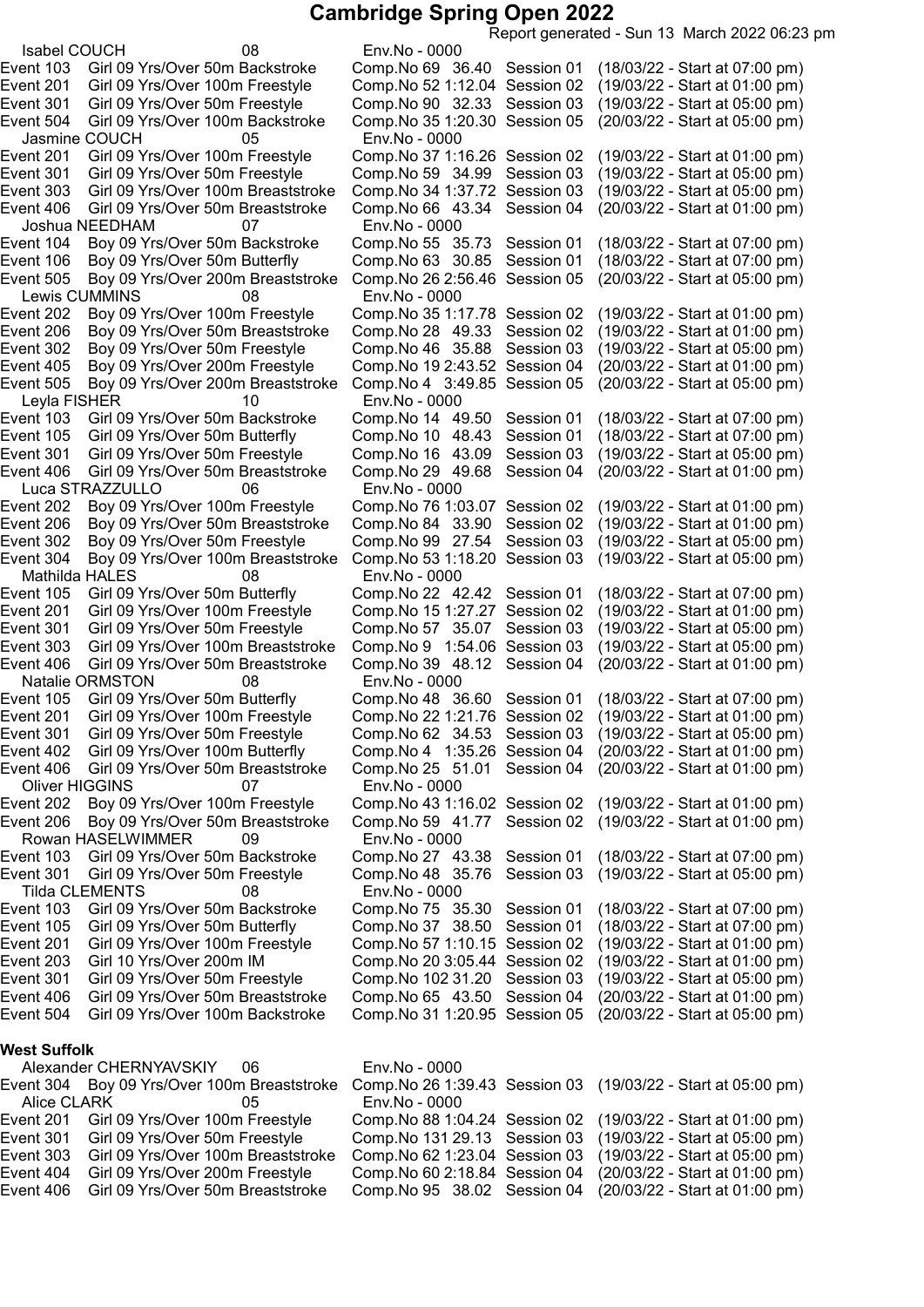Archie CHAMBERLAIN 06 Env.No - 0000 Beatrice SEPANSKI 07 Env.No - 0000 Ben BUTCHER 07 Env.No - 0000 Brooke COPPING 10 Env.No - 0000 Event 506 Girl 09 Yrs/Over 200m Breaststroke Comp.No 9 3:39.92 Session 05 (20/03/22 - Start at 05:00 pm) 04<br>Cerys WILLIAMS 6irl 09 Yrs/Over 50m Ba Girl 09 Yrs/Over 50m Butterfly Charlotte CREASY 08 Env.No - 0000 Event 105 Girl 09 Yrs/Over 50m Butterfly Comp.No 40 38.24 Session 01 Event 506 Girl 09 Yrs/Over 200m Breaststroke Charlotte-Ella ROE 67 Env.No - 0000<br>
ent 103 Girl 09 Yrs/Over 50m Backstroke Comp.No 54 3 Event 201 Girl 09 Yrs/Over 100m Freestyle Comp.No 55 1:11.49 Session 02<br>Event 203 Girl 10 Yrs/Over 200m IM Comp.No 27 3:01.63 Session 02 Event 303 Girl 09 Yrs/Over 100m Breaststroke Comp.No 25 1:43.06 Session 03<br>Event 402 Girl 09 Yrs/Over 100m Butterfly Comp.No 9 1:28.32 Session 04 Event 404 Girl 09 Yrs/Over 200m Freestyle Comp.No 27 2:46.86 Session 04<br>Chloe DOCKERILL 08 Env.No - 0000 Chloe DOCKERILL 08 Event 105 Girl 09 Yrs/Over 50m Butterfly Comp.No 49 36.22 Session 01 Corey HUCKSTEP 08 Env.No - 0000 Edison LOREJO 09 Env.No - 0000 Elizabeth HOWDEN 09 Env.No - 0000 Elizabeth SEYS 05 Env.No - 0000

Report generated - Sun 13 March 2022 06:23 pm Event 506 Girl 09 Yrs/Over 200m Breaststroke Comp.No 342:57.50 Session 05 (20/03/22 - Start at 05:00 pm) Event 106 Boy 09 Yrs/Over 50m Butterfly Comp.No 79 27.10 Session 01 (18/03/22 - Start at 07:00 pm) Event 301 Girl 09 Yrs/Over 50m Freestyle Comp.No 107 30.65 Session 03 (19/03/22 - Start at 05:00 pm) Event 406 Girl 09 Yrs/Over 50m Breaststroke Comp.No 91 38.76 Session 04 (20/03/22 - Start at 01:00 pm) Event 106 Boy 09 Yrs/Over 50m Butterfly Comp.No 66 30.31 Session 01 (18/03/22 - Start at 07:00 pm) Event 202 Boy 09 Yrs/Over 100m Freestyle Comp.No 801:02.02 Session 02 (19/03/22 - Start at 01:00 pm) Event 302 Boy 09 Yrs/Over 50m Freestyle Comp.No 95 27.93 Session 03 (19/03/22 - Start at 05:00 pm) Event 103 Girl 09 Yrs/Over 50m Backstroke Comp.No 51 39.02 Session 01 (18/03/22 - Start at 07:00 pm) Event 404 Girl 09 Yrs/Over 200m Freestyle Comp.No 15 2:55.81 Session 04 (20/03/22 - Start at 01:00 pm)<br>Event 406 Girl 09 Yrs/Over 50m Breaststroke Comp.No 31 48.93 Session 04 (20/03/22 - Start at 01:00 pm) Event 406 Girl 09 Yrs/Over 50m Breaststroke Comp.No 31 48.93 Session 04 (20/03/22 - Start at 01:00 pm) Event 504 Girl 09 Yrs/Over 100m Backstroke Comp.No 24 1:26.44 Session 05 (20/03/22 - Start at 05:00 pm)<br>Event 506 Girl 09 Yrs/Over 200m Breaststroke Comp.No 9 3:39.92 Session 05 (20/03/22 - Start at 05:00 pm) Event 103 Girl 09 Yrs/Over 50m Backstroke Comp.No 85 32.60 Session 01 (18/03/22 - Start at 07:00 pm)<br>Event 105 Girl 09 Yrs/Over 50m Butterfly Comp.No 83 30.26 Session 01 (18/03/22 - Start at 07:00 pm) Girl 09 Yrs/Over 50m Backstroke Comp.No 64 37.17 Session 01 (18/03/22 - Start at 07:00 pm)<br>Girl 09 Yrs/Over 50m Butterfly Comp.No 40 38.24 Session 01 (18/03/22 - Start at 07:00 pm) Event 201 Girl 09 Yrs/Over 100m Freestyle Comp.No 351:16.97 Session 02 (19/03/22 - Start at 01:00 pm) Event 203 Girl 10 Yrs/Over 200m IM Comp.No 17 3:08.29 Session 02 (19/03/22 - Start at 01:00 pm)<br>Event 301 Girl 09 Yrs/Over 50m Freestyle Comp.No 91 32.05 Session 03 (19/03/22 - Start at 05:00 pm) Event 301 Girl 09 Yrs/Over 50m Freestyle Comp.No 91 32.05 Session 03 (19/03/22 - Start at 05:00 pm)<br>Event 303 Girl 09 Yrs/Over 100m Breaststroke Comp.No 28 1:41.13 Session 03 (19/03/22 - Start at 05:00 pm) Event 303 Girl 09 Yrs/Over 100m Breaststroke Comp.No 28 1:41.13 Session 03 (19/03/22 - Start at 05:00 pm)<br>Event 305 Girl 09 Yrs/Over 200m Backstroke Comp.No 10 3:06.00 Session 03 (19/03/22 - Start at 05:00 pm) Event 305 Girl 09 Yrs/Over 200m Backstroke Comp.No 10 3:06.00 Session 03 (19/03/22 - Start at 05:00 pm)<br>Event 404 Girl 09 Yrs/Over 200m Freestyle Comp.No 24 2:49.84 Session 04 (20/03/22 - Start at 01:00 pm) Event 404 Girl 09 Yrs/Over 200m Freestyle Comp.No 24 2:49.84 Session 04 (20/03/22 - Start at 01:00 pm)<br>Event 406 Girl 09 Yrs/Over 50m Breaststroke Comp.No 50 46.25 Session 04 (20/03/22 - Start at 01:00 pm) Event 406 Girl 09 Yrs/Over 50m Breaststroke Comp.No 50 46.25 Session 04 (20/03/22 - Start at 01:00 pm) Comp.No 20 1:27.95 Session 05 (20/03/22 - Start at 05:00 pm)<br>Comp.No 10 3:39.90 Session 05 (20/03/22 - Start at 05:00 pm) Event 103 Girl 09 Yrs/Over 50m Backstroke Comp.No 54 38.35 Session 01 (18/03/22 - Start at 07:00 pm)<br>Event 105 Girl 09 Yrs/Over 50m Butterfly Comp.No 46 37.11 Session 01 (18/03/22 - Start at 07:00 pm) Event 105 Girl 09 Yrs/Over 50m Butterfly Comp.No 46 37.11 Session 01 (18/03/22 - Start at 07:00 pm)<br>Event 201 Girl 09 Yrs/Over 100m Freestyle Comp.No 55 1:11.49 Session 02 (19/03/22 - Start at 01:00 pm) Event 203 Girl 10 Yrs/Over 200m IM Comp.No 273:01.63 Session 02 (19/03/22 - Start at 01:00 pm) Event 301 Girl 09 Yrs/Over 50m Freestyle Comp.No 78 33.23 Session 03 (19/03/22 - Start at 05:00 pm)<br>Event 303 Girl 09 Yrs/Over 100m Breaststroke Comp.No 25 1:43.06 Session 03 (19/03/22 - Start at 05:00 pm) Girl 09 Yrs/Over 100m Butterfly Comp.No 9 1:28.32 Session 04 (20/03/22 - Start at 01:00 pm)<br>Girl 09 Yrs/Over 200m Freestyle Comp.No 27 2:46.86 Session 04 (20/03/22 - Start at 01:00 pm) Event 103 Girl 09 Yrs/Over 50m Backstroke Comp.No 56 38.32 Session 01 (18/03/22 - Start at 07:00 pm)<br>Event 105 Girl 09 Yrs/Over 50m Butterfly Comp.No 49 36.22 Session 01 (18/03/22 - Start at 07:00 pm) Event 102 Boy 10 Yrs/Over 400m Freestyle Comp.No 124:59.18 Session 01 (18/03/22 - Start at 07:00 pm) Event 106 Boy 09 Yrs/Over 50m Butterfly Comp.No 53 34.41 Session 01 (18/03/22 - Start at 07:00 pm) Event 202 Boy 09 Yrs/Over 100m Freestyle Comp.No 721:04.75 Session 02 (19/03/22 - Start at 01:00 pm) Event 302 Boy 09 Yrs/Over 50m Freestyle Comp.No 89 28.59 Session 03 (19/03/22 - Start at 05:00 pm) Event 104 Boy 09 Yrs/Over 50m Backstroke Comp.No 61 35.16 Session 01 (18/03/22 - Start at 07:00 pm) Event 106 Boy 09 Yrs/Over 50m Butterfly Comp.No 58 33.07 Session 01 (18/03/22 - Start at 07:00 pm) Event 202 Boy 09 Yrs/Over 100m Freestyle Comp.No 711:05.54 Session 02 (19/03/22 - Start at 01:00 pm) Event 206 Boy 09 Yrs/Over 50m Breaststroke Comp.No 56 43.31 Session 02 (19/03/22 - Start at 01:00 pm) Event 302 Boy 09 Yrs/Over 50m Freestyle Comp.No 80 30.16 Session 03 (19/03/22 - Start at 05:00 pm) Event 304 Boy 09 Yrs/Over 100m Breaststroke Comp.No 381:31.75 Session 03 (19/03/22 - Start at 05:00 pm) Event 403 Boy 10 Yrs/Over 200m IM Comp.No 182:56.05 Session 04 (20/03/22 - Start at 01:00 pm) Event 105 Girl 09 Yrs/Over 50m Butterfly Comp.No 16 44.93 Session 01 (18/03/22 - Start at 07:00 pm) Event 301 Girl 09 Yrs/Over 50m Freestyle Comp.No 33 38.27 Session 03 (19/03/22 - Start at 05:00 pm) Event 105 Girl 09 Yrs/Over 50m Butterfly Comp.No 55 35.33 Session 01 (18/03/22 - Start at 07:00 pm) Event 201 Girl 09 Yrs/Over 100m Freestyle Comp.No 761:06.42 Session 02 (19/03/22 - Start at 01:00 pm) Event 301 Girl 09 Yrs/Over 50m Freestyle Comp.No 104 31.07 Session 03 (19/03/22 - Start at 05:00 pm) Event 303 Girl 09 Yrs/Over 100m Breaststroke Comp.No 471:31.13 Session 03 (19/03/22 - Start at 05:00 pm) Event 406 Girl 09 Yrs/Over 50m Breaststroke Comp.No 73 42.49 Session 04 (20/03/22 - Start at 01:00 pm) Event 504 Girl 09 Yrs/Over 100m Backstroke Comp.No 371:18.09 Session 05 (20/03/22 - Start at 05:00 pm)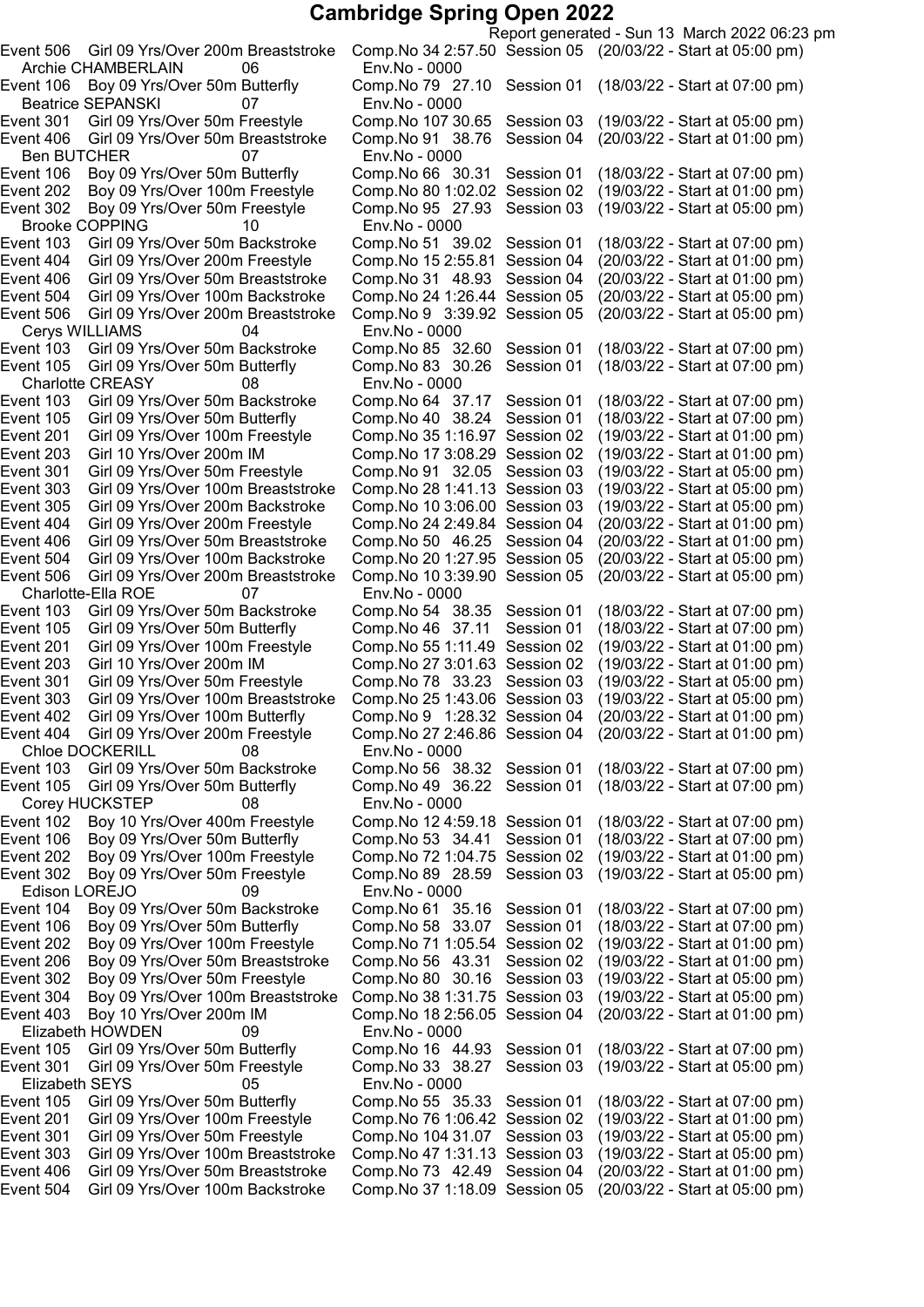Report generated - Sun 13 March 2022 06:23 pm

Elizabeth WRIGHT 07 Env.No - 0000 Eloise MANTON 07 Env.No - 0000 Elsie POOLEY 06 Env.No - 0000 Event 305 Girl 09 Yrs/Over 200m Backstroke Comp. No 28 2:35.21 Session 03 Emelia ROE 10 Env.No - 0000 Event 506 Girl 09 Yrs/Over 200m Breaststroke Comp.No 11 3:38.54 Session 05 Emily CUTTING 05 Env.No - 0000<br>
ent 103 Girl 09 Yrs/Over 50m Backstroke Comp.No 89 3 Francesca FREEMAN 07 Env.No - 0000 Freya HUMPHREY 07 Env.No - 0000 George EVERETT 09 Env.No - 0000 Grace ADAMSON 09 Env.No - 0000 Gracie BRINKLEY **07** Env.No - 0000 Hannah GILBERT 09 Env.No - 0000 Event 303 Girl 09 Yrs/Over 100m Breaststroke Comp.No 6 1:58.50 Session 03 (19/03/22 - Start at 05:00 pm)

Event 201 Girl 09 Yrs/Over 100m Freestyle Comp.No 811:05.78 Session 02 (19/03/22 - Start at 01:00 pm) Event 203 Girl 10 Yrs/Over 200m IM Comp.No 512:36.15 Session 02 (19/03/22 - Start at 01:00 pm) Event 301 Girl 09 Yrs/Over 50m Freestyle Comp.No 129 29.20 Session 03 (19/03/22 - Start at 05:00 pm) Event 404 Girl 09 Yrs/Over 200m Freestyle Comp.No 522:25.19 Session 04 (20/03/22 - Start at 01:00 pm) Event 406 Girl 09 Yrs/Over 50m Breaststroke Comp.No 98 37.87 Session 04 (20/03/22 - Start at 01:00 pm) Event 504 Girl 09 Yrs/Over 100m Backstroke Comp.No 391:17.60 Session 05 (20/03/22 - Start at 05:00 pm) Event 506 Girl 09 Yrs/Over 200m Breaststroke Comp.No 332:58.34 Session 05 (20/03/22 - Start at 05:00 pm) Event 103 Girl 09 Yrs/Over 50m Backstroke Comp.No 60 37.82 Session 01 (18/03/22 - Start at 07:00 pm) Event 201 Girl 09 Yrs/Over 100m Freestyle Comp.No 591:09.79 Session 02 (19/03/22 - Start at 01:00 pm) Event 301 Girl 09 Yrs/Over 50m Freestyle Comp.No 89 32.43 Session 03 (19/03/22 - Start at 05:00 pm) Event 303 Girl 09 Yrs/Over 100m Breaststroke Comp.No 49 1:30.80 Session 03 (19/03/22 - Start at 05:00 pm)<br>Event 406 Girl 09 Yrs/Over 50m Breaststroke Comp.No 75 41.71 Session 04 (20/03/22 - Start at 01:00 pm) Event 406 Girl 09 Yrs/Over 50m Breaststroke Comp.No 75 41.71 Session 04 (20/03/22 - Start at 01:00 pm) Event 502 Girl 10 Yrs/Over 400m Freestyle Comp.No 14 5:29.37 Session 05 (20/03/22 - Start at 05:00 pm)<br>Event 504 Girl 09 Yrs/Over 100m Backstroke Comp.No 29 1:21.30 Session 05 (20/03/22 - Start at 05:00 pm) Event 504 Girl 09 Yrs/Over 100m Backstroke Comp.No 29 1:21.30 Session 05 (20/03/22 - Start at 05:00 pm)<br>Event 506 Girl 09 Yrs/Over 200m Breaststroke Comp.No 24 3:12.81 Session 05 (20/03/22 - Start at 05:00 pm) Comp.No 24 3:12.81 Session 05 Girl 09 Yrs/Over 100m Freestyle Comp.No 78 1:06.12 Session 02 (19/03/22 - Start at 01:00 pm)<br>Girl 09 Yrs/Over 50m Freestyle Comp.No 117 29.96 Session 03 (19/03/22 - Start at 05:00 pm) Event 301 Girl 09 Yrs/Over 50m Freestyle Comp.No 117 29.96 Session 03 (19/03/22 - Start at 05:00 pm)<br>Event 305 Girl 09 Yrs/Over 200m Backstroke Comp.No 28 2:35.21 Session 03 (19/03/22 - Start at 05:00 pm) Event 103 Girl 09 Yrs/Over 50m Backstroke Comp.No 22 44.17 Session 01 (18/03/22 - Start at 07:00 pm) Event 105 Girl 09 Yrs/Over 50m Butterfly Comp.No 18 44.40 Session 01 (18/03/22 - Start at 07:00 pm)<br>Event 201 Girl 09 Yrs/Over 100m Freestyle Comp.No 13 1:29.33 Session 02 (19/03/22 - Start at 01:00 pm) Event 201 Girl 09 Yrs/Over 100m Freestyle Comp.No 13 1:29.33 Session 02 (19/03/22 - Start at 01:00 pm)<br>Event 203 Girl 10 Yrs/Over 200m IM Comp.No 11 3:17.42 Session 02 (19/03/22 - Start at 01:00 pm) Event 203 Girl 10 Yrs/Over 200m IM Comp.No 11 3:17.42 Session 02 (19/03/22 - Start at 01:00 pm)<br>Event 301 Girl 09 Yrs/Over 50m Freestyle Comp.No 46 36.05 Session 03 (19/03/22 - Start at 05:00 pm) Event 301 Girl 09 Yrs/Over 50m Freestyle Comp.No 46 36.05 Session 03 (19/03/22 - Start at 05:00 pm)<br>Event 303 Girl 09 Yrs/Over 100m Breaststroke Comp.No 17 1:45.79 Session 03 (19/03/22 - Start at 05:00 pm) Event 303 Girl 09 Yrs/Over 100m Breaststroke Comp.No 17 1:45.79 Session 03 (19/03/22 - Start at 05:00 pm)<br>Event 402 Girl 09 Yrs/Over 100m Butterfly Comp.No 6 1:32.33 Session 04 (20/03/22 - Start at 01:00 pm) Event 402 Girl 09 Yrs/Over 100m Butterfly Comp.No 6 1:32.33 Session 04 (20/03/22 - Start at 01:00 pm)<br>Event 404 Girl 09 Yrs/Over 200m Freestyle Comp.No 17 2:55.39 Session 04 (20/03/22 - Start at 01:00 pm) Event 404 Girl 09 Yrs/Over 200m Freestyle Comp.No 17 2:55.39 Session 04 (20/03/22 - Start at 01:00 pm)<br>Event 406 Girl 09 Yrs/Over 50m Breaststroke Comp.No 36 48.28 Session 04 (20/03/22 - Start at 01:00 pm) Event 406 Girl 09 Yrs/Over 50m Breaststroke Comp.No 36 48.28 Session 04 (20/03/22 - Start at 01:00 pm) Event 504 Girl 09 Yrs/Over 100m Backstroke Comp.No 9 1:36.15 Session 05 (20/03/22 - Start at 05:00 pm)<br>Event 506 Girl 09 Yrs/Over 200m Breaststroke Comp.No 11 3:38.54 Session 05 (20/03/22 - Start at 05:00 pm) Event 103 Girl 09 Yrs/Over 50m Backstroke Comp.No 89 32.15 Session 01 (18/03/22 - Start at 07:00 pm) Comp.No 66 33.57 Session 01 (18/03/22 - Start at 07:00 pm) Event 201 Girl 09 Yrs/Over 100m Freestyle Comp.No 87 1:04.48 Session 02 (19/03/22 - Start at 01:00 pm)<br>Event 203 Girl 10 Yrs/Over 200m IM Comp.No 49 2:37.12 Session 02 (19/03/22 - Start at 01:00 pm) Event 203 Girl 10 Yrs/Over 200m IM Comp.No 49 2:37.12 Session 02 (19/03/22 - Start at 01:00 pm)<br>Event 301 Girl 09 Yrs/Over 50m Freestyle Comp.No 119 29.76 Session 03 (19/03/22 - Start at 05:00 pm) Event 301 Girl 09 Yrs/Over 50m Freestyle Comp.No 119 29.76 Session 03 (19/03/22 - Start at 05:00 pm) Event 303 Girl 09 Yrs/Over 100m Breaststroke Comp.No 63 1:22.42 Session 03 (19/03/22 - Start at 05:00 pm)<br>Event 305 Girl 09 Yrs/Over 200m Backstroke Comp.No 30 2:30.29 Session 03 (19/03/22 - Start at 05:00 pm) Event 305 Girl 09 Yrs/Over 200m Backstroke Comp.No 302:30.29 Session 03 (19/03/22 - Start at 05:00 pm) Event 402 Girl 09 Yrs/Over 100m Butterfly Comp.No 251:14.28 Session 04 (20/03/22 - Start at 01:00 pm) Girl 09 Yrs/Over 50m Breaststroke Comp.No 97 37.91 Session 04 (20/03/22 - Start at 01:00 pm) Event 504 Girl 09 Yrs/Over 100m Backstroke Comp.No 541:08.65 Session 05 (20/03/22 - Start at 05:00 pm) Event 506 Girl 09 Yrs/Over 200m Breaststroke Comp.No 302:59.95 Session 05 (20/03/22 - Start at 05:00 pm) Event 103 Girl 09 Yrs/Over 50m Backstroke Comp.No 78 34.69 Session 01 (18/03/22 - Start at 07:00 pm) Event 105 Girl 09 Yrs/Over 50m Butterfly Comp.No 63 34.09 Session 01 (18/03/22 - Start at 07:00 pm) Event 103 Girl 09 Yrs/Over 50m Backstroke Comp.No 55 38.34 Session 01 (18/03/22 - Start at 07:00 pm) Event 105 Girl 09 Yrs/Over 50m Butterfly Comp.No 33 39.42 Session 01 (18/03/22 - Start at 07:00 pm) Event 301 Girl 09 Yrs/Over 50m Freestyle Comp.No 47 36.01 Session 03 (19/03/22 - Start at 05:00 pm) Event 303 Girl 09 Yrs/Over 100m Breaststroke Comp.No 141:47.84 Session 03 (19/03/22 - Start at 05:00 pm) Event 202 Boy 09 Yrs/Over 100m Freestyle Comp.No 321:18.68 Session 02 (19/03/22 - Start at 01:00 pm) Event 206 Boy 09 Yrs/Over 50m Breaststroke Comp.No 65 39.85 Session 02 (19/03/22 - Start at 01:00 pm) Event 304 Boy 09 Yrs/Over 100m Breaststroke Comp.No 341:34.22 Session 03 (19/03/22 - Start at 05:00 pm) Event 103 Girl 09 Yrs/Over 50m Backstroke Comp.No 47 39.57 Session 01 (18/03/22 - Start at 07:00 pm) Event 105 Girl 09 Yrs/Over 50m Butterfly Comp.No 14 46.50 Session 01 (18/03/22 - Start at 07:00 pm) Event 504 Girl 09 Yrs/Over 100m Backstroke Comp.No 161:31.14 Session 05 (20/03/22 - Start at 05:00 pm) Event 205 Girl 10 Yrs/Over 200m Butterfly Comp.No 5 2:46.82 Session 02 (19/03/22 - Start at 01:00 pm) Event 402 Girl 09 Yrs/Over 100m Butterfly Comp.No 241:14.72 Session 04 (20/03/22 - Start at 01:00 pm)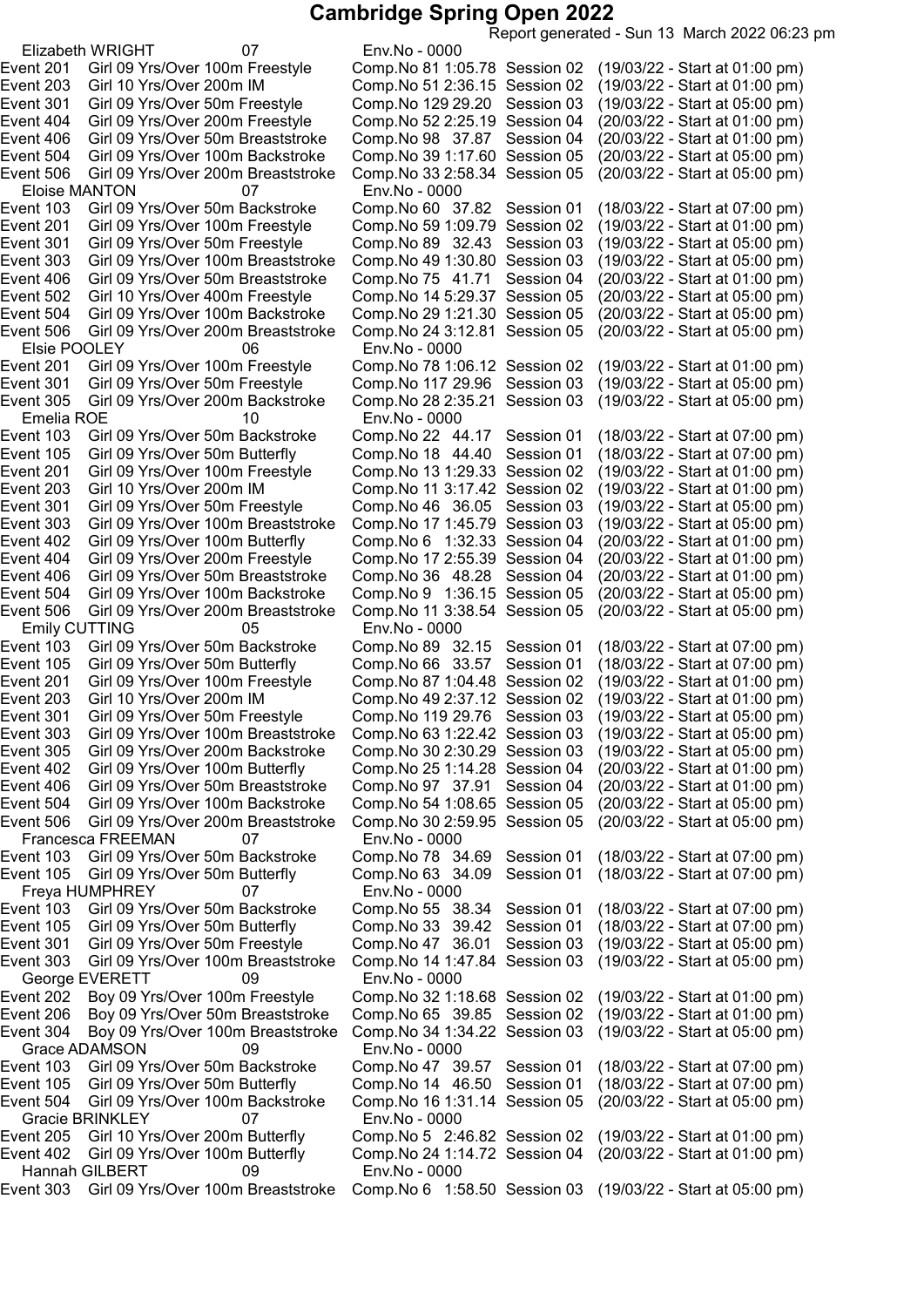Report generated - Sun 13 March 2022 06:23 pm

Hannah HATCHER 07 Env.No - 0000 India CLEMENT 12 Env.No - 0000 Event 506 Girl 09 Yrs/Over 200m Breaststroke Comp.No 6 3:46.04 Session 05 Isabel MOORE 08 Env.No - 0000<br>1:2 ent 404 Girl 09 Yrs/Over 200m Freestyle Comp.No 50 Event 406 Girl 09 Yrs/Over 50m Breaststroke Comp.No 78 41.34 Session 04 Event 506 Girl 09 Yrs/Over 200m Breaststroke Katy GILBROOK 07 Env.No - 0000 Event 201 Girl 09 Yrs/Over 100m Freestyle Comp.No 64 1:08.76 Session 02<br>Event 203 Girl 10 Yrs/Over 200m IM Comp.No 36 2:51.56 Session 02 Event 305 Girl 09 Yrs/Over 200m Backstroke Event 406 Girl 09 Yrs/Over 50m Breaststroke Comp.No 70 42.85 Session 04 Kiera BROAD 08 Env.No - 0000 Louwna HENDRIKS 07 Env.No - 0000 Lucy HUTCHINSON 04 Env.No - 0000 Marni SILLITOE 04 Env.No - 0000 Megan BARKER 07 Env.No - 0000 Molly PEACOCK 02 Env.No - 0000 Ned CAILES 09 Env.No - 0000 Event 206 Boy 09 Yrs/Over 50m Breaststroke Comp.No 14 56.68 Session 02 (19/03/22 - Start at 01:00 pm)

Event 203 Girl 10 Yrs/Over 200m IM Comp.No 103:18.13 Session 02 (19/03/22 - Start at 01:00 pm) Event 301 Girl 09 Yrs/Over 50m Freestyle Comp.No 54 35.42 Session 03 (19/03/22 - Start at 05:00 pm) Event 303 Girl 09 Yrs/Over 100m Breaststroke Comp.No 241:44.02 Session 03 (19/03/22 - Start at 05:00 pm) Event 404 Girl 09 Yrs/Over 200m Freestyle Comp.No 212:51.00 Session 04 (20/03/22 - Start at 01:00 pm) Event 502 Girl 10 Yrs/Over 400m Freestyle Comp.No 7 5:52.94 Session 05 (20/03/22 - Start at 05:00 pm) Event 103 Girl 09 Yrs/Over 50m Backstroke Comp.No 34 41.73 Session 01 (18/03/22 - Start at 07:00 pm) Event 105 Girl 09 Yrs/Over 50m Butterfly Comp.No 21 42.82 Session 01 (18/03/22 - Start at 07:00 pm) Event 201 Girl 09 Yrs/Over 100m Freestyle Comp.No 291:19.06 Session 02 (19/03/22 - Start at 01:00 pm) Event 203 Girl 10 Yrs/Over 200m IM Comp.No 153:15.93 Session 02 (19/03/22 - Start at 01:00 pm) Event 301 Girl 09 Yrs/Over 50m Freestyle Comp.No 45 36.28 Session 03 (19/03/22 - Start at 05:00 pm)<br>Event 303 Girl 09 Yrs/Over 100m Breaststroke Comp.No 16 1:46.65 Session 03 (19/03/22 - Start at 05:00 pm) Event 303 Girl 09 Yrs/Over 100m Breaststroke Comp.No 161:46.65 Session 03 (19/03/22 - Start at 05:00 pm) Event 305 Girl 09 Yrs/Over 200m Backstroke Comp.No 5 3:14.64 Session 03 (19/03/22 - Start at 05:00 pm) Event 404 Girl 09 Yrs/Over 200m Freestyle Comp.No 13 2:56.50 Session 04 (20/03/22 - Start at 01:00 pm)<br>Event 406 Girl 09 Yrs/Over 50m Breaststroke Comp.No 28 49.73 Session 04 (20/03/22 - Start at 01:00 pm) Event 406 Girl 09 Yrs/Over 50m Breaststroke Comp.No 28 49.73 Session 04 (20/03/22 - Start at 01:00 pm) Event 502 Girl 10 Yrs/Over 400m Freestyle Comp.No 5 6:14.43 Session 05 (20/03/22 - Start at 05:00 pm)<br>Event 504 Girl 09 Yrs/Over 100m Backstroke Comp.No 15 1:31.70 Session 05 (20/03/22 - Start at 05:00 pm) Event 504 Girl 09 Yrs/Over 100m Backstroke Comp.No 151:31.70 Session 05 (20/03/22 - Start at 05:00 pm) Event 404 Girl 09 Yrs/Over 200m Freestyle Comp.No 50 2:25.52 Session 04 (20/03/22 - Start at 01:00 pm)<br>Event 406 Girl 09 Yrs/Over 50m Breaststroke Comp.No 78 41.34 Session 04 (20/03/22 - Start at 01:00 pm) Event 502 Girl 10 Yrs/Over 400m Freestyle Comp.No 205:08.26 Session 05 (20/03/22 - Start at 05:00 pm) Event 504 Girl 09 Yrs/Over 100m Backstroke Comp.No 40 1:17.01 Session 05 (20/03/22 - Start at 05:00 pm)<br>Event 506 Girl 09 Yrs/Over 200m Breaststroke Comp.No 23 3:13.34 Session 05 (20/03/22 - Start at 05:00 pm) Event 103 Girl 09 Yrs/Over 50m Backstroke Comp.No 74 35.45 Session 01 (18/03/22 - Start at 07:00 pm)<br>Event 105 Girl 09 Yrs/Over 50m Butterfly Comp.No 42 37.83 Session 01 (18/03/22 - Start at 07:00 pm) Event 105 Girl 09 Yrs/Over 50m Butterfly Comp.No 42 37.83 Session 01 (18/03/22 - Start at 07:00 pm)<br>Event 201 Girl 09 Yrs/Over 100m Freestyle Comp.No 64 1:08.76 Session 02 (19/03/22 - Start at 01:00 pm) Event 203 Girl 10 Yrs/Over 200m IM Comp.No 362:51.56 Session 02 (19/03/22 - Start at 01:00 pm) Event 301 Girl 09 Yrs/Over 50m Freestyle Comp.No 98 31.40 Session 03 (19/03/22 - Start at 05:00 pm)<br>Event 303 Girl 09 Yrs/Over 100m Breaststroke Comp.No 45 1:34.01 Session 03 (19/03/22 - Start at 05:00 pm) Event 303 Girl 09 Yrs/Over 100m Breaststroke Comp.No 45 1:34.01 Session 03 (19/03/22 - Start at 05:00 pm)<br>Event 305 Girl 09 Yrs/Over 200m Backstroke Comp.No 18 2:48.89 Session 03 (19/03/22 - Start at 05:00 pm) Event 404 Girl 09 Yrs/Over 200m Freestyle Comp.No 412:31.76 Session 04 (20/03/22 - Start at 01:00 pm) Event 201 Girl 09 Yrs/Over 100m Freestyle Comp.No 69 1:07.97 Session 02 (19/03/22 - Start at 01:00 pm)<br>Event 205 Girl 10 Yrs/Over 200m Butterfly Comp.No 3 2:59.67 Session 02 (19/03/22 - Start at 01:00 pm) Girl 10 Yrs/Over 200m Butterfly Comp.No 3 2:59.67 Session 02 (19/03/22 - Start at 01:00 pm) Event 301 Girl 09 Yrs/Over 50m Freestyle Comp.No 111 30.47 Session 03 (19/03/22 - Start at 05:00 pm) Girl 09 Yrs/Over 50m Breaststroke Comp.No 89 39.14 Session 04 (20/03/22 - Start at 01:00 pm) Event 502 Girl 10 Yrs/Over 400m Freestyle Comp.No 215:07.20 Session 05 (20/03/22 - Start at 05:00 pm) Event 301 Girl 09 Yrs/Over 50m Freestyle Comp.No 69 33.82 Session 03 (19/03/22 - Start at 05:00 pm) Event 303 Girl 09 Yrs/Over 100m Breaststroke Comp.No 301:39.85 Session 03 (19/03/22 - Start at 05:00 pm) Event 103 Girl 09 Yrs/Over 50m Backstroke Comp.No 91 31.78 Session 01 (18/03/22 - Start at 07:00 pm) Event 105 Girl 09 Yrs/Over 50m Butterfly Comp.No 72 32.40 Session 01 (18/03/22 - Start at 07:00 pm) Event 201 Girl 09 Yrs/Over 100m Freestyle Comp.No 961:01.98 Session 02 (19/03/22 - Start at 01:00 pm) Event 301 Girl 09 Yrs/Over 50m Freestyle Comp.No 132 28.28 Session 03 (19/03/22 - Start at 05:00 pm) Event 303 Girl 09 Yrs/Over 100m Breaststroke Comp.No 651:22.28 Session 03 (19/03/22 - Start at 05:00 pm) Event 406 Girl 09 Yrs/Over 50m Breaststroke Comp.No 103 36.55 Session 04 (20/03/22 - Start at 01:00 pm) Event 504 Girl 09 Yrs/Over 100m Backstroke Comp.No 521:10.46 Session 05 (20/03/22 - Start at 05:00 pm) Event 101 Girl 10 Yrs/Over 400m IM Comp.No 5 5:32.54 Session 01 (18/03/22 - Start at 07:00 pm) Event 105 Girl 09 Yrs/Over 50m Butterfly Comp.No 71 32.84 Session 01 (18/03/22 - Start at 07:00 pm) Event 201 Girl 09 Yrs/Over 100m Freestyle Comp.No 801:05.78 Session 02 (19/03/22 - Start at 01:00 pm) Event 203 Girl 10 Yrs/Over 200m IM Comp.No 502:36.19 Session 02 (19/03/22 - Start at 01:00 pm) Event 303 Girl 09 Yrs/Over 100m Breaststroke Comp.No 641:22.39 Session 03 (19/03/22 - Start at 05:00 pm) Event 402 Girl 09 Yrs/Over 100m Butterfly Comp.No 281:11.94 Session 04 (20/03/22 - Start at 01:00 pm) Event 406 Girl 09 Yrs/Over 50m Breaststroke Comp.No 87 39.49 Session 04 (20/03/22 - Start at 01:00 pm) Event 103 Girl 09 Yrs/Over 50m Backstroke Comp.No 82 33.56 Session 01 (18/03/22 - Start at 07:00 pm) Event 105 Girl 09 Yrs/Over 50m Butterfly Comp.No 67 33.48 Session 01 (18/03/22 - Start at 07:00 pm) Event 504 Girl 09 Yrs/Over 100m Backstroke Comp.No 501:11.97 Session 05 (20/03/22 - Start at 05:00 pm)